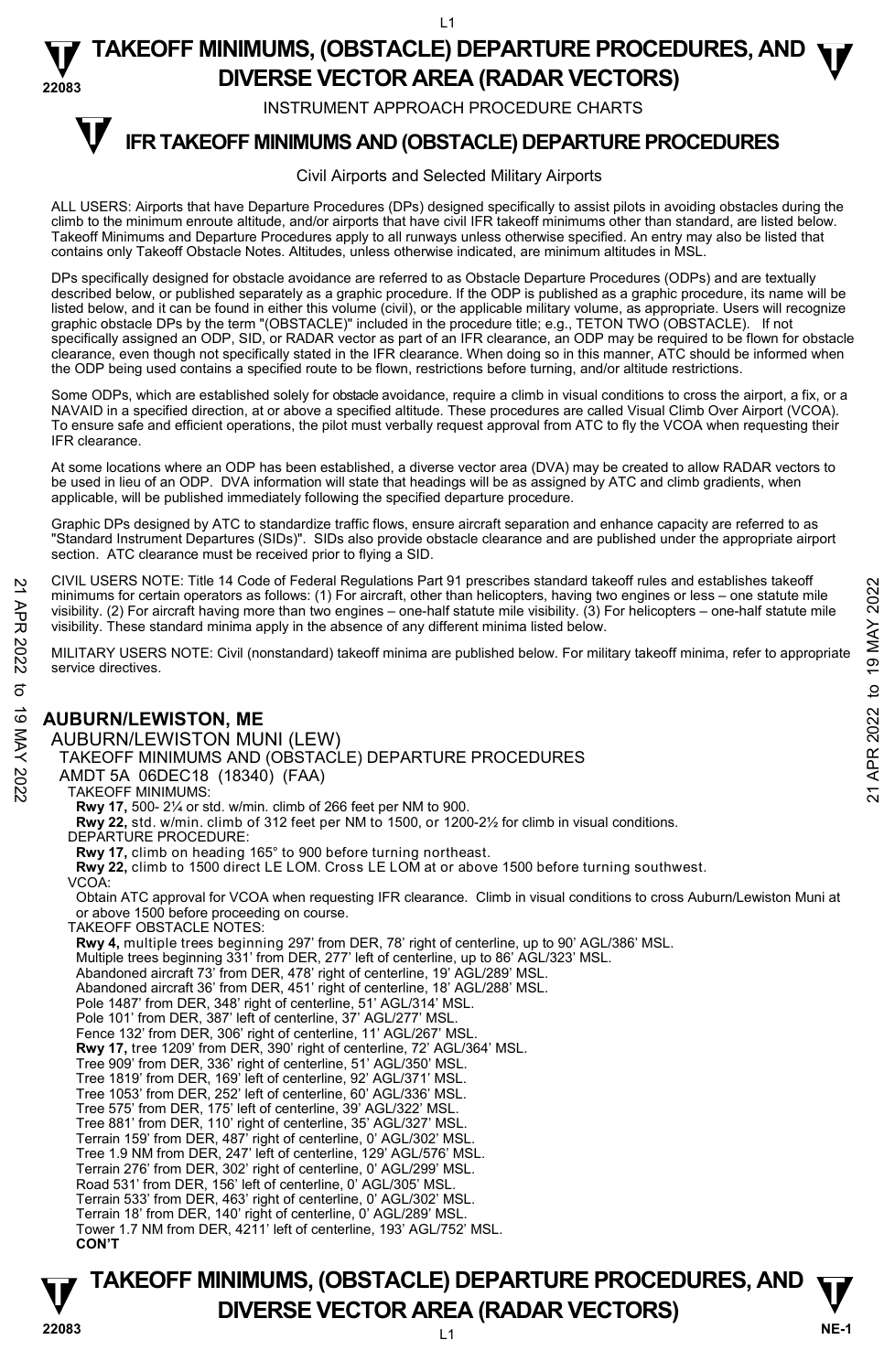## **AUBURN/LEWISTON, ME (CON'T)**

AUBURN/LEWISTON MUNI (CON'T) **Rwy 22,** tree 4322' from DER, 1403' right of centerline, 87' AGL/439' MSL. Tree 4970' from DER, 616' left of centerline, 62' AGL/414' MSL. Tree 5547' from DER, 633' right of centerline, 86' AGL/428' MSL. Tree 5242' from DER, 1108' right of centerline, 51' AGL/419' MSL. Tree 3040' from DER, 993' right of centerline, 74' AGL/363' MSL. Ground 4784' from DER, 88' right of centerline, 0' AGL/404' MSL. Ground 3902' from DER, 811' right of centerline, 0' AGL/375' MSL. Tree 3189' from DER, 500' right of centerline, 73' AGL/352' MSL.<br>**Rwy 35,** tree 1877' from DER, 357' left of centerline, 104' AGL/344' MSL. Tree 870' from DER, 380' right of centerline, 72'AGL/312' MSL. Tree 1146' from DER, 378' left of centerline, 77' AGL/317' MSL. Tree 1520' from DER, 170' right of centerline, 62' AGL/302' MSL. **AUGUSTA, ME**  AUGUSTA STATE (AUG) TAKEOFF MINIMUMS AND (OBSTACLE) DEPARTURE PROCEDURES AMDT 4 21MAY20 (20142) (FAA) TAKEOFF MINIMUMS:

**Rwy 8,** 300-1⅛ or std. w/min. climb of 273' per NM to 600.

 **Rwy 17,** 300-1⅛ or std. w/min. climb of 290' per NM to 600.  **Rwy 26,** 400-1⅞ or std. w/min. climb of 313' per NM to 800.

DEPARTURE PROCEDURE:

**Rwy 26**, climb on heading 260° to 800 before turning right.

 **Rwy 35**, climb on heading 351° to 1000 before turning left. TAKEOFF OBSTACLE NOTES:

**Rwy 8,** trees, fence, pole beginning 25' from DER, 48' right of centerline, up to 100' AGL/445' MSL.

Tree 117' from DER, 322' left of centerline, 100' AGL/442' MSL.

Trees beginning 310' from DER, 15' left of centerline, up to 100' AGL/445' MSL.

Tower 5173' from DER, 1865' left of centerline, 156' AGL/527' MSL.

**Rwy 17,** tree 102' from DER, 289' right of centerline, 30' AGL/351' MSL.

Poles, vehicle on road, building beginning 107' from DER, 250' left of centerline, up to 31' AGL/376' MSL. Pole 594' from DER, 355' left of centerline, 42' AGL/387' MSL. 22 Tower 5473' from DER, 1865' left of centerline, 156' AGL/527' MSL.<br>
22 Tower 5473' from DER, 1865' left of centerline, 156' AGL/527' MSL.<br>
22 Poles, which centroside by applicating beginning to 7' from DER, 250' left o

Tree 707' from DER, 599' left of centerline, 66' AGL/413' MSL.

**Rwy 26,** trees beginning 10' from DER, 16' right of centerline, up to 100' AGL/442' MSL.

Trees beginning 152' from DER, 13' left of centerline, up to 100' AGL/442' MSL.

Trees beginning 2071' from DER, 47' left of centerline, up to 100' AGL/445' MSL.

Towers, trees beginning 5728' from DER, 19' right of centerline, up to 186' AGL/573' MSL.

Trees beginning 1 NM from DER, 19' left of centerline, up to 100' AGL/511' MSL.

Trees beginning 1 NM from DER, 185' left of centerline, up to 100' AGL/530' MSL.

Trees beginning 1.1 NM from DER, 83' left of centerline, up to 100' AGL/540' MSL.

Trees beginning 1.2 NM from DER, 44' left of centerline, up to 100' AGL/543' MSL.

Trees beginning 1.4 NM from DER, 838' right of centerline, up to 100' AGL/583' MSL.

Tree 1.4 NM from DER, 569' right of centerline, 100' AGL/593' MSL.

Tower, trees beginning 1.4 NM from DER, 135' right of centerline, up to 180' AGL/665' MSL. Tower 1.5 NM from DER, 1403' right of centerline, 199' AGL/658' MSL.

## **BANGOR, ME**

BANGOR INTL (BGR) TAKEOFF MINIMUMS AND (OBSTACLE) DEPARTURE PROCEDURES AMDT 3 27APR17 (17117) (FAA) TAKEOFF OBSTACLE NOTES: **Rwy 15,** tree 1694' from DER, 868' left of centerline, 56' AGL/215'MSL. Trees beginning 2436' from DER, 1116' left of centerline, up to 89' AGL/271' MSL. Tree 3958' from DER, 1371' left of centerline, 87' AGL/278'MSL.

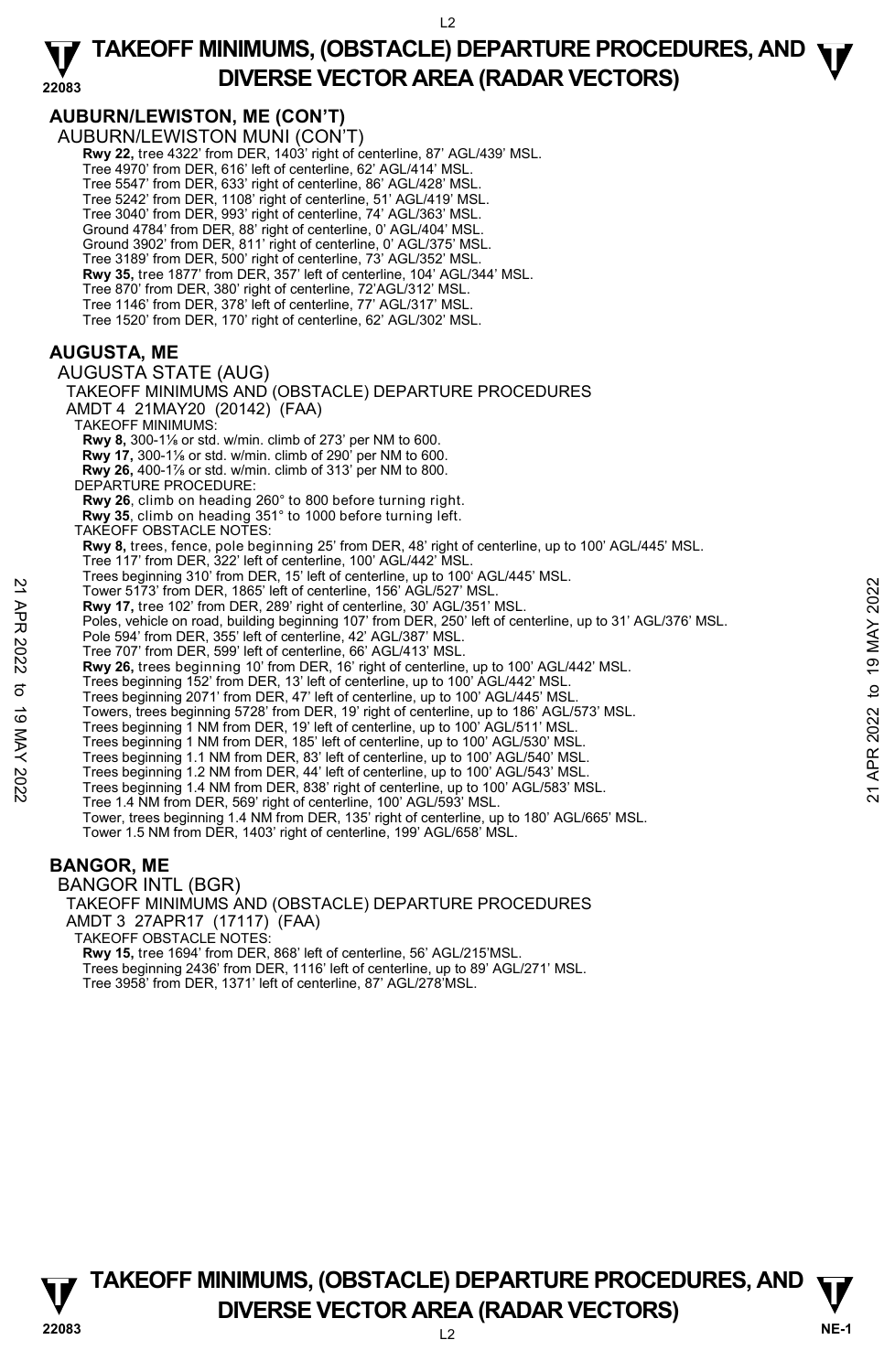## **BAR HARBOR, ME**

HANCOCK COUNTY/BAR HARBOR (BHB)

TAKEOFF MINIMUMS AND (OBSTACLE) DEPARTURE PROCEDURES

AMDT 4A 07MAR13 (21336) (FAA)

DEPARTURE PROCEDURE:

**Rwy 17,** climbing right turn via heading 220° to 2100 before proceeding on course. **Rwy 22,** climb via heading 224° to 1100 before proceeding east or southeast bound.

**Rwy 35,** climb via heading 349° to 600 before proceeding on course.

TAKEOFF OBSTACLE NOTES:

**Rwy 4,** road 324' from DER, 524' left of centerline, 15' AGL/79' MSL.<br>Multiple trees beginning 119' from DER, 231' right of centerline, up to 60' AGL/193' MSL.

**Rwy 17,** bush 116' from DER, 164' left of centerline, 10' AGL/47' MSL.

Tree 245' from DER, 346' right of centerline, 44' AGL/82' MSL.

**Rwy 22,** multiple poles and trees beginning 562' from DER, 329' left of centerline, up to 60' AGL/135' MSL.

Terrain, multiple poles and trees beginning 450' left of DER, up to 60' AGL/142' MSL.

Power lines beginning 626' from DER, 359' right of centerline, 35' AGL/103' MSL

**Rwy 35,** terrain and multiple trees beginning 35' from DER, 340' left of centerline, up to 60' AGL/217' MSL. Glideslope antenna and multiple trees beginning 657' from DER, 565' right of centerline up to 60' AGL/146' MSL.

### **BARRE-MONTPELIER, VT**

EDWARD F. KNAPP STATE (MPV)

TAKEOFF MINIMUMS AND (OBSTACLE) DEPARTURE PROCEDURES

AMDT 5 13NOV14 (14317) (FAA)

TAKEOFF MINIMUMS:

**Rwy 17,** 500-2 w/min. climb of 270' per NM to 2700 or 1900-3 for climb in visual conditions.

**Rwy 23,** 1900-3 for climb in visual conditions. DEPARTURE PROCEDURE:

**Rwy 5,** climb heading 048° to 2100 then climbing left turn to 3900 direct MPV VOR/DME before proceeding on course.

**Rwy 17,** climb heading 168° to 2600 then climbing left turn to 3500 direct MPVVOR/DME before proceeding on course.

**Rwy 35,** climbing right turn to 3900 direct MPV VOR/DME before proceeding on course.

**Rwys 17, 23,** obtain ATC approval for climb in visual conditions when requesting IFR clearance. Climb in visual conditions to cross Edward F Knapp state airport at or above 2900' MSL.

TAKEOFF OBSTACLE NOTES:

**Rwy 5,** vehicles on road beginning 0.69' from DER, crossing centerline, up to 15' AGL/1133' MSL.<br>Terrain 104' from DER, 253' left of centerline, up to 1089' MSL. Trees beginning 347' from DER, crossing centerline, up to 100' AGL/1199' MSL. **Rwy 17,** tower 80' from DER, 368' right of centerline, up to 41' AGL/1223' MSL. Trees beginning 139' from DER, 409' right of centerline, up to 100' AGL/1243' MSL. Navaid 141' from DER, up to 5' AGL/1171' MSL. Navaid 199' from DER, up to 7' AGL/1172' MSL. Pole 257' from DER, 165' left of centerline, up to 27' AGL/1178' MSL. Trees 297' from DER, crossing centerline, up to 100' AGL/1193' MSL. Trees 667' from DER, crossing centerline, up to 100' AGL/1259' MSL. Building 1318' from DER, 254' left of centerline, up to 43' AGL/1221' MSL. Tower 1318' from DER, 669' left of centerline, up to 38' AGL/1208' MSL. Trees 1498' from DER, crossing centerline, up to 100' AGL/1309' MSL. Pole 1703' from DER, 41' right of centerline, up to 33' AGL/1243' MSL Trees 1898' from DER, 726' right of centerline, up to 100' AGL/1387' MSL. Pole 1970' from DER, 539' right of centerline, up to 27' AGL/1334' MSL. Trees 2088' from DER, crossing centerline, up to 100' AGL/1384' MSL. Trees 4872' from DER, crossing centerline, up to 100' AGL/1579' MSL. **Rwy 23,** poles beginning 2' from DER, 335' left of centerline, up to 39' AGL/1167' MSL. Fence 49' from DER, 276' left of centerline, up to 7' AGL/1127' MSL. Tower 561' from DER, 573' left of centerline, up to 88' AGL/1215' MSL. Building 603' from DER, 426' left of centerline, up to 37' AGL/1159' MSL. Tower 615' from DER, 580' left of centerline, up to 68' AGL/1195' MSL. Rod 615' from DER, 580' left of centerline, up to 60' AGL/1195' MSL. Trees beginning 1263' from DER, crossing centerline, up to 100' AGL/1183' MSL. Pole 2801' from DER, 702' left of centerline, up to 27' AGL/1202' MSL. Pole 2867' from DER, 152' right of centerline, up to 55' AGL/1233' MSL. Trees 2880' from DER, crossing centerline, up to 100' AGL/1243' MSL. Tower 3010' from DER, 404' right of centerline, up to 36' AGL/1221' MSL. Trees 3299' from DER, crossing centerline, up to 100' AGL/1275' MSL. Trees 4491' from DER, crossing centerline, up to 100' AGL/1389' MSL. Trees 4944' from DER, crossing centerline, up to 100' AGL/1459' MSL. Trees 6298' from DER, crossing centerline, up to 100' AGL/1499' MSL. Trees 7273' from DER, crossing centerline, up to 100' AGL/1559' MSL. **Rwy 35,** bush 74' from DER, 288' left of centerline, up to 10' AGL/1097' MSL. Building 81' from DER, 488' right of centerline, up to 6' AGL/1094' MSL. Trees beginning 411' from DER, crossing centerline, up to 100' AGL/1132' MSL. **EXAMPLE TO THE SET AND THE SET AND THANGE AND SET AND AN ARRANGE THE SET AND AN ARRANGE THANGE THANGE THANGE THANGE THANGE THANGE THANGE THANGE THANGE THANGE THANGE THANGE THANGE THANGE THANGE THANGE THANGE THANGE THANGE**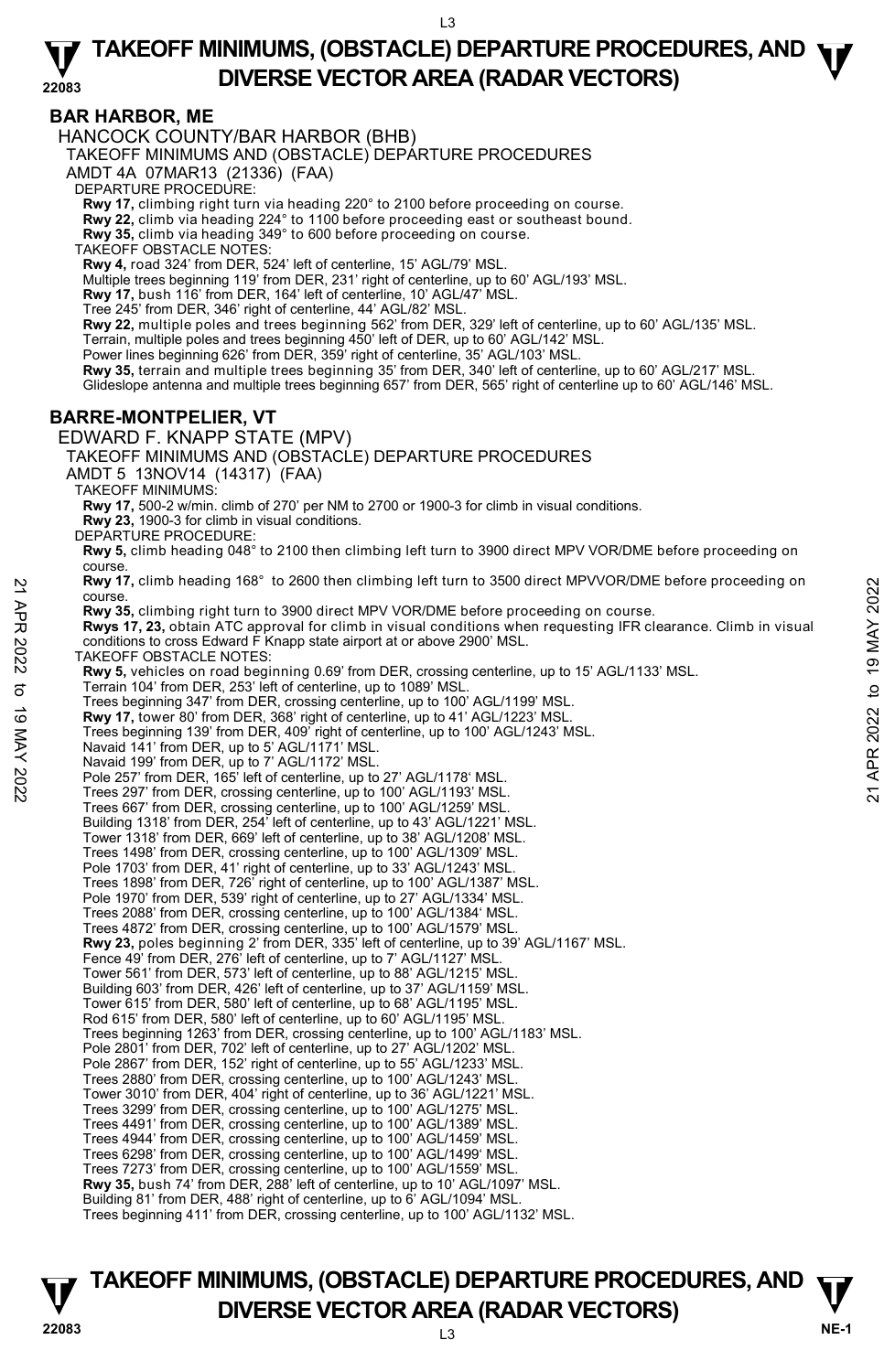## **BEDFORD, MA**

LAURENCE G HANSCOM FLD (BED)

TAKEOFF MINIMUMS AND (OBSTACLE) DEPARTURE PROCEDURES

AMDT 6 27JUN13 (21112) (FAA)

TAKEOFF MINIMUMS:

**Rwy 11,** 300-1¼ or std. w/min. climb of 251' per NM to 400, or alternatively, with std. takeoff minimums and a normal 200' per NM climb gradient, takeoff must occur no later than 2100' prior to DER.

**Rwy 23,** 300-2 or std. w/min. climb of 426' per NM to 500.

TAKEOFF OBSTACLE NOTES:

**Rwy 5,** trees, fence, bush, and vegetation beginning 44' from DER, 84' left and 113' right of centerline, up to 39'<br>AGL/171' MSL.

Trees and poles beginning 1153' from DER, 11' left and 117' right of centerline, up to 71' AGL/221' MSL.

Trees beginning 2528' from DER, 9' left and 2' right of centerline, up to 91' AGL/235' MSL.<br>**Rwy 11,** sign 81' from DER, 237' right of centerline, 14' AGL/126' MSL.

Trees beginning 1431' from DER, 684' right of centerline, up to 53' AGL/181' MSL.

Trees beginning 1875' from DER, 99' left and 457' right of centerline, up to 73' AGL/231' MSL.

Tower 5028' from DER, 1681' left of centerline, 155' AGL/285' MSL.

**Rwy 23,** sign 2' from DER, 303' right of centerline, 6' AGL/133' MSL.

Vehicle on road 534' from DER, from 293' right to 3' right of centerline, up to 15' AGL/167' MSL.

Building 614' from DER, 620' left of centerline, 23' AGL/151' MSL.<br>Trees , terrain, and pole beginning 855 from DER, 379' left and 337' right of centerline, up to 38' AGL/180' MSL.

Trees beginning 1090' from DER, 558' left and 263' right of centerline, up to 48' AGL/232' MSL.

Trees and building beginning 1588' from DER, 88' left and 138' right of centerline, up to 95' AGL/259' MSL.<br>Trees beginning 2149' from DER, 524' left and 213' right of centerline, up to 100' AGL/286' MSL.

Trees, buildings, and tower beginning 3721' from DER, 48' left and 4' right of centerline, up to 100' AGL/379' MSL.

**Rwy 29,** sign 13' from DER, 273' right of centerline, 24' AGL/135' MSL.

Tree 391' from DER, 487' left of centerline, 20' AGL/153' MSL. Poles and trees beginning 1109' from DER, 734' left and 49' right of centerline, up to 106' AGL/243' MSL.

Trees beginning 3007' from DER, 6' left and 49' right of centerline, up to 100' AGL/243' MSL.

## **BELFAST, ME**

BELFAST MUNI (BST)

TAKEOFF MINIMUMS AND (OBSTACLE) DEPARTURE PROCEDURES

- AMDT 2 10MAY07 (07130) (FAA)
- TAKEOFF MINIMUMS:

**Rwy 33,** 300-1¾ or std. with a min. climb of 219' per NM to 600. DEPARTURE PROCEDURE:

**Rwy 15,** climb heading 136° to 900 before turning south.

TAKEOFF OBSTACLE NOTES:

**Rwy 33,** light pole 1955' from DER, 510' left of centerline, 100' AGL/297' MSL.

Multiple trees beginning 1.4 NM from DER, 1682' left of centerline, up to 80' AGL/429' MSL. BELFAST, ME<br>  $\frac{20}{27}$  BELFAST MUNI (BST)<br>
TAKEOFF MINIMUMS AND (OBSTACLE) DEPARTURE PROCEDURES<br>
ANDT 2 10MAY07 (07130) (FAA)<br>
TAKEOFF MINIMUMS:<br>
TAKEOFF MINIMUMS:<br>
TAKEOFF MINIMUMS:<br>
TAKEOFF MINIMUMS:<br>
TAKEOFF MINIMUMS

## **BENNINGTON, VT**

#### WILLIAM H. MORSE STATE (DDH)

TAKEOFF MINIMUMS AND (OBSTACLE) DEPARTURE PROCEDURES

AMDT 3 31MAY12 (12152) (FAA)

TAKEOFF MINIMUMS:

**Rwy 13,** std. w/min. climb of 645' per NM to 4000 or 2600-3 for climb in visual conditions .

**Rwy 31,** 400-1 w/ min. climb of 300' per NM to 4200 or 2600-3 for climb in visual conditions.

DEPARTURE PROCEDURE:

**Rwy 13,** climbing left turn direct CAM VOR/DME, continue climb-in-hold (North, right turns, 160° inbound) to 4400 before proceeding on course or...

 **Rwy 31,** climbing right turn direct CAM VOR/DME, continue climb-in-hold (North, right turns, 160° inbound) to 4400 before proceeding on course or...

... For climb in visual conditions: cross William H. Morse State Airport at or above 3300 before proceeding on course. When executing VCOA, notify ATC prior to departure.

TAKEOFF OBSTACLE NOTES:

**Rwy 13,** rising terrain beginning 100' from DER, right to left of centerline, up to 868' MSL.

Poles beginning 195' from DER, 229' right of centerline, up to 30' AGL/858' MSL. Trees beginning 358' from DER, left and right of centerline, up to 95' AGL/1279' MSL.

**Rwy 31**, multiple trees beginning 116' from DER, right and left of centerline, up to 95' AGL/1139' MSL.

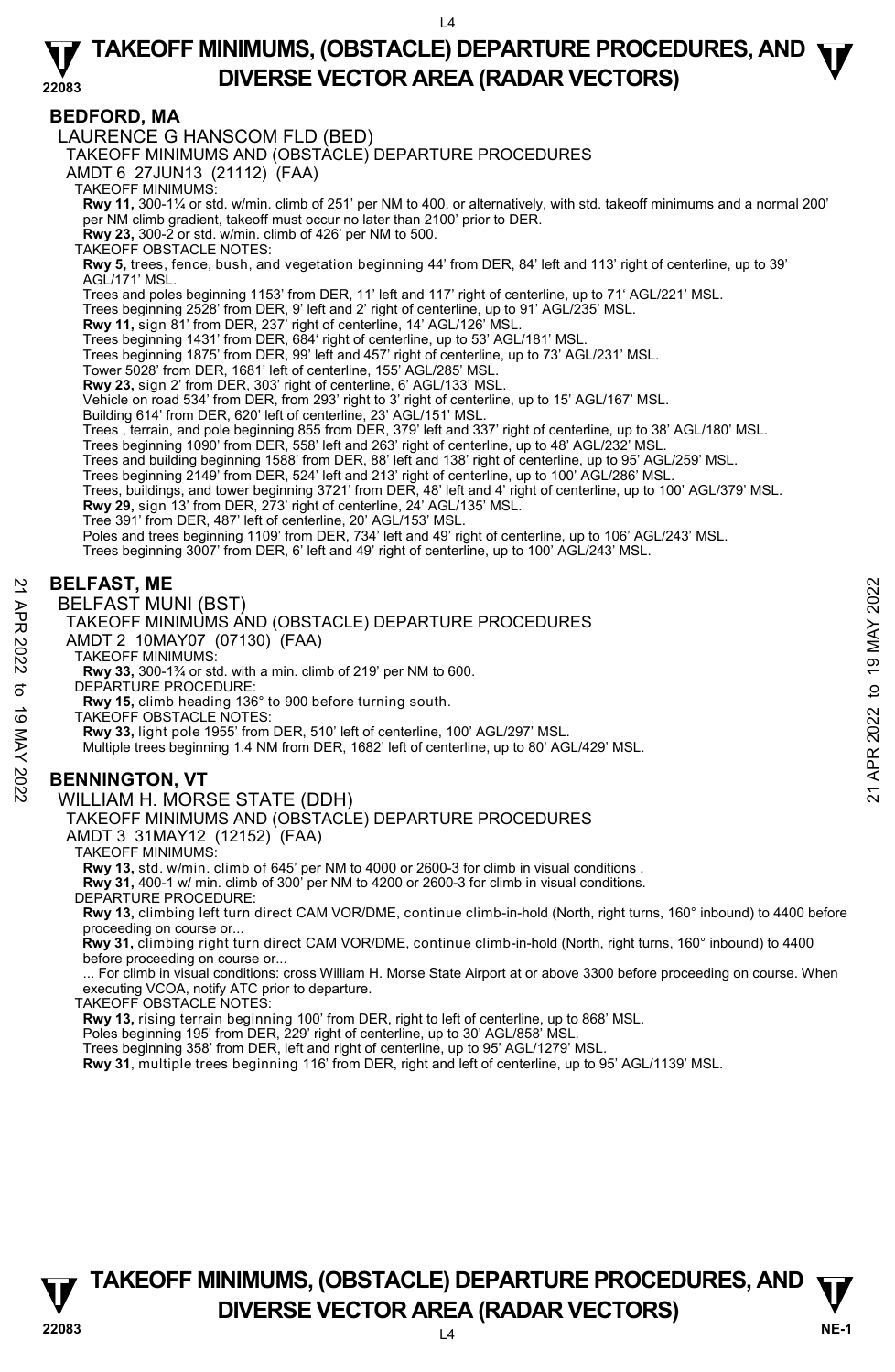### **BERLIN, NH**

BERLIN RGNL (BML)

TAKEOFF MINIMUMS AND (OBSTACLE) DEPARTURE PROCEDURES

AMDT 2 21MAY20 (20142) (FAA)

TAKEOFF MINIMUMS:

**Rwy 18,** 300-1 or std. w/min. climb of 450' per NM to 1500 or 3300-3 for climb in visual conditions.

**Rwy 36**, std. w/min. climb of 491' per NM to 2400 or 3300-3 for climb in visual conditions.

DEPARTURE PROCEDURE:

**Rwy 18,** climbing on heading 175° to 1500 before proceeding on course.

**Rwy 36,** climbing on heading 355° to 2400 before proceeding on course. VCOA:

**Rwys 18, 36,** obtain ATC approval for VCOA when requesting IFR clearance. Climb in visual conditions to cross Berlin RGNL Airport at or above 4300 before proceeding on course.

TAKEOFF OBSTACLE NOTES:

**Rwy 18,** trees beginning 19' from DER, 190 right of centerline, up to 91' AGL/1191' MSL.

Trees and utility lines beginning 44' from DER, 361' left of centerline, up to 28' AGL/1156' MSL. Trees beginning 732' from DER, left to right of centerline up to 78' AGL/1196' MSL.

Trees beginning 1987' from DER, left to right of centerline, up to 86' AGL/1237' MSL. Trees beginning 3061' from DER, left to right of centerline up to 100' AGL/1256' MSL.

Trees beginning 3778' from DER, left to right of centerline, up to 58' AGL/1281' MSL.

Trees and tower beginning 4380' from DER, 381' right of centerline, up to 59' AGL/1379' MSL.

Trees beginning 4632' from DER, left to right of centerline, up to 114' AGL/1393' MSL.

**Rwy 36,** trees and vegetation beginning 9' from DER, 153' left of centerline, up to 54' AGL/1212' MSL.<br>Trees beginning 27' from DER, 203' right of centerline, up to 73' AGL/1209' MSL.

Trees beginning 819' from DER left to right of centerline, up to 76' AGL/1196' MSL.

Trees 1169' from DER, 350' left of centerline, up to 80' AGL/1124' MSL.

Trees beginning 2350' from DER, 436' right of centerline, up to 80' AGL/1298 MSL. Trees beginning 1.6 NM from DER, 1451' right of centerline, up to 91' AGL/1457' MSL.

Trees beginning 2.3 NM from DER, 4104' right of centerline, up to 87' AGL/1600' MSL.

#### **BETHEL, ME**

BETHEL RGNL (0B1)

TAKEOFF MINIMUMS AND (OBSTACLE) DEPARTURE PROCEDURES

ORIG 20JUN19 (19171) (FAA)

TAKEOFF MINIMUMS:

**Rwy 14,** std. w/min. climb of 405' per NM to 3700 or 3400-3 for climb in visual conditions. **Rwy 32,** 3400-3 for climb in visual conditions.

DEPARTURE PROCEDURE:

**Rwy 14,** climb heading 143° to 3000 before proceeding on course. VCOA:

Obtain ATC approval for VCOA when requesting IFR clearance. Climb in visual conditions to cross Bethel Rgnl airport at or above 3900 before proceeding on course. **BETHEL, ME**<br>  $\frac{20}{27}$  BETHEL RGNL (0B1)<br>
TAKEOFF MINIMUMS AND (OBSTACLE) DEPARTURE PROCEDURES<br>
ORIG 20JUN19 (19171) (FAA)<br>
TAKEOFF MINIMUMS:<br>
RW 14, stat. wimin. climb of 405' per NM to 3700 or 3400-3 for climb in vis

TAKEOFF OBSTACLE NOTES:

Rwy 14, trees beginning 1' from DER, 264' left of centerline, up to 676' MSL.

Building 23' from DER, 367' right of centerline, 26' AGL/671' MSL.

Transmission line and pole beginning 180' from DER, 513' right of centerline, up to 48' AGL/690' MSL.<br>Trees beginning 202' from DER, 283' left of centerline, up to 731' MSL.

Tree 292' from DER, 527' right of centerline, 766' MSL.

Trees beginning 419' from DER, 18' right of centerline, up to 769' MSL.

Tree 556' from DER, 538' left of centerline, 733' MSL.

Trees beginning 717' from DER, 252' left of centerline, up to 736' MSL.

Tree 1194' from DER, 729' left of centerline, 743' MSL.

Tree 1273' from DER, 519' left of centerline, 744' MSL.

Trees and building beginning 1322' from DER, 10' left of centerline, up to 765' MSL. Tree 1.2 NM from DER, 2402' right of centerline, 860' MSL.

Tree 1.3 NM from DER, 2738' right of centerline, 869' MSL. Tree 1.4 NM from DER, 2309' right of centerline, 871' MSL. Tree 1.4 NM from DER, 2421' right of centerline, 877' MSL.

Trees beginning 1.4 NM from DER, 2440' right of centerline, up to 882' MSL.

Tree 1.4 NM from DER, 2657' right of centerline, 885' MSL. Tree 1.4 NM from DER, 2497' right of centerline, 887' MSL.

Tree 1.5 NM from DER, 2635' right of centerline, 891' MSL.

Tree 1.5 NM from DER, 2714' right of centerline, 894' MSL. Tree 1.6 NM from DER, 2969' right of centerline, 909' MSL.

Tree 1.7 NM from DER, 3141' right of centerline, 926' MSL.

Trees beginning 1.7 NM from DER, 3098' right of centerline, up to 942' MSL.

Tree 1.8 nm from DER, 3343' right of centerline, 948' MSL.

Trees beginning 1.8 NM from DER, 3392' right of centerline, up to 956' MSL.

Tree 1.9 NM from DER, 3580' right of centerline, 962' MSL.

Tree 1.9 NM from DER, 3667' right of centerline, 985' MSL. **Rwy 32,** tree 75' from DER, 311' left of centerline, 746' MSL.

Trees beginning 90' from DER, 10' left of centerline, up to 769' MSL.

Trees beginning 464' from DER, 463' right of centerline, up to 725' MSL. Tree 783' from DER, 565' right of centerline, 730' MSL.

**CON'T**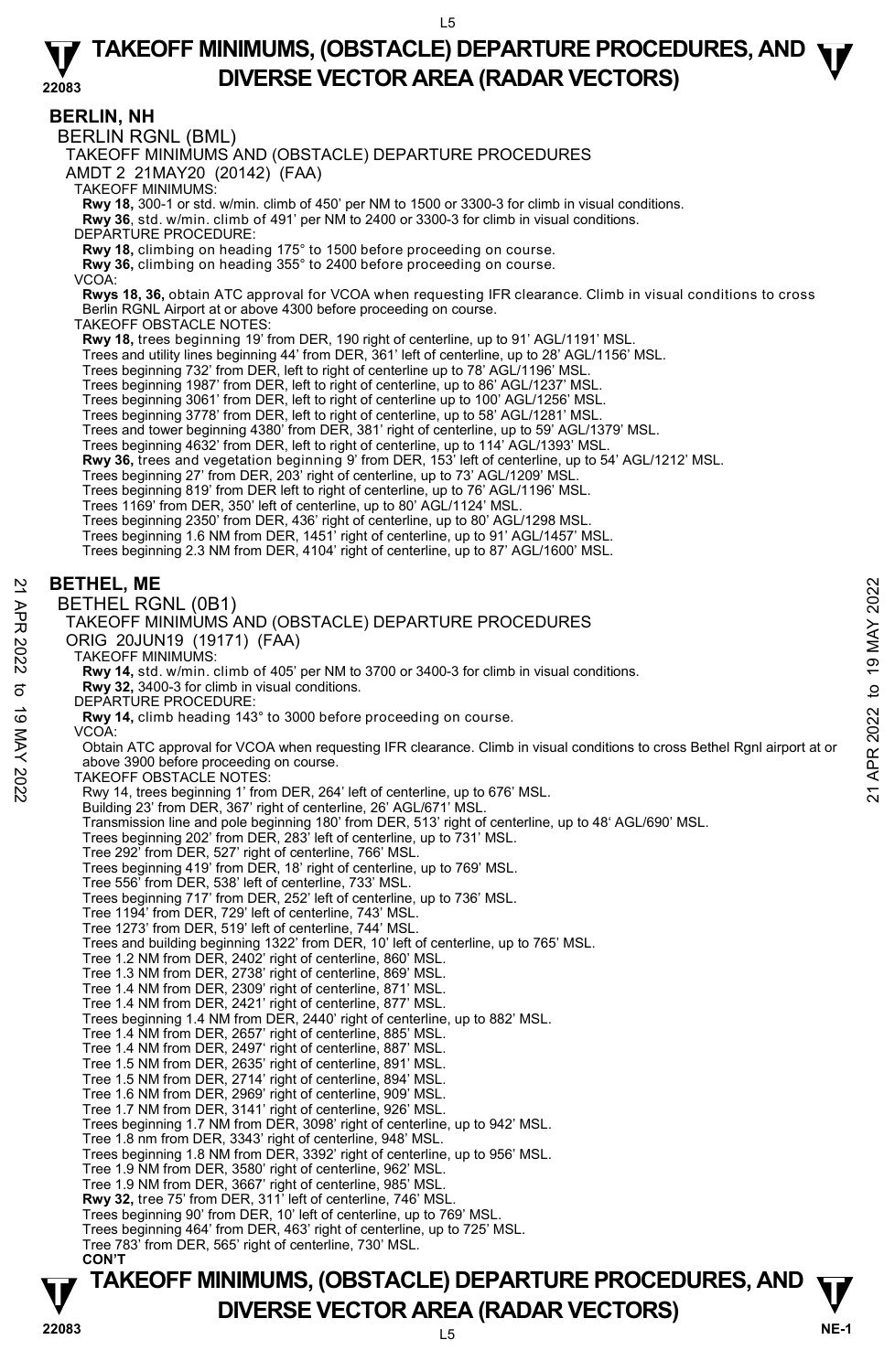#### **22083 TAKEOFF MINIMUMS, (OBSTACLE) DEPARTURE PROCEDURES, AND <b>W**<br>DIVERSE VECTOR AREA (BADAR VECTORS) **DIVERSE VECTOR AREA (RADAR VECTORS)**

```
BETHEL, ME (CON'T)
```
BETHEL RGNL (0B1) (CON'T) **Rwy 32 (CON'T),** trees beginning 935' from DER, 235' right of centerline, up to 734' MSL.<br>Trees beginning 1145' from DER, 250' right of centerline, up to 736' MSL. Trees beginning 1252' from DER, 328' right of centerline, up to 737' MSL. Trees beginning 1454' from DER, 110' right of centerline, up to 739' MSL. Trees beginning 1501' from DER, 70' right of centerline, up to 750' MSL. Trees beginning 1605' from DER, 61' right of centerline, up to 756' MSL. Trees beginning 1834' from DER, 31' right of centerline, up to 759' MSL. Trees beginning 3615' from DER, 328' left of centerline, up to 800' MSL. Trees beginning 3945' from DER, 96' left of centerline, up to 805' MSL. Trees beginning 4062' from DER, 140' right of centerline, up to 784' MSL. Tree 4191' from DER, 166' right of centerline, 787' MSL. Trees beginning 4225' from DER, 115' left of centerline, up to 837' MSL. Tree 4236' from DER, 1621' right of centerline, 791' MSL. Trees beginning 4351' from DER, 20' right of centerline, up to 807' MSL. Tree 4466' from DER, 232' right of centerline, 813' MSL. Tree 4471' from DER, 472' right of centerline, 821' MSL. Tree 4673' from DER, 480' left of centerline, 848' MSL. Trees beginning 4677' from DER, 121' left of centerline, up to 868' MSL. Trees beginning 4721' from DER, 78' right of centerline, up to 829' MSL. Tree 5059' from DER, 654' left of centerline, 891' MSL. Trees beginning 5069' from DER, 140' right of centerline, up to 848' MSL. Trees beginning 5121' from DER, 391' left of centerline, up to 895' MSL. Trees beginning 5153' from DER, 271' right of centerline, up to 870' MSL. Trees beginning 5389' from DER, 60' right of centerline, up to 907' MSL. Trees beginning 5411' from DER, 217' left of centerline, up to 924' MSL. Trees beginning 5456' from DER, 533' left of centerline, up to 937' MSL. Trees beginning 5651' from DER, 197' left of centerline, up to 938' MSL. Trees beginning 5722' from DER, 350' left of centerline, up to 941' MSL. Tree 5756' from DER, 295' right of centerline, 908' MSL. Tree 5823' from DER, 1929' right of centerline, 909' MSL. Trees beginning 5857' from DER, 150' right of centerline, up to 938' MSL. Tree 5908' from DER, 278' left of centerline, 967' MSL. Trees beginning 5962' from DER, 31' left of centerline, up to 981' MSL. Tree 5999' from DER, 10' right of centerline, 951' MSL. Tree 1 NM from DER, 372' left of centerline, 1004' MSL. Tree 1 NM from DER, 786' left of centerline, 1010' MSL. Trees beginning 1 NM from DER, 60' left of centerline, up to 1021' MSL. Trees beginning 1 NM from DER, 825' right of centerline, up to 984' MSL. Tree 1.1 NM from DER, 1254' right of centerline, 988' MSL. Trees beginning 1.1 NM from DER, 390' left of centerline, up to 1073' MSL. Tree 1.1 NM from DER, 252' right of centerline, 1023' MSL. Trees beginning 1.1 NM from DER, 784' right of centerline, up to 1045' MSL. Tree 1.1 NM from DER, 1718' right of centerline, 1047' MSL. Trees beginning 1.1 NM from DER, 112' left of centerline, up to 1131' MSL. Tree 1.2 NM from DER, 1400' right of centerline, 1133' MSL. Trees beginning 1.2 NM from DER, 160' right of centerline, up to 1179' MSL. Tree 1.2 nm from DER, 2150' right of centerline, 1213' MSL. Tree 1.2 NM from DER, 2584' right of centerline, 1238' MSL. Trees beginning 1.3 NM from DER, 281' left of centerline, up to 1136' MSL. Tree 1.3 NM from DER, 1633' right of centerline, 1322' MSL. Tree 1.3 NM from DER, 1010' right of centerline, 1374' MSL. Trees beginning 1.3 NM from DER, 468' right of centerline, up to 1505' MSL. Tree 1.3 NM from DER, 821' left of centerline, 1165' MSL. Trees beginning 1.3 NM from DER, 22' left of centerline, up to 1263' MSL. Tree 1.4 NM from DER, 2307' right of centerline, 1782' MSL. Trees beginning 1.4 nm from DER, 320' right of centerline, up to 1788' MSL. Trees beginning 1.4 NM from DER, 17' left of centerline, up to 1344' MSL. Trees beginning 1.4 NM from DER, 820' right of centerline, up to 1791' MSL. Trees beginning 1.5 NM from DER, 182' right of centerline, up to 1840' MSL. Trees beginning 2 NM from DER, 886' left of centerline, up to 1432' MSL. Trees beginning 2.1 NM from DER, 243' left of centerline, up to 1618' MSL. Trees and vehicles on road beginning 2.1 NM from DER, 999' left of centerline, up to 1637' MSL. Tree Trees beginning 2.2 NM from DER, 188' right of centerline, up to 1914' MSL. Trees beginning 2.2 NM from DER, 420' left of centerline, up to 1902' MSL. Trees beginning 2.3 NM from DER, 35' left of centerline, up to 1937' MSL. Trees beginning 2.3 NM from DER, 588' right of centerline, up to 2106' MSL. Trees beginning 2.4 NM from DER, 1510' right of centerline, up to 2248' MSL. Trees beginning 2.4 NM from DER, 880' right of centerline, up to 2269' MSL. Trees beginning 2.5 NM from DER, 1659' right of centerline, up to 2373' MSL. Trees beginning 2.5 NM from DER, 2081' right of centerline, up to 2397' MSL. Trees beginning 2.5 NM from DER, 462' right of centerline, up to 2431' MSL. Trees beginning 2.5 NM from DER, 782' right of centerline, up to 2488' MSL. 22 Tree 5823' from DER, 1929' right of center inter, 909' MSL.<br>
Tree 5823' from DER, 1929' right of center inter, 909' MSL.<br>
Tree 5908' from DER, 278' left of center inter, 967' MSL.<br>
Tree 5999' from DER, 278' left of cent

## **TAKEOFF MINIMUMS, (OBSTACLE) DEPARTURE PROCEDURES, AND**  $\Psi$ **<br>DIVERSE VECTOR AREA (RADAR VECTORS) DIVERSE VECTOR AREA (RADAR VECTORS)** PE-1 **PE-1**  $\frac{1}{22083}$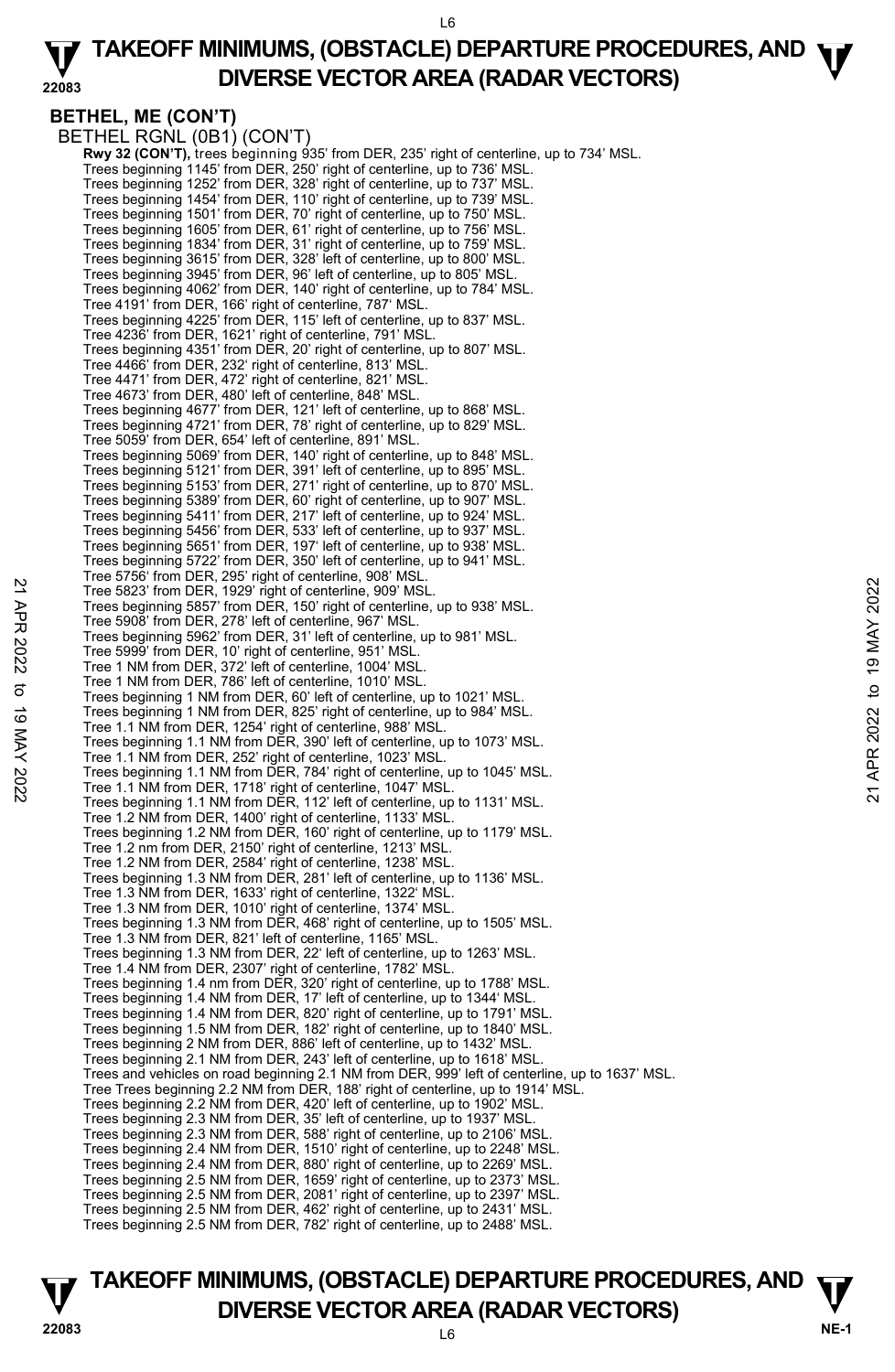#### **BEVERLY, MA**  BEVERLY RGNL (BVY) TAKEOFF MINIMUMS AND (OBSTACLE) DEPARTURE PROCEDURES AMDT 3B 01MAR18 (18060) (FAA) DEPARTURE PROCEDURE: **Rwy 27,** climb heading 270° to 700 before turning left. TAKEOFF OBSTACLE NOTES: **Rwy 9,** bush 15' from DER, 407' right of centerline, 55' AGL/119' MSL. Bush beginning 76' from DER, 377' right of centerline, up to 50' AGL/120' MSL. Tree 127' from DER, 247' left of centerline, 29' AGL/112' MSL. Bush beginning 135' from DER, 248' left of centerline, up to 27' AGL/103' MSL. Bush 228' from DER, 532' left of centerline, 59' AGL/125' MSL. Bush 273' from DER, 515' left of centerline, 73' AGL/138' MSL. trees beginning 303' from DER, 227' right of centerline, up to 19' AGL/106' MSL. Bush beginning 390' from DER, 113' right of centerline, up to 23' AGL/104' MSL. Tree 520' from DER, 342' left of centerline, 77' AGL/138' MSL. Bush beginning 552' from DER, 22' right of centerline, up to 45' AGL/108' MSL. Tree 997' from DER, 394' right of centerline, 84' AGL/133' MSL. Bush 1046' from DER, 141' left of centerline, 81' AGL/130' MSL. Tree 1064' from DER, 539' right of centerline, 86' AGL/134' MSL. Tree 1070' from DER, 619' left of centerline, 90' AGL/149' MSL. Bush beginning 1077' from DER, 43' right of centerline, up to 84' AGL/138' MSL. Tree 1176' from DER, 414' left of centerline, 99' AGL/155' MSL. Bush beginning 1184' from DER, 252' left of centerline, up to 76' AGL/130' MSL. Tree 1204' from DER, 385' right of centerline, 78' AGL/126' MSL. Bush beginning 1301' from DER, 61' left of centerline, up to 81' AGL/131' MSL. Bush 2414' from DER, 1027' left of centerline, 94' AGL/188' MSL. Bush beginning 2438' from DER, 822' left of centerline, up to 106' AGL/197' MSL. Trees beginning 2538' from DER, 633' left of centerline, up to 93' AGL/189' MSL. Bush 2566' from DER, 647' left of centerline, 103' AGL/207' MSL Bush beginning 2598' from DER, 545' left of centerline, up to 85' AGL/212' MSL. Tree 2661' from DER, 695' left of centerline, 112' AGL/228' MSL. Tree 2662' from DER, 787' left of centerline, 113' AGL/232' MSL. Bush beginning 2678' from DER, 226' left of centerline, up to 116' AGL/236' MSL. Tree 2797' from DER, 543' left of centerline, 99' AGL/227' MSL. Bush 2799' from DER, 330' right of centerline, 106' AGL/182' MSL. Tree 2847' from DER, 141' left of centerline, 101' AGL/214' MSL. Bush beginning 2851' from DER, 23' left of centerline, up to 83' AGL/223' MSL. Tree beginning 2886' from DER, 70' left of centerline, up to 100' AGL/193' MSL. Bush 2927' from DER, 259' right of centerline, 101' AGL/195' MSL. Trees beginning 2930' from DER, 74' left of centerline, up to 101' AGL/214' MSL. Bush beginning 2936' from DER, 66' right of centerline, up to 91' AGL/201' MSL. Tree 2999' from DER, 464' right of centerline, 101' AGL/180' MSL. Bush 3009' from DER, 235' left of centerline, 63' AGL/181' MSL. Tree 3043' from DER, 537' right of centerline, 101' AGL/175' MSL. Bush beginning 3047' from DER, 35' left of centerline, up to 64' AGL/180' MSL.. **Rwy 16,** grd 15' from DER, 417' left of centerline, 87' MSL. Rwy sign 17' from DER, 198' left of centerline, 3' AGL/85' MSL. Nt Rwy lt 28' from DER, 82' left of centerline, 2' AGL/83' MSL. Grd 100' from DER, 426' right of centerline, 89' MSL. Bush beginning 113' from DER, 228' right of centerline, up to 27' AGL/125' MSL. Bush beginning 212' from DER, 454' right of centerline, up to 72' AGL/136' MSL. Bush beginning 247' from DER, 451' right of centerline, up to 78' AGL/139' MSL. Bush 268' from DER, 442' left of centerline, 70' AGL/133' MSL. Vehicle in parking lot 289' from DER, 520' right of centerline, 115' MSL. Trees beginning 306' from DER, 263' right of centerline, up to 91' AGL/148' MSL. Bush 312' from DER, 463' left of centerline, 93' AGL/150' MSL. Trees beginning322' from DER, 319' left of centerline, up to 88' AGL/145' MSL. Bush beginning 378' from DER, 107' right of centerline, up to 76' AGL/135' MSL. Bldg beginning 481' from DER, 616' right of centerline, up to 43' AGL/164' MSL. Bldg 499' from DER, 482' right of centerline, 42' AGL/165' MSL. Bldg 511' from DER, 619' right of centerline, 41' AGL/164' MSL. Vehicle in parking lot 515' from DER, 444' right of centerline, 120' MSL. Bush 531' from DER, 561' left of centerline, 79' AGL/132' MSL. Bldg beginning 543' from DER, 488' right of centerline, up to 44' AGL/168' MSL. Grd 574' from DER, 401' right of centerline, 115' MSL. Bush 576' from DER, 618' left of centerline, 70' AGL/119' MSL Bldg 609' from DER, 509' right of centerline, 45' AGL/168' MSL. Bush beginning 622' from DER, 345' left of centerline, up to 68' AGL/131' MSL. Vehicle in parking lot 667' from DER, 673' right of centerline, 130' MSL. Ground 669' from DER, 482' right of centerline, 130' MSL. Vehicle in parking lot 679' from DER, 456' right of centerline, 127' MSL. Bush 692' from DER, 422' left of centerline, 76' AGL/132' MSL. Bldg 698' from DER, 655' right of centerline, 30' AGL/160' MSL. Pole 723' from DER, 403' right of centerline,43' AGL/159' MSL. **CON'T**  21 ITee 2861' from DER, 865' left of center of the 112' AGL/228' MSL.<br>
Tree 2662' from DER, 787' left of centerline, 112' AGL/232' MSL.<br>
Bush beginning 2678' from DER, 226' left of centerline, 199 to 116' AGL/238' MSL.<br>
B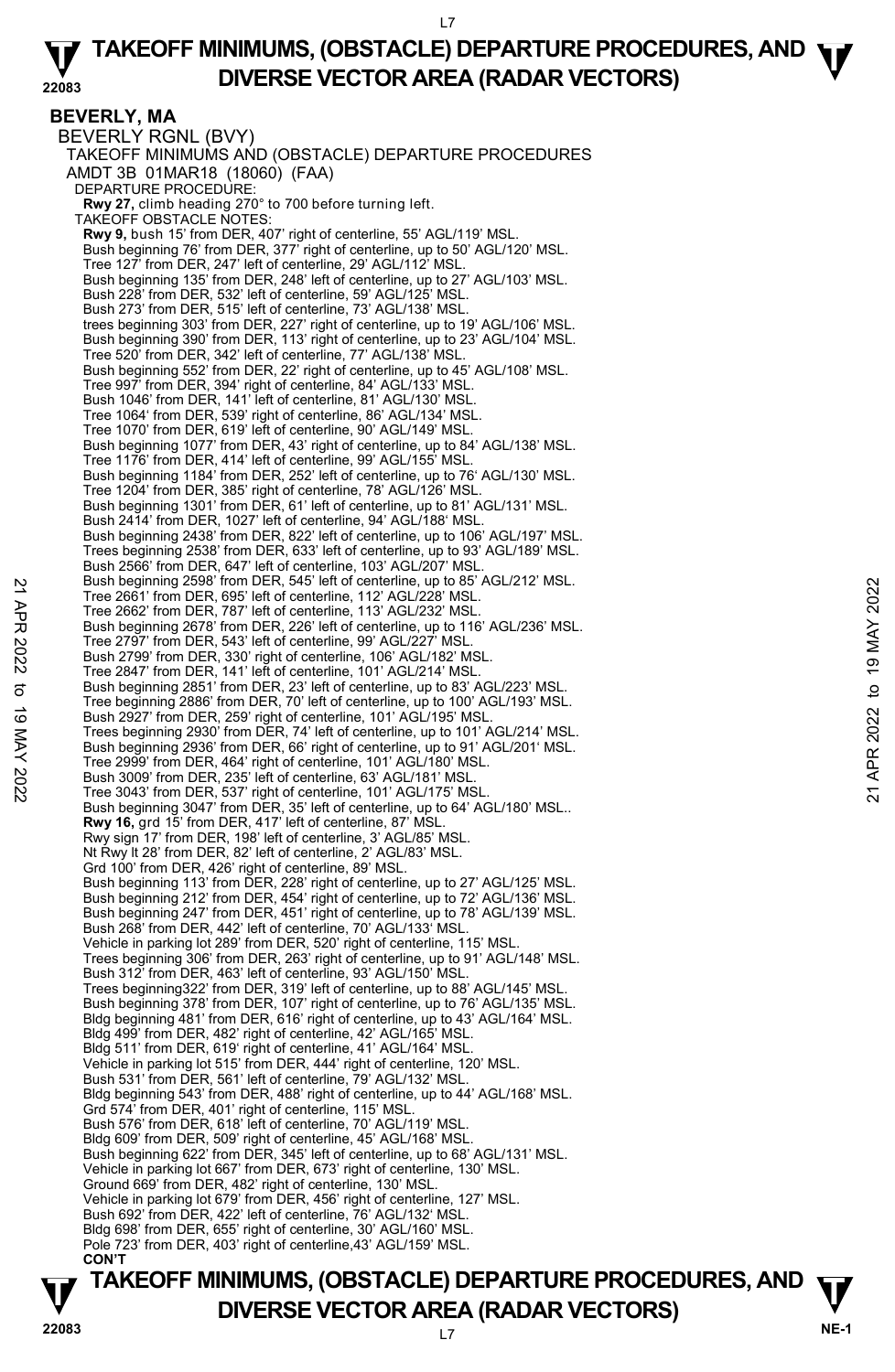#### **22083 TAKEOFF MINIMUMS, (OBSTACLE) DEPARTURE PROCEDURES, AND <b>W**<br>DIVERSE VECTOR AREA (BADAR VECTORS) **DIVERSE VECTOR AREA (RADAR VECTORS)**

# **BEVERLY, MA (CON'T)**

BEVERLY RGNL (BVY) (CON'T) **Rwy 16 (CON'T),** bush 744' from DER, 404' left of centerline, 77' AGL/132' MSL. Bldg beginning 758' from DER, 515' right of centerline, up to 37' AGL/164' MSL. Bldg beginning 857' from DER, 406' right of centerline, up to 33' AGL/179' MSL. Stack 891' from DER, 517' right of centerline, 33' AGL/168' MSL. Tree 894' from DER, 368' right of centerline, 31' AGL/150' MSL. Bush 903' from DER, 496' left of centerline, 65' AGL/121' MSL. Grd 908' from DER, 353' right of centerline, 118' MSL. Vehicle in parking lot 918' from DER, 524' right of centerline, 128' MSL. Bush beginning 938' from DER, 264' left of centerline, up to 53' AGL/109' MSL. Vehicle in parking lot 994' from DER, 588' right of centerline, 129' MSL. Grd beginning 1008' from DER, 490' right of centerline, up to 128' MSL. Bush 1084' from DER, 173' right of centerline, 26' AGL/111' MSL. Pole 1086' from DER, 434' right of centerline, 28' AGL/162' MSL. Grd 1116' from DER, 710' right of centerline, 126' MSL. Bldg 1123' from DER, 604' right of centerline, 36' AGL/167' MSL. Bush beginning 1144' from DER, 164' right of centerline, up to 17' AGL/145' MSL. Grd beginning 1200' from DER, 280' right of centerline, up to 129' MSL. Bush beginning 1253' from DER, 183' left of centerline, up to 19' AGL/146' MSL. Pole 1407' from DER, 480' right of centerline, 16' AGL/149' MSL. Grd 1414' from DER, 597' right of centerline, 126' MSL. Trail beginning 1438' from DER, 333' right of centerline, up to 135' MSL. Bush beginning 1484' from DER, 281' right of centerline, up to 52' AGL/184' MSL. Grd beginning 1553' from DER, 429' right of centerline, up to 124' MSL. Bush beginning 1643' from DER, 243' right of centerline, up to 76' AGL/126' MSL. Bush beginning 1702' from DER, 587' right of centerline, up to 57' AGL/192' MSL. Tree 1711' from DER, 692' right of centerline, 73' AGL/193' MSL. Bush 1732' from DER, 721' left of centerline, 75' AGL/126' MSL. Grd beginning 1763' from DER, 448' right of centerline, up to 137' MSL. Bush beginning 1776' from DER, 305' right of centerline, up to 5' AGL/132' MSL. Lt pole 1821' from DER, 192' right of centerline, 31' AGL/139' MSL. Bush beginning 1898' from DER, 92' right of centerline, up to 30' AGL/138' MSL. Lt pole beginning 1949' from DER, 65' right of centerline, up to 31' AGL/139' MSL. Bldg 2021' from DER, 427' right of centerline, 24' AGL/133' MSL. Lt pole, beginning 2036' from DER, 44' left of centerline, up to 31' AGL/139' MSL. Bldg 2098' from DER, 381' right of centerline, 39' AGL/148' MSL. Lt pole 2129' from DER, 8' left of centerline, 31' AGL/136' MSL. Bldg beginning 2182' from DER, 241' right of centerline, up to 42' AGL/151' MSL. Smoke stk 2497' from DER, 356' right of centerline, 53' AGL/162' MSL. Bldg beginning 2533' from DER, 354' right of centerline, up to 58' AGL/165' MSL. Bush beginning 2860' from DER, 613' right of centerline, up to 61' AGL/162' MSL. Bldg beginning 2909' from DER, 973' right of centerline, up to 56' AGL/156' MSL. Bush beginning 3293' from DER, 1086' right of centerline, up to 72' AGL/166' MSL. **Rwy 27,** bush 44' from DER, 439' left of centerline, 26' AGL/82' MSL. Trees beginning 182' from DER, 229' left of centerline, up to 16' AGL/81' MSL. Bush 214' from DER, 463' left of centerline, 49' AGL/98' MSL. Tree 243' from DER, 318' right of centerline,15' AGL/83' MSL. Bushes beginning 279' from DER, 270' left of centerline, up to 31' AGL/92' MSL. Tree 419' from DER, 119' left of centerline, 43' AGL/92' MSL. Bush 455' from DER, 463' left of centerline, 62' AGL/100' MSL. Trees beginning 456' from DER, 109' right of centerline, up to 55' AGL/99' MSL. Bushes beginning 500' from DER, 46' right of centerline, up to 53' AGL/96' MSL. Trees beginning 535' from DER, 249' right of centerline, up to 62' AGL/110' MSL. Bushes beginning 547' from DER, 26' right of centerline, up to 56' AGL/92' MSL. Tree 1170' from DER, 587' left of centerline, 82' AGL/111' MSL. Bushes beginning 1202' from DER, 248' left of centerline, up to 85' AGL/114' MSL. Bushes 2376' from DER, 653' right of centerline, 85' AGL/136' MSL. Bush beginning 2394' from DER, 451' right of centerline, up to 86' AGL/137' MSL. Bush beginning 2563' from DER, 1037' right of centerline, up to 85' AGL/140' MSL. Bush beginning 2953' from DER, 958' right of centerline, up to 82' AGL/168' MSL. Tree beginning 3041' from DER, 762' right of centerline, up to 103' AGL/160' MSL. Bush beginning 3194' from DER, 1165' right of centerline, up to 91' AGL/190' MSL. Tree 3232' from DER, 723' right of centerline, 97' AGL/157' MSL. Bush beginning 3321' from DER, 1083' right of centerline, up to 89' AGL/185' MSL. Bushes beginning 4347' from DER, 954' left of centerline, up to 82' AGL/201' MSL. Bushes 4628' from DER, 1523' left of centerline, 86' AGL/202' MSL. Bushes beginning 4659' from DER, 924' left of centerline, up to 82' AGL/208' MSL. Bldgs beginning 5490' from DER, 530' left of centerline, up to 108' AGL/217' MSL.  **Rwy 34,** Nt MALS 11' from DER, on centerline, 2' AGL/109' MSL. Bush 41' from DER, 270' right of centerline, 18' AGL/119' MSL. Bush beginning 108' from DER, 399' right of centerline, up to 41' AGL/128' MSL. Bush 276' from DER, 518' right of centerline, 66' AGL/145' MSL. Bush 405' from DER, 452' right of centerline, 68' AGL/148' MSL. Tree 431' from DER, 580' left of centerline, 58' AGL/152' MSL. **CON'T**  21 Lipele 1821 from DER, 192' right of centerline, 19 AGU/139' MSL.<br>
Lipele 1821 from DER, 192' right of centerline, 11' AGU/139' MSL.<br>
Lipele beginning 1898' from DER, 65' right of centerline, up to 3' AGU/138' MSL.<br>
Lipe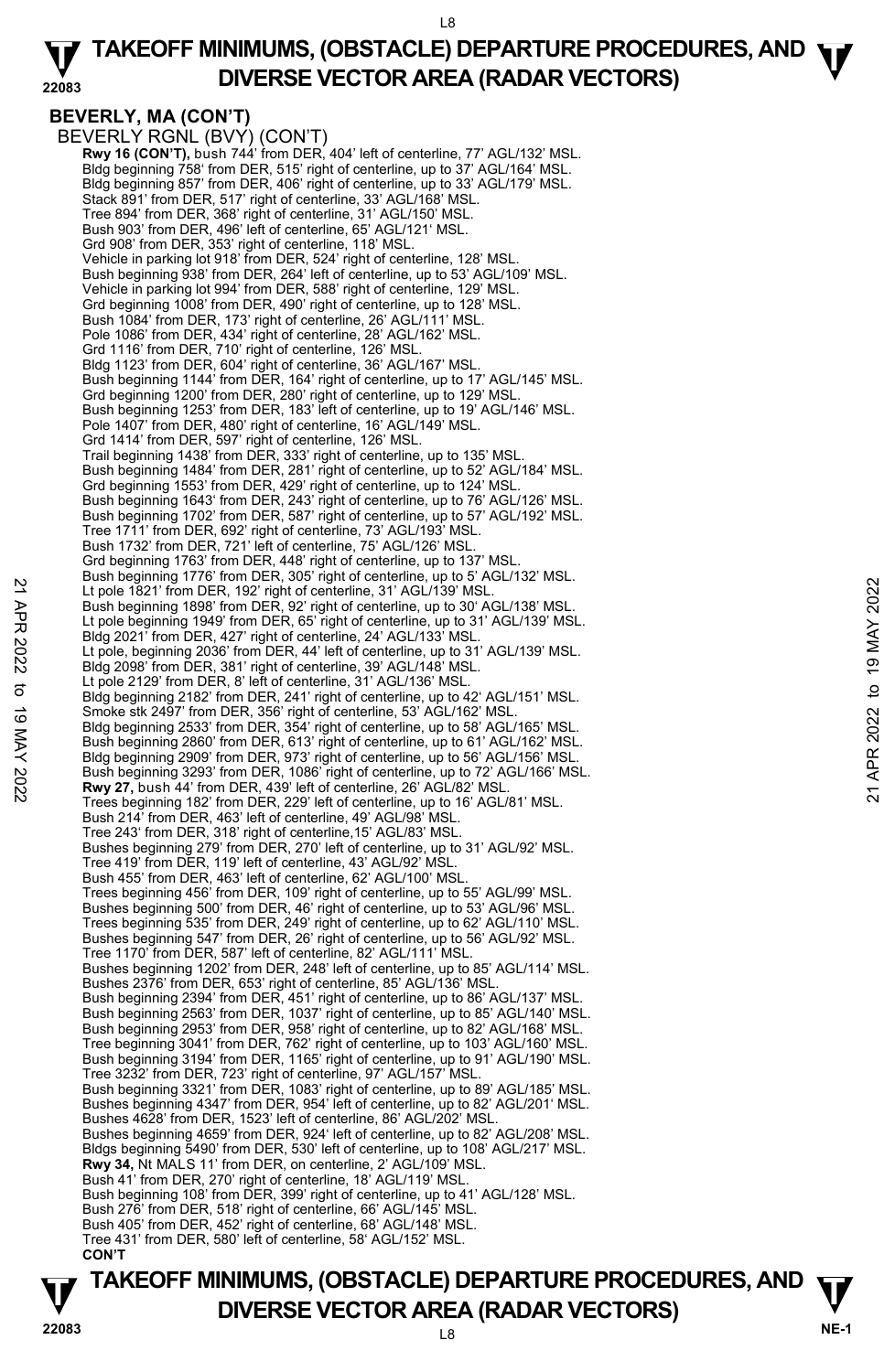### **BEVERLY, MA (CON'T)**

BEVERLY RGNL (BVY) (CON'T)

 **Rwy 34, (CON'T),** tree 460' from DER, 582' left of centerline, 63' AGL/156' MSL. Bush beginning 461' from DER, 526' left of centerline, up to 63' AGL/154' MSL. Tree 695' from DER, 338' left of centerline, 40' AGL/142' MSL. Bush beginning 698' from DER, 282' left of centerline, up to 50' AGL/153' MSL. Tree 905' from DER, 222' left of centerline, 39' AGL/141' MSL. Bush beginning 940' from DER, 214' left of centerline, up to 34' AGL/135' MSL. Tree 1032' from DER, 700' right of centerline, 86' AGL/174' MSL. Bush beginning 1034' from DER, 89' right of centerline, up to 91' AGL/173' MSL. Bush beginning 1238' from DER, 300' right of centerline, up to 96' AGL/182' MSL. Pole, beginning 1309' from DER, 1' right of centerline, up to 9' AGL/158' MSL. Tree 1622' from DER, 214' right of centerline, 78' AGL/167' MSL Bush beginning 1662' from DER, 458' right of centerline, up to 81' AGL/153' MSL. Tree 1682' from DER, 499' left of centerline, 80' AGL/165' MSL. Bush beginning 1686' from DER, 50' left of centerline, up to 71' AGL/166' MSL. Tree 1911' from DER, 427' left of centerline, 79' AGL/164' MSL. Bush beginning 1923' from DER, 22' left of centerline, up to 83' AGL/160' MSL.

## **BIDDEFORD, ME**

BIDDEFORD MUNI (B19)

TAKEOFF MINIMUMS AND (OBSTACLE) DEPARTURE PROCEDURES

ORIG 25OCT07 (07298) (FAA)

TAKEOFF MINIMUMS:

**Rwy 24,** 300-2 or std. w/ min. climb of 214' per NM to 600, or alternatively, w/ std. takeoff minimums and normal 200'/NM climb gradient, takeoff must occur no later than 1700 prior to DER.

TAKEOFF OBSTACLE NOTES:

**Rwy 6,** multiple trees beginning 121' from DER, 243' left of centerline, up to 60' AGL/229' MSL.

Multiple trees beginning 23' from DER, 132' right of centerline, up to 60' AGL/219' MSL.

Multiple trees beginning 538' from DER, 6' right of centerline, up to 60' AGL/229' MSL.

**Rwy 24,** multiple trees beginning 342' from DER, 287' left of centerline, up to 60' AGL/219' MSL.

Multiple trees beginning 492' from DER, 242' right of centerline, up to 60' AGL/209' MSL.

Multiple trees beginning 1317' from DER, 44' right of centerline, up to 60' AGL/209' MSL. Assumed obstacle 1.7 NM from DER, 1802' right of centerline, 200' AGL/429' MSL.

## **BLOCK ISLAND, RI**

BLOCK ISLAND STATE (BID)

TAKEOFF MINIMUMS AND (OBSTACLE) DEPARTURE PROCEDURES

AMDT 3 11FEB10 (10042) (FAA)

TAKEOFF OBSTACLE NOTES:

**Rwy 10,** bush 136' from DER, 183' left of centerline, 9' AGL/110' MSL.

Tower 2736' from DER, 1203' left of centerline, 167' AGL/210' MSL.

**Rwy 28,** buildings with chimneys beginning 1105' from DER, 8' left of centerline, up to 30' AGL/196' MSL. 22 Ray 24, multiple trees beginning 342' from DER, 287' left of centerline, up to 60' AGL/219' MSL.<br>
Multiple trees beginning 342' from DER, 242' right of centerline, up to 60' AGL/209' MSL.<br>
Multiple trees beginning 132'

Trees beginning 3' from DER, 4' left of centerline, up to 87' AGL/189' MSL. Trees beginning 380' from DER, 70' left of centerline, up to 78' AGL/186' MSL.

Windmill with antennas 3437' from DER, 1005' right of centerline, 72' AGL/257' MSL.

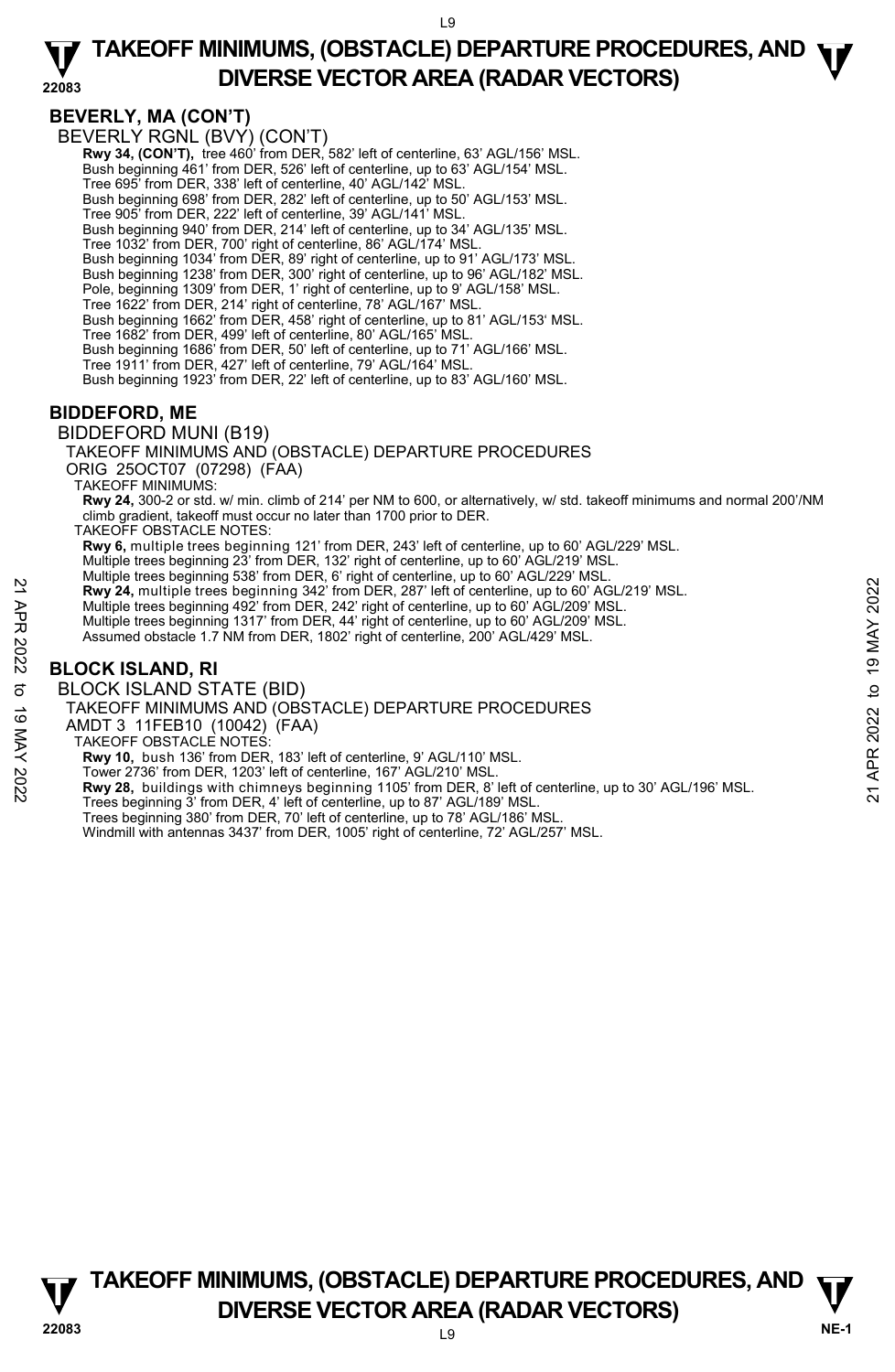**TAKEOFF MINIMUMS, (OBSTACLE) DEPARTURE PROCEDURES, AND**  $\Psi$ **<br>DIVERSE VECTOR AREA (RADAR VECTORS) BOSTON, MA**  GENERAL EDWARD LAWRENCE LOGAN INTL (BOS) TAKEOFF MINIMUMS AND (OBSTACLE) DEPARTURE PROCEDURES AMDT 15 07OCT21 (21280) (FAA) TAKEOFF MINIMUMS: **Rwys 32, 33R,** NA-Environmental. **Rwy 4L,** 300-1 or std. w/min. climb of 369' per NM to 300.  **Rwy 9,** 300-1¼ or std. w/min. climb of 266' per NM to 300. **Rwy 14,** std. w/min. climb of 233' per NM to 1100. **Rwy 22L,** 300-1 or std. if tower reports no tall vessels in the departure area. **Rwy 22R,** 300-1¾ or std. w/min. climb of 320' per NM to 300. **Rwy 27,** std. w/min. climb of 487' per NM to 1000.  **Rwy 33L,** 300-1¾ or std. w/min. climb of 232' per NM to 400, or alternatively, with std. takeoff minimums and a normal 200' per NM climb gradient, takeoff must occur no later than 2100 feet prior to DER. DEPARTURE PROCEDURE: **Rwys 4L/R,** climb on heading 035° to 500 before turning left. **Rwy 22L,** climb on heading 215° to 800 before turning right. **Rwy 22R,** climb on heading 215° to 900 before turning right. **Rwy 33L,** climb on heading 330° to 700 before turning left. TAKEOFF OBSTACLE NOTES: **Rwy 4L,** ships beginning 693' from DER, on centerline, up to 50' MSL. Pole, tree beginning 1803' from DER, 724' right of centerline, up to 56' AGL/65' MSL. Trees beginning 1989' from DER, 27' right of centerline, up to 74' MSL. Tree 2091' from DER, 91' left of centerline, 65' AGL/77' MSL. Trees beginning 2152' from DER, 33' left of centerline, up to 81' MSL. Trees beginning 2279' from DER, 101' right of centerline, up to 57' AGL/77' MSL. Trees beginning 2401' from DER, 211' left of centerline, up to 82' MSL. Trees, pole beginning 3656' from DER, 1068' left of centerline, up to 120' MSL. Stack 3763' from DER, 1142' left of centerline, 123' MSL. Trees, stacks, vehicles on road beginning 3796' from DER, 627' left of centerline, up to 154' MSL. Trees beginning 4021' from DER, 791' left of centerline, up to 156' MSL. Tree 4085' from DER, 1069' left of centerline, 159' MSL. Stacks, trees, vehicles on road beginning 4087' from DER, 476' left of centerline, up to 160' MSL. Trees, pole, building beginning 4264' from DER, 638' left of centerline, up to 166' MSL. **Rwy 4R,** ships beginning 578' from DER, on centerline, up to 50' MSL. Pole, trees beginning 1806' from DER, 731' left of centerline, up to 56' AGL/65' MSL. Vehicles on road 1842' from DER, 964' right of centerline, 62' MSL. Vehicles on road 1948' from DER, 984' right of centerline, 66' MSL. Trees beginning 1992' from DER, 380' left of centerline, up to 74' MSL. Trees beginning 2282' from DER, 691' left of centerline, up to 57' AGL/77' MSL. **Rwy 9,** lighting 11' from DER, 150' right of centerline, 17' MSL. Lighting 11' from DER, 149' left of centerline, 16' MSL. Ships beginning 761' from DER, on centerline, up to 65' MSL. Tank 5904' from DER, 1456' left of centerline, 114' AGL/211' MSL. Tank 5924' from DER, 1455' left of centerline, 205' MSL. **Rwy 14,** lighting 10' from DER, 127' left of centerline, 20' MSL. Lighting 10' from DER, 127' right of centerline, 21' MSL. Terrain 82' from DER, 479' left of centerline, 26' MSL. Antenna 480' from DER, 321' left of centerline, 68' MSL. NAVAID 497' from DER, 317' left of centerline, 71' MSL. Ship rig 5439' from DER, 1822' right of centerline, 176' MSL. **Rwy 15L,** sign 8' from DER, 281' right of centerline, 5' AGL/17' MSL. **Rwy 15R,** lighting 1' from DER, on centerline, 16' MSL. **Rwy 22L,** lighting 40' from DER, 253' right of centerline, 20' MSL. Pole 395' from DER, on centerline, 15' AGL/31' MSL. Ship rig, tower beginning 2440' from DER, 34' left of centerline, up to 176' MSL. Crane 3675' from DER, 439' right of centerline, 145' AGL/145' MSL. Cranes, vehicles on road beginning 3720' from DER, 447' right of centerline, up to 147' MSL. **Rwy 22R,** ship rig 4064' from DER, 8' right of centerline, 176' MSL. Ship rig 4585' from DER, 1534' left of centerline, 176' MSL. Vehicles on road 1 NM from DER, 1850' right of centerline, 208' MSL. Stack 1.4 NM from DER, 2796' right of centerline, 238' AGL/263' MSL. Stack 1.4 NM from DER, 2793' right of centerline, 260' MSL. **Rwy 27,** sign 18' from DER, 139' left of centerline, 18' MSL. Building 1211' from DER, 750' right of centerline, 50' MSL. Tree 1617' from DER, 820' right of centerline, 59' MSL. Pole, lighting beginning 1690' from DER, 750' right of centerline, up to 84' AGL/100' MSL. Building 1.2 NM from DER, 1178' left of centerline, 238' MSL. Building 1.2 NM from DER, 988' left of centerline, 240' MSL. Building 1.2 NM from DER, 971' left of centerline, 230' AGL/242' MSL. Buildings beginning 1.2 NM from DER, 1040' left of centerline, up to 243' MSL. Buildings beginning 1.2 NM from DER, 533' left of centerline, up to 248' MSL. Buildings, stack beginning 1.3 NM from DER, 501' left of centerline, up to 250' MSL. Buildings beginning 1.3 NM from DER, 137' right of centerline, up to 250' AGL/260' MSL. Building 1.3 NM from DER, 185' left of centerline, 252' MSL.  **CON'T**  Tree 9.085' from DER, 1902' let of center ine, up to 156' MSL.<br>
Tree 4085' from DER, 1069' left of centerline, tips MSL.<br>
Tree 4085' from DER, 1069' left of centerline, up to 166' MSL.<br>
Trees, pole, building beginning 426

## **V** DIVERSE VECTOR AREA (RADAR VECTORS) V<br>22083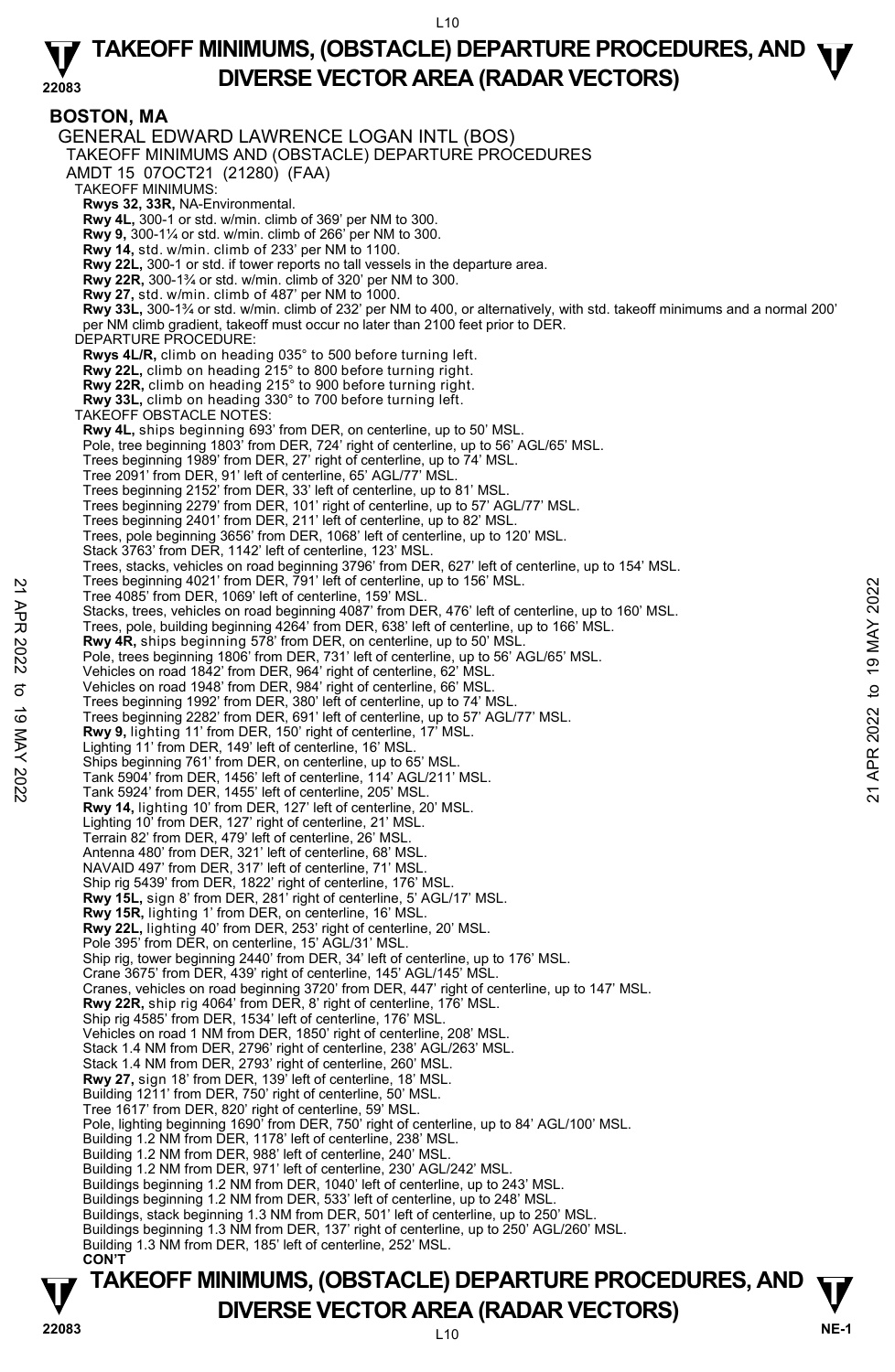#### **22083 TAKEOFF MINIMUMS, (OBSTACLE) DEPARTURE PROCEDURES, AND <b>W**<br>DIVERSE VECTOR AREA (BADAR VECTORS) **DIVERSE VECTOR AREA (RADAR VECTORS)**

## **BOSTON, MA (CON'T)**

GENERAL EDWARD LAWRENCE LOGAN INTL (BOS) (CON'T) **Rwy 27 (CON'T),** buildings beginning 1.3 NM from DER, 112' left of centerline, up to 251' AGL/261' MSL. Building 1.3 nm from DER, 95' right of centerline, 259' AGL/269' MSL. Buildings beginning 1.3 NM from DER, 118' left of centerline, up to 259' AGL/269' MSL. Cranes, buildings beginning 1.4 NM from DER, 62' right of centerline, up to 411' MSL. Building 1.4 NM from DER, 106' left of centerline, 261' AGL/271' MSL Building 1.5 NM from DER, 207' left of centerline, 267' AGL/278' MSL. Antenna, buildings beginning 1.6 NM from DER, 2984' right of centerline, up to 414' MSL. Buildings beginning 1.6 NM from DER, 2511' right of centerline, up to 484' MSL. Building 1.6 NM from DER, 2655' right of centerline, 548' AGL/560' MSL. Building 1.6 NM from DER, 2468' right of centerline, 635' MSL. Buildings, antennas, stack, building tower beginning 1.6 NM from DER, 1533' right of centerline, up to 615' AGL/639' MSL.<br>Buildings, poles, antennas beginning 1.8 nm from DER, 1114' right of centerline, up to 677' AGL/690' Buildings, antenna beginning 1.9 NM from DER, 1507' right of centerline, up to 701' AGL/720' MSL. Building tower, buildings, crane beginning 2 NM from DER, 1775' right of centerline, up to 698' AGL/730' MSL. Crane 2.2 NM from DER, 1690' right of centerline, 512' MSL.<br>**Rwy 33L,** tree 248' from DER, 377' right of centerline, 16' AGL/27' MSL. Building 1346' from DER, 705' right of centerline, 41' AGL/51' MSL. Tanks beginning 1677' from DER, 925' left of centerline, up to 51' AGL/67' MSL. Building 1933' from DER, 862' left of centerline, 70' MSL. Buildings beginning 1946' from DER, 602' left of centerline, up to 58' AGL/73' MSL. Trees beginning 2119' from DER, 52' right of centerline, up to 82' MSL. Trees beginning 2214' from DER, 43' right of centerline, up to 72' AGL/84' MSL. Trees beginning 2328' from DER, 35' right of centerline, up to 85' MSL. Tree 2437' from DER, 1033' right of centerline, 96' MSL. Tree 2448' from DER, 928' right of centerline, 99' MSL. Signs, tank beginning 3015' from DER, 860' right of centerline, up to 73' AGL/101' MSL. Tree 3969' from DER, 567' left of centerline, 63' AGL/118' MSL. Tree 3987' from DER, 594' left of centerline, 122' MSL. Building 4364' from DER, 1080' left of centerline, 64' AGL/129' MSL. Trees beginning 4511' from DER, 1142' left of centerline, up to 134' MSL. Building, stack beginning 4925' from DER, 1491' left of centerline, up to 151' MSL. Bridge 1.3 NM from DER, 2564' left of centerline, 262' AGL/262' MSL. DIVERSE VECTOR AREA (RADAR VECTORS) ORIG 28APR16 (16119) (FAA)  **Rwy 14,** heading as assigned by ATC; requires min. climb of 240' per NM to 1100. **Rwy 22L,** heading as assigned by ATC; requires min. climb of 330' per NM to 1200. **Rwy 22R,** heading as assigned by ATC; requires min. climb of 310' per NM to 500. **Rwy 33L,** heading as assigned by ATC; requires min. climb of 300' per NM to 1200. **BRIDGEPORT, CT**  IGOR I SIKORSKY MEML (BDR) TAKEOFF MINIMUMS AND (OBSTACLE) DEPARTURE PROCEDURES AMDT 5 20OCT11 (21112) (FAA) TAKEOFF MINIMUMS: **Rwy 29,** 600-2¾ or std. w/min. climb of 300' per NM to 700. TAKEOFF OBSTACLE NOTES: **Rwy 6,** fence 14' from DER, 95' left of centerline, 17' AGL/18' MSL. Vehicles on road beginning 79' from DER, 1' right of centerline, up to 15' AGL/25' MSL. **Rwy 11,** vehicles on road beginning 195' from DER, 127' left of centerline, up to 15' AGL/28' MSL. Vehicles on road and poles beginning 207' from DER, 6' right of centerline, up to 73' AGL/73' MSL.<br>**Rwy 24,** vehicles on road beginning 484' from DER, 537' right of centerline, up to 15' AGL/25' MSL. **Rwy 29,** building 555' from DER, 622' right of centerline, 57' AGL/59' MSL. Stack 2.2 NM from DER. 275' left of centerline, 497' AGL/512' MSL. **BRUNSWICK, ME**  BRUNSWICK EXEC (BXM) TAKEOFF MINIMUMS AND (OBSTACLE) DEPARTURE PROCEDURES ORIG 25AUG11 (21224) (FAA) TAKEOFF OBSTACLE NOTES: **Rwy 1L,** tree 2018' from DER, 943' right of centerline, 100' AGL/159' MSL. Trees beginning 2272' from DER, 335' left of centerline, up to 100' AGL/159' MSL. **Rwy 1R,** tree 1985' from DER, 345' right of centerline, 100' AGL/156' MSL. Tree 2823' from DER, 1045' left of centerline, 100' AGL/159' MSL. **Rwy 19L,** trees beginning 2170' from DER, 457' left of centerline, up to 100' AGL/179' MSL. Tree 2136' from DER, 498' right of centerline, 100' AGL/169' MSL. **Rwy 19R,** trees beginning 2137' from DER, 201' left of centerline, up to 100' AGL/179' MSL. 22 Trees beginning 4511 from DER, 1142' left of centerline, up to 134' MSL.<br>
21 Trees beginning 4511 from DER, 142' left of centerline, up to 134' MSL.<br>
Building, stack beginning 4925' from DER, 1491' left of centerline, u

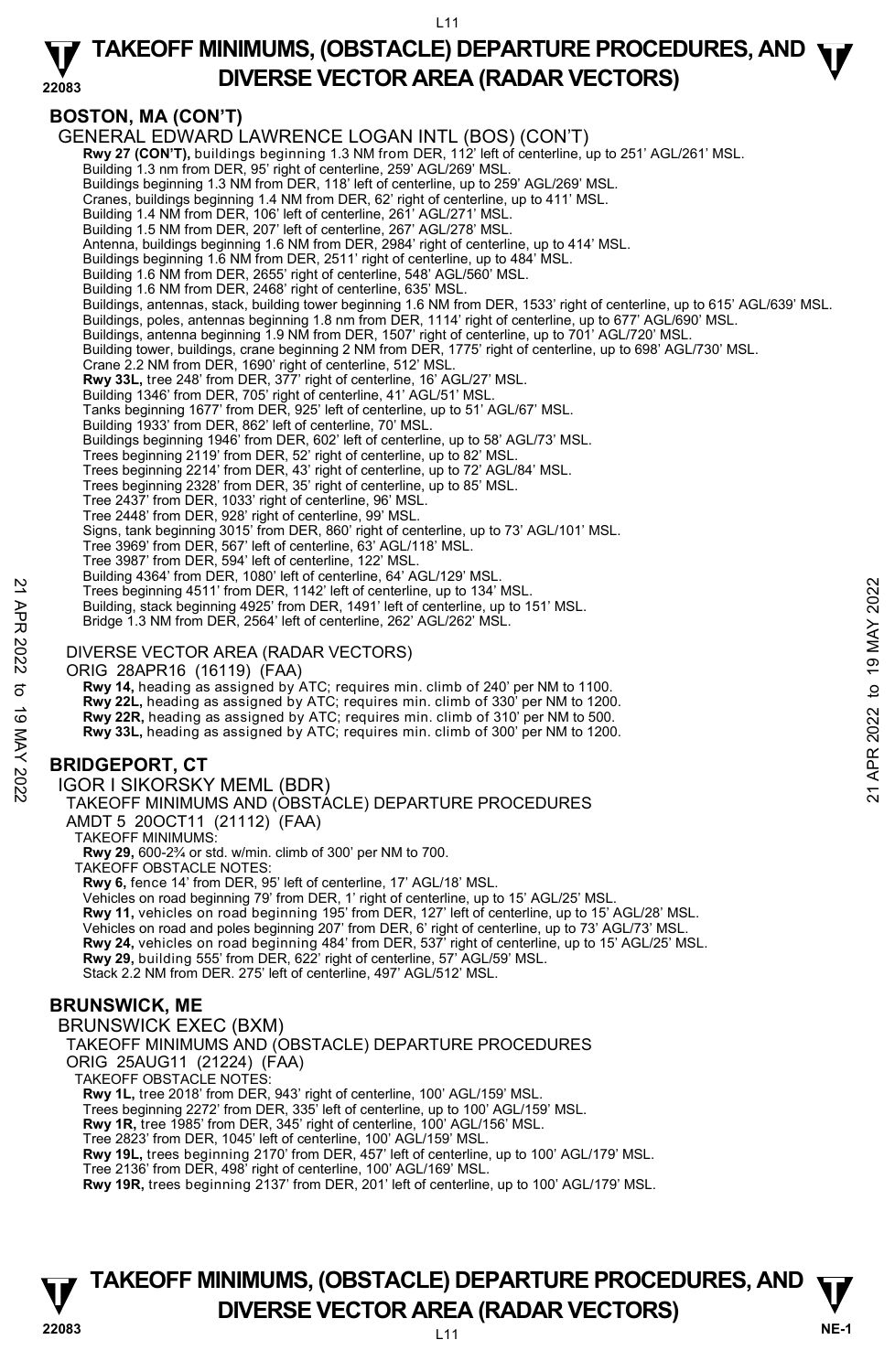#### **BURLINGTON, VT**

BURLINGTON INTL (BTV)

TAKEOFF MINIMUMS AND (OBSTACLE) DEPARTURE PROCEDURES

AMDT 13 29JUL10 (10210) (FAA)

TAKEOFF MINIMUMS:

**Rwy 1,** std. w/ min. climb of 290' per NM to 3200 or 3000-3 for climb in visual conditions.<br>**Rwy 15,** std. w/ min. climb of 375' per NM to 5900 or 3000-3 for climb in visual conditions.<br>**Rwy 19,** std. w/ min. climb of 290

**Rwy 33,** std. w/ min. climb of 210' per NM to 2400 or 3000-3 for climb in visual conditions.

DEPARTURE PROCEDURE

**Rwy 1,** climb heading 006° to 3200 before proceeding on course or for climb in visual conditions cross Burlington Intl airport at or above 3200 before proceeding on course.

**Rwy 15,** for climb in visual conditions cross Burlington Intl airport at or above 3200 before proceeding on course. **Rwy 19,** climb heading 186° to 3200 before proceeding on course or for climb in visual conditions cross Burlington Intl airport at or above 3200 before proceeding on course.

**Rwy 33,** climb heading 326° to 2400 before proceeding on course or for climb in visual conditions cross Burlington Intl airport at or above 3200 before proceeding on course.

TAKEOFF OBSTACLE NOTES:

**Rwy 1,** trees beginning 1396' from DER, 216' right of centerline, up to 64' AGL/384' MSL trees 1694' from DER, 200' left of centerline, up to 80' AGL/380' MSL.

**Rwy 15,** bush 318' from DER, 292' left of centerline, up to 23' AGL/343' MSL.

Trees beginning 1418' from DER, 358' right of centerline, up to 27 feet AGL/387' MSL.

Hopper and trees beginning 1801' from DER, 377' left of centerline, up to 63' AGL/403' MSL. Building 3453' from DER, 1145' left of centerline, 110' AGL/430' MSL.

**Rwy 19,** trees beginning 168' from DER, 24' right of centerline, up to 56' AGL/436' MSL.

Trees beginning 172' from DER, 184' left of centerline, up to 93' AGL/413' MSL.

**Rwy 33,** pole and trees beginning 971' from DER, 755' left of centerline, up to 97' AGL/357' MSL.<br>Trees 1091' from DER, 590' right of centerline, up to 34' AGL/334' MSL.

## **CARIBOU, ME**

CARIBOU MUNI (CAR) TAKEOFF MINIMUMS AND (OBSTACLE) DEPARTURE PROCEDURES AMDT 1 02MAR95 (95061) (FAA) TAKEOFF MINIMUMS: **Rwys 1, 11, 19, 29,** 300-1. **CARRABASSETT, ME**  SUGARLOAF RGNL (B21) TAKEOFF MINIMUMS AND (OBSTACLE) DEPARTURE PROCEDURES ORIG 12OCT17 (17285) (FAA) TAKEOFF MINIMUMS: **Rwy 17,** 1200-3 w/min. climb of 530' per NM to 4700 or 3800-3 for climb in visual conditions. **Rwy 35,** 3800-3 for climb in visual conditions. DEPARTURE PROCEDURE: **Rwy 17,** climb heading 173° to 4700 before proceeding on course. VCOA: Obtain ATC approval for VCOA when requesting IFR clearance. Climb in visual conditions to cross Sugarloaf Rgnl airport at or above 4500 before proceeding on course. TAKEOFF OBSTACLE NOTES: **Rwy 17,** trees and terrain beginning 30' from DER, left and right of centerline, up to 100' AGL/970' MSL. Trees and terrain beginning 468' from DER, 19' right of centerline, up to 100' AGL/980' MSL. Trees and terrain beginning 2171' from DER, left and right of centerline, up to 100' AGL/1039' MSL. CARIBOU MUNI (CAR)<br>
TAKEOFF MINIMUMS AND (OBSTACLE) DEPARTURE PROCEDURES<br>
AND T1 02MAR98 (95061) (FAA)<br>
NAWS 1, 11, 19, 29, 300-1.<br>
RWS 1, 11, 19, 29, 300-1.<br> **CARRABASSETT, ME**<br>
SUGARLOAF RGNL (B21)<br>
TAKEOFF MINIMUMS AND

Trees and terrain beginning 4012' from DER, left and right of centerline, up to 100' AGL/1291' MSL. Trees and terrain beginning 1 NM from DER 456' left and right of centerline, up to 100' AGL/1593' MSL. Trees and terrain beginning 1.6 NM from DER, left and right of centerline, up to 100' AGL/1861' MSL. Trees and terrain beginning 2.75 NM from DER, 2831' left of centerline, up to 100' AGL/2020' MSL. Trees and terrain beginning 3 NM from DER, 1192' left of centerline, up to 100' AGL/1900' MSL. **Rwy 35,** trees and terrain beginning 38' from DER, left and right of course, up to 100' AGL/890' MSL. Trees and terrain beginning 495' from DER, 388' right of centerline, up to 100' AGL/909' MSL. Trees and terrain beginning 1128' from DER, 140' right of centerline, up to 100' AGL/1086' MSL. Trees and terrain beginning 4065' from DER, left and right of centerline, up to 100' AGL/1126' MSL. Trees and terrain beginning 4435' from DER, 44' left of centerline, up to 100' AGL/1319' MSL.<br>Trees and terrain beginning 1 NM from DER, left and right of centerline, up to 100' AGL/1355' MSL. Trees and terrain beginning 1.1 NM from DER, left and right of centerline, up to 100' AGL/1392' MSL. Trees and terrain beginning 1.2 NM from DER, 199' left of centerline, up to 100' AGL/1398' MSL. Trees and terrain beginning 1.3 NM from DER, left and right of centerline, up to 100' AGL/1447' MSL. Trees and terrain beginning 1.4 NM from DER, left and right of centerline, up to 100' AGL/1474' MSL. Trees and terrain beginning 1.5 NM from DER, 233' left of centerline, up to 100' AGL/1477' MSL.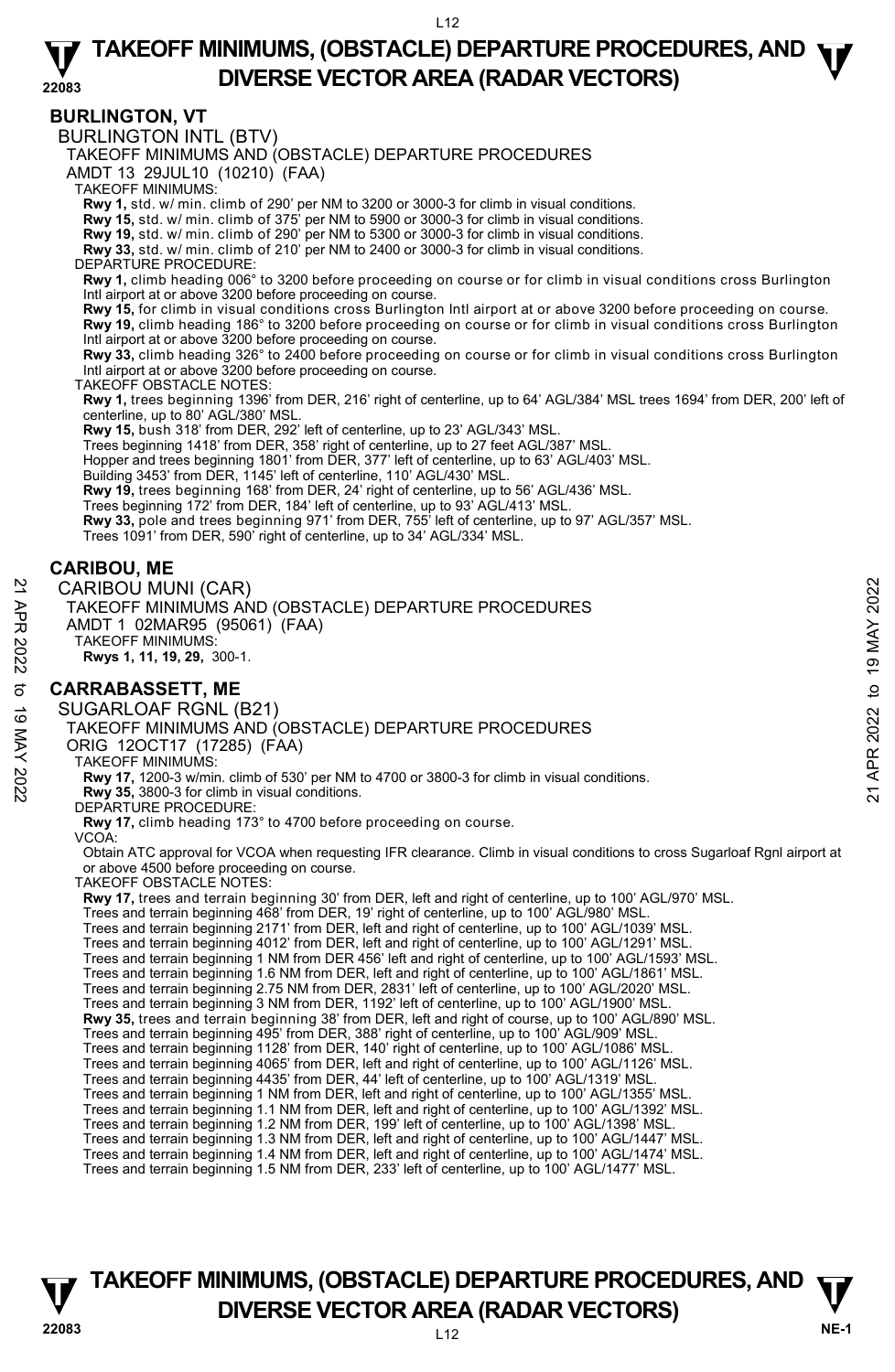### **CHATHAM, MA**

CHATHAM MUNI (CQX)

TAKEOFF MINIMUMS AND (OBSTACLE) DEPARTURE PROCEDURES

ORIG 25OCT07 (07298) (FAA)

TAKEOFF MINIMUMS:

**Rwy 6,** 300-1 or std. w/ min. climb of 462' per NM to 300.

**Rwy 24,** 400-2 or std. w/ min. climb of 248' per NM to 500.

TAKEOFF OBSTACLE NOTES:

**Rwy 6,** multiple trees beginning 26' from DER, 158' left of centerline, up to 100' AGL/169' MSL. Multiple trees beginning 62' from DER, 245' right of centerline, up to 100' AGL/159' MSL.<br>**Rwy 24,** multiple trees beginning 179' from DER, 216' left of centerline, up to 100' AGL/159' MSL. Multiple trees beginning 318' from DER, 227' right of centerline, up to 100' AGL/159' MSL. Tower 1.6 NM from DER, 2526' right of centerline, 313' AGL/318' MSL.

### **CHESTER, CT**

CHESTER (SNC) TAKEOFF MINIMUMS AND (OBSTACLE) DEPARTURE PROCEDURES ORIG 18NOV10 (10322) (FAA) TAKEOFF MINIMUMS: **Rwy 35,** 300-3 or std. w/ min. climb of 285' per NM to 900. TAKEOFF OBSTACLE NOTES: **Rwy 17,** trees beginning at DER, 350' left of centerline CW to 250' right of centerline, up to 100' AGL/449' MSL.<br>**Rwy 35,** tree 6015' from DER, 586' right of centerline 100' AGL/609' MSL. Tree 1.7 NM from DER, 847' right of centerline 200' AGL/709' MSL. Tree line beginning 100' from DER, 250' left of centerline to 1000' right of centerline, up to 100' AGL/469' MSL. **CLAREMONT, NH**  CLAREMONT MUNI (CNH) TAKEOFF MINIMUMS AND (OBSTACLE) DEPARTURE PROCEDURES AMDT 3 05DEC19 (19339) (FAA) TAKEOFF MINIMUMS: **Rwys 11, 29,** 3100-3 for climb in visual conditions. VCOA: **Rwys 11, 29,** obtain ATC approval for VCOA when requesting IFR clearance. Climb in visual conditions to cross Claremont Muni at or above 3500 before proceeding on course. TAKEOFF OBSTACLE NOTES: **Rwy 11,** terrain 10' from DER, 8' right of centerline, 543' MSL. Trees and vegetation beginning 21' from DER, 73' left of centerline, up to 571' MSL. Trees beginning 44' from DER, 120' right of centerline, up to 613' MSL. Tree 1835' from DER, 63' left of centerline, 602' MSL. Tree 1923' from DER, 16' left of centerline, 619' MSL. Trees beginning 1965' from DER, 14' right of centerline, up to 619' MSL. Trees beginning 2250' from DER, 123' right of centerline, up to 636' MSL. Trees beginning 2294' from DER, 16' right of centerline, up to 642' MSL. Trees beginning 2946' from DER, 35' left of centerline, up to 640' MSL. Trees beginning 2954' from DER, 29' right of centerline, up to 645' MSL. Trees beginning 3362' from DER, 285' right of centerline, up to 660' MSL. Tree 1.4 NM from DER, 2369' right of centerline, 768' MSL. Trees beginning 1.4 NM from DER, 1996' right of centerline, up to 832' MSL. Trees beginning 1.5 NM from DER, 1803' right of centerline, up to 943' MSL. Tree 1.6 NM from DER, 2488' left of centerline, 802' MSL. Trees beginning 1.6 NM from DER, 2880' left of centerline, up to 838' MSL. Tree 1.8 NM from DER, 3005' left of centerline, 855' MSL. Tree 1.9 NM from DER, 2902' left of centerline, 856' MSL. Trees beginning 1.9 NM from DER, 2004' left of centerline, up to 888' MSL. Trees beginning 2 NM from DER, 1102' left of centerline, up to 899' MSL. Tree 2 NM from DER, 2839' left of centerline, 1093' MSL. Trees beginning 2 NM from DER, 325' left of centerline, up to 1117' MSL. Trees beginning 2.1 NM from DER, 1477' left of centerline, up to 1134' MSL. Trees beginning 2.4 NM from DER, 2994' left of centerline, up to 1136' MSL. **Rwy 29**, terrain 1' from DER, 1' right of centerline, 533' MSL. Tree 3' from DER, 321' left of centerline, 573' MSL. Tree, pole and transmission line beginning 11' from DER, 47' right of centerline, up to 587' MSL. Trees beginning 324' from DER, 126' left of centerline, up to 590' MSL. Tree 1910' from DER, 108' right of centerline, 588' MSL. Tree 1973' from DER, 198' right of centerline, 600' MSL. Trees beginning 1980' from DER, 29' right of centerline, up to 611' MSL. Trees beginning 2040' from DER, 124' left of centerline, up to 608' MSL. Tree 2074' from DER, 168' right of centerline, 617' MSL. Trees beginning 2079' from DER, 67' right of centerline, up to 628' MSL. Tree 2125' from DER, 183' left of centerline, 634' MSL. Trees beginning 2137' from DER, 80' left of centerline, up to 648' MSL. Tree 2190' from DER, 190' right of centerline, 652' MSL.  **CON'T**  AMDT 3 O5DEC19 (19339) (FAA)<br>
21 AMDT 3 O5DEC19 (19339) (FAA)<br>
TAKEOFF MINIMUMS:<br>
Rwys 11, 29, 3100-3 for climb in visual conditions.<br>
Rwys 11, 29, obtain ATC approval for VCOA when requesting IFR clearance. Climb in vis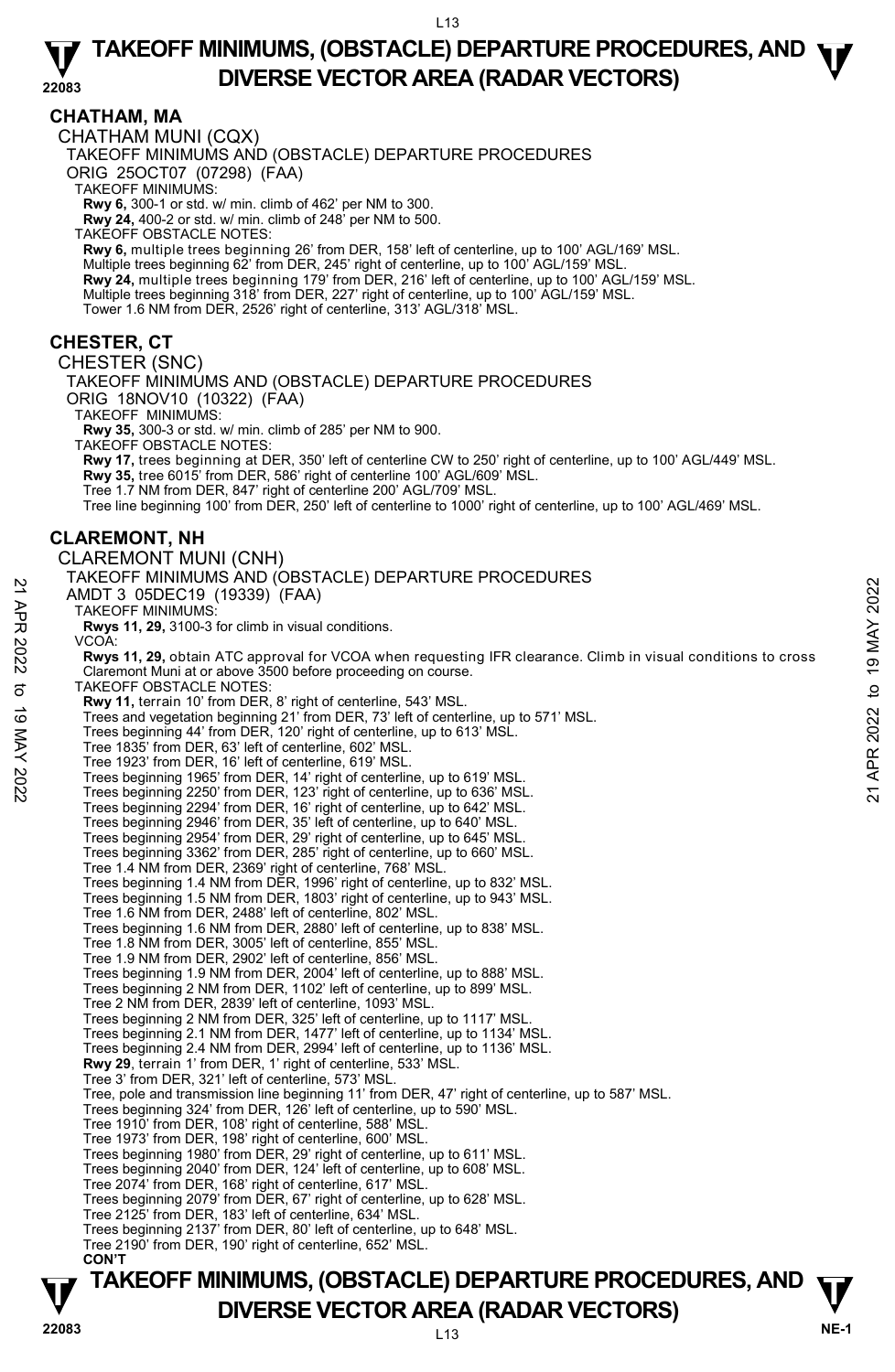#### **22083 TAKEOFF MINIMUMS, (OBSTACLE) DEPARTURE PROCEDURES, AND <b>W**<br>DIVERSE VECTOR AREA (BADAR VECTORS) **DIVERSE VECTOR AREA (RADAR VECTORS)**

#### **CLAREMONT, NH (CON'T)**  CLAREMONT MUNI (CNH) (CON'T) **Rwy 29 (CON'T),** tree 2220' from DER, 89' right of centerline, 663' MSL. Tree 2224' from DER, 199' left of centerline, 652' MSL. Tree 2236' from DER, 309' right of centerline, 686' MSL. Trees beginning 2238' from DER, 96' left of centerline, up to 665' MSL. Trees beginning 2304' from DER, 18' left of centerline, up to 668' MSL. Tree 2334' from DER, 214' right of centerline, 695' MSL. Trees beginning 2338' from DER, 112' left of centerline, up to 675' MSL. Tree 2344' from DER, 356' right of centerline, 713' MSL. Trees beginning 2359' from DER, 9' right of centerline, up to 719' MSL. Tree 2427' from DER, 222' left of centerline, 678' MSL. Trees beginning 2465' from DER, 101' left of centerline, up to 684' MSL. Trees beginning 2570' from DER, 15' left of centerline, up to 705' MSL. Trees beginning 3525' from DER, 2' right of centerline, up to 720' MSL. Trees beginning 3582' from DER, 129' left of centerline, up to 712' MSL. Tree 3601' from DER, 443' right of centerline, 737' MSL. Trees beginning 3640' from DER, 145' right of centerline, up to 738' MSL. Trees beginning 3667' from DER, 17' left of centerline, up to 720' MSL. Trees beginning 3710' from DER, 149' right of centerline, up to 753' MSL. Trees beginning 3813' from DER, 19' right of centerline, up to 761' MSL. Trees and agricultural equipment beginning 3928' from DER, 75' right of centerline, up to 778' MSL. Trees beginning 4019' from DER, 53' left of centerline, up to 724' MSL. Tree 4028' from DER, 436' right of centerline, 781' MSL. Trees beginning 4032' from DER, 46' right of centerline, up to 789' MSL. Trees beginning 4122' from DER, 4' left of centerline, up to 734' MSL. Trees beginning 4583' from DER, 9' right of centerline, up to 807' MSL. Tree 4804' from DER, 128' left of centerline, 744' MSL. Trees beginning 4824' from DER, 24' left of centerline, up to 745' MSL. Trees beginning 4927' from DER, 63' left of centerline, up to 749' MSL. Trees beginning 5041' from DER, 15' right of centerline, up to 840' MSL. Trees beginning 5067' from DER, 84' left of centerline, up to 752' MSL. Trees beginning 5168' from DER, 92' left of centerline, up to 754' MSL. Trees beginning 5320' from DER, 145' left of centerline, up to 758' MSL. Trees beginning 5394' from DER, 308' left of centerline, up to 774' MSL. Trees beginning 5403' from DER, 7' left of centerline, up to 776' MSL. Trees beginning 5567' from DER, 278' left of centerline, up to 799' MSL. Trees beginning 5593' from DER, 6' left of centerline, up to 832' MSL. Trees beginning 5769' from DER, 10' right of centerline, up to 850' MSL. Tree 5771' from DER, 351' left of centerline, 833' MSL. Trees beginning 5772' from DER, 79' left of centerline, up to 838' MSL. Tree 5872' from DER, 427' left of centerline, 842' MSL. Tree 5879' from DER, 557' left of centerline, 861' MSL. Trees beginning 5898' from DER, 102' left of centerline, up to 872' MSL. Trees beginning 5995' from DER, 188' left of centerline, up to 893' MSL. Trees beginning 1 NM from DER, 384' right of centerline, up to 866' MSL. Tree 1 NM from DER, 1318' left of centerline, 929' MSL. Tree 1 NM from DER, 949' left of centerline, 946' MSL. Trees beginning 1 NM from DER, 4' left of centerline, up to 953' MSL. Tree 1.1 NM from DER, 1254' right of centerline, 871' MSL. Tree 1.1 NM from DER, 596' right of centerline, 879' MSL. Tree 1.1 NM from DER, 1381' right of centerline, 917' MSL. Tree 1.1 NM from DER, 2054' right of centerline, 929' MSL. Trees beginning 1.1 NM from DER, 1018' right of centerline, up to 1000' MSL. Tree 1.2 NM from DER, 1112' right of centerline, 1013' MSL. Trees beginning 1.2 NM from DER, 1' right of centerline, up to 1017' MSL. Trees beginning 2.3 NM from DER, 969' right of centerline, up to 1024' MSL. Trees beginning 2.4 NM from DER, 454' right of centerline, up to 1031' MSL. Tree and rising terrain beginning 2.4 NM from DER, 968' right of centerline, up to 1031' MSL. Tree 2.4 NM from DER, 3881' left of centerline, 959' MSL. Trees beginning 2.5 NM from DER, 938' left of centerline, up to 967' MSL. Tree 2.5 NM from DER, 3781' right of centerline, 1087' MSL. 22 Trees beginning 5067 from DER, 84' left of centerline, up to 752' MSL.<br>
Trees beginning 5067' from DER, 92' left of centerline, up to 752' MSL.<br>
Trees beginning 5392' from DER, 92' left of centerline, up to 758' MSL.<br>
T

- 
- Trees beginning 2.5 NM from DER, 215' right of centerline, up to 1088' MSL. Trees beginning 2.5 NM from DER, 227' left of centerline, up to 1078' MSL.



```
TAKEOFF MINIMUMS, (OBSTACLE) DEPARTURE PROCEDURES, AND \Psi<br>DIVERSE VECTOR AREA (RADAR VECTORS)
V DIVERSE VECTOR AREA (RADAR VECTORS) V<br>22083
```
 $114$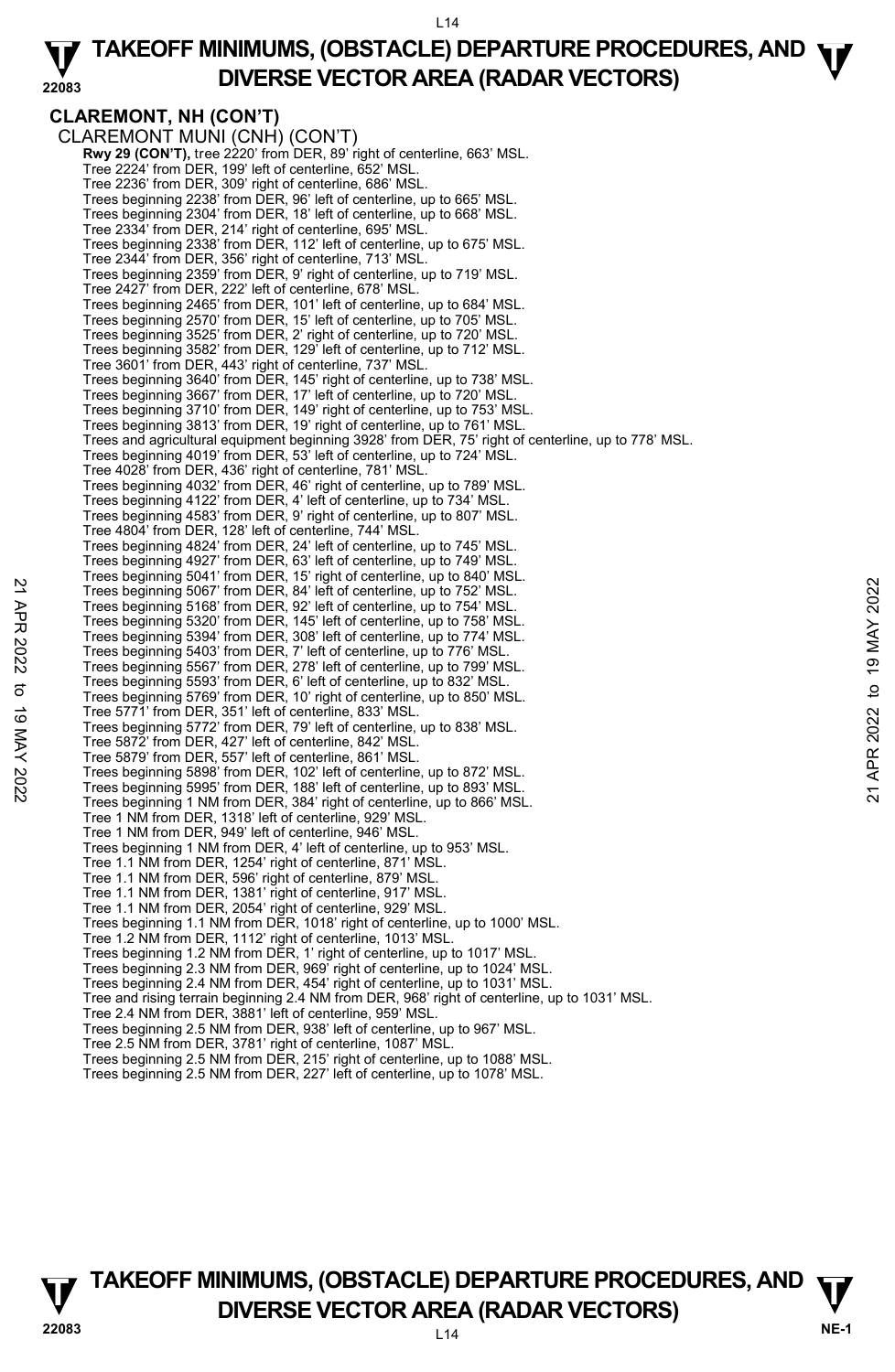#### **CONCORD, NH**  CONCORD MUNI (CON) TAKEOFF MINIMUMS AND (OBSTACLE) DEPARTURE PROCEDURES AMDT 5 24MAR22 (22083) (FAA) TAKEOFF MINIMUMS: **Rwy 12,** 600-3 w/min. climb of 235' per NM to 2200 or std. w/min. climb of 310' per NM to 1500 or 1300-3 for climb in visual conditions.  **Rwy 17,** 300-2¼ or std. w/min. climb of 260' per NM to 700.  **Rwy 30,** std. w/min. climb of 240' per NM to 1200 or 1300-3 for climb in visual conditions. DEPARTURE PROCEDURE: **Rwy 12,** climb heading 121° to 1400 before proceeding on course.  **Rwy 17,** climb heading 171° to 1000 before turning left. **Rwy 35,** climb heading 351° to 1300 before proceeding on course. VCOA:  **Rwys 12, 30,** obtain ATC approval for VCOA when requesting IFR clearance. Climb in visual conditions to cross Concord airport at or above 1500 before proceeding on course. TAKEOFF OBSTACLE NOTES: **Rwy 12,** trees, vegetation beginning at DER, 7' left of centerline, up to 16' AGL/361' MSL. Trees, vegetation, pole beginning 5' from DER, 100' right of centerline, up to 54' AGL/396' MSL. Trees beginning 623' from DER, 297' left of centerline, up to 64' AGL/391' MSL. Trees beginning 1032' from DER, 131' left of centerline, up to 86' AGL/421' MSL. Tree 1075' from DER, 552' right of centerline, 54' AGL/397' MSL. Trees beginning 1417' from DER, 207' right of centerline, up to 97' AGL/431' MSL. Tree 1 NM from DER, 2143' right of centerline, 107' AGL/513' MSL. Tree 1.4 NM from DER, 2160' left of centerline, 76' AGL/622' MSL. Trees beginning 1.6 NM from DER, 1010' left of centerline, up to 78' AGL/639' MSL. Tree 1.6 NM from DER, 331' left of centerline, 66' AGL/655' MSL. Tree 1.6 NM from DER, 154' right of centerline, 97' AGL/662' MSL. Tree 1.8 NM from DER, 699' left of centerline, 78' AGL/768' MSL. Trees, vegetation beginning 1.9 NM from DER, 245' left of centerline, up to 82' AGL/789' MSL.<br>Trees beginning 1.9 NM from DER, 298' right of centerline, up to 89' AGL/777' MSL. Trees beginning 2.2 NM from DER, 1068' left of centerline, up to 100' AGL/832' MSL. Trees, building, vegetation beginning 2.3 NM from DER, 1898' left of centerline, up to 100' AGL/862' MSL.<br>**Rwy 17,** trees beginning 96' from DER, 285' left of centerline, up to 35' AGL/350' MSL. Trees beginning 497' from DER, 523' left of centerline, up to 88' AGL/367' MSL. Trees beginning 791' from DER, 591' left of centerline, up to 79' AGL/378' MSL. Tree 984' from DER, 601' right of centerline, 49' AGL/379' MSL. Trees beginning 1093' from DER, 509' right of centerline, up to 77' AGL/406' MSL. Tree 1.2 NM from DER, 1048' left of centerline, 92' AGL/529' MSL. Trees beginning 1.3 NM from DER, 1282' left of centerline, up to 84' AGL/606' MSL. Trees, tower 1.5 NM from DER, 1881' left of centerline, up to 90' AGL/618' MSL. **Rwy 30,** tree 554' from DER, 563' right of centerline, 18' AGL/360' MSL. Tower, pole beginning 612' from DER, 580' left of centerline, up to 38' AGL/378' MSL. Building 626' from DER, 185' right of centerline, 21' AGL/362' MSL. Tree, pole beginning 845' from DER, 484' right of centerline, up to 55' AGL/396' MSL. Trees beginning 938' from DER, 607' right of centerline, up to 56' AGL/397' MSL. Trees, pole, building beginning 997' from DER, 522' right of centerline, up to 59' AGL/400' MSL. Trees, tower, building beginning 1132' from DER, 381' left of centerline, up to 93' AGL/425' MSL. Trees beginning 1429' from DER, 126' left of centerline, up to 98' AGL/430' MSL. Tree 2108' from DER, 140' right of centerline, 78' AGL/412' MSL. Tree 2186' from DER, 351' left of centerline, 104' AGL/434' MSL. Tree 2241' from DER, 369' left of centerline, 106' AGL/436' MSL. Tree 2260' from DER, 599' left of centerline, 106' AGL/438' MSL. Tree 2266' from DER, 321' left of centerline, 111' AGL/440' MSL. Trees beginning 2303' from DER, 271' left of centerline, up to 112' AGL/442' MSL. Trees beginning 2403' from DER, 47' right of centerline, up to 105' AGL/437' MSL. **Rwy 35,** fence 259' from DER, 491' left of centerline, 8' AGL/348' MSL. Vehicle on road 277' from DER, 506' left of centerline, 356' MSL. Buildings, tree, vehicle on road beginning 297' from DER, 90' left of centerline, up to 21' AGL/362' MSL. Tree 540' from DER, 42' right of centerline, 18' AGL/360' MSL. Trees, pole beginning 564' from DER, 171' right of centerline, up to 57' AGL/400' MSL. Trees, pole beginning 646' from DER, 51' right of centerline, up to 72' AGL/415' MSL. Pole 704' from DER, 276' left of centerline, 31' AGL/372' MSL. Trees beginning 713' from DER, 191' left of centerline, up to 55' AGL/396' MSL. Trees, pole beginning 882' from DER, 154' left of centerline, up to 59' AGL/400' MSL. Trees beginning 1429' from DER, 47' left of centerline, up to 70' AGL/412' MSL. Tree 1875' from DER, 421' right of centerline, 75' AGL/418' MSL. Trees beginning 1951' from DER, 40' right of centerline, up to 86' AGL/430' MSL. Trees beginning 2065' from DER, 20' left of centerline, up to 73' AGL/415' MSL. Tree 2202' from DER, 906' left of centerline, 85' AGL/424' MSL. Trees beginning 3015' from DER, 38' left of centerline, up to 95' AGL/436' MSL. Trees beginning 3433' from DER, 543' left of centerline, up to 102' AGL/440' MSL. Trees beginning 1.9 NM from DER, 1068' left of centerline, up to 89' AGL/832' MSL.<br>
Trees, building, vegetation beginning 2.3 NM from DER, 1898' left of centerline, up to 100' AGL/862' MSL.<br> **Rwy 17**, trees beginning 96' f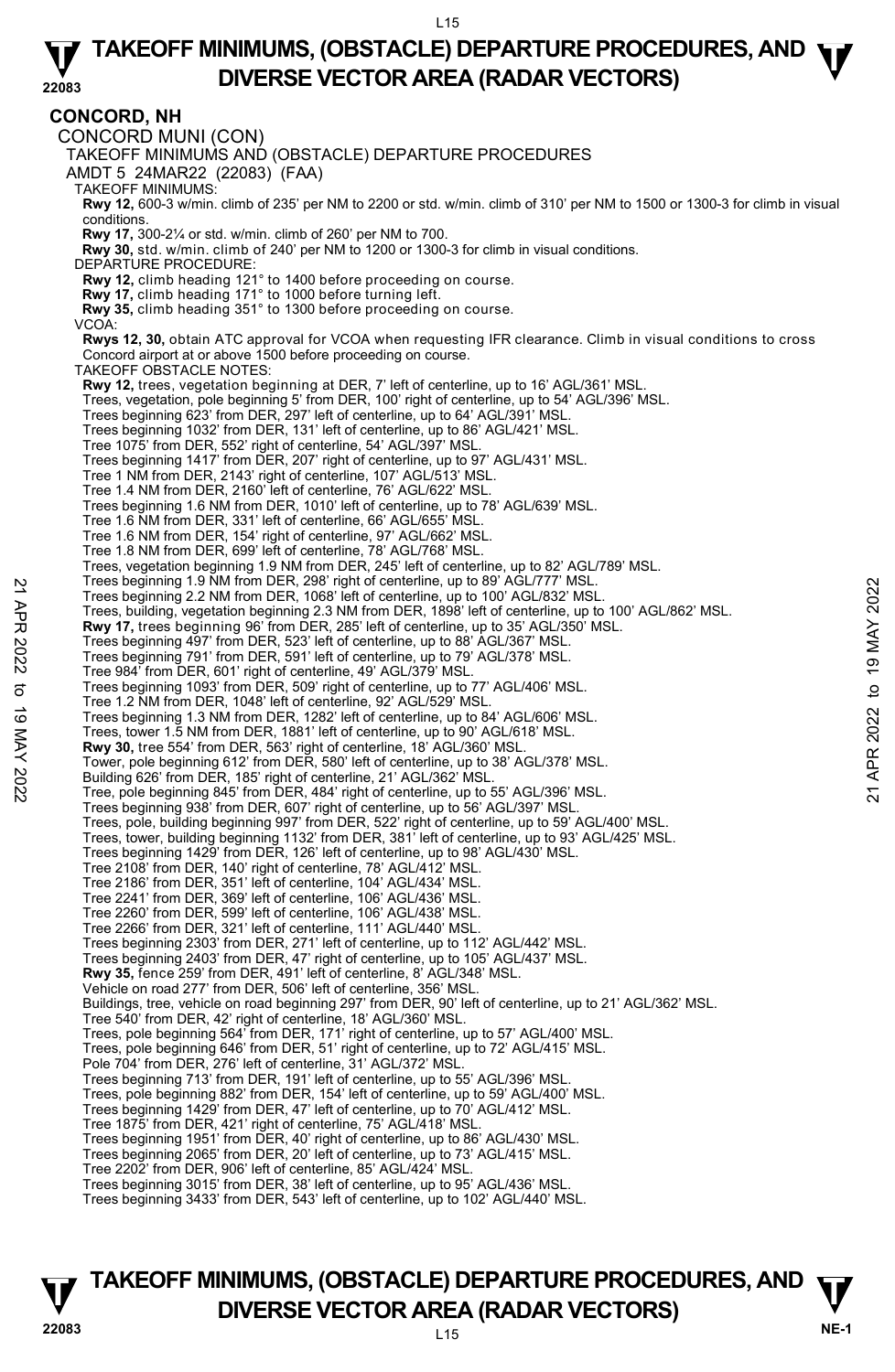**TAKEOFF MINIMUMS, (OBSTACLE) DEPARTURE PROCEDURES, AND**  $\Psi$ **<br>DIVERSE VECTOR AREA (RADAR VECTORS) V** DIVERSE VECTOR AREA (RADAR VECTORS) V<br>22083 **DANBURY, CT**  DANBURY MUNI (DXR) TAKEOFF MINIMUMS AND (OBSTACLE) DEPARTURE PROCEDURES AMDT 4A 25FEB21 (21056) (FAA) TAKEOFF MINIMUMS: **Rwy 17,** NA - Terrain. **Rwy 8,** 600-2. **Rwy 26,** 600-3. **Rwy 35,** std. w/ min. climb of 472' per NM to 1200 or 1200-3 for VCOA. DEPARTURE PROCEDURE: **Rwy 8,** climb on heading 084° to 1200 before proceeding on course. **Rwy 26**, climb on heading 264° to 1200 before proceeding on course. VCOA: **Rwy 35,** obtain ATC approval for VCOA when requesting IFR clearance. Climb in visual conditions to cross Danbury Muni Airport at or above 1500 before proceeding on course. TAKEOFF OBSTACLE NOTES: **Rwy 8,** sign, vegetation, fence, buildings, poles, trees, vehicle on road beginning 27' from DER, 4' left of centerline, up to 1' AGL/455' MSL. Vehicle on road 76' from DER, 235' right of centerline, 479' MSL. Trees, vehicle on road, poles, sign, fence beginning 94' from DER, 28' right of centerline, up to 519' MSL. Tree 436' from DER, 593' right of centerline, 532' MSL. Poles, vehicle on road, sign, trees beginning 469' from DER, 18' right of centerline, up to 41' AGL/535' MSL. Trees, poles, buildings, vehicle on road beginning 475' from DER, 38' left of centerline, up to 500' MSL.<br>Trees, pole beginning 1065' from DER, 99' right of centerline, up to 546' MSL. Trees, vegetation beginning 1314' from DER, 92' left of centerline, up to 591' MSL. Trees beginning 1347' from DER, 421' right of centerline, up to 584' MSL. Buildings, vegetation, trees beginning 1583' from DER, 194' left of centerline, up to 60' AGL/641' MSL.<br>Trees, buildings, terrain, poles, vehicle on road, fence, sign beginning 1716' from DER, 1' left of centerline, up to Transmission line, trees, vehicle on road, poles, catenary, terrain, tower, buildings, wall beginning 1758' from DER, 13' right of centerline, up to 612' MSL. Trees, buildings, poles, catenary, sign, tower beginning 2896' from DER, 14' right of centerline, up to 723' MSL. Catenary, trees, building beginning 3585' from DER, 22' right of centerline, up to 26' AGL/643' MSL. Water tower, tank, trees beginning 5603' from DER, 162' right of centerline, up to 34' AGL/610' MSL.<br>Buildings, trees beginning 1.2 NM from DER, 784' right of centerline, up to 118' AGL/722' MSL. Antenna 1.2 NM from DER, 2366' right of centerline, 271' AGL/1012' MSL. Tower, trees beginning 1.2 NM from DER, 558' right of centerline, up to 271' AGL/1013' MSL. **Rwy 26,** trees, fences, poles, buildings, catenarys beginning 3' from DER, 5' right of centerline, up to 506' MSL. Trees, fences, vegetation, buildings, sign, poles beginning 59' from DER, 6' left of centerline, up to 506' MSL. Catenarys, poles, trees, buildings beginning 1066' from DER, 61' right of centerline, up to 31' AGL/490' MSL. Trees, terrain, buildings, vegetation, fences, towers beginning 1236' from DER, 96' left of centerline, up to 625' MSL.<br>Buildings, trees beginning 1355' from DER, 16' right of centerline, up to 38' AGL/511' MSL. Trees, poles, buildings beginning 1738' from DER, 11' left of centerline, up to 692' MSL. Trees, buildings, poles beginning 2427' from DER, 6' right of centerline, up to 706' MSL. Trees, buildings, antennas, poles, fences, terrain beginning 4766' from DER, 38' left of centerline, up to 799' MSL.<br>**Rwy 35,** pole 24' from DER, 387' left of centerline, 34' AGL/484' MSL. Fence 44' from DER, 59' left of centerline, 18' AGL/458' MSL. Vehicle on road beginning 84' from DER, 15' left of centerline, up to 466' MSL. Vehicle on road 93' from DER, 53' right of centerline, 467' MSL. Vehicle on road beginning 97' from DER, 141' right of centerline, up to 468' MSL. Vehicle on road, vegetation beginning 105' from DER, 4' right of centerline, up to 469' MSL. Vegetation, tree beginning 127' from DER, 36' left of centerline, up to 456' MSL. Trees, poles beginning 178' from DER, 52' right of centerline, up to 472' MSL. Poles, trees beginning 417' from DER, 23' left of centerline, up to 30' AGL/471' MSL. Buildings, poles, trees beginning 733' from DER, 3' right of centerline, up to 44' AGL/517' MSL. Buildings, trees, poles beginning 916' from DER, 65' right of centerline, up to 95' AGL/521' MSL. Trees beginning 942' from DER, 12' left of centerline, up to 507' MSL. Terrain, trees beginning 4129' from DER, 471' right of centerline, up to 568' MSL. **DANIELSON, CT**  DANIELSON (LZD) TAKEOFF MINIMUMS AND (OBSTACLE) DEPARTURE PROCEDURES AMDT 4 19JUL18 (18200) (FAA) TAKEOFF MINIMUMS: **Rwy 13,** std. w/min. climb of 340' per NM to 900 or 1100-3 for VCOA. **Rwy 31,** 400-3 w/min. climb of 270' per NM to 800 or std. w/min. climb of 470 to 500 or 1100-3 for VCOA. VCOA: **Rwy 13, 31,** obtain ATC approval for VCOA when requesting IFR clearance. Climb in visual conditions to cross Danielson Airport at or above 1200 before proceeding on course. TAKEOFF OBSTACLE NOTES: **Rwy 13,** terrain 14' from DER, 315' left of centerline, 234' MSL. NAVAID 25' from DER, 78' left of centerline, 4' AGL/235' MSL. Trees, poles, fences, buildings, traverse ways beginning 40' from DER, 180' left of centerline, up to 304' MSL. Tree 87' from DER, 176' right of centerline, 284' MSL. Trees beginning 157' from DER, 209' right of centerline, up to 338' MSL.  **CON'T**  Trees, buildings, poles, carenary, sign, tower beginning 2896' from DER, 22' right of centerline, up to 26' AGL/643' MSL.<br>
21 Catenary, trees, building beginning 3585' from DER, 22' right of centerline, up to 26' AGL/610'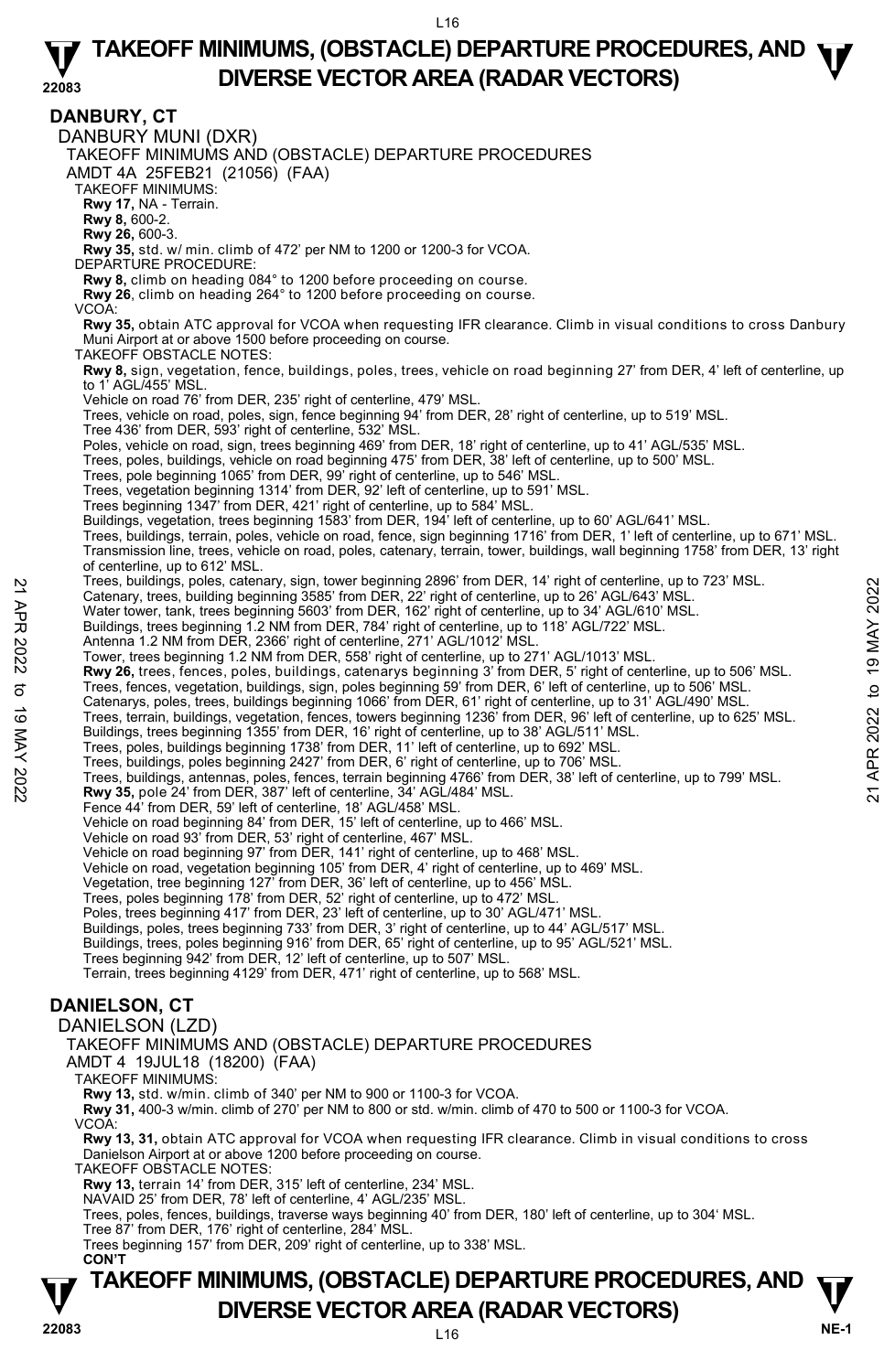#### **22083 TAKEOFF MINIMUMS, (OBSTACLE) DEPARTURE PROCEDURES, AND <b>W**<br>DIVERSE VECTOR AREA (BADAR VECTORS) **DIVERSE VECTOR AREA (RADAR VECTORS)**

## **DANIELSON, CT (CON'T)**

DANIELSON (LZD) (CON'T) **Rwy 13 (CON'T), tree 333' from DER, 410' right of centerline, 342' MSL** Trees, traverse ways, fences, poles, buildings beginning 342' from DER, 3' right of centerline, up to 346' MSL. Trees, poles beginning 1040' from DER, 235' left of centerline, up to 343' MSL. Trees, poles beginning 1285' from DER, 16' left of centerline, up to 347' MSL. Trees beginning 5565' from DER, 1611' left of centerline, up to 403' MSL. Spire 5604' from DER, 1482' right of centerline, 161' AGL/397' MSL. Tree 5730' from DER, 1713' left of centerline, 407' MSL. Trees beginning 5794' from DER, 1091' left of centerline, up to 413' MSL. Trees beginning 6023' from DER, 1156' left of centerline, up to 420' MSL. Tree 1 NM from DER, 1808' left of centerline, 423' MSL. Trees beginning 1 NM from DER, 1204' left of centerline, up to 425' MSL. Trees beginning 1 NM from DER, 799' left of centerline, up to 433' MSL. Tower, tree beginning 1 NM from DER, 191' right of centerline, up to 160' AGL/436' MSL. Trees beginning 1 NM from DER, 691' left of centerline, up to 448' MSL. Trees beginning 1.1 NM from DER, 1360' left of centerline, up to 453' MSL. Tree 1.1 NM from DER, 2180' left of centerline, 456' MSL. Trees beginning 1.1 NM from DER, 944' left of centerline, up to 457' MSL. Trees beginning 1.1 nm from DER, 972' left of centerline, up to 466' MSL. Trees beginning 1.1 NM from DER, 777' left of centerline, up to 469' MSL. Tree 1.1 NM from DER, 2073' left of centerline, 473' MSL. Trees beginning 1.1 NM from DER, 1340' left of centerline, up to 484' MSL. Trees beginning 1.2 NM from DER, 1031' left of centerline, up to 486' MSL. Trees beginning 1.2 NM from DER, 1339' left of centerline, up to 490' MSL. Trees beginning 1.2 NM from DER, 275' left of centerline, up to 491' MSL. Trees beginning 1.2 NM from DER, 38' right of centerline, up to 440' MSL. Trees beginning 1.2 NM from DER, 165' left of centerline, up to 506' MSL. Trees beginning 1.3 NM from DER, 40' left of centerline, up to 508' MSL. Trees, building beginning 1.3 NM from DER, 242' left of centerline, up to 521' MSL. Trees beginning 1.3 NM from DER, 368' right of centerline, up to 461' MSL. Trees beginning 1.3 NM from DER, 85' right of centerline, up to 513' MSL. Trees beginning 1.3 nm from DER, 808' left of centerline, up to 524' MSL. Tree 1.3 NM from DER, 272' left of centerline, 525' MSL. Trees beginning 1.3 NM from DER, on centerline, up to 534' MSL. Tree, building beginning 1.3 NM from DER, 267' left of centerline, up to 539' MSL. Trees beginning 1.3 NM from DER, 189' right of centerline, up to 533' MSL. Trees beginning 1.3 nm from DER, 58' right of centerline, up to 550' MSL. Tree 1.4 NM from DER, 182' right of centerline, 557' MSL. Trees, building beginning 1.4 NM from DER, 105' left of centerline, up to 556' MSL. Trees beginning 1.4 NM from DER, 337' right of centerline, up to 561' MSL. Tree 1.4 NM from DER, 581' right of centerline, 573' MSL. Trees beginning 1.4 NM from DER, 57' right of centerline, up to 579' MSL. Trees beginning 1.4 NM from DER, 358' left of centerline, up to 558' MSL. Trees, building beginning 1.4 NM from DER, 282' right of centerline, up to 587' MSL. Trees, building beginning 1.4 NM from DER, 148' left of centerline, up to 567' MSL. Trees beginning 1.4 NM from DER, 260' right of centerline, up to 593' MSL. Trees beginning 1.4 NM from DER, 69' right of centerline, up to 600' MSL. Trees, building beginning 1.4 NM from DER, 603' right of centerline, up to 608' MSL. Trees beginning 1.4 NM from DER, 20' left of centerline, up to 580' MSL. Trees, terrain beginning 1.5 NM from DER, 172' right of centerline, up to 609' MSL. Trees, building beginning 1.5 NM from DER, 79' right of centerline, up to 614' MSL. Trees, building beginning 1.5 NM from DER, 18' left of centerline, up to 589' MSL. Trees beginning 1.5 NM from DER, 121' left of centerline, up to 590' MSL. Trees, terrain beginning 1.5 NM from DER, 471' right of centerline, up to 617' MSL. Tree 1.5 NM from DER, 719' right of centerline, 620' MSL. Trees beginning 1.5 NM from DER, 282' right of centerline, up to 625' MSL. Trees, building beginning 1.5 NM from DER, 22' left of centerline, up to 604' MSL. Tree 1.5 NM from DER, 452' right of centerline, 629' MSL. Trees beginning 1.5 NM from DER, 124' right of centerline, up to 630' MSL. Trees beginning 1.5 NM from DER, 17' right of centerline, up to 633' MSL. Trees, pole beginning 1.6 nm from DER, 444' right of centerline, up to 635' MSL. Trees, building, terrain beginning 1.6 NM from DER, 10' right of centerline, up to 638' MSL. Trees, terrain beginning 1.6 NM from DER, 18' right of centerline, up to 641' MSL. Trees beginning 1.7 NM from DER, 277' right of centerline, up to 661' MSL.<br>**Rwy 31,** terrain 40' from DER, 477' right of centerline, 245' MSL. Trees beginning 54' from DER, 199' left of centerline, up to 309' MSL. Trees beginning 81' from DER, 11' left of centerline, up to 311' MSL. Trees, terrain beginning 108' from DER, 175' right of centerline, up to 286' MSL. Trees beginning 269' from DER, 25' right of centerline, up to 294' MSL. Trees beginning 469' from DER, 52' right of centerline, up to 302' MSL. Trees beginning 567' from DER, 67' right of centerline, up to 327' MSL. Trees beginning 1884' from DER, 117' right of centerline, up to 330' MSL. Trees beginning 2057' from DER, 9' right of centerline, up to 338' MSL. Trees beginning 2603' from DER, 240' right of centerline, up to 339' MSL.  **CON'T** 22 Trees beginning 1.3 NM from DER, 88" right of centerline, up to 524' MSL.<br>
Trees beginning 1.3 NM from DER, 88" left of centerline, up to 524' MSL.<br>
Trees beginning 1.3 NM from DER, 122' left of centerline, up to 524'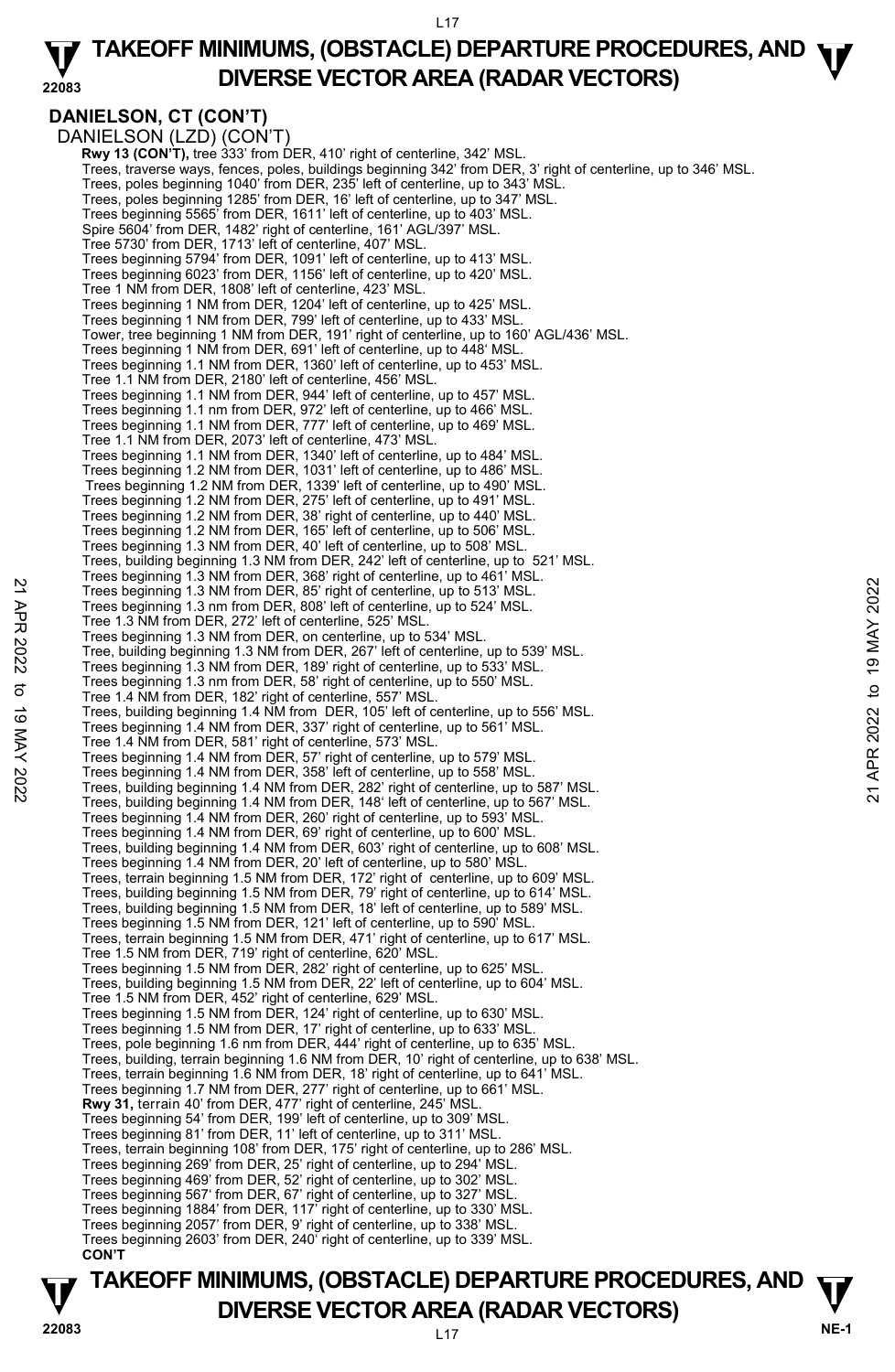#### **22083 TAKEOFF MINIMUMS, (OBSTACLE) DEPARTURE PROCEDURES, AND <b>W**<br>DIVERSE VECTOR AREA (BADAR VECTORS) **DIVERSE VECTOR AREA (RADAR VECTORS)**

## **DANIELSON, CT (CON'T)**

DANIELSON (LZD) (CON'T) **Rwy 31 (CON'T),** tree, transmission line beginning 2659' from DER, 46' left of centerline, up to 316' MSL. Trees beginning 2884' from DER, 539' right of centerline, up to 345' MSL. Trees beginning 2898' from DER, 682' left of centerline, up to 319' MSL. Trees, pole, transmission line beginning 2947' from DER, 29' right of centerline, up to 349' MSL. Trees, transmission line, pole beginning 3013' from DER, 72' left of centerline, up to 329' MSL. Tree 3102' from DER, 524' right of centerline, 366' MSL. Transmission line 3135' from DER, 109' left of centerline, 82' AGL/338' MSL. Trees beginning 3141' from DER, 469' left of centerline, up to 347' MSL. Tree 3146' from DER, 635' right of centerline, 370' MSL. Tree 3159' from DER, 823' right of centerline, 384' MSL. Trees, transmission line, pole beginning 3231' from DER, 662' right of centerline, up to 399' MSL. Tree 3264' from DER, 274' left of centerline, 363' MSL. Trees, transmission lines, pole beginning 3290' from DER, 160' right of centerline, up to 418' MSL. Trees beginning 3332' from DER, 67' left of centerline, up to 376' MSL. Trees, transmission lines, terrain beginning 3466' from DER, 4' right of centerline, up to 434' MSL. Trees beginning 3493' from DER, 169' left of centerline, up to 388' MSL. Trees beginning 3645' from DER, 506' left of centerline, up to 390' MSL. Trees beginning 3739' from DER, 51' left of centerline, up to 408' MSL. Trees beginning 4057' from DER, 3' left of centerline, up to 418' MSL. Trees, terrain beginning 4771' from DER, 317' right of centerline, up to 458' MSL. Trees, buildings beginning 4865' from DER, 146' right of centerline, up to 461' MSL. Trees beginning 4964' from DER, 180' left of centerline, up to 420' MSL. Trees, terrain, poles beginning 5109' from DER, 7' right of centerline, up to 469' MSL. Trees, buildings beginning 5280' from DER, 282' left of centerline, up to 423' MSL. Tree 5391' from DER, 301' left of centerline, 425' MSL. Trees beginning 5450' from DER, 14' left of centerline, up to 426' MSL. Trees beginning 5607' from DER, 3' left of centerline, up to 432' MSL. Tree 1.4 NM from DER, 2700' left of centerline, 464' MSL. Trees beginning 1.4 NM from DER, 2183' left of centerline, up to 493' MSL. Trees beginning 1.4 NM from DER, 2103' left of centerline, up to 503' MSL. Trees beginning 1.5 NM from DER, 1800' left of centerline, up to 510' MSL. Trees beginning 1.5 NM from DER, 1803' left of centerline, up to 518' MSL. Trees beginning 1.5 NM from DER, 2256' left of centerline, up to 538' MSL. Trees beginning 1.7 NM from DER, 2715' left of centerline, up to 552' MSL. Tree 1.7 NM from DER, 1878' right of centerline, 513' MSL. Tree 1.7 NM from DER, 2415' right of centerline, 518' MSL. Trees beginning 1.7 NM from DER, 3132' left of centerline, up to 558' MSL. Trees beginning 1.8 NM from DER, 2020' right of centerline, up to 525' MSL. Tree 1.9 NM from DER, 2660' right of centerline, 531' MSL. Tree 1.9 NM from DER, 2137' right of centerline, 574' MSL. Trees, building beginning 2 NM from DER, 1846' right of centerline, up to 626' MSL. Trees beginning 2.1 NM from DER, 2523' left of centerline, up to 570' MSL. Tree 2.2 NM from DER, 3232' left of centerline, 579' MSL. Tree 2.2 NM from DER, 3506' left of centerline, 585' MSL. Trees beginning 2.2 NM from DER, 3519' left of centerline, up to 597' MSL. Tree 2.3 NM from DER, 3950' left of centerline, 595' MSL. 22 Trees beginning 1.4 NM from DER, 2103' left of centerline, up to 503' MSL.<br>
Trees beginning 1.4 NM from DER, 1203' left of centerline, up to 510' MSL.<br>
Trees beginning 1.5 NM from DER, 1803' left of centerline, up to 51

## **DEBLOIS, ME**

DEBLOIS FLIGHT STRIP (43B) TAKEOFF MINIMUMS AND (OBSTACLE) DEPARTURE PROCEDURES ORIG 01FEB18 (18032) (FAA) DEPARTURE PROCEDURE: **Rwy 33,** use DEBLOIS departure.

## **DEXTER, ME**

DEXTER RGNL (1B0) TAKEOFF MINIMUMS AND (OBSTACLE) DEPARTURE PROCEDURES AMDT 1 05APR12 (12096) (FAA) TAKEOFF MINIMUMS: **Rwys 7, 25,** NA, Turf. **Rwy 34,** 600-2½ or std. w/min. climb of 355' per NM to 1200. DEPARTURE PROCEDURE: **Rwy 16,** climb heading 157° to 1200 before turning northeast bound. **Rwy 34,** climb heading 337° to 1300 before proceeding on course. TAKEOFF OBSTACLE NOTES: **Rwy 16,** trees, power lines, vehicles, and buildings beginning 105' from DER, left and right of centerline, up to 100' AGL/629' MSL. **Rwy 34,** trees beginning 53' from DER, left and right of centerline, up to 100' AGL/619' MSL.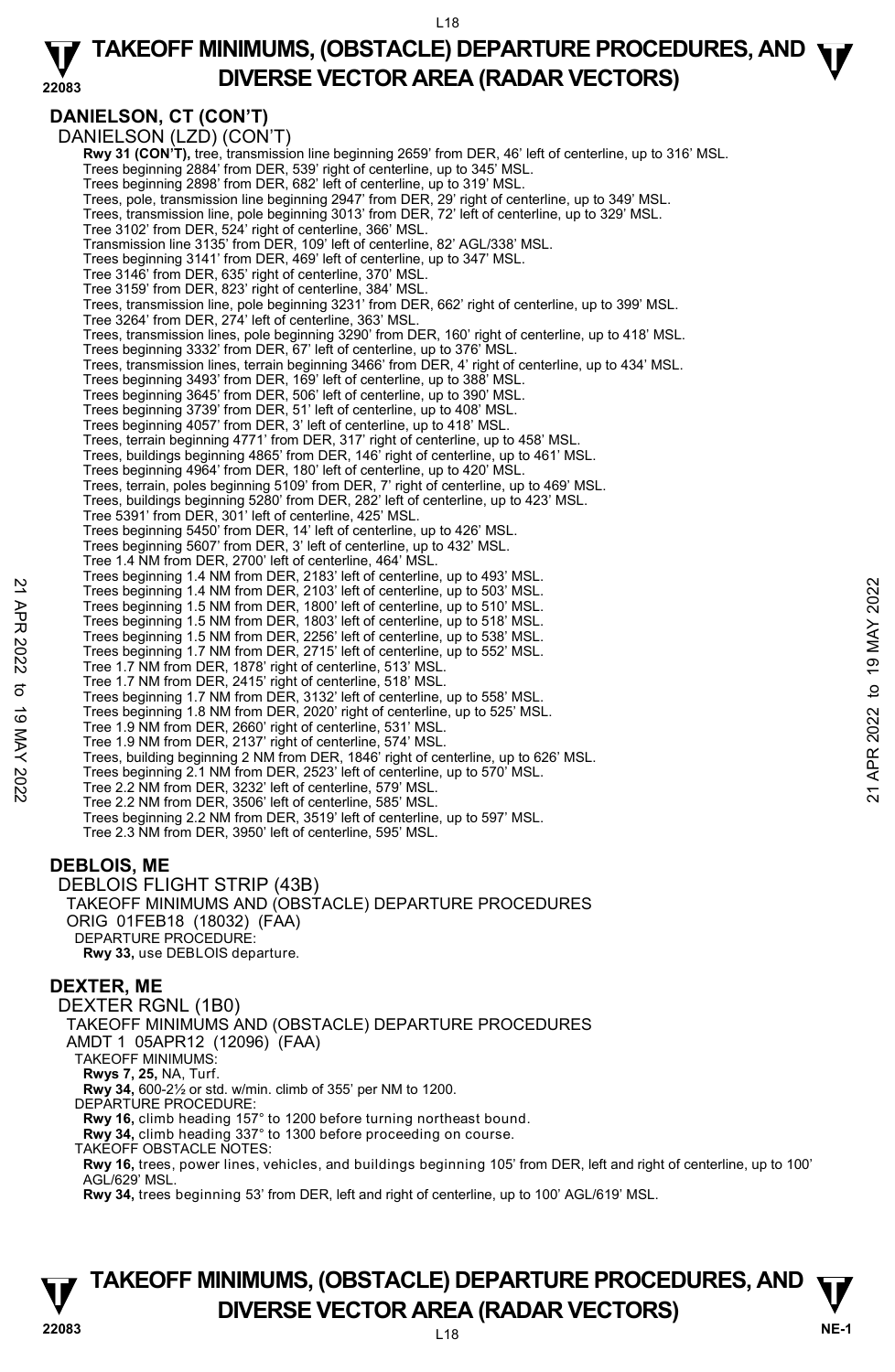### **EASTPORT, ME**

EASTPORT MUNI (EPM) TAKEOFF MINIMUMS AND (OBSTACLE) DEPARTURE PROCEDURES ORIG 23JUN94 (94174) (FAA) TAKEOFF MINIMUMS: **Rwy 33,** 300-1 or std. with a min. climb of 240' per NM to 300.

### **ELIOT, ME**

LITTLEBROOK AIR PARK (3B4) TAKEOFF MINIMUMS AND (OBSTACLE) DEPARTURE PROCEDURES ORIG 04SEP03 (03247) (FAA) TAKEOFF OBSTACLE NOTES: **Rwy 12,** house 118'right of DER, 23' AGL/129' MSL. Brush 200' from DER, 66' left of centerline, 16' AGL/122' MSL. Trees 345' from DER, 140' left of centerline, 71' AGL/130' MSL. **Rwy 30,** trees 220' from DER, 125' right of centerline, 19' AGL/144' MSL. Brush 100' right of DER, 20' AGL/159' MSL.

### **FALMOUTH, MA**

CAPE COD COAST GUARD AIR STATION (FMH) TAKEOFF MINIMUMS AND (OBSTACLE) DEPARTURE PROCEDURES ORIG-A 25FEB21 (21056) (FAA) TAKEOFF OBSTACLE NOTES: **Rwy 5,** pole 5' from DER, 8' right of centerline, 1' AGL/127' MSL. Traverse way 5' from DER, 2' left of centerline, 1' AGL/127' MSL. Tree 1265' from DER, 694' right of centerline, 164' MSL. Trees beginning 1422' from DER, 732' right of centerline, up to 171' MSL. Tree 1562' from DER, 726' left of centerline, 170' MSL. Tree 1826' from DER, 258' right of centerline, 173' MSL. Tree 1882' from DER, 234' left of centerline, 174' MSL. Tree 2029' from DER, 261' left of centerline, 177' MSL. Tree 2392' from DER, 293' right of centerline, 189' MSL. Tree 2420' from DER, 268' left of centerline, 189' MSL. Tree 3144' from DER, 302' left of centerline, 209' MSL. Tree 3446' from DER, 393' left of centerline, 213' MSL. Trees beginning 3572' from DER, 243' left of centerline, up to 221' MSL. Tree 3976' from DER, 63' right of centerline, 225' MSL. Tree 4078' from DER, 196' right of centerline, 228' MSL. **Rwy 14,** tree 1138' from DER, 749' right of centerline, 148' MSL. Tree 1190' from DER, 818' left of centerline, 150' MSL. Trees beginning 1333' from DER, 224' right of centerline, up to 155' MSL. **Rwy 23,** sign 16' from DER, 236' left of centerline, 3' AGL/111' MSL. Tree 1061' from DER, 635' right of centerline, 151' MSL. **Rwy 32,** terrain 23' from DER, 25' left of centerline, 131' MSL. Terrain beginning 45' from DER, 448' right of centerline, up to 137' MSL. Terrain 264' from DER, 543' right of centerline, 138' MSL. Tree 1947' from DER, 373' right of centerline, 180' MSL. Tree 1973' from DER, 300' right of centerline, 184' MSL. Tree 2021' from DER, 560' right of centerline, 185' MSL. Tree 2061' from DER, 724' right of centerline, 189' MSL. FALMOUTH AIRPARK (5B6) TAKEOFF MINIMUMS AND (OBSTACLE) DEPARTURE PROCEDURES ORIG 24MAR22 (22083) (FAA) TAKEOFF MINIMUS:  **Rwy 25,** std. w/min. climb of 235' per NM to 700, or 1000 and 3 for VCOA. VCOA: Obtain ATC approval for VCOA when requesting IFR clearance. Climb in visual conditions to cross Falmouth Airpark at or above 800 before proceeding on course. TAKEOFF OBSTACLE NOTES: **Rwy 7,** multiple trees 64' from DER, 458' right of centerline, 80' AGL/133' MSL. Multiple trees beginning 76'from DER, 30' right of centerline, up to 80' AGL/140' MSL. Multiple trees 87' from DER, 300' left of centerline, 80' AGL/133' MSL.<br>Multiple trees beginning 265' from DER, 16' left of centerline, up to 80' AGL/136' MSL. Multiple trees beginning 1902' from DER, 18' left of centerline, up to 80' AGL/140' MSL. Multiple trees beginning 2080' from DER, 28' right of centerline, up to 80' AGL/143' MSL. Multiple trees beginning 2270' from DER, 19' left of centerline, up to 80' AGL/143' MSL. Multiple trees beginning 3573' from DER, 115' left of centerline, up to 80' AGL/146' MSL. Tree 1892 from DER, 234 Telt of centerline, 174 MSL.<br>
Tree 2029 from DER, 261' left of centerline, 177 MSL.<br>
Tree 2420' from DER, 268' left of centerline, 189' MSL.<br>
Tree 3444' from DER, 302' left of centerline, 209' MSL.

**CON'T**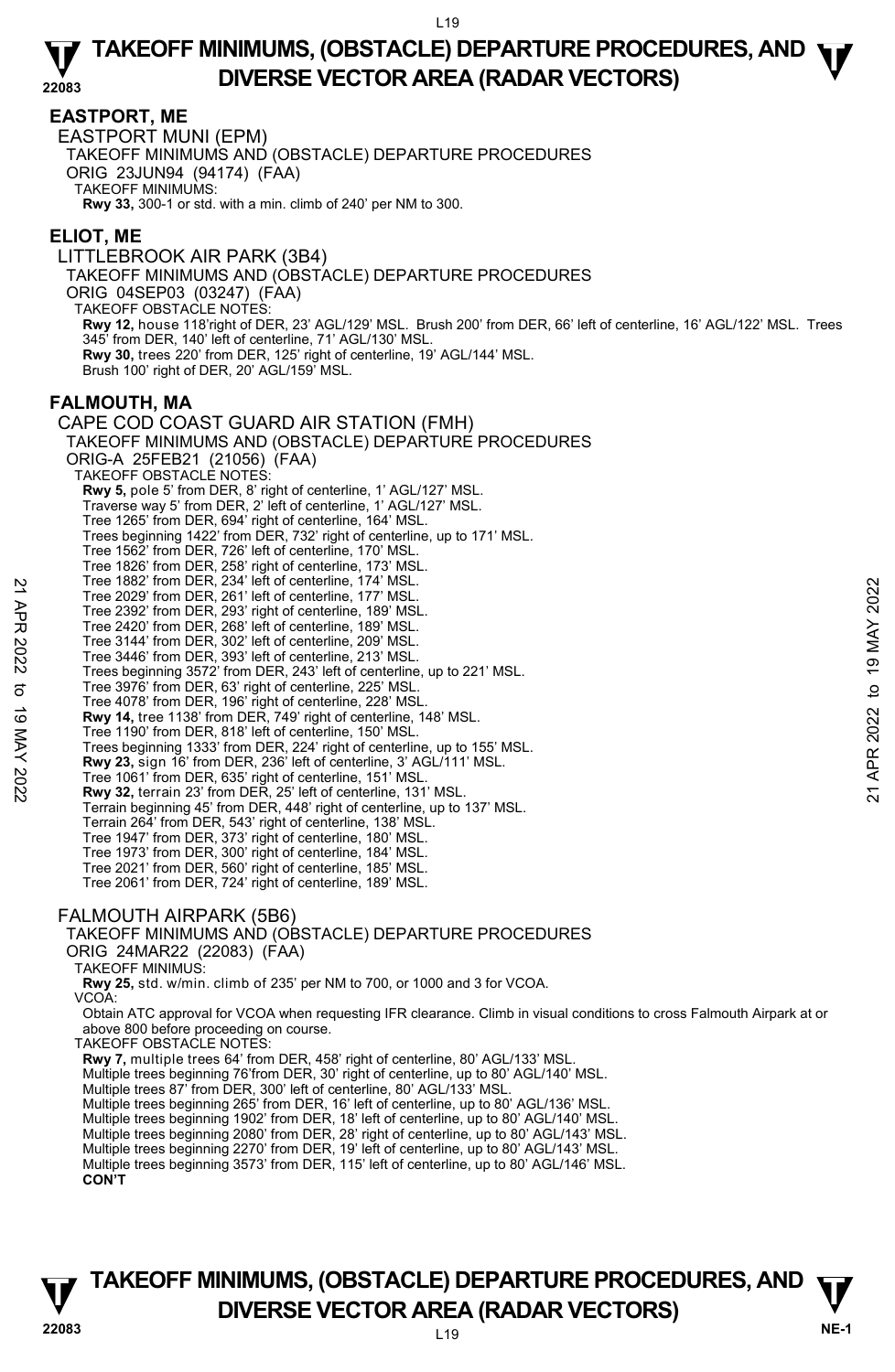## **FALMOUTH, MA (CON'T)**

|                | FALMOUTH, MA (CON'T)<br>FALMOUTH AIRPARK (B56) (CON'T)                                                                                                                                 |               |
|----------------|----------------------------------------------------------------------------------------------------------------------------------------------------------------------------------------|---------------|
|                | Rwy 25, tree 10' from DER, 217' right of centerline, 80' AGL/119' MSL.<br>Multiple trees beginning 166' from DER, 6' right of centerline, up to 80' AGL/123' MSL.                      |               |
|                | Multiple trees beginning 188' from DER, 81' left of centerline, up to 80' AGL/113' MSL.<br>Tree 230' from DER, 550' right of centerline, 80' AGL/129' MSL.                             |               |
|                | Multiple trees beginning 344' from DER, 12' right of centerline, up to 80' AGL/136' MSL.<br>Multiple trees beginning 912' from DER, 34' left of centerline, up to 80' AGL/120' MSL.    |               |
|                | <b>FITCHBURG, MA</b>                                                                                                                                                                   |               |
|                | FITCHBURG MUNI (FIT)<br>TAKEOFF MINIMUMS AND (OBSTACLE) DEPARTURE PROCEDURES                                                                                                           |               |
|                | AMDT 6 22APR21 (21112) (FAA)<br><b>TAKEOFF MINIMUMS:</b>                                                                                                                               |               |
|                | Rwys 2, 14, 20, NA - Obstacles.<br>Rwy 32, std. w/min. climb of 360' per NM to 2600 or 1900-3 for VCOA.                                                                                |               |
|                | DEPARTURE PROCEDURE:<br>Rwy 32, climb on heading 325° to 1100 before proceeding on course.                                                                                             |               |
|                | VCOA:<br>Rwy 32, obtain ATC approval for VCOA when requesting IFR clearance. Climb in visual conditions to cross                                                                       |               |
|                | Fitchburg Muni airport at or above 2100 before proceeding on course.<br>TAKEOFF OBSTACLE NOTES:                                                                                        |               |
|                | Rwy 32, vegetation 8' from DER, 197' right of centerline, 349' MSL.<br>Trees, vegetation, building beginning 33' from DER, 17' right of centerline, up to 438' MSL.                    |               |
|                | Trees beginning 2128' from DER, 28' right of centerline, up to 59' AGL/441' MSL.<br>Trees beginning 2816' from DER, 164' left of centerline, up to 65' AGL/444' MSL.                   |               |
|                | Trees, stack beginning 3368' from DER, 152' right of centerline, up to 449' MSL.<br>Building 3757' from DER, 192' left of centerline, 92' AGL/465' MSL.                                |               |
|                | Trees beginning 4464' from DER, 29' right of centerline, up to 518' MSL.<br>Trees, pole beginning 5505' from DER, 95' left of centerline, up to 589' MSL.                              |               |
|                | Trees beginning 1.2 NM from DER, 640' left of centerline, up to 685' MSL.<br>Trees, building beginning 1.6 NM from DER, 506' left of centerline, up to 52' AGL/691' MSL.               | 2022          |
| 21 APR 2022    | Trees beginning 1.6 NM from DER, 1' right of centerline, up to 721' MSL.<br>Tree 2 NM from DER, 3238' left of centerline, 790' MSL.                                                    | <b>19 MAY</b> |
|                | Tree 2.3 NM from DER, 1717' left of centerline, 836' MSL.<br>Antenna, pole, trees beginning 2.3 NM from DER, 1296' left of centerline, up to 134' AGL/954' MSL.                        |               |
|                | <b>FRENCHVILLE, ME</b>                                                                                                                                                                 | $\mathbf{c}$  |
| 2202 XVV 61 01 | NORTHERN AROOSTOOK RGNL (FVE)<br>TAKEOFF MINIMUMS AND (OBSTACLE) DEPARTURE PROCEDURES                                                                                                  | APR 2022      |
|                | ORIG 25OCT07 (07298) (FAA)<br><b>TAKEOFF MINIMUMS:</b>                                                                                                                                 |               |
|                | Rwy 32, 300-11/4 or std. w/ min. climb of 503' per NM to 1300.<br>TAKEOFF OBSTACLE NOTES:                                                                                              | ম             |
|                | Rwy 14, trees beginning 101' from DER, 348' right of centerline, up to 80' AGL/1079' MSL.<br>Rwy 32, trees beginning 3128' from DER, 952' left of centerline, up to 80' AGL/1179' MSL. |               |
|                | Trees beginning 1608' from DER, 433' right of centerline, up to 80' AGL/1119' MSL.                                                                                                     |               |
|                | <b>FRYEBURG, ME</b><br>EASTERN SLOPES RGNL (IZG)                                                                                                                                       |               |
|                | TAKEOFF MINIMUMS AND (OBSTACLE) DEPARTURE PROCEDURES<br>AMDT 4A 11MAR10 (10070) (FAA)                                                                                                  |               |
|                | TAKEOFF MINIMUMS:<br>Rwy 14, std. with a min. climb of 310' per NM to 2100, or 1600-3 for climb in visual conditions.                                                                  |               |
|                | <b>Rwy 32, 2200-2 with a min. climb of 471' per NM to 6600.</b><br>DEPARTURE PROCEDURE:                                                                                                |               |
|                | Rwy 14, climb heading 143° to 3000 before turning. For climb in visual conditions cross Eastern Slopes Rgnl airport<br>at or above 3800 before proceeding on course.                   |               |
|                | Rwy 32, for climb in visual conditions cross Eastern Slopes Rgnl airport at or above 3800 before proceeding on<br>course.                                                              |               |
|                | <b>TAKEOFF OBSTACLE NOTES:</b><br>Rwy 32, tree 454' from DER, 558' left of centerline, 100' AGL/579' MSL.                                                                              |               |
|                | Trees beginning 1249' from DER, 734' right of centerline, up to 100' AGL/659' MSL.<br>Trees and tower beginning 1.1 NM from DER, 2155' left of centerline, up to 100' AGL/1139' MSL.   |               |
|                |                                                                                                                                                                                        |               |

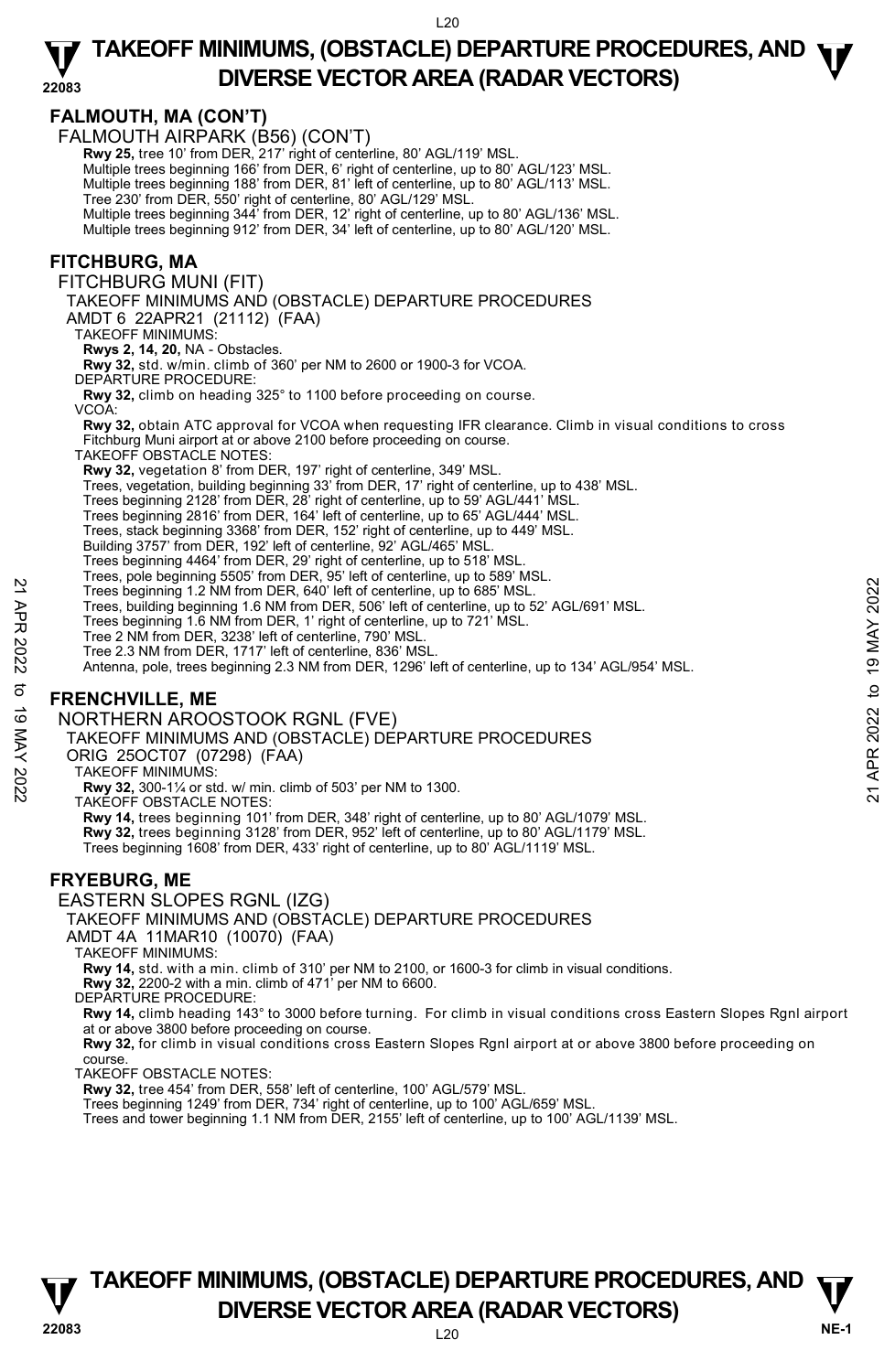### **GARDNER, MA**

GARDNER MUNI (GDM)

TAKEOFF MINIMUMS AND (OBSTACLE) DEPARTURE PROCEDURES

AMDT 3 10JAN13 (13010) (FAA)

TAKEOFF MINIMUMS:

**Rwys 18, 36,** 1000-2½ for climb in visual conditions. DEPARTURE PROCEDURE:

**Rwys 18, 36,** for climb in visual conditions, cross Gardner Muni airport at or above 1900 before proceeding on course. When executing VCOA, notify ATC prior to departure. TAKEOFF OBSTACLE NOTES:

**Rwy 18,** trees beginning 3' from DER, 470' right of centerline, up to 100' AGL/1183' MSL.

Trees beginning 58' from DER, 172' left of centerline, up to 100' AGL/1183' MSL.

Trees beginning 1.0 NM from DER, 1579' left of centerline, up to 100' AGL/1229' MSL. Trees beginning 1.3 NM from DER, 2535' right of centerline, up to 100' AGL/1163' MSL.

**Rwy 36,** trees beginning 130' from DER, 260' right of centerline, up to 100' AGL/1091' MSL.

Trees beginning 159' from DER, 436' left of centerline, up to 100' AGL/1104' MSL.

### **GREAT BARRINGTON, MA**

WALTER J KOLADZA (GBR) TAKEOFF MINIMUMS AND (OBSTACLE) DEPARTURE PROCEDURES AMDT 3 02MAY13 (13122) (FAA) TAKEOFF MINIMUMS: **Rwy 11,** std. w/ min. climb of 570' per NM to 2500' or 2300-3 for climb in visual conditions. **Rwy 29,** std. w/ min. climb of 405' per NM to 2600' or 2300-3 for climb in visual conditions. DEPARTURE PROCEDURE: **Rwy 11,** climb heading 110° to 2500 before proceeding on course or for climb in visual conditions: cross Walter J. Koladza airport at or above 2900 MSL before proceeding on course. When executing VCOA, notify ATC prior to departure. **Rwy 29,** climb heading 290° to 2600 before proceeding on course or for climb in visual conditions: cross Walter J. Koladza airport at or above 2900 MSL before proceeding on course. When executing VCOA, notify ATC prior to departure.<br>TAKEOFF OBSTACLE NOTES: **Rwy 11,** vehicles beginning 5' from DER, from 253' left to 531' right of centerline, up to 15' AGL/740' MSL. Trees beginning 55' from DER, from 282' left of centerline to 898' left of centerline, up to 100' AGL/ 854' MSL. Trees beginning 505' from DER, 496' right of centerline, up to 100' AGL/ 854' MSL. Trees beginning 1337' from DER, 91' right of centerline, up to 100' AGL/ 874' MSL. Vehicles beginning at 1635' from DER, from 951' left to 926' right of centerline, up to 15' AGL/ 740' MSL. **Rwy 29,** vehicles beginning 16' from DER, 471' left of centerline to 1815' right of centerline, up to 15' AGL/ 864' MSL.<br>Trees beginning 19' from DER, from 249' to 1532' right of centerline, up to 100' AGL/ 844' MSL.<br>Tree Trees beginning 496' from DER, 495' left of centerline, up to 100' AGL/844' MSL.<br>Trees beginning 250' from DER, 249' right of centerline, up to 100' AGL/844' MSL.<br>Trees beginning 429' from DER, 17' left of centerline, up t Vehicles beginning at 1562' from DER, from 897' left to 826' right of centerline, up to 15' AGL/759' MSL. Trees beginning 1650' from DER, 154' right of centerline, up to 100' AGL/844' MSL. **GREENVILLE, ME**  GREENVILLE MUNI (3B1) TAKEOFF MINIMUMS AND (OBSTACLE) DEPARTURE PROCEDURES AMDT 3 17JUN21 (21168) (FAA) TAKEOFF MINIMUMS: **Rwy 3,** 900-2¾ w/min. climb of 340' per NM to 3800, or 2000-3 for VCOA. **Rwy 14,** std. w/min. climb of 300' per NM to 3500, or 2000-3 for VCOA. **Rwy 21,** 300-1 w/min. climb of 330' per NM to 3600, or 2000-3 for VCOA. **Rwy 32**, std. w/min. climb of 430' per NM to 4200, or 2000-3 for VCOA. DEPARTURE PROCEDURE: **Rwy 3,** climb on heading 027° to 4000 before proceeding on course. **Rwy 14,** climb on heading 135° to 3000 before proceeding on course. **Rwy 32,** climb on heading 315° to 2300 before proceeding on course. VCOA:  **All runways,** obtain ATC approval for VCOA when requesting IFR clearance. Climb in visual conditions to cross Greenville Muni airport at or above 3300 before proceeding on course. 21 APR 2022 to 19 MAY 202221 APR 2022 to 19 MAY 2022

TAKEOFF OBSTACLE NOTES: **Rwy 3,** vehicles on road 293' from DER, across centerline, 15' AGL/1415' MSL. Trees beginning 1.3 NM from DER, 1611' left of centerline, up to 1620' MSL. Trees beginning 1.4 NM from DER, 1279' left of centerline, up to 1689' MSL. Trees beginning 1.4 NM from DER, 1230' left of centerline, up to 1699' MSL. Tree 1.5 NM from DER, 1977' left of centerline, 1760' MSL. Trees beginning 1.5 NM from DER, 1569' left of centerline, up to 1785' MSL. Trees beginning 1.6 NM from DER, 2067' left of centerline, up to 1839' MSL. Tree 1.6 NM from DER, 2646' left of centerline, 1863' MSL. Tree 1.7 NM from DER, 1548' left of centerline, 1867' MSL. Trees beginning 1.7 NM from DER, 793' left of centerline, up to 1887' MSL. Trees beginning 1.8 NM from DER, 345' left of centerline, up to 1946' MSL. Trees beginning 1.8 NM from DER, 465' left of centerline, up to 1965' MSL. **CON'T**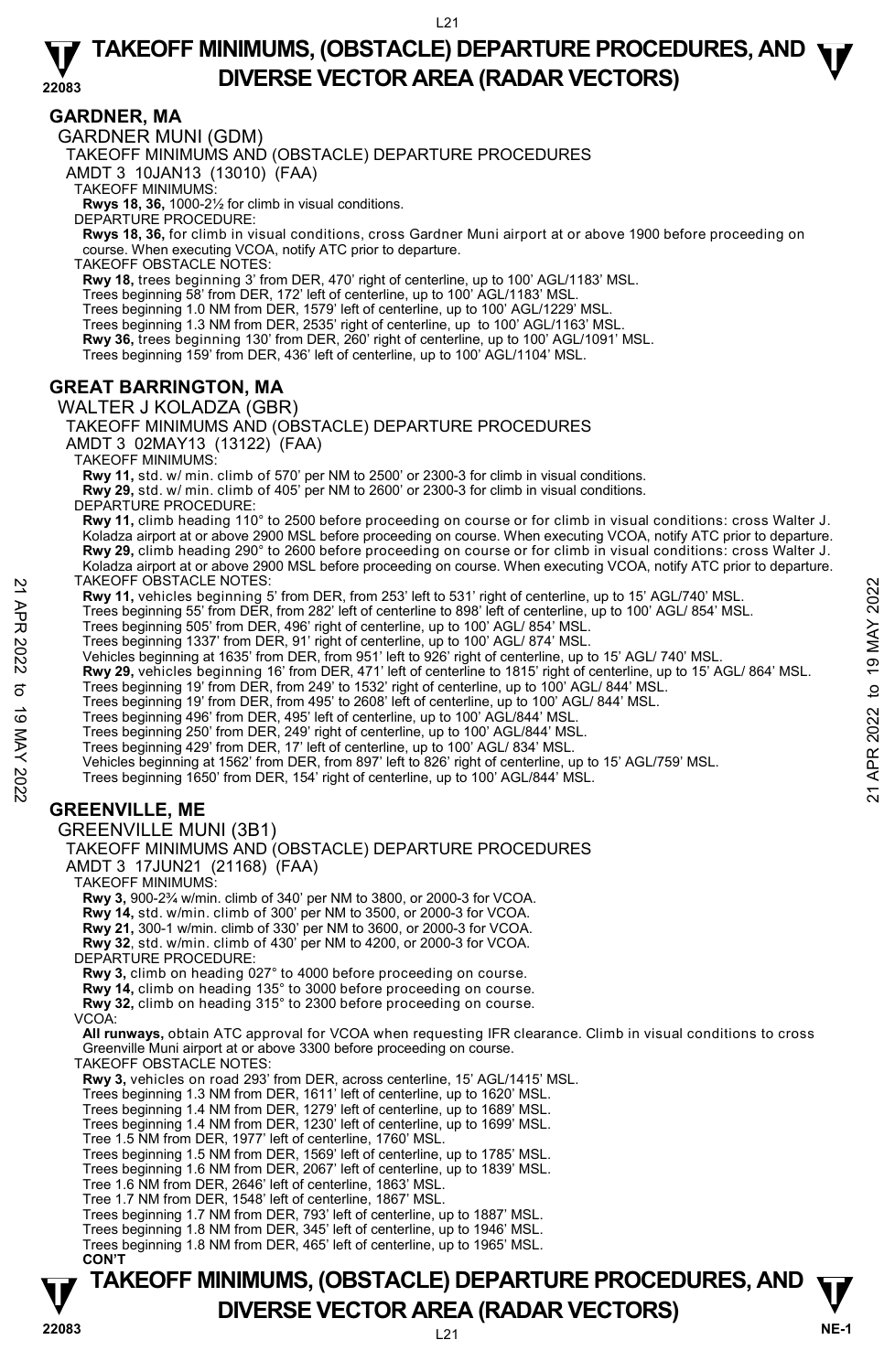#### **22083 TAKEOFF MINIMUMS, (OBSTACLE) DEPARTURE PROCEDURES, AND <b>W**<br>DIVERSE VECTOR AREA (BADAR VECTORS) **DIVERSE VECTOR AREA (RADAR VECTORS)**

## **GREENVILLE, ME (CON'T)**

GREENVILLE MUNI (3B1) (CON'T)

**Rwy 3 (CON'T),** trees beginning 1.9 NM from DER, 1005' left of centerline, up to 2022' MSL.<br>Trees beginning 1.9 NM from DER, 303' right of centerline, up to 1762' MSL.

Trees beginning 2 NM from DER, 349' left of centerline, up to 2059' MSL.

Tree 2 NM from DER, 1336' left of centerline, 2125' MSL.

Tree beginning 2 NM from DER, 29' left of centerline, up to 100' AGL/2174' MSL.

Tree 2.1 NM from DER, 464' right of centerline, 1862' MSL.

Tree 2.1 NM from DER, 1189' left of centerline, 100' AGL/2213' MSL.

Tree 2.2 NM from DER, 227' left of centerline, 100' AGL/1980' MSL.

**Rwy 14,** trees beginning 909' from DER, 3' right of centerline, up to 100' AGL/1508' MSL.

Trees beginning 1428' from DER, 76' right of centerline, up to 100' AGL/1511' MSL.

**Rwy 21,** trees beginning 801' from DER, 699' left of centerline, 100' AGL/1541' MSL. Trees beginning 836' from DER, 3' left of centerline, up to 100' AGL/1551' MSL.

Trees beginning 1136' from DER, 537' left of centerline, up to 100' AGL/1534' MSL.

**Rwy 32,** vehicles on road 43' from DER, 488' right of centerline, 1394' MSL.

Trees beginning 62' from DER, 337' left of centerline, up to 1423' MSL. Tower 70' from DER, 337' right of centerline, 42' AGL/1422' MSL.

Tree 135' from DER, 533' right of centerline, 1427' MSL.

Tree, vehicles on road beginning 178' from DER, 316' right of centerline, up to 1437' MSL.

Trees beginning 185' from DER, 348' left of centerline, up to 1428' MSL.

#### MOOSEHEAD AERO MARINE (52B)

TAKEOFF MINIMUMS AND (OBSTACLE) DEPARTURE PROCEDURES

AMDT 3 24JUL14 (21112) (FAA)

TAKEOFF MINIMUMS:

**Sea Lane 14,** std. w/min. climb of 849' per NM to 2200 or 500-2½ w/min. climb of 280' per NM to 2600 or 3900-3 for climb in visual conditions.

**Sea Lane 18,** std. w/min. climb of 370' per NM to 2800 or 3900-3 for climb in visual conditions.

**Sea Lane 32,** std. w/min. climb of 685' per NM to 2500 or 700-1½ w/min. climb of 300' per NM to 4000 or 3900-3 for climb in visual conditions.

**Sea Lane 36,** std. w/min. climb of 270' per NM to 3300 or 3900-3 for climb in visual conditions.

DEPARTURE PROCEDURE:

**Sea Lane 14,** climb on heading 140° to 3300 before proceeding on course or for climb in visual conditions: cross Moosehead Aero Marine at or above 3800 MSL before proceeding on course.

**Sea Lane 18,** climb heading 180° to 2800 before proceeding on course or for climb in visual conditions: cross Moosehead Aero Marine at or above 3800 MSL before proceeding on course. **Sea Lane 32,** climb on heading 335° to 4000 before proceeding on course or for climb in visual conditions: cross in visual conditions.<br>  $\frac{1}{2}$  in visual conditions.<br>
Sea Lane 36, std. w/min. climb of 270' per NM to 3300 or 3900-3 for climb in visual conditions.<br>
The DEPARTURE PROCEDURE:<br>
Sea Lane 14, climb on heading 140° to 3300

Moosehead Aero Marine at or above 3800 MSL before proceeding on course.

**Sea Lane 36,** climb heading 360° to 3600 before proceeding on course or for climb in visual conditions: cross Moosehead Aero Marine at or above 3800 MSL before proceeding on course.

TAKEOFF OBSTACLE NOTES:

**Sea Lane 14,** trees beginning 4116' prior to DER, 296' left of centerline, up to 80' AGL/1119' MSL.

Trees beginning 3063' prior to DER, 191' right of centerline, up to 80' AGL/1159' MSL.

Boats beginning at DER, from 500' left to 500' right of centerline, up to 20' AGL/1048' MSL.

Trees beginning 2' from DER, 167' left of centerline, up to 80' AGL/1179' MSL.

Sea Lane 18, trees beginning 2274' prior to DER, 370' left of centerline, up to 80' AGL/1119' MSL.<br>Boats beginning at DER, from 500' left to 500' right of centerline, up to 20' AGL/1048' MSL.

Trees beginning 711' from DER, 621' right of centerline, up to 80' AGL/1179' MSL.

Trees beginning 1212' from DER, 783' left of centerline, up to 80' AGL/1139' MSL. **Sea Lane 32,** trees beginning 3390' prior to DER, 191' left of centerline, up to 80' AGL/1159' MSL.

Trees beginning 2976' prior to DER, 296' right of centerline, up to 80' AGL/1119' MSL.

Boats beginning at DER, from 500' left to 500' right of centerline, up to 20' AGL/1048' MSL.

Trees beginning 2328' from DER, 1082' right of centerline, up to 80' AGL/1179' MSL.<br>**Sea Lane 36,** trees beginning 2755' prior to DER, 370' right of centerline, up to 80' AGL/1119' MSL.

Trees beginning 571' prior to DER, 290' left of centerline, up to 80' AGL/1119' MSL.

Boats beginning at DER, from 500' left to 500' right of centerline, up to 20' AGL/1048' MSL.

Trees beginning 694' from DER, 381' left of centerline, up to 80' AGL/1179' MSL.

Trees beginning 2440' from DER, 650' right of centerline, up to 80' AGL/1119' MSL.

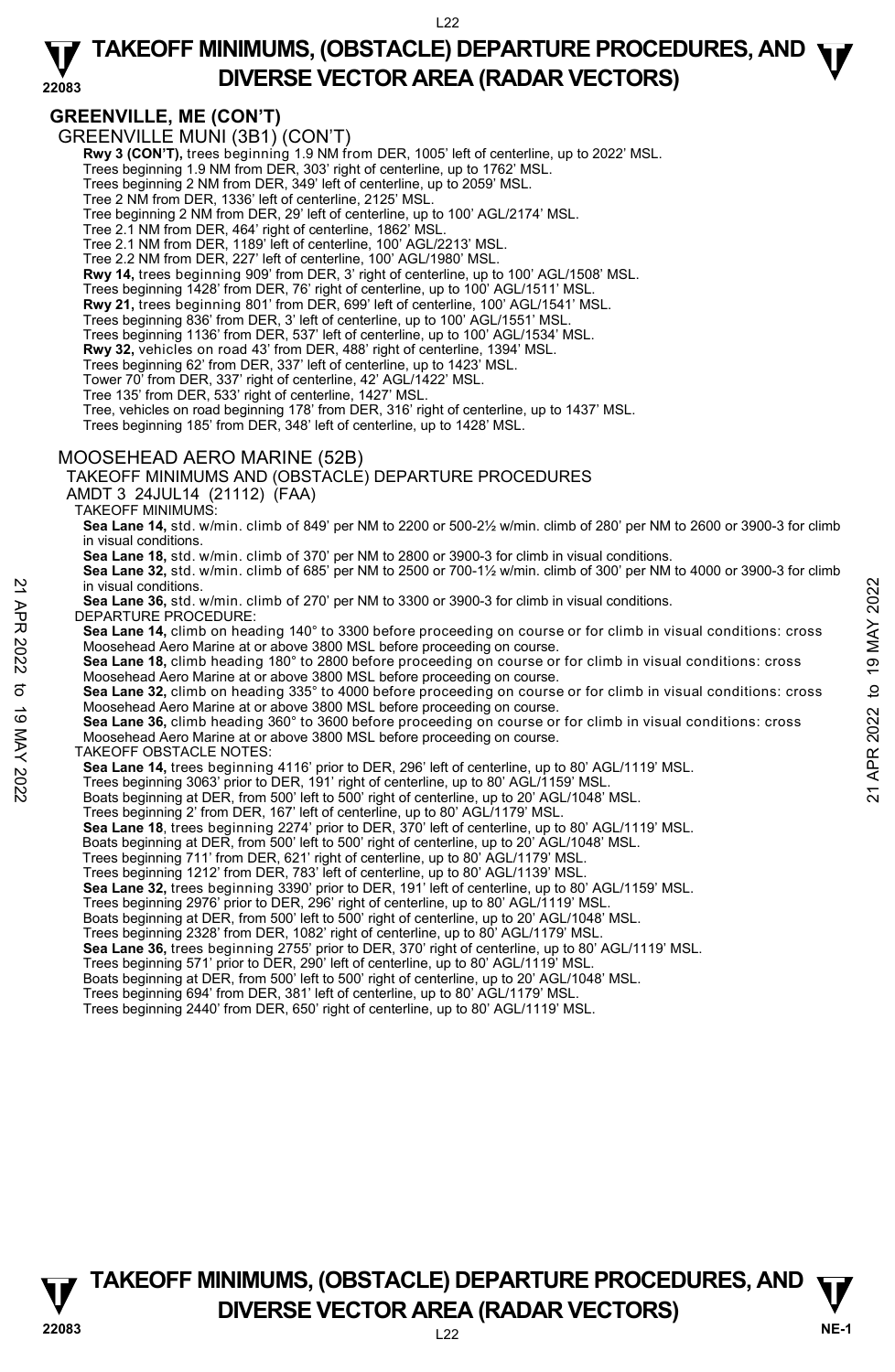## **GROTON (NEW LONDON), CT**

GROTON-NEW LONDON (GON)

TAKEOFF MINIMUMS AND (OBSTACLE) DEPARTURE PROCEDURES

AMDT 8 09FEB12 (12040) (FAA)

TAKEOFF MINIMUMS:

**Rwy 5,** 300-2 or std. w/min. climb gradient of 260' per NM to 400. **Rwy 15,** 300-1 or std. w/min. climb gradient of 425' per NM to 300.

**Rwy 33,** 300-1½ or std. w/min. climb of 380' per NM to 300.

DEPARTURE PROCEDURE:

**Rwy 33,** climb on GON VOR/DME R-335 to 2000 before proceeding on course. TAKEOFF OBSTACLE NOTES:

**Rwy 23,** bush 570' from DER, 490' right of centerline, 12' AGL/21' MSL.

Tree 2770' from DER, 700' left of centerline, 50' AGL/76' MSL.

**Rwy 5,** REIL 74' from DER, 151' left of centerline, 3' AGL/9' MSL.

Fence beginning 186' from DER, 186' right of centerline, up to 7' AGL/18' MSL.

Vehicle on road 215' from DER, 501' left of centerline, 15' AGL/30' MSL.

Multiple poles beginning 205' from DER, 474' left of centerline, up to 30' AGL/52' MSL.

Multiple trees beginning 416' from DER, right and left of centerline, up to 80' AGL/94' MSL.

Multiple trees beginning 6918' from DER, right and left of centerline, up to 80' AGL/286' MSL.

**Rwy 15,** bush 54' from DER, 238' right of centerline, 4' AGL/11' MSL.

Trees beginning 1703' from DER, right and left of centerline, up to 81' AGL/153' MSL.

**Rwy 33,** multiple trees beginning 106' from DER, left and right of centerline, up to 50' AGL/219' MSL.

Multiple poles beginning 163' from DER, right and left of centerline, up to 20' AGL/48' MSL. Railroad 201' from DER, 163' left of centerline, 15' AGL/32' MSL.

Multiple poles beginning 4279' from DER, 235' left of centerline, up to 100' AGL/207' MSL.

Tank 5144' from DER, 926' left of centerline, 88' AGL/225' MSL.

### **HARTFORD, CT**

#### HARTFORD-BRAINARD (HFD)

#### TAKEOFF MINIMUMS AND (OBSTACLE) DEPARTURE PROCEDURES

AMDT 6 20JUN19 (19171) (FAA)

TAKEOFF MINIMUMS:

**Rwys 11, 29,** NA - Environmental.

**Rwy 20,** 200-1⅜ or std. w/min. climb of 220' per NM to 300, or alternatively, with std. takeoff minimums and a normal 200' per NM climb gradient, takeoff must occur no later than 1500' prior to DER. AMDT 6 20JUN19 (19171) (FAA)<br>
21 AMDT 6 20JUN19 (19171) (FAA)<br>
TAKEOFF MINIMUMS:<br>
Rwy 20, 200-1<sup>3</sup> or std. w/min. climb of 220' per NM to 300, or alternatively, with std. takeoff minimums and a normal 200'<br>
DEPARTURE PROCE

DEPARTURE PROCEDURE

**Rwy 2,** climb heading 024° to 900 before turning left.

**Rwy 20,** climbing left turn heading 175° to 1300 before turning right.

TAKEOFF OBSTACLE NOTES:

**Rwy 2,** dam and trees beginning 57' from DER, on centerline, up to 94' AGL/101' MSL.

Building 376' from DER, 593' left of centerline, 26' AGL/57' MSL.

Vegetation and trees beginning 765' from DER, 72' left of centerline, up to 50' AGL/84' MSL.

- 
- Tree 1073' from DER, 172' left of centerline, 93' AGL/98' MSL. Tree 1483' from DER, 594' left of centerline, 95' AGL/124' MSL.

Building and trees beginning 2047' from DER, 476' right of centerline, up to 79' AGL/119' MSL.

Tree 2386' from DER, 47' right of centerline, 96' AGL/124' MSL.

Building and trees beginning 2418' from DER, 416' right of centerline, up to 87' AGL/125' MSL.

Tree 2458' from DER, 59' left of centerline, 116' AGL/133' MSL.

Tree 2544' from DER, 193' left of centerline, 122' AGL/134' MSL.

**Rwy 20,** poles beginning 196' from DER, 400' right of centerline, up to 12' AGL/42' MSL.

Tree 365' from DER, 423' left of centerline, 49' AGL/85' MSL.

Dam, vegetation, and trees beginning 582' from DER, 52' left of centerline, up to 62' AGL/89' MSL.

Building 649' from DER, 665' right of centerline, 45' AGL/58' MSL. Trees beginning 798' from DER, 395' right of centerline, up to 23' AGL/65' MSL.

Tree 1137' from DER, 228' right of centerline, 37' AGL/85' MSL.

Tree 1292' from DER, 494' right of centerline, 59' AGL/103' MSL. Trees beginning 1322' from DER, 207' right of centerline, up to 67' AGL/119' MSL.

Tree 1836' from DER, 172' left of centerline, 97' AGL/97' MSL.

Trees beginning 2505' from DER, 28' right of centerline, up to 119' AGL/138' MSL.

Tree 3953' from DER, 200' left of centerline, 50' AGL/119' MSL. Tree 4639' from DER, 136' right of centerline, 69' AGL/142' MSL.

Spire 1.1 NM from DER, 431' left of centerline, 150' AGL/195' MSL.



L23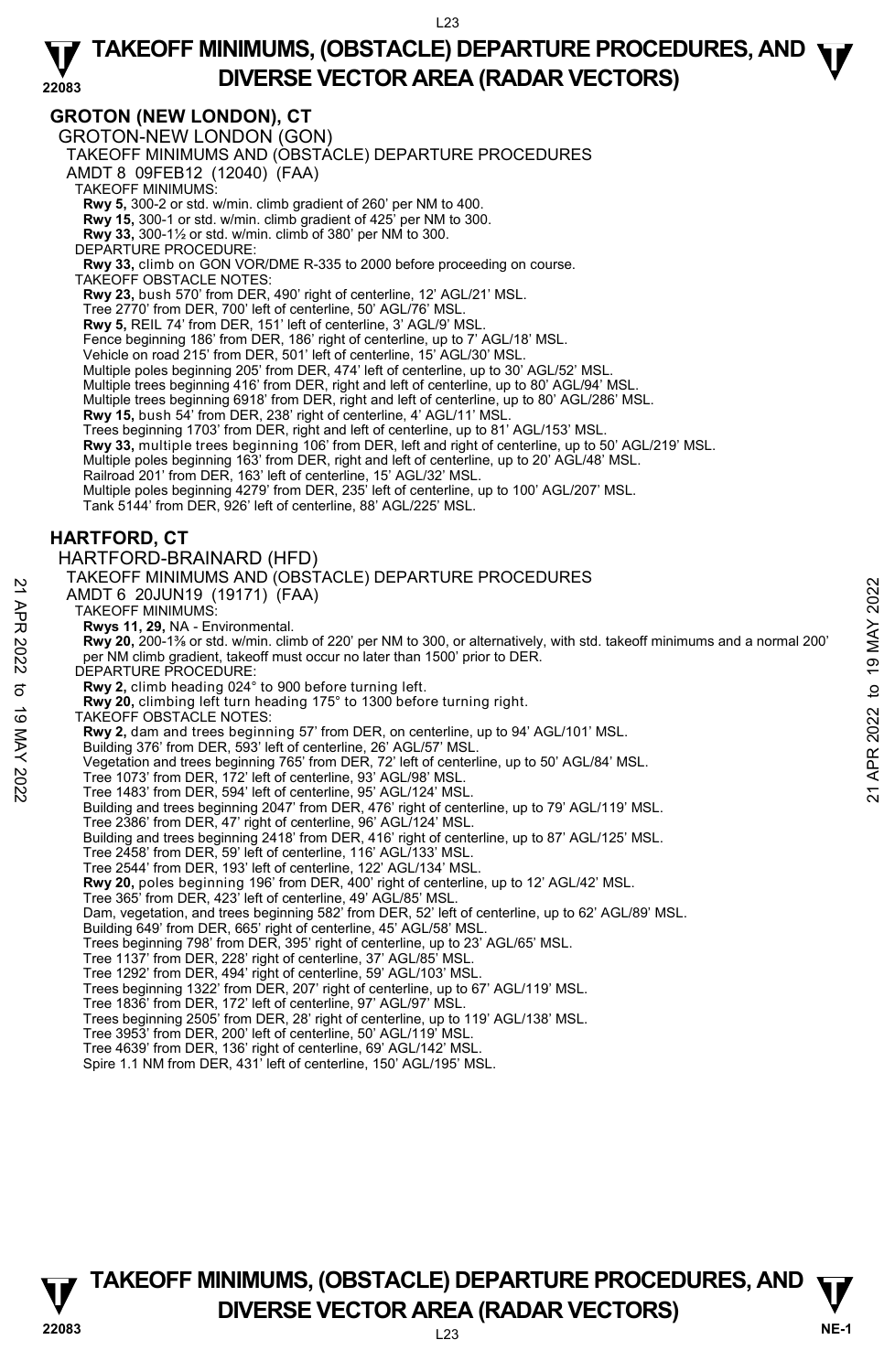### **HAVERHILL, NH**

DEAN MEML (5B9)

TAKEOFF MINIMUMS AND (OBSTACLE) DEPARTURE PROCEDURES

AMDT 1 17JUN21 (21364) (FAA)

TAKEOFF MINIMUMS:

**Rwy 19,** NA-Terrain.

**Rwy 1,** std. w/min. climb of 355' per NM to 1500, or 1300-3 for VCOA.

DEPARTURE PROCEDURE:

**Rwy 1,** climb on heading 353° to intercept MPV VOR/DME R-088 westbound to 4700 before proceeding on course. VCOA:

**Rwy 1,** obtain ATC approval for VCOA when requesting IFR clearance. Climb in visual conditions to cross Dean Meml airport heading 353° at or above 1500 to intercept MPV VOR/DME R-088 westbound to 4700 before proceeding on course.

TAKEOFF OBSTACLE NOTES:

**Rwy 1,** vehicles on road 22' from DER, 439' right of centerline, 15' AGL/555' MSL.

Transmission lines beginning 176' from DER, 178' right of centerline, up to 37' AGL/582' MSL. Buildings 279' from DER, 291' left of centerline, 24' AGL/563' MSL.

Transmission lines 417' from DER, 151' left of centerline, 37' AGL/573' MSL.

Trees beginning 868' from DER, 329' right of centerline, up to 100' AGL/640' MSL.

### **HIGHGATE, VT**

FRANKLIN COUNTY STATE (FSO)

TAKEOFF MINIMUMS AND (OBSTACLE) DEPARTURE PROCEDURES

AMDT 1 30JUN11 (11181) (FAA)

TAKEOFF MINIMUMS:

**Rwy 19,** 500-2¾ or std. w/min. climb of 316' per NM to 800. DEPARTURE PROCEDURE:

**Rwy 19,** climbing right turn heading 240° to 1700 before turning east.

TAKEOFF OBSTACLE NOTES:

**Rwy 1,** vehicles on road beginning at DER, 459' left of centerline, up to 15' AGL/234' MSL.

Trees beginning 182' from DER, 47' right of centerline, up to 100' AGL/359' MSL.

Trees beginning 454' from DER, 20' left of centerline, up to 100' AGL/289' MSL.<br>**Rwy 19,** vehicles on road beginning 1' from DER, 240' right of centerline, up to 15' AGL/240' MSL. 22 May 1, venicles on road beginning at DLFK, 43<sup>0</sup> left of centerline, up to 100<sup>'</sup> AGL/239' MSL.<br>
Trees beginning 182' from DER, 20' left of centerline, up to 100' AGL/359' MSL.<br>
Trees beginning 454' from DER, 20' left

Trees beginning 215' from DER, 313' right of centerline, up to 90' AGL/309' MSL.

Trees beginning 628' from DER, 660' left of centerline, up to 62' AGL/281' MSL.

Pole 688' from DER, 656' left of centerline, 43' AGL/262' MSL

Catenary 1299' from DER, 734' left of centerline, 44' AGL/263' MSL.

## **HOPEDALE, MA**

HOPEDALE INDUSTRIAL PARK (1B6)

TAKEOFF MINIMUMS AND (OBSTACLE) DEPARTURE PROCEDURES

AMDT 2 07DEC95 (95341) (FAA)

TAKEOFF MINIMUMS:

**Rwy 18,** 300-1 or std. with a min. climb of 320' per NM to 900.

**Rwy 36,** 600-1 or std. with a min. climb of 280' per NM to 1100. DEPARTURE PROCEDURE:

**Rwy 18,** climb runway heading to 900 before turning on course.

**Rwy 36,** climb runway heading to 1100 before turning on course.

### **HOULTON, ME**

HOULTON INTL (HUL)

TAKEOFF MINIMUMS AND (OBSTACLE) DEPARTURE PROCEDURES

AMDT 3 25FEB21 (21056) (FAA)

TAKEOFF MINIMUMS:

**Rwy 1,** 300-1⅜ or std. w/ min. climb of 385' per NM to 800.

 **Rwy 5,** 400-2 or std. w/ min. climb of 355' per NM to 900.

**Rwy 19,** 400-2¾ w/ min. climb of 225' per NM to 1100 or 1100-2½ for VCOA.

**Rwy 23,** 300-1¾ or std. w/ min. climb of 315' per NM to 900. DEPARTURE PROCEDURE:

**Rwy 1,** climb on heading 010° to 1000 before turning right.

 **Rwy 5**, climb on heading 049° to 1200 before turning right. **Rwy 19**, climb on heading 190° to 1100 before turning left.

 **Rwy 23,** climb on heading 229° to 1000 before turning left.

VCOA:

 **Rwy 19,** obtain ATC approval for VCOA when requesting IFR clearance. Climb in visual conditions to cross Houlton Intl Airport at or above 1400 before proceeding on course.

TAKEOFF OBSTACLE NOTES:

**Rwy 1,** trees and poles beginning 166' from DER, 34' right of centerline, up to 564' MSL.

Vehicles on road 487' from DER, left and right of centerline, 15' AGL/514' MSL.

Poles beginning 700' from DER, 105' left of centerline, up to 34' AGL/512' MSL.

Tree 2706' from DER, 516' left of centerline, 74' AGL/597' MSL. Tree 3455' from DER, 970' left of centerline, 643' MSL.

 **CON'T**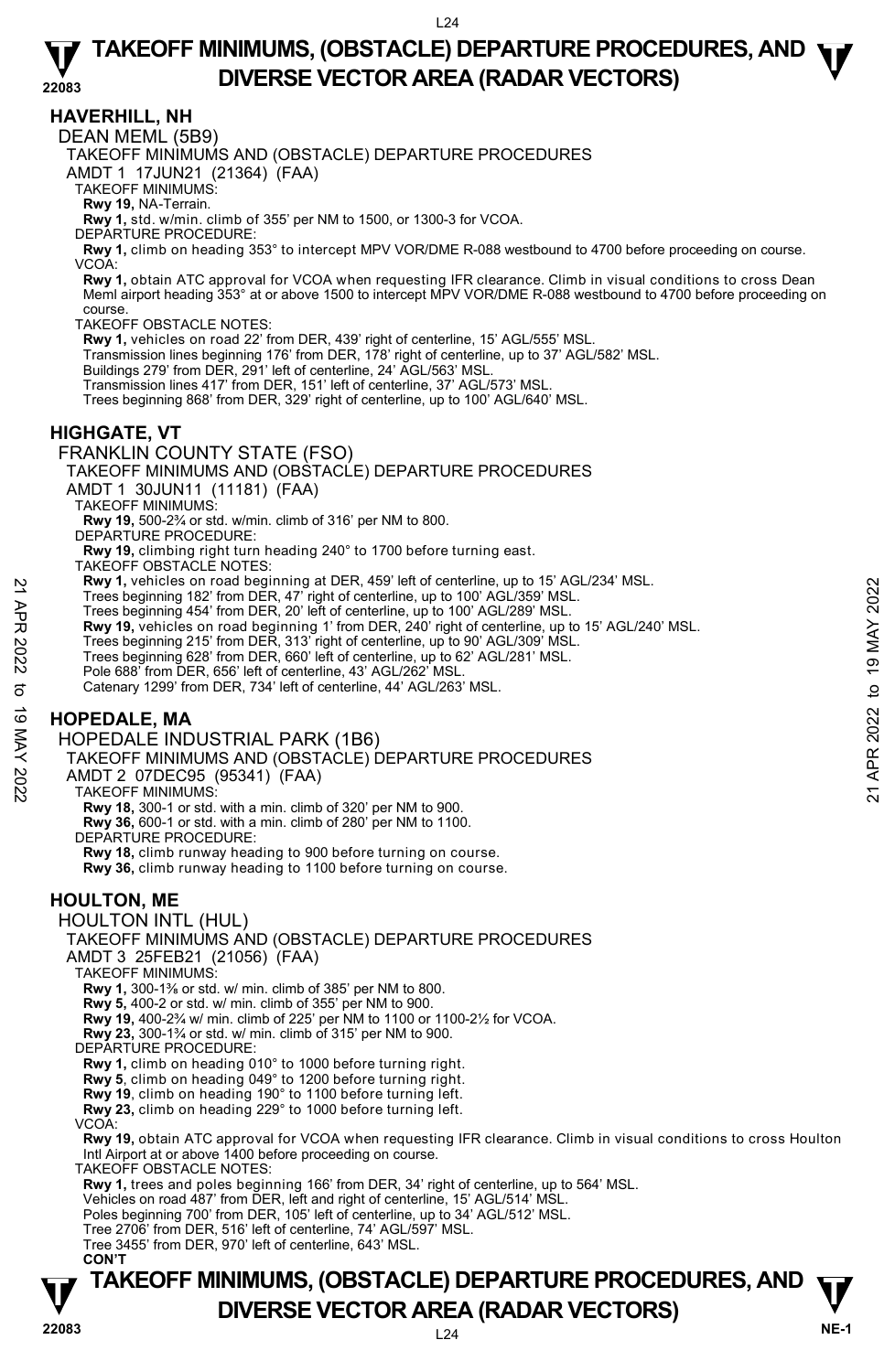#### **22083 TAKEOFF MINIMUMS, (OBSTACLE) DEPARTURE PROCEDURES, AND <b>W**<br>DIVERSE VECTOR AREA (BADAR VECTORS) **DIVERSE VECTOR AREA (RADAR VECTORS)**

**HOULTON, ME (CON'T)**  HOULTON INTL (HUL) (CON'T) **Rwy 1 (CON'T),** tree 3928' from DER, 410' left of centerline, 657' MSL Trees beginning 4441' from DER, 61' right of centerline, up to 658' MSL. Tree 4497' from DER, 661' left of centerline, 688' MSL. Trees beginning 4537' from DER, 731' left of centerline, up to 692' MSL. Trees beginning 5553' from DER, 270' right of centerline, up to 687' MSL. Tree 1.1 NM from DER, 165' right of centerline, 648' MSL. **Rwy 5,** sign 25' from DER, 113' left of centerline, 491' MSL. Sign 25' from DER, 111' right of centerline, 491' MSL. Terrain 35' from DER, 384' right of centerline, 497' MSL. Trees beginning 80' from DER, 253' left of centerline, up to 500' MSL. Terrain 89' from DER, 495' right of centerline, 498' MSL. Trees and terrain beginning 110' from DER, 146' right of centerline, up to 19' AGL/510' MSL. Trees and terrain beginning 266' from DER, 115' right of centerline, up to 527' MSL. Trees and traverse ways beginning 646' from DER, 168' right of centerline, up to 567' MSL. Trees beginning 769' from DER, 451' left of centerline, up to 523' MSL. Trees beginning 872' from DER, 194' left of centerline, up to 524' MSL. Trees beginning 915' from DER, 47' left of centerline, up to 55' AGL/532' MSL. Trees, traverse way beginning 1070' from DER, 150' right of centerline, up to 571' MSL. Trees, building, traverse way, and electrical system beginning 1175' from DER, 120' right of centerline, up to 592' MSL. Trees beginning 1577' from DER, 248' right of centerline, up to 602' MSL. Trees, pole, and terrain beginning 1800' from DER, 148' right of centerline, up to 618' MSL. Pole 2028' from DER, 116' left of centerline, 84' AGL/547' MSL. Pole 2316' from DER, 229' left of centerline, 85' AGL/549' MSL. Trees and terrain beginning 2347' from DER, 443' right of centerline, up to 620' MSL. Trees, terrain, traverse ways, and pole beginning 2606' from DER, 280' right of centerline, up to 636' MSL. Tree 3056' from DER, 759' left of centerline, 566' MSL. Tree 3399' from DER, 483' left of centerline, 87' AGL/575' MSL. Trees beginning 4464' from DER, 1240' right of centerline, up to 660' MSL.<br>Trees beginning 4593' from DER, 1155' right of centerline, up to 664' MSL.<br>Trees beginning 5147' from DER, 1511' right of centerline, up to 685' MS Trees and traverse way beginning 5253' from DER, 1386' right of centerline, up to 686' MSL. Trees beginning 5480' from DER, 1409' right of centerline, up to 692' MSL.<br>Pole and tree beginning 5828' from DER, 1749' right of centerline, up to 696' MSL. Trees beginning 5865' from DER, 1586' right of centerline, up to 697' MSL. Trees beginning 5934' from DER, 1462' right of centerline, up to 712' MSL. Trees beginning 6070' from DER, 1386' right of centerline, up to 713' MSL. Pole, trees, terrain, and building beginning 1 NM from DER, 1343' right of centerline, up to 765' MSL. Trees and terrain beginning 1.1 NM from DER, 1333' right of centerline, up to 788' MSL. Trees and terrain beginning 1.2 NM from DER, 1464' right of centerline, up to 800' MSL.  **Rwy 19,** sign and terrain beginning 19' from DER, 300' left of centerline, up to 481' MSL. Tree 31' from DER, 405' right of centerline, 508' MSL. Trees beginning 149' from DER, 281' right of centerline, up to 517' MSL. Terrain 445' from DER, 471' left of centerline, 485' MSL. Fence 641' from DER, 500' left of centerline, 492' MSL. Traverse way 764' from DER, 605' left of centerline, 15' AGL/504' MSL. Traverse ways beginning 903' from DER, 600' left of centerline, up to 15' AGL/506' MSL. Tree 2407' from DER, 501' right of centerline, 544' MSL. Trees beginning 2423' from DER, 413' right of centerline, up to 548' MSL. Trees beginning 2424' from DER, 347' left of centerline, up to 582' MSL. Trees beginning 2898' from DER, 133' right of centerline, up to 75' AGL/562' MSL. Tree 3223' from DER, 468' left of centerline, 626' MSL. Tree 3358' from DER, 1015' left of centerline, 673' MSL. Trees beginning 3838' from DER, 273' left of centerline, up to 703' MSL. Trees beginning 4177' from DER, 1150' left of centerline, up to 760' MSL. Trees beginning 4469' from DER, 133' left of centerline, up to 72' AGL/829' MSL. Tree 5117' from DER, 36' right of centerline, 608' MSL. Tree 1 NM from DER, 13' right of centerline, 641' MSL. Trees beginning 1.6 NM from DER, 2274' right of centerline, up to 772' MSL. Tree 1.7 NM from DER, 2831' right of centerline, 792' MSL. Tree 1.8 NM from DER, 2939' right of centerline, 794' MSL. Trees beginning 1.9 NM from DER, 1822' right of centerline, up to 77' AGL/798' MSL. Trees beginning 2 NM from DER, 1571' right of centerline, up to 823' MSL. Trees beginning 2.1 NM from DER, 1607' right of centerline, up to 75' AGL/873' MSL. Trees beginning 2.2 NM from DER, 2186' right of centerline, up to 61' AGL/880' MSL. Tree 2.4 NM from DER, 4335' left of centerline, 851' MSL. Tree 2.5 NM from DER, 2356' left of centerline, 875' MSL.  **Rwy 23,** electrical system 54' from DER, 210' left of centerline, 485' MSL. Trees beginning 132' from DER, 486' left of centerline, up to 512' MSL. Trees beginning 264' from DER, 267' left of centerline, up to 522' MSL. Tree 639' from DER, 449' right of centerline, 501' MSL. Trees beginning 644' from DER, 110' right of centerline, up to 565' MSL. Trees beginning 651' from DER, 372' left of centerline, up to 526' MSL. Trees beginning 721' from DER, 2' left of centerline, up to 544' MSL. **CON'T**  22 Trees beginning 5147' from DER, 1511' right of centerline, up to 686' MSL.<br>
Trees beginning 5427' from DER, 1511' right of centerline, up to 686' MSL.<br>
Trees beginning 5480' from DER, 1409' right of centerline, up to 6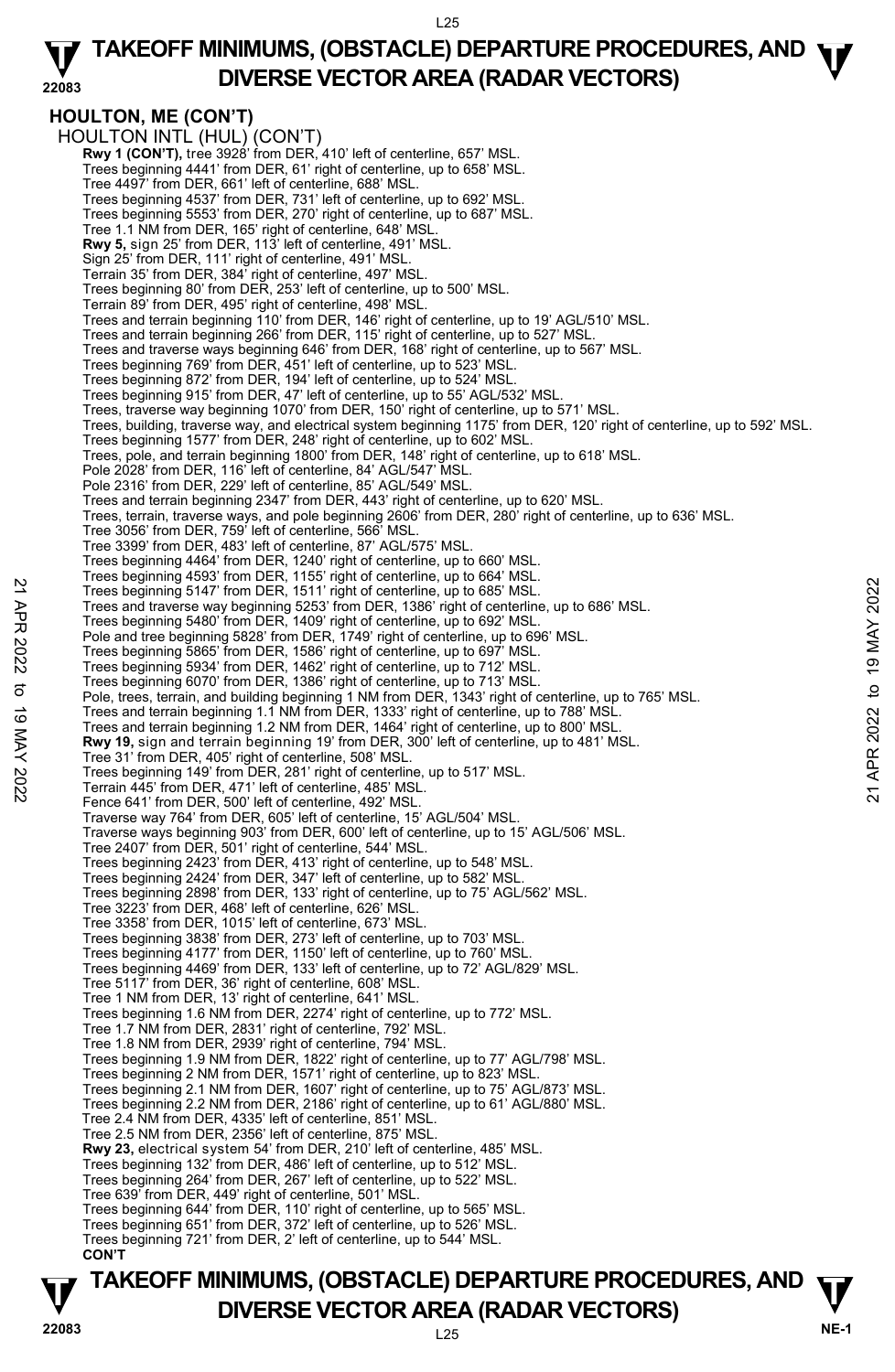#### **22083 TAKEOFF MINIMUMS, (OBSTACLE) DEPARTURE PROCEDURES, AND <b>W**<br>DIVERSE VECTOR AREA (BADAR VECTORS) **DIVERSE VECTOR AREA (RADAR VECTORS)**

## **HOULTON, ME (CON'T)**

HOULTON INTL (HUL) (CON'T)

**Rwy 23 (CON'T),** trees and terrain beginning 883' from DER, 1' right of centerline, up to 569' MSL.

Trees and terrain beginning 1230' from DER, on centerline, up to 594' MSL.

Trees beginning 1270' from DER, 1' left of centerline, up to 558' MSL.

Trees beginning 1536' from DER, 5' right of centerline, up to 601' MSL. Trees beginning 1725' from DER, 7' right of centerline, up to 606' MSL.

Trees and poles beginning 1740' from DER, 3' left of centerline, up to 572' MSL.

Trees, antenna, buildings, tank, stack, poles beginning 2253' from DER, 1' right of centerline, up to 622' MSL.

Trees and poles beginning 2561' from DER, 1' left of centerline, up to 67' AGL/585' MSL.

Trees beginning 3318' from DER, 1' left of centerline, up to 70' AGL/602' MSL.

Tree 4535' from DER, 680' left of centerline, 605' MSL.

Tree 4892' from DER, 1324' left of centerline, 609' MSL. Trees beginning 4914' from DER, 1105' left of centerline, up to 610' MSL.

Tree 4986' from DER, 1198' left of centerline, 612' MSL.

Tree 5002' from DER, 1311' left of centerline, 619' MSL.

Trees beginning 5010' from DER, 1018' left of centerline, up to 621' MSL. Trees beginning 5070' from DER, 1043' left of centerline, up to 629' MSL.

Trees beginning 5145' from DER, 1153' left of centerline, up to 634' MSL.

Trees beginning 5251' from DER, 975' left of centerline, up to 644' MSL.

Trees beginning 5356' from DER, 1019' left of centerline, up to 647' MSL.

Trees beginning 5609' from DER, 950' left of centerline, up to 663' MSL.

Trees beginning 5728' from DER, 1386' left of centerline, up to 674' MSL. Trees beginning 5917' from DER, 1819' left of centerline, up to 690' MSL.

Trees beginning 5972' from DER, 1160' left of centerline, up to 691' MSL. Trees beginning 1 NM from DER, 1562' left of centerline, up to 729' MSL.

Trees beginning 1.1 NM from DER, 1541' left of centerline, up to 759' MSL.

### **HYANNIS, MA**

CAPE COD GATEWAY (HYA) TAKEOFF MINIMUMS AND (OBSTACLE) DEPARTURE PROCEDURES AMDT 3A 25SEP08 (20366) (FAA) TAKEOFF MINIMUMS: **Rwy 33,** 300-1 or std. w/ min. climb of 354' per NM to 300. DEPARTURE PROCEDURE: **Rwys 24,33,** climb runway heading to 700 before proceeding on course. TAKEOFF OBSTACLE NOTES: **Rwy 33,** pole 3961' from DER, 1531' right of centerline, 97' AGL/235' MSL. **JACKMAN, ME**  NEWTON FLD (59B) TAKEOFF MINIMUMS AND (OBSTACLE) DEPARTURE PROCEDURES ORIG 15AUG19 (21224) (FAA) TAKEOFF MINIMUMS: **Rwy 13,** std. w/min. climb of 340' per NM to 2600 or 2500-3 for VCOA. **Rwy 31,** std. w/min. climb of 400' per NM to 2600 or 2500-3 for VCOA. DEPARTURE PROCEDURE: **Rwy 13,** climb heading 112° to 2800 before turning right. **Rwy 31,** climb heading 292° to 2800 before turning right. VCOA: **All runways,** obtain ATC approval for VCOA when requesting IFR clearance. Climb in visual conditions to cross Newton Fld airport at or above 3500 before proceeding on course. TAKEOFF OBSTACLE NOTES: **Rwy 13,** lighting 8' from DER, 59' left of centerline, 1177' MSL. Lighting 9' from DER, 59' right of centerline, 1178' MSL. Tree, vegetation beginning 9' from DER, 173' left of centerline, up to 1188' MSL. Tree, vegetation, terrain beginning 25' from DER, 116' right of centerline, up to 1193' MSL. Tree, vegetation beginning 55' from DER, 114' left of centerline, up to 1259' MSL. Tree 381' from DER, 506' right of centerline, 1236' MSL. Trees beginning 543' from DER, 546' right of centerline, up to 1238' MSL. Trees beginning 877' from DER, 459' right of centerline, up to 1256' MSL. Trees beginning 2220' from DER, 17' right of centerline, up to 1257' MSL. Trees beginning 2301' from DER, 5' left of centerline, up to 1261' MSL. Trees beginning 2336' from DER, 22' right of centerline, up to 1273' MSL. Tree 2829' from DER, 664' right of centerline, 1278' MSL. Trees beginning 2925' from DER, 384' right of centerline, up to 1284' MSL. **Rwy 31,** vegetation 2' from DER, 59' left of centerline, 1181' MSL. Electrical system, vegetation, traverse way beginning 15' from DER, 154' left of centerline, up to 1208' MSL. Tree, traverse way beginning 43' from DER, 113' right of centerline, up to 1232' MSL. Tree, traverse way beginning 241' from DER, 0' left of centerline, up to 1211' MSL. Tree, traverse way, pole beginning 495' from DER, 234' left of centerline, up to 1234' MSL. Trees beginning 679' from DER, 177' left of centerline, up to 1248' MSL. Trees beginning 731' from DER, 155' right of centerline, up to 1239' MSL. **CON'T**  TAKEOFF MINIMUMS AND (OBSTACLE) DEPARTURE PROCEDURES<br>
21 AMDT 3A 25SEP008 (20366) (FAA)<br>
TAKEOFF MINIMUMS:<br>
TAKEOFF MINIMUMS:<br>
RWY 33, 300-1 or std. w/ min. climb of 354' per NM to 300.<br>
DEPARTURE PROCEDURE:<br>
RWY 33, 300-1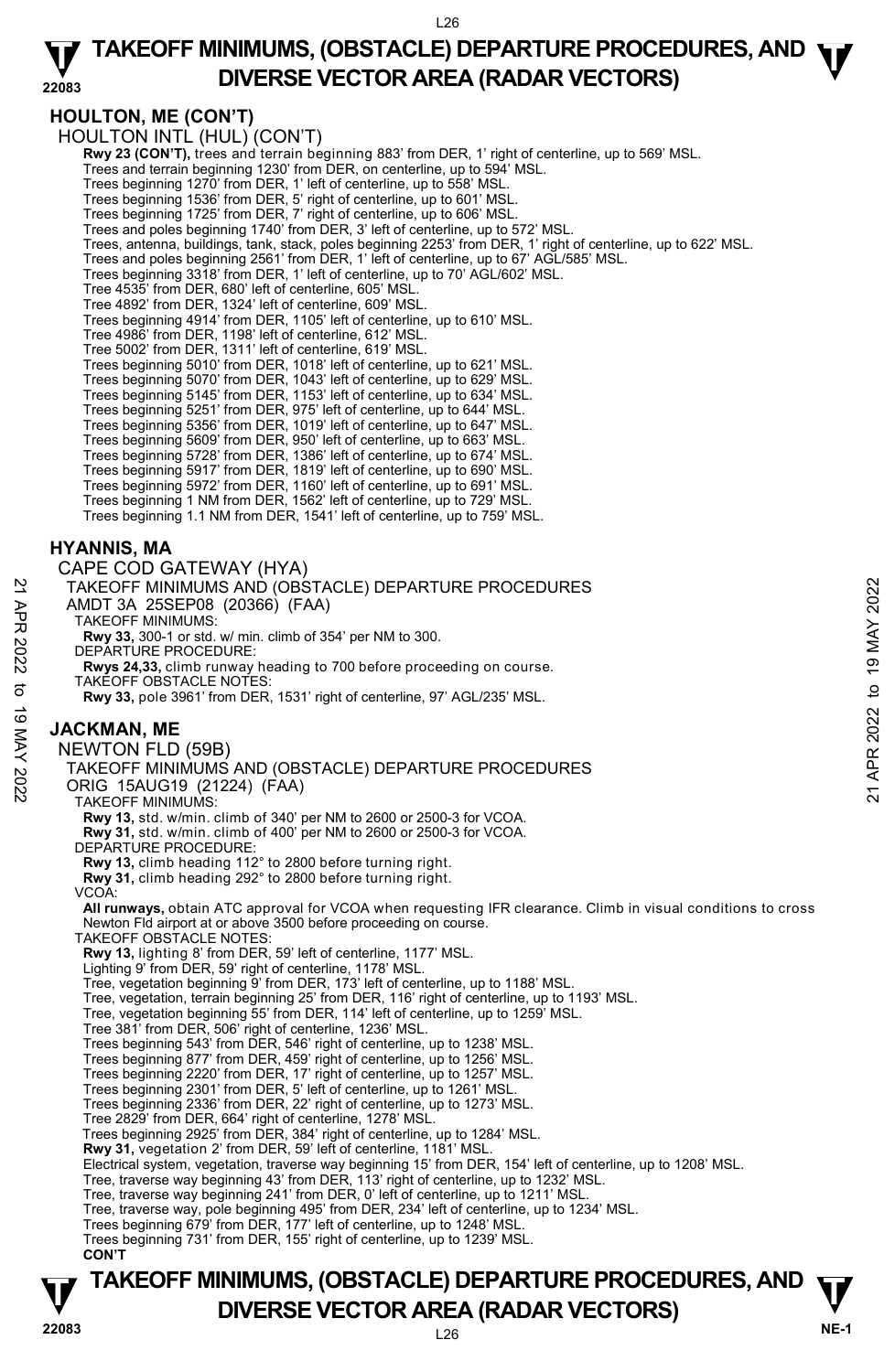### **JACKMAN, ME (CON'T)**

NEWTON FLD (59B) (CON'T)

**Rwy 31 (CON'T),** trees beginning 794' from DER, 318' left of centerline, up to 1250' MSL.<br>Trees beginning 861' from DER, 14' right of centerline, up to 1245' MSL.

Trees beginning 868' from DER, 5' left of centerline, up to 1257' MSL.

Trees beginning 989' from DER, 9' right of centerline, up to 1251' MSL. Trees beginning 1070' from DER, 10' left of centerline, up to 1263' MSL.

Tree, pole, electrical system beginning 1427' from DER, 7' left of centerline, up to 1276' MSL.

Trees beginning 2425' from DER, 20' right of centerline, up to 1252' MSL.

Tree 3945' from DER, 1354' right of centerline, 1282' MSL. Tree 5464' from DER, 1854' left of centerline, 1323' MSL.

#### **JAFFREY, NH**

JAFFREY/SILVER RANCH (AFN) TAKEOFF MINIMUMS AND (OBSTACLE) DEPARTURE PROCEDURES AMDT 1 29MAY14 (21112) (FAA) TAKEOFF MINIMUMS: **Rwys 16, 34,** 1000-2½ for climb in visual conditions. DEPARTURE PROCEDURE: **Rwys 16, 34,** for climb in visual conditions: cross Jaffrey/Silver Ranch at or above 1900, then via the GDM VOR/DME R-023 to GDM. When executing VCOA, notify ATC prior to departure. TAKEOFF OBSTACLE NOTES: **Rwy 16,** trees beginning 126' from DER, 140' left of centerline, up to 100' AGL/1209' MSL. Trees beginning 189' from DER, 120' right of centerline, up to 100' AGL/1520' MSL. **Rwy 34,** trees beginning 8263' from DER, 613' left of centerline, up to 100' AGL/1441' MSL. Trees beginning13' from DER, 69' right of centerline, up to 100' AGL/1322' MSL. **KEENE, NH**  DILLANT/HOPKINS (EEN) TAKEOFF MINIMUMS AND (OBSTACLE) DEPARTURE PROCEDURES AMDT 6 17JUN21 (22027) (FAA) TAKEOFF MINIMUMS: **Rwy 2,** std. w/min. climb of 360' per NM to 2100 or 2800-3 for VCOA. **Rwy 14,** 900-3 w/min. climb of 450' per NM to 4000 or 2800-3 for VCOA.<br>**Rwy 20,** 300-1 w/min. climb of 340' per NM to 4300 or 2800-3 for VCOA.<br>**Rwy 32,** 700-2¾ w/min. climb of 280' per NM to 2700 or 2800-3 for VCOA. DEPARTURE PROCEDURE: **Rwy 2,** climbing left turn heading 353° to 2100 before proceeding on course. **Rwy 14,** climb on heading 142° to 4200 before proceeding on course. **Rwy 20,** climb on heading 198° to 2000 before turning left. **Rwy 32,** climbing right turn heading 350° to 2100 before proceeding on course. VCOA:  **Rwys 2, 14, 20, 32,** obtain ATC approval for VCOA when requesting IFR clearance. Climb in visual conditions to cross Dillant/Hopkins airport at or above 3100 before proceeding on course. TAKEOFF OBSTACLE NOTES: **Rwy 2,** bushes, beginning 472' from DER, 75' right of centerline, up to 88' AGL/582' MSL. Trees beginning 603' from DER, 57' right of centerline, up to 93' AGL/586' MSL. Pole 1062' from DER, 23' right of centerline, up to 53' AGL/545' MSL. Trees beginning 1097' from DER, 182' left of centerline, up to 69' AGL/559' MSL. Trees beginning 1576' from DER, 10' left of centerline, up to 109' AGL/593' MSL. Trees beginning 1774' from DER, left and right of centerline, up to 100' AGL/579' MSL. Trees 1.4 NM from DER, 2838' right of centerline, up to 100' AGL/1099' MSL.<br>**Rwy 14,** building, beginning abeam DER, 108' right of centerline, up to 21' AGL/495' MSL. Pole, trees beginning 129' from DER, 133' left of centerline, up to 56' AGL/534' MSL. Vehicle on road beginning 229' from DER, left and right of centerline, up to 494' MSL. Trees 494' from DER, 125' left of centerline, up to 100' AGL/573' MSL. Trees beginning 604' from DER, 81' right of centerline, up to 45' AGL/518' MSL. Trees beginning 1039' from DER, left and right of centerline, up to 100' AGL/573' MSL. Pole, trees 1083' from DER, 67' right of centerline, up to 82' AGL/561' MSL. Pole, trees 1189' from DER, 94' left of centerline, up to 89' AGL/566' MSL. Trees beginning 1326' from DER, 54' right of centerline, up to 96' AGL/577' MSL. Trees beginning 1469' from DER, left and right of centerline, up to 108' AGL/588' MSL. Trees beginning 1746' from DER, left and right of centerline, up to 117' AGL/603' MSL.<br>Pole, trees beginning 4667' from DER, 1' left of centerline, up to 67' AGL/729' MSL. Pole, trees beginning 1.3 NM from DER, 4' left of centerline, up to 61' AGL/1050' MSL. Tree 2.1 NM from DER, 3816' left of centerline, 100' AGL/1319' MSL. **Rwy 20,** trees 45' from DER, 411' right of centerline, up to 25' AGL/497' MSL. Trees beginning 556' from DER, 629' right of centerline, up to 94' AGL/556' MSL. Poles beginning 1024' from DER, 646' left of centerline, up to 36' AGL/529' MSL Trees, pole beginning 1761' from DER, 369' left of centerline, up to 104' AGL/614' MSL. Trees 2099' from DER, 745' left of centerline, up to 103' AGL/622' MSL. Pole, trees beginning 2326' from DER, 345' left of centerline, up to 103' AGL/623' MSL. Trees beginning 2553' from DER, 768' right of centerline, up to 88' AGL/583' MSL. TAKEOFF MINIMUMS AND (OBSTACLE) DEPARTURE PROCEDURES<br>
21 AMDT 6 17JUN21 (22027) (FAA)<br>
TAKEOFF MINIMUMS:<br>
22027) (FAA)<br>
22027) (FAA)<br>
22027) (FAA)<br>
23 TAKEOFF MINIMUMS:<br>
23 Rwy 2, std. w/min. climb of 360' per NM to 2100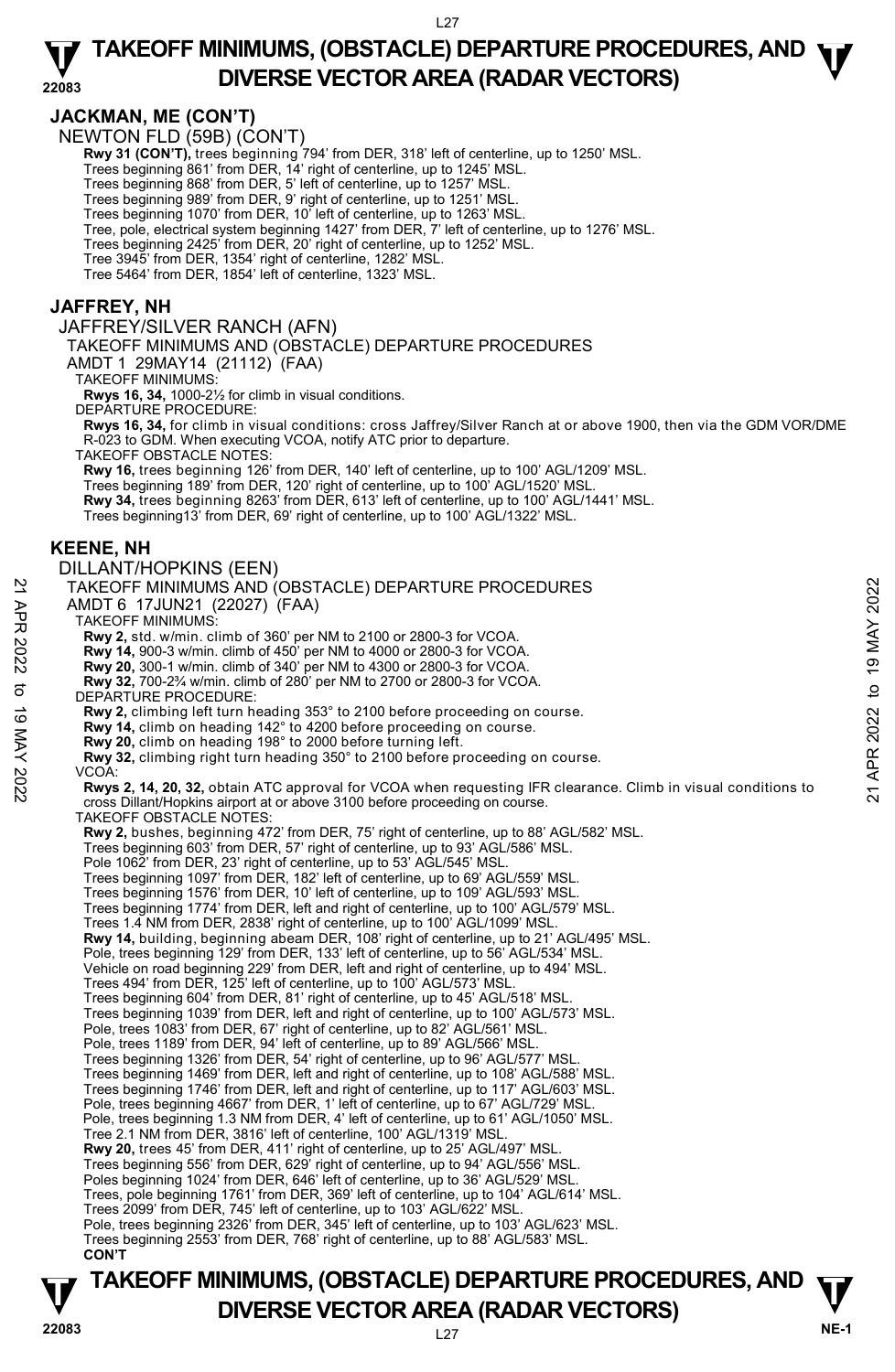## **KEENE, NH (CON'T)**

DILLANT/HOPKINS (EEN) (CON'T)

**Rwy 20 (CON'T),** trees beginning 2763' from DER, 704' left of centerline, up to 104' AGL/646' MSL.<br>Trees beginning 2950' from DER, 1014' right of centerline, up to 98' AGL/594' MSL.

Trees beginning 3127' from DER, 543' left of centerline, up to 106' AGL/665' MSL.

Vegetation beginning 3504' from DER, 1034' left of centerline, up to 114' AGL/665'.

Transmission lines 4780' from DER, left and right of centerline, up to 52' AGL/630' MSL.

**Rwy 32,** trees beginning 212' from DER, 232' right of centerline, up to 24' AGL/493' MSL.

Trees 357' from DER, 264' left of centerline, 26' AGL/493' MSL.

Trees beginning 685' from DER, 293' left of centerline, up to 32' AGL/499' MSL. Trees beginning 741' from DER, 43' right of centerline, up to 89' AGL/560' MSL.

Vehicle on road 788' from DER, left and right of centerline, 492' MSL.

Trees beginning 1551' from DER, 403' left of centerline, up to 64' AGL/531' MSL. Trees beginning 1785' from DER, 263' left of centerline, up to 64' AGL/533' MSL.

Trees beginning 2005' from DER, 28' left of centerline, up to 90' AGL/559' MSL.

Transmission line, trees beginning 2066' from DER, left and right of centerline, up to 70' AGL/543' MSL.

## **LACONIA, NH**

#### LACONIA MUNI (LCI)

TAKEOFF MINIMUMS AND (OBSTACLE) DEPARTURE PROCEDURES AMDT 4 07MAY09 (09127) (FAA)

TAKEOFF MINIMUMS:

**Rwy 8,** 600-1¾ or std. w/ min. climb of 652' per NM to 1300.

**Rwy 26,** 300-1 or std. w/ min. climb of 421' per NM to 900.

DEPARTURE PROCEDURE:

**Rwy 8,** climb to 2500 via heading 079° and ENE VORTAC R-315 inbound to 3500 before proceeding on course. **Rwy 26,** climb heading 264° to 2500 before proceeding on course.

TAKEOFF OBSTACLE NOTES:

**Rwy 8,** trees, terrain, and pole beginning 65' from DER, 20' right of centerline, up to 50' AGL/1112' MSL.<br>Trees and terrain beginning 93' from DER, 5' left of centerline, up to 71' AGL/590' MSL.

 **Rwy 26,** trees and antenna on tower beginning 123' from DER, 42' left of centerline, up to 84' AGL/743' MSL. Trees beginning 2145' from DER, 626' right of centerline, up to 93' AGL/672' MSL.

## **LAWRENCE, MA**

LAWRENCE MUNI (LWM) TAKEOFF MINIMUMS AND (OBSTACLE) DEPARTURE PROCEDURES AMDT 5 03JAN19 (19003) (FAA) TAKEOFF MINIMUMS: **Rwy 5,** 300-1½ or std. w/min. climb of 435' per NM to 500. **Rwy 14,** 300-1 or std. w/min. climb of 625' per NM to 600. **Rwy 23,** 300-1 or std. w/min. climb of 350' per NM to 400. DEPARTURE PROCEDURE **Rwy 5,** climb heading 053° to 1100 before turning left. TAKEOFF OBSTACLE NOTES: **Rwy 5,** vegetation 174' from DER, 529' right of centerline, 25' AGL/143' MSL. Tree 387' from DER, 388' left of centerline, 69' AGL/150' MSL. Tree 591' from DER, 546' left of centerline, 92' AGL/154' MSL. Tree 598' from DER, 561' left of centerline, 100' AGL/162' MSL. Tree 644' from DER, 566' right of centerline, 54' AGL/186' MSL. Trees beginning 689' from DER, 403' right of centerline, up to 63' AGL/198' MSL. Tree 1660' from DER, 849' right of centerline, 65' AGL/225' MSL. Trees beginning 1668' from DER, 257' right of centerline, up to 68' AGL/228' MSL. Tree 1683' from DER, 269' left of centerline, 60' AGL/180' MSL. Tree 1694' from DER, 345' left of centerline, 67' AGL/181, MSL. Tree 1720' from DER, 303' left of centerline, 54' AGL/182' MSL. Tree 1832' from DER, 207' left of centerline, 54' AGL/184' MSL. Tree 2240' from DER, 551' left of centerline, 89' AGL/194' MSL. Tree 2288' from DER, 637' left of centerline, 98' AGL/198' MSL. Trees beginning 2339' from DER, 342' left of centerline, up to 104' AGL/199' MSL. Antenna 2927' from DER, 182' left of centerline, 101' AGL/211' MSL. Trees beginning 3562' from DER, 413' right of centerline, up to 89' AGL/327' MSL. Trees beginning 3831' from DER, 340' right of centerline, up to 93' AGL/331' MSL. Tree, pole beginning 4026' from DER, 5' right of centerline, up to 95' AGL/335' MSL. Tree 4417' from DER, 176' left of centerline, 94' AGL/247' MSL. Trees beginning 4421' from DER, 49' left of centerline, up to 108' AGL/264' MSL. Trees beginning 4614' from DER, 96' left of centerline, up to 93' AGL/276' MSL. Trees beginning 4727' from DER, 155' left of centerline, up to 90' AGL/280' MSL. Trees beginning 4745' from DER, 45' left of centerline, up to 85' AGL/282' MSL. Trees beginning 4864' from DER, 42' left of centerline, up to 84' AGL/289' MSL. Trees beginning 1.2 NM from DER, 351' left of centerline, up to 81' AGL/336' MSL. Tree 1.2 NM from DER, 40' right of centerline, 90' AGL/354' MSL. Tree 1.2 NM from DER, 13' left of centerline, 85' AGL/349' MSL. Tree 1.2 NM from DER, 225' right of centerline, 87' AGL/352' MSL.  **CON'T**  22 Rwy 26, trees and antenna on tower beginning 123 from DER, 42 left of centerline, up to 84' AGL/743' MSL.<br>
Trees beginning 2145' from DER, 626' right of centerline, up to 93' AGL/672' MSL.<br>
Trees beginning 2145' from D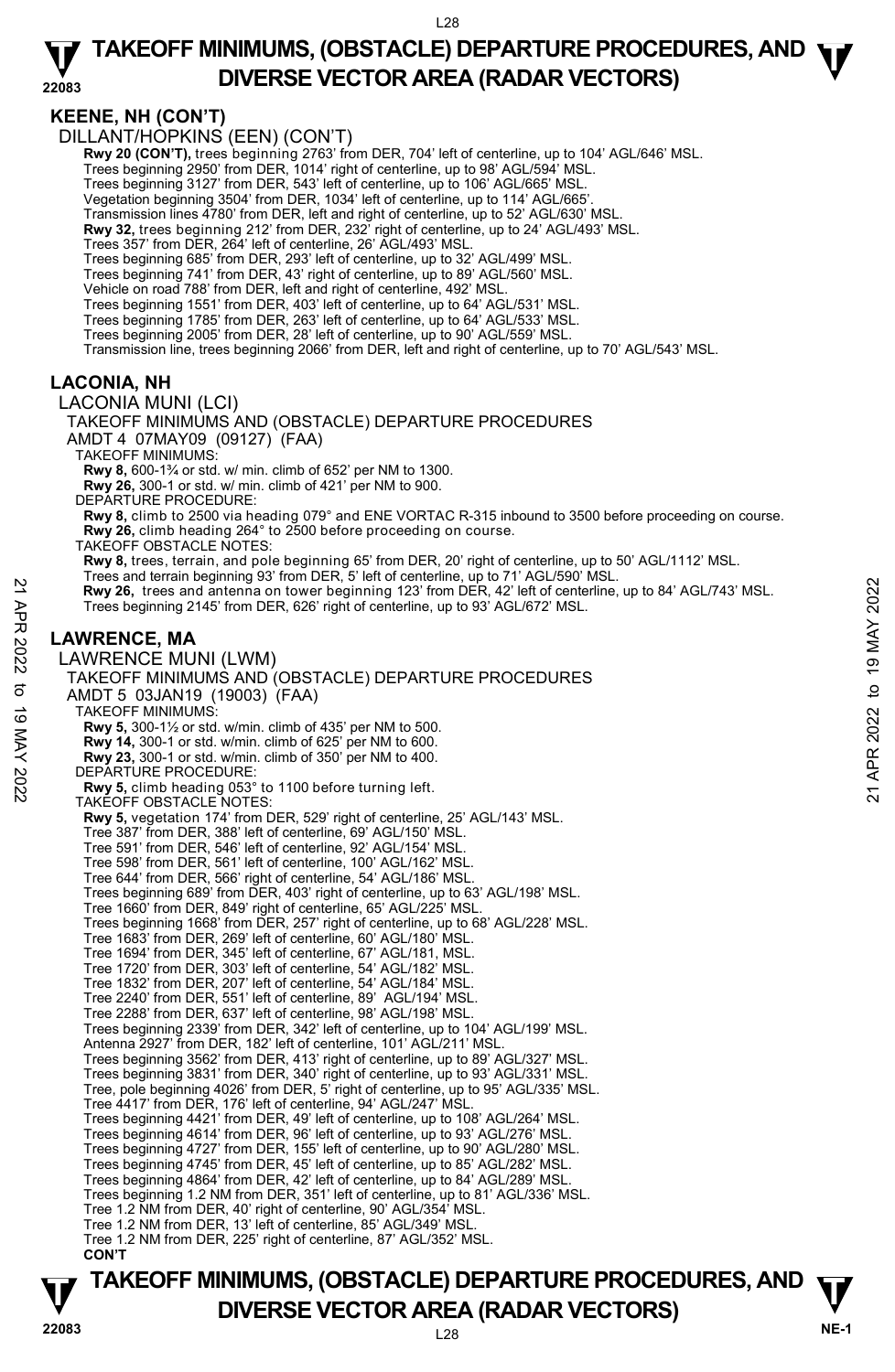#### **22083 TAKEOFF MINIMUMS, (OBSTACLE) DEPARTURE PROCEDURES, AND <b>W**<br>DIVERSE VECTOR AREA (BADAR VECTORS) **DIVERSE VECTOR AREA (RADAR VECTORS)**

**LAWRENCE, MA (CON'T)**  LAWRENCE MUNI (LWM) (CON'T)  **Rwy 14,** vegetation 102' from DER, 105' right of centerline, 6' AGL/155' MSL. Tree, vegetation, pole beginning 150' from DER, 9' left of centerline, up to 57' AGL/184' MSL. Tree, building, pole beginning 197' from DER, 20' right of centerline, up to 50' AGL/198' MSL. Tree 938' from DER, 294' left of centerline, 64' AGL/186' MSL. Tree 3188' from DER, 482' right of centerline, 107' AGL/290' MSL. Tree 3313' from DER, 644' right of centerline, 105' AGL/322' MSL. Pole 3473' from DER, 1391' right of centerline, 80' AGL/417' MSL. **Rwy 23,** vegetation 16' from DER, 183' right of centerline, 17' AGL/140' MSL. Vegetation 75' from DER, 478' left of centerline, 26' AGL/146' MSL. Antenna, tree beginning 272' from DER, 557' left of centerline, up to 72' AGL/173' MSL. Stack beginning 3667' from DER, 1310' right of centerline, up to 260' AGL/294' MSL.<br>**Rwy 32,** tree 120' from DER, 155' right of centerline, 29' AGL/143' MSL. Tree 159' from DER, 198' left of centerline, 50' AGL/141' MSL. **LEBANON, NH**  LEBANON MUNI (LEB) TAKEOFF MINIMUMS AND (OBSTACLE) DEPARTURE PROCEDURES AMDT 3 17JUN21 (21168) (FAA) TAKEOFF MINIMUMS: **Rwy 36,** std. w/min. climb of 365' per NM to 1900, or 2100-3 for VCOA. **Rwy 18,** 500-2½ w/min. climb of 380' per NM to 3800, or 2100-3 for VCOA.  **Rwy 7,** 600-2¾ w/min. climb of 385' per NM to 3100, or 2100-3 for VCOA. **Rwy 25,** 700-3 w/min. climb of 380' per NM to 3400, or 2100-3 for VCOA. DEPARTURE PROCEDURE: **Rwy 36,** climb on heading 004° to 1900 before proceeding on course. **Rwy 18,** climb on heading 184° to 2100 before proceeding on course.  **Rwy 7,** climb on heading 075° to 2100 before proceeding on course. **Rwy 25,** climb on heading 255° to 2100 before proceeding on course. VCOA:  **All runways,** obtain ATC approval for VCOA when requesting IFR clearance. Climb in visual conditions to cross Lebanon Muni airport at or above 2600 before proceeding on course. TAKEOFF OBSTACLE NOTES: **Rwy 36,** lighting 10' from DER, 100' left of centerline, 565' MSL. Fence, pole, tree beginning 81' from DER, 475'left of centerline, up to 569' MSL. Tree 358' from DER, 511' right of centerline, 64' AGL/583' MSL.  **Rwy 18,** poles beginning 137' from DER, 506' left of centerline, up to 54' AGL/670' MSL. Poles, terrain, vegetation, trees beginning 139' from DER, 472' right of centerline, up to 48' AGL/676' MSL. Trees, poles beginning 762' from DER, 181' left of centerline, up to 733' MSL. Trees, poles, terrain beginning 1133' from DER, 106' right of centerline, up to 738' MSL. Trees, poles beginning 1909' from DER, 33' left of centerline, up to 752' MSL. Trees, terrain beginning 3990' from DER, 66' left of centerline, up to 743' MSL. Trees beginning 4001' from DER, 14' right of centerline, up to 781' MSL. Tree 1.2 NM from DER, 1902' left of centerline, 903' MSL. Trees, terrain beginning 1.2 NM from DER, 103' left of centerline, up to 891' MSL. Trees, terrain beginning 1.4 NM from DER, 964' left of centerline, up to 1007' MSL. Tree 1.6 NM from DER, 3048' left of centerline, 1055' MSL. Trees, terrain beginning 1.6 NM from DER, 787' left of centerline, up to 951' MSL. Trees, terrain, transmission lines beginning 1.6 NM from DER, 2776' right of centerline, up to 879' MSL.<br>**Rwy 7,** tree, NAVAID beginning 13' from DER, 125' left of centerline, up to 20' AGL/581' MSL. Trees, transmission line, pole beginning 20' from DER, 390' right of centerline, up to 715' MSL. Trees, pole beginning 29' from DER, 255' right of centerline, up to 20' AGL/642' MSL. Trees, poles, transmission lines, building beginning 524' from DER, 326' right of centerline, up to 100' AGL/729' MSL. Tree 1958' from DER, 1010' right of centerline, 98' AGL/752' MSL. Transmission lines, poles, trees beginning 1974' from DER, 778' right of centerline, up to 37' AGL/678' MSL. Trees, transmission line beginning 2575' from DER, 317' right of centerline, up to 763' MSL. Trees beginning 1.4 NM from DER, 167' right of centerline, up to 808' MSL. Trees beginning 1.5 NM from DER, 1549' left of centerline, up to 827' MSL. Tree 2 NM from DER, 2487' left of centerline, 1134' MSL. Trees beginning 2 NM from DER, 1839' left of centerline, up to 1053' MSL. Tree 2.2 NM from DER, 3877' left of centerline, 962' MSL. **Rwy 25,** trees, building beginning 198' from DER, 453' left of centerline, up to 593' MSL. Tree 382' from DER, 503' right of centerline, 92' AGL/581' MSL. Trees, pole beginning 1082' from DER, 399' left of centerline, up to 42' AGL/606' MSL. Tree 2.8 NM from DER, 3002' right of centerline, 1232' MSL. Tree 2.9 NM from DER, 3201' right of centerline, 1013' MSL. 22<br>
22 COA:<br>
22 Elebanon Muni airport at or above 2600 before proceeding on course.<br>
Lebanon Muni airport at or above 2600 before proceeding on course.<br>
22 TAKEOFF OBSTACLE NOTES:<br> **Rwy 36**, lighting 10' from DER, 100' lef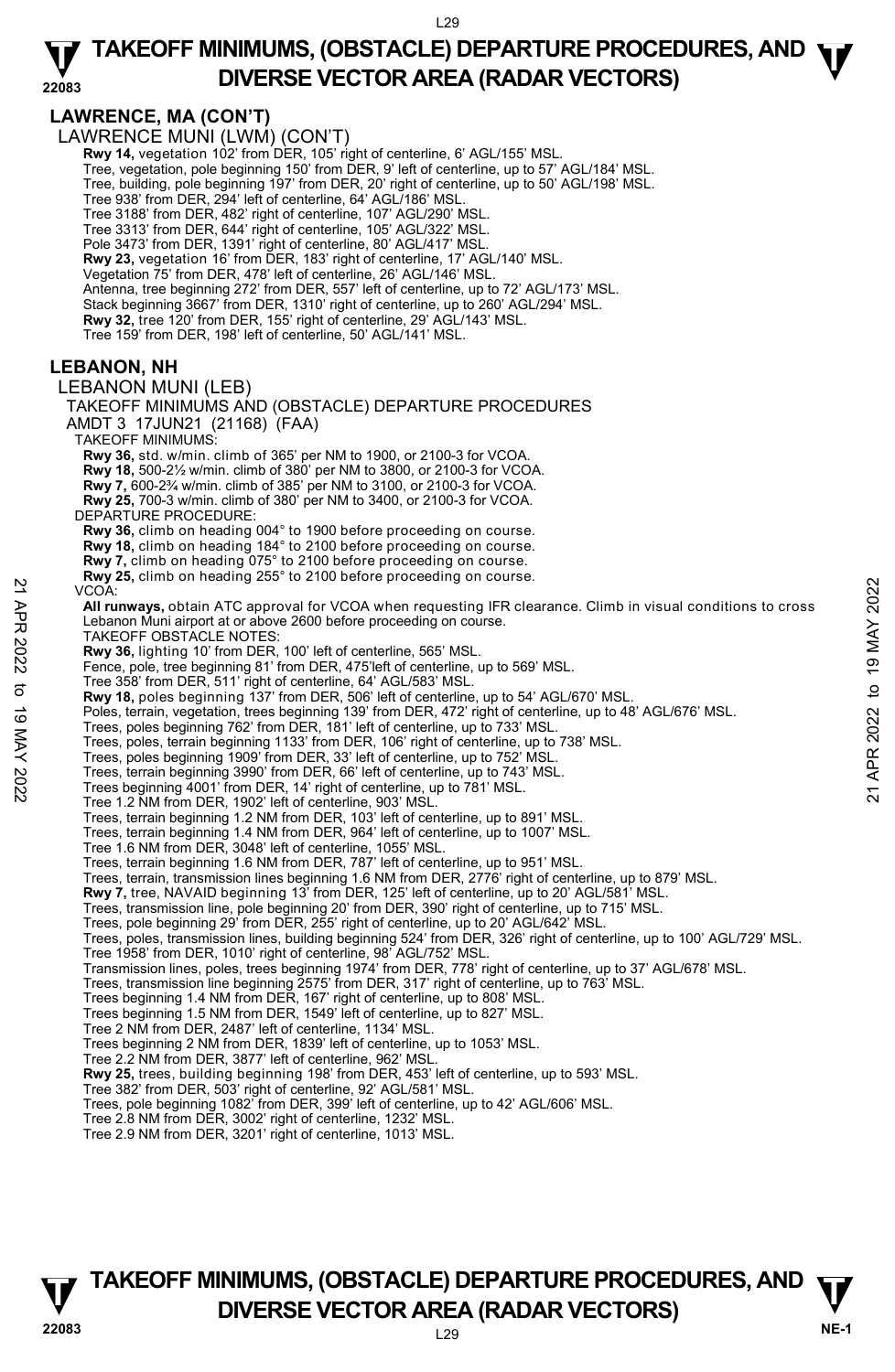#### **LINCOLN, ME**  LINCOLN RGNL (LRG) TAKEOFF MINIMUMS AND (OBSTACLE) DEPARTURE PROCEDURES AMDT 3 29JUL10 (10210) (FAA) TAKEOFF MINIMUMS: **Rwy 17,** 700-1½ with a minimum climb of 389' per NM to 1100 or 1100-2½ for climb in visual conditions. **Rwy 35,** 300-1 or std. w/ min. climb of 453' per NM to 500. DEPARTURE PROCEDURE: **Rwy 17,** climb heading 181° to 1100 before proceeding on course. For climb in visual conditions, cross Lincoln Rgnl airport at or above 1200 MSL before proceeding on course. **Rwy 35,** climb heading 346° to 700 before proceeding on course. TAKEOFF OBSTACLE NOTES: **Rwy 17,** trees beginning 123' from DER, 296' left of centerline, up to 80' AGL/299' MSL. <br>Trees beginning 447' from DER, 126' right of centerline, up to 80' AGL/289' MSL. Towers beginning 7448' from DER, 2310' left of centerline, up to 191' AGL/869' MSL. **Rwy 35'** trees beginning 4' from DER, 284' left of centerline, up to 80' AGL/359' MSL. Trees beginning 252' from DER, 196' right of centerline, up to 80' AGL/369' MSL. **LYNDONVILLE, VT**  CALEDONIA COUNTY (CDA) TAKEOFF MINIMUMS AND (OBSTACLE) DEPARTURE PROCEDURES AMDT 6 12NOV15 (15316) (FAA) TAKEOFF MINIMUMS: **Rwy 2,** 500-2 w min. climb of 255' per NM to 3600, or 2600-3 for climb in visual conditions. **Rwy 20,** std. w/min. climb of 270' per NM to 2100, or 2600-3 for climb in visual conditions. DEPARTURE PROCEDURE: **Rwy 2,** climb heading 024° to 3500 before proceeding on course or for climb in visual conditions, cross Caledonia County airport at or above 3600. When executing the VCOA, notify ATC prior to departure. **Rwy 20,** climb heading 204° to 3300 before proceeding on course or for climb in visual conditions to cross Caledonia County airport at or above 3600. When executing the VCOA, notify ATC prior to departure. TAKEOFF OBSTACLE NOTES: **Rwy 2,** trees beginning 1068' from DER, 721' left of centerline, up to 80' AGL/1359' MSL. Terrain beginning 1327' from DER, 29' left of centerline, 1319' MSL. Trees beginning 2510' from DER, 568' left of centerline, up to 80' AGL/1359' MSL. Terrain beginning 2529' from DER, 74' left of centerline, 1339' MSL. Trees beginning 2919' from DER, 554' left of centerline, up to 80' AGL/1395' MSL. Terrain beginning 2989' from DER, 51' right of centerline, 1322' MSL. Trees beginning 4533' from DER, 1636' left of centerline, up to 80' AGL/1419' MSL. Terrain beginning 1.1 NM from DER, 61' left of centerline, 1446' MSL. Trees beginning 1.1 NM from DER, 276' left of centerline, up to 80' AGL/1477' MSL. Terrain beginning 1.5 NM from DER, 454' left of centerline, 1466' MSL. Trees beginning 1.6 NM from DER, 648' left of centerline, up to 80' AGL/1558' MSL. Rising terrain beginning 9.2 NM from DER. 1.9 NM left of centerline, up to 2773' MSL.  **Rwy 20,** terrain beginning 115' from DER, left and right of centerline, up to 1198' MSL. Trees beginning 578' from DER, 107' right of centerline, up to 80' AGL/1257' MSL. Rising terrain beginning 3.3 NM from DER, 4397' right of centerline, up to 1659' MSL. **MACHIAS, ME**  MACHIAS VALLEY (MVM) TAKEOFF MINIMUMS AND (OBSTACLE) DEPARTURE PROCEDURES AMDT 2 22AUG13 (13234) (FAA) TAKEOFF MINIMUMS: **Rwy 18,** 400-2. **Rwy 36,** 400-3 TAKEOFF OBSTACLE NOTES: **Rwy 18,** multiple buildings, vehicles on road beginning 720' from DER, left and right of centerline, up to 25' AGL/124' MSL Terrain and trees beginning 65' from DER, left and right of centerline, up to 100' AGL/319' MSL. Caledonia County ariport at or above 3600. When executing the VCOA, notity ATC prior to departure.<br>
TAKEOFF OBSTACLE NOTES:<br> **Rwy 2**, trees beginning 1032' from DER, 29' left of centerline, up to 80' AGL/1359' MSL.<br>
Trera

**Rwy 36,** multiple buildings, vehicles on road beginning 2453' from DER, left and right of centerline, up to 25' AGL/204' MSL.

Trees beginning 105' from DER, left and right of centerline, up to 100' AGL/459' MSL.

Tower 7922' from DER, 883' left of centerline, up 85' AGL/402' MSL.

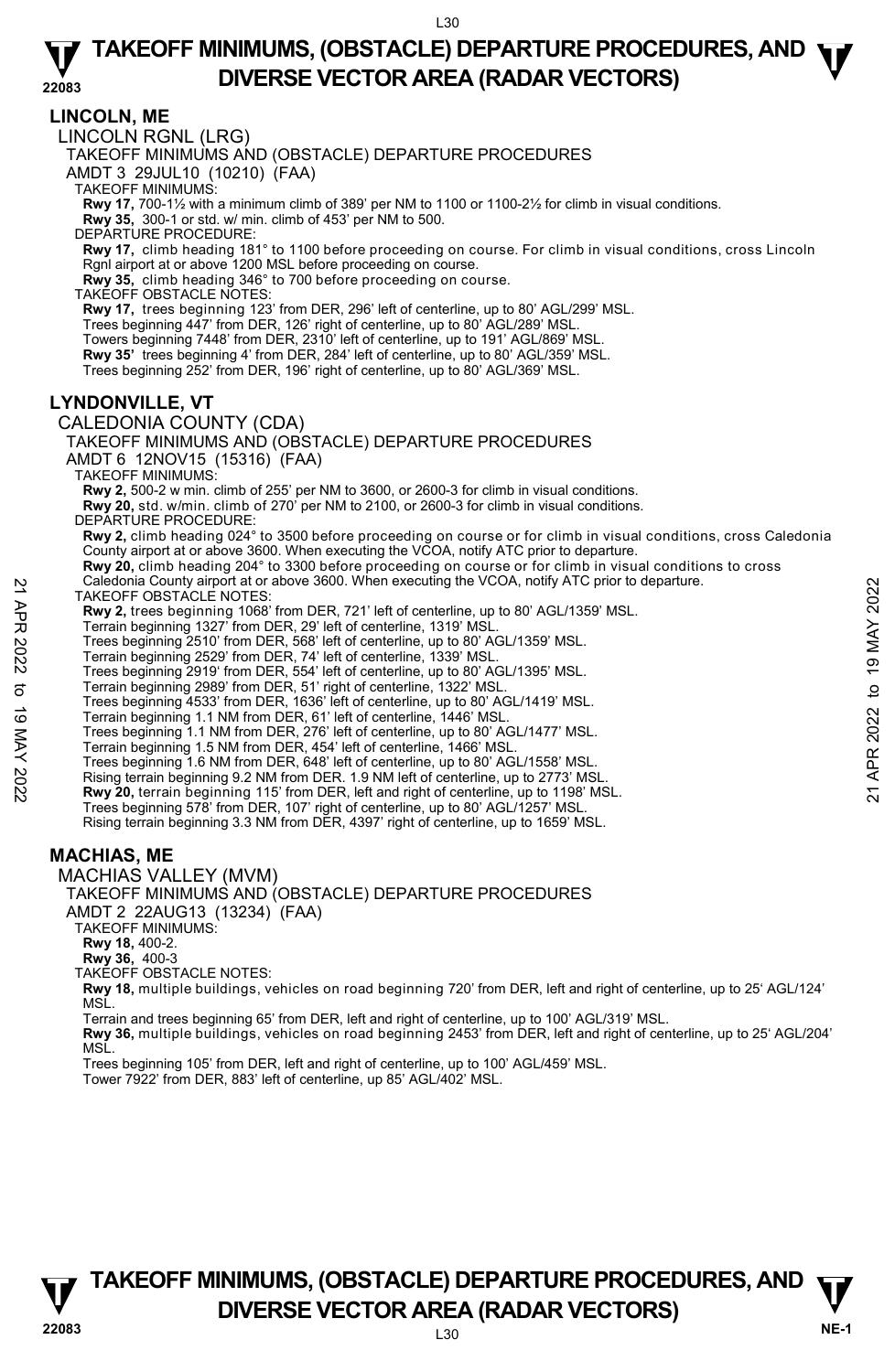**MANCHESTER, NH**  MANCHESTER BOSTON RGNL (MHT) TAKEOFF MINIMUMS AND (OBSTACLE) DEPARTURE PROCEDURES AMDT 10B 13SEP18 (21280) (FAA) TAKEOFF MINIMUMS: **Rwy 17,** 300-1½ or std. w/min. climb of 268' per NM to 600. **Rwy 35,** 300-1½ or std. w/min. climb of 265' per NM to 500. DEPARTURE PROCEDURE: **Rwy 6,** climb heading 057° to 1000 before turning right. **Rwy 24,** climb heading 244° to 1000 before proceeding on course. **Rwy 35,** climb heading 352° to 1300 before proceeding on course. TAKEOFF OBSTACLE NOTES: **Rwy 6,** fence 6' from DER, 468' right of centerline, 12' AGL/242' MSL.<br>Lighting 40' from DER, 117' right of centerline, 3' AGL/243' MSL. Pole 67' from DER, 454' left of centerline, 24' AGL/253' MSL. Trees beginning 584' from DER, 599' right of centerline, up to 61' AGL/265' MSL. Trees beginning 798' from DER, 90' right of centerline, up to 66' AGL/268' MSL. Trees beginning 819' from DER, 163' left of centerline, up to 66' AGL/273' MSL. Tree 1014' from DER, 309' right of centerline, 87' AGL/269' MSL. Trees beginning 1102' from DER, 473' right of centerline, up to 72' AGL/272' MSL. Tree 1535' from DER, 660' left of centerline, 78' AGL/281' MSL. Trees beginning 1893' from DER, 215' left of centerline, up to 97' AGL/297' MSL. Tree 2056' from DER, 366' left of centerline, 102' AGL/302' MSL. Tree 2154' from DER, 469' left of centerline, 102' AGL/307' MSL. Trees beginning 2189' from DER, 551' left of centerline, up to 107' AGL/308' MSL. Tree 2315' from DER, 653' left of centerline, 107' AGL/313' MSL. **Rwy 17,** vehicles on roadway 643' from DER, 640' left of centerline, 303' MSL. Building 761' from DER, 421' right of centerline, 8' AGL/300' MSL. Vehicles on roadway beginning 764' from DER, 392' left of centerline, up to 304' MSL. Tree 1087' from DER, 640' left of centerline, 323' MSL. Vehicles on roadway 1167' from DER, 717' right of centerline, 303' MSL. Trees, terrain beginning 1288' from DER, 320' left of centerline, up to 334' MSL. Vehicles on roadway, poles beginning 1345' from DER, 211' right of centerline, up to 307' MSL. Poles beginning 1430' from DER, 200' right of centerline, up to 34' AGL/324' MSL. Tree 1479' from DER, 710' left of centerline, 27' AGL/335' MSL. Trees, poles beginning 1554' from DER, 281' right of centerline, up to 40' AGL/329' MSL. Trees, terrain, vertical point, building, vehicles on roadway, sign, poles beginning 1558' from DER, 5' left of centerline, up to 41' AGL/346' MSL. Tree 1760' from DER, 530' right of centerline, 43' AGL/332' MSL. Tree 1825' from DER, 413' right of centerline, 47' AGL/335' MSL. Trees, fence, building, pole, terrain beginning 1876' from DER, on centerline, up to 48' AGL/336' MSL. Trees, pole beginning 2053' from DER, on centerline, up to 49' AGL/339' MSL. Tree, vehicles on roadway, building beginning 2146' from DER, 138' left of centerline, up to 43' AGL/352' MSL. Trees, sign, building, pole beginning 2177' from DER, 1' left of centerline, up to 44' AGL/359' MSL.<br>Trees, pole beginning 2215' from DER, 118' right of centerline, up to 58' AGL/362' MSL. Tree, building, pole, terrain, vehicles on roadway, spire, sign beginning 2267' from DER, 4' left of centerline, up to 46' AGL/362' MSL. Trees, vehicles on roadway, pole, building beginning 2383' from DER, on centerline, up to 55' AGL/366' MSL. Trees, pole, building beginning 2846' from DER, 64' left of centerline, up to 52' AGL/370' MSL. Trees beginning 2876' from DER, 196' right of centerline, up to 368' MSL. Trees, pole, building beginning 2885' from DER, 2' right of centerline, up to 70' AGL/378' MSL. Trees, pole beginning 3155' from DER, 11' right of centerline, up to 78' AGL/384' MSL. Trees, building, tank beginning 3216' from DER, 37' left of centerline, up to 51' AGL/379' MSL. Trees, pole, building beginning 3401' from DER, 17' left of centerline, up to 52' AGL/383' MSL. Trees, pole beginning 3455' from DER, 33' right of centerline, up to 385' MSL. Trees beginning 3494' from DER, 201' left of centerline, up to 384' MSL. Tree 3514' from DER, 425' left of centerline, 385' MSL. Trees, tank beginning 3543' from DER, 36' left of centerline, up to 397' MSL. Trees, pole beginning 3564' from DER, 41' right of centerline, up to 395' MSL. Trees, elevator, grain elevator, pole, tank, building, antenna, vertical point beginning 3721' from DER, 6' right of centerline, up to 396' MSL. Trees beginning 3994' from DER, 49' left of centerline, up to 62' AGL/401' MSL. Trees beginning 4090' from DER, 147' left of centerline, up to 62' AGL/402' MSL. Trees beginning 4197' from DER, 50' left of centerline, up to 70' AGL/405' MSL.<br>Trees, pole, transmission line, building beginning 4334' from DER, 14' right of centerline, up to 93' AGL/414' MSL. Trees beginning 4372' from DER, 764' left of centerline, up to 407' MSL. Trees beginning 4457' from DER, 1078' left of centerline, up to 408' MSL. Trees, pole beginning 4500' from DER, 10' left of centerline, up to 417' MSL. Tree 4773' from DER, 511' left of centerline, 60' AGL/419' MSL. Trees beginning 4784' from DER, 92' right of centerline, up to 416' MSL. Trees beginning 4793' from DER, 421' left of centerline, up to 71' AGL/422' MSL. Trees beginning 4820' from DER, 10' left of centerline, up to 81' AGL/426' MSL. Tree, pole beginning 4830' from DER, 26' right of centerline, up to 419' MSL. Tree, pole beginning 4907' from DER, 91' right of centerline, up to 422' MSL. Trees beginning 5004' from DER, 155' right of centerline, up to 426' MSL. **CON'T**  22 Venicles on roadway 116' rrom DER, 71' right of centerline, up to 334' MSL.<br>
Trees, terrain beginning 1288' from DER, 200' right of centerline, up to 307' MSL.<br>
22 Vehicles on roadway, poles beginning 1345' from DER, 2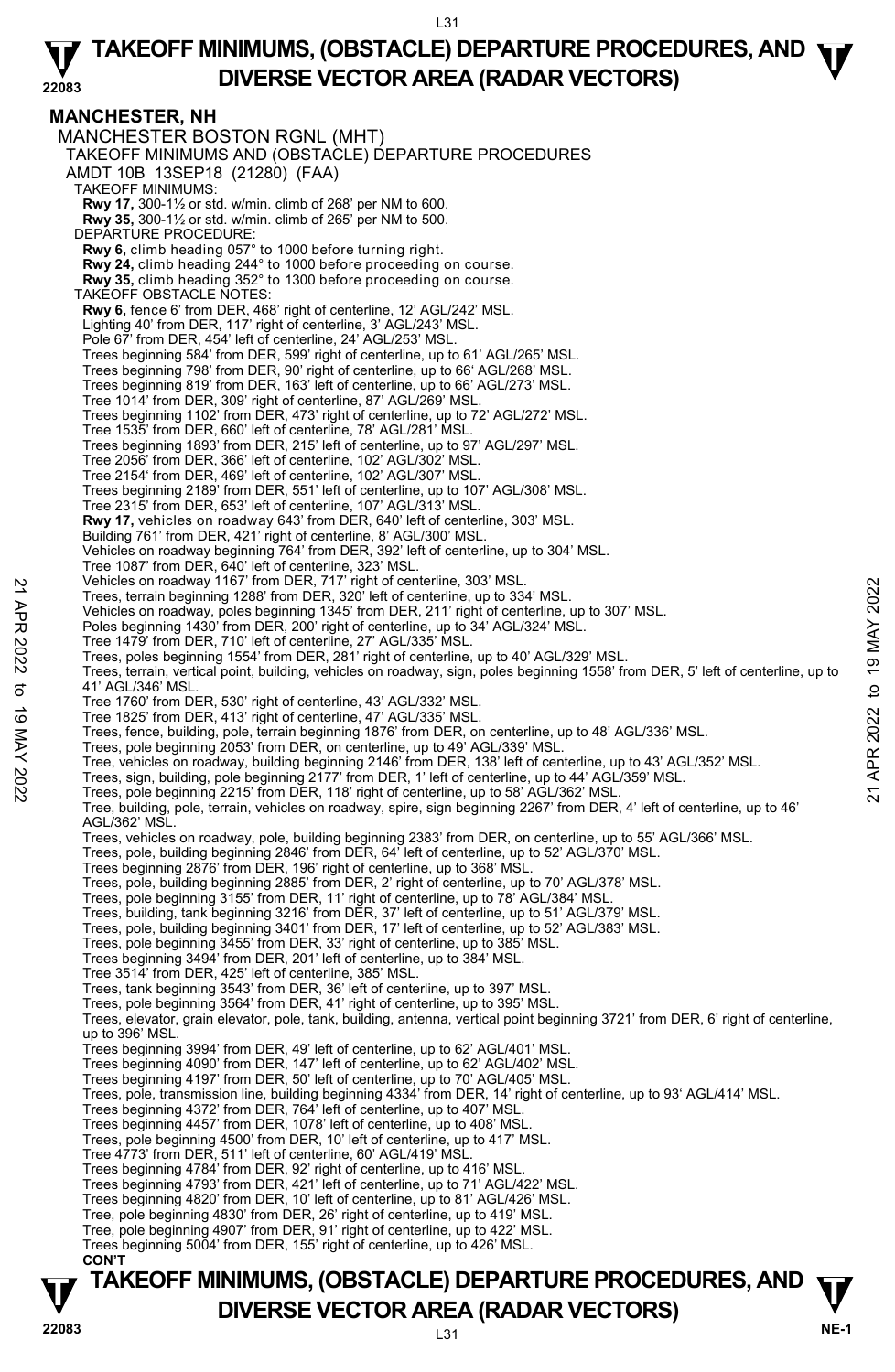#### **22083 TAKEOFF MINIMUMS, (OBSTACLE) DEPARTURE PROCEDURES, AND <b>W**<br>DIVERSE VECTOR AREA (BADAR VECTORS) **DIVERSE VECTOR AREA (RADAR VECTORS)**

## **MANCHESTER, NH (CON'T)**

MANCHESTER BOSTON RGNL (MHT) (CON'T) **Rwy 17 (CON'T),** tree, pole beginning 5105' from DER, 63' right of centerline, up to 431' MSL.<br>Trees beginning 5128' from DER, 186' left of centerline, up to 32' AGL/427' MSL. Tree, terrain beginning 5182' from DER, 52' left of centerline, up to 47' AGL/436' MSL. Trees, vehicles on roadway beginning 5278' from DER, 4' right of centerline, up to 59' AGL/437' MSL. Tree, pole beginning 5331' from DER, 44' right of centerline, up to 56' AGL/441' MSL. Tree, terrain beginning 5346' from DER, 35' left of centerline, up to 64' AGL/445' MSL. Tree, vehicles on roadway, pole beginning 5392' from DER, 8' right of centerline, up to 442' MSL. Pole, trees, vehicles on roadway, terrain beginning 5550' from DER, 4' left of centerline, up to 29' AGL/447' MSL. Trees, vehicles on roadway, terrain, pole, building beginning 5696' from DER, 14' left of centerline, up to 80' AGL/455' MSL. Trees beginning 5787' from DER, 16' right of centerline, up to 65' AGL/452' MSL. Tree 5929' from DER, 474' left of centerline, 68' AGL/457' MSL. Tree, pole beginning 5952' from DER, 73' left of centerline, up to 66' AGL/459' MSL. Trees beginning 1 NM from DER, 98' left of centerline, up to 96' AGL/461' MSL. Trees beginning 1 NM from DER, 17' left of centerline, up to 463' MSL. Tree 1.1 NM from DER, 336' right of centerline, 453' MSL. Tree 1.2 NM from DER, 608' left of centerline, 100' AGL/458' MSL. **Rwy 24,** terrain 3' from DER, on centerline, 221' MSL. Pole 221' from DER, 475' left of centerline, 18' AGL/227' MSL Building 394' from DER, 581' left of centerline, 28' AGL/233' MSL. Trees beginning 451' from DER, 220' left of centerline, up to 74' AGL/257' MSL. Trees beginning 785' from DER, 545' left of centerline, up to 92' AGL/264' MSL. Trees beginning 810' from DER, 352' left of centerline, up to 119' AGL/293' MSL. Tree 2556' from DER, 1112' right of centerline, 85' AGL/294' MSL. Trees beginning 3529' from DER, 1042' right of centerline, up to 101' AGL/313' MSL. **Rwy 35,** tree 612' from DER, 613' left of centerline, 237' MSL. Tree 712' from DER, 493' left of centerline, 239' MSL. Tree 719' from DER, 623' right of centerline, 38' AGL/243' MSL. Trees beginning 891' from DER, 527' left of centerline, up to 26' AGL/248' MSL. Tree 1114' from DER, 788' right of centerline, 261' MSL. Pole, tree beginning 1147' from DER, 486' left of centerline, up to 39' AGL/258' MSL. Tree 1779' from DER, 944' right of centerline, 77' AGL/271' MSL. Tree 1888' from DER, 991' right of centerline, 96' AGL/287' MSL. Tree 1989' from DER, 994' left of centerline, 274' MSL. Tree 2030' from DER, 989' left of centerline, 61' AGL/280' MSL. Tree 2247' from DER, 1079' left of centerline, 68' AGL/288' MSL. Tree, poles beginning 2505' from DER, 558' right of centerline, up to 64' AGL/303' MSL. Tree 2514' from DER, 1135' left of centerline, 75' AGL/295' MSL. Trees beginning 2518' from DER, 923' left of centerline, up to 74' AGL/297' MSL. Trees beginning 2785' from DER, 694' left of centerline, up to 78' AGL/301' MSL. Trees beginning 3093' from DER, 511' left of centerline, up to 78' AGL/305' MSL. Tree 3358' from DER, 1235' left of centerline, 314' MSL. Note: 1: "From DER, 948' right of centerline, pto 39' AGL/258' MSL.<br>Tree 1888' from DER, 944' right of centerline, pto 39' AGL/276' MSL.<br>Tree 1888' from DER, 944' right of centerline, 97' AGL/271' MSL.<br>Tree 1989' from DER Trees beginning 4270' from DER, 261' left of centerline, up to 86' AGL/333' MSL. Tree 5359' from DER, 1186' left of centerline, 84' AGL/352' MSL. Tree 5509' from DER, 528' left of centerline, 357' MSL. Trees beginning 5536' from DER, 1317' left of centerline, up to 67' AGL/361' MSL. Trees beginning 5581' from DER, 1079' left of centerline, up to 65' AGL/364' MSL. Trees beginning 5689' from DER, 1038' left of centerline, up to 65' AGL/368' MSL. Trees beginning 5703' from DER, 1259' left of centerline, up to 63' AGL/370' MSL. Tree 5775' from DER, 1860' left of centerline, 78' AGL/395' MSL. Trees beginning 5851' from DER, 1038' left of centerline, up to 77' AGL/403' MSL. Trees beginning 5934' from DER, 1317' left of centerline, up to 76' AGL/409' MSL. Tree, pole beginning 1 NM from DER, 795' left of centerline, up to 71' AGL/416' MSL. Trees beginning 1 NM from DER, 1093' left of centerline, up to 68' AGL/417' MSL. Tree 1.2 NM from DER, 1944' left of centerline, 85' AGL/407' MSL.

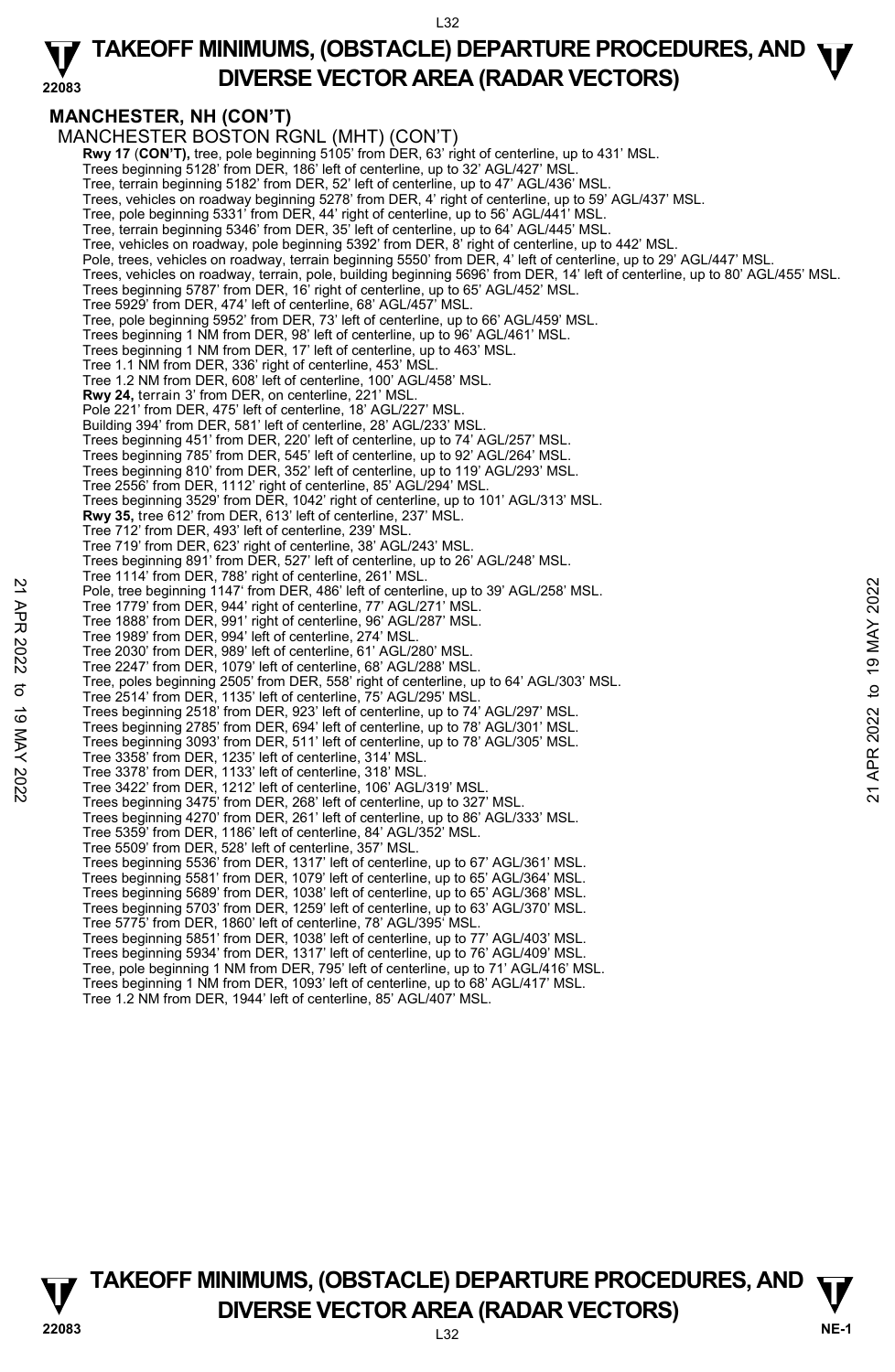### **MANSFIELD, MA**

MANSFIELD MUNI (1B9) TAKEOFF MINIMUMS AND (OBSTACLE) DEPARTURE PROCEDURES AMDT 2A 27JUN13 (13178) (FAA) TAKEOFF MINIMUMS: **Rwys 4,22,** NA - VFR only. TAKEOFF OBSTACLE NOTES: **Rwy 14,** trees beginning 89' from DER, 454' left of centerline, up to 65' AGL/182' MSL. Trees beginning 68' from DER, 143' left of centerline, up to 32' AGL/149' MSL. Trees beginning 82' from DER, 98' right of centerline, up to 31' AGL/148' MSL. Trees beginning 1067' from DER, 14' left of centerline, up to 67' AGL/184' MSL. Trees beginning 846' from DER, 8' right of centerline, up to 101' AGL/208' MSL. **Rwy 32,** sign 56' from DER, 164' right of centerline, 2' AGL/124' MSL.<br>Trees beginning 52' from DER, 187' left of centerline, up to 54' AGL/173' MSL. Trees beginning 742' from DER, 17' left of centerline, up to 97' AGL/224' MSL. Trees beginning 638' from DER, 10' right of centerline, up to 103' AGL/230' MSL. **MARSHFIELD, MA**  MARSHFIELD MUNI - GEORGE HARLOW FLD (GHG) TAKEOFF MINIMUMS AND (OBSTACLE) DEPARTURE PROCEDURES AMDT 1 13NOV14 (21224) (FAA) TAKEOFF MINIMUMS: **Rwy 24,** 200-1¼ or std. w/min. climb of 205' per NM to 300, or alternatively, with std. takeoff minimums and a normal 200'/ NM climb gradient, takeoff must occur no later than 1100' prior to DER. DEPARTURE PROCEDURE: **Rwy 24,** climb heading 242° to 500 before turning north. TAKEOFF OBSTACLE NOTES: **Rwy 6,** trees and bushes beginning 21' from DER, left and right of centerline, up to 51' AGL/51' MSL. Trees, poles and buildings beginning 1001' from DER, left and right of centerline, up to 59' AGL/68' MSL.<br>Boat mast beginning 2734' from DER, left and right of centerline, up to 125' AGL/125' MSL. **Rwy 24,** trees beginning 15' from DER, 84' left of centerline, up to 74' AGL/74' MSL. Tree 474' from DER, 624' right of centerline, up to 71' AGL/77' MSL. Trees beginning 1371' from DER, left and right of centerline, up to 88' AGL/92' MSL. Trees beginning 4463' from DER, 1298' left of centerline, up to 88' AGL/153' MSL. Tree 6031' from DER, 1306' left of centerline, up to 89' AGL/158' MSL. **MERIDEN, CT**  MERIDEN MARKHAM MUNI (MMK) TAKEOFF MINIMUMS AND (OBSTACLE) DEPARTURE PROCEDURES AMDT 3 15FEB07 (07046) (FAA) TAKEOFF MINIMUMS: **Rwy 18,** 500-3 or std. w/ min. climb of 235' per NM to 1100. **Rwy 36,** std. w/ min. climb of 420' per NM to 1600, or 1500-2½ for climb in visual conditions. DEPARTURE PROCEDURE: **Rwy 18,** climb heading 176° to 1100 before proceeding on course.<br>**Rwy 36,** climbing left turn heading 320° to 1600 before proceeding on course, or for climb in visual conditions, cross Meriden Markham Municipal at or above 1500 before proceeding on course. TAKEOFF OBSTACLE NOTES: **Rwy 18,** 200' AAO 1.9 NM from DER, 3441' left of centerline, 200' AGL/417' MSL. 200' AAO 1.9 NM from DER, 3563' left of centerline, 200' AGL/417' MSL. Terrain 50' from DER, 440' right of centerline, 109' MSL. 200' AAO 1.9 NM from DER, 3346' left of centerline, 200' AGL/410' MSL. Example 10 States in Direct, left and many of centerline, up to 74' AGL/74' MSL.<br>
Tree 474' from DER, 624' right of centerline, up to 71' AGL/77' MSL.<br>
Tree beginning 15' from DER, eft and right of centerline, up to 78' A

Terrain 122' from DER, 223' right of centerline, 105' MSL.

200' AAO 2.5 NM from DER, 1984' left of centerline, 200' AGL/483' MSL.

200' AAO 2.5 NM from DER, 1889' left of centerline, 200' AGL/489' MSL.

Multiple power lines beginning 500' from DER, 216' right of centerline, up to 52' AGL/172' MSL. Multiple power lines beginning 781' from DER, 192' left of centerline, up to 52' AGL/150' MSL.

**Rwy 36,** multiple towers 3 NM from DER, 2284' right of centerline, up to 1117' AGL/1220' MSL.



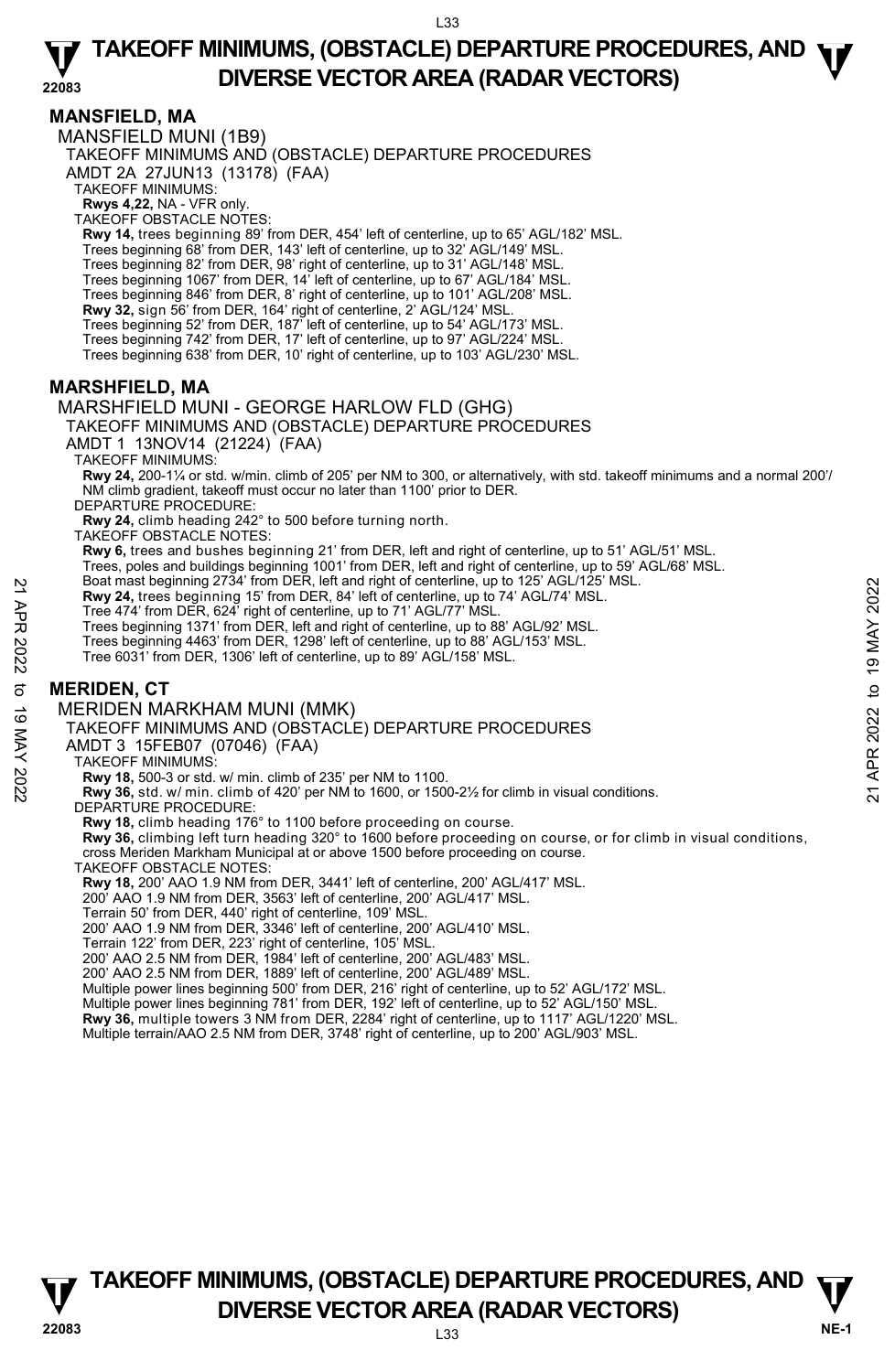### **MILLINOCKET, ME**

MILLINOCKET MUNI (MLT)

TAKEOFF MINIMUMS AND (OBSTACLE) DEPARTURE PROCEDURES

AMDT 3 11FEB10 (10042) (FAA)

TAKEOFF MINIMUMS:

**Rwy 29,** 400-3 or std. w/ min. climb of 535' per NM to 1000. **Rwy 34,** 400-2½ or std. w/ min. climb of 351' per NM to 900.

DEPARTURE PROCEDURE:

**Rwy 11,** climb via heading 107° and MLT R-330 to MLT VOR/DME thence…

**Rwy 16,** climb via heading 156° and MLT R-309 to MLT VOR/DME thence… **Rwy 29,** climb via heading 287° to 1000 then climbing left turn via heading 152° and MLT R-290 to MLT VOR/DME thence…

**Rwy 34,** climbing right turn via heading 156° and MLT R-344 to MLT VOR/DME thence...

 ...continue climb in MLT VOR/DME holding pattern (Southeast, Right Turns, 319° inbound) to cross MLT VOR/DME at or above 3000 before proceeding on course.

TAKEOFF OBSTACLE NOTES:

**Rwy 11,** bushes beginning 82' from DER, 25' left of centerline, up to 16' AGL/406' MSL.

Trees beginning 49' from DER, 258' left of centerline, up to 100' AGL/489' MSL.

Trees beginning 52' from DER, 247' right of centerline, up to 100' AGL/489' MSL.

Trees beginning 1685' from DER, left and right of centerline, up to 100' AGL/519' MSL.<br>**Rwy 16,** vehicle 311' from DER, left and right of centerline, 15' AGL/393' MSL.

Trees beginning 84' from DER, 272' left of centerline, up to 64' AGL/444' MSL.

Trees beginning 20' from DER, 247' right of centerline, up to 66' AGL/436' MSL.

Trees beginning 791' from DER, left and right of centerline, up to 100' AGL/489' MSL.

**Rwy 29,** antenna, towers, power lines, and stacks beginning 294' from DER, 250' left of centerline, up to 302' AGL/782' **MSL** 

Obstacle light on localizer, antenna, and power lines beginning 301' from DER, 1' right of centerline, up to 114' AGL/584' MSL.

Trees beginning 300' from DER, 395' left of centerline, up to 62' AGL/452' MSL.

Trees beginning 705' from DER, 237' right of centerline, up to 78' AGL/ 678' MSL.<br>**Rwy 34,** trees beginning 28' from DER, 249' right of centerline, up to 113' AGL/729' MSL.

Ttrees beginning 261' from DER, 317' left of centerline, up to 67' AGL/ 457' MSL.

Tower 11162' from DER, 470' right of centerline, 310' AGL/708' MSL.

### **MONTAGUE, MA**

TURNERS FALLS (0B5)

TAKEOFF MINIMUMS AND (OBSTACLE) DEPARTURE PROCEDURES

AMDT 2 20JUN19 (19171) (FAA)

TAKEOFF MINIMUMS:

**Rwy 16,** 1000-3 w/min. climb of 480' per NM to 2000 or std. w/min. climb of 610' per NM to 1800, or 1600-3 for VCOA. **Rwy 34,** std. w/min. climb of 270' per NM to 1800, or 1600-3 for VCOA. Fires beginning 261 from DER, 317 left of centerline, up to 67' AGL/457' MSL.<br>
Trees beginning 261' from DER, 470' right of centerline, up to 67' AGL/457' MSL.<br>
Tower 11162' from DER, 470' right of centerline, 310' AGL/70

DEPARTURE PROCEDURE:

**Rwy 34,** climb heading 338° to 1000 before turning right. VCOA:

Obtain ATC approval for VCOA when requesting IFR clearance. Climb in visual conditions to cross Turners Falls airport at or

above 1800 before proceeding on course. TAKEOFF OBSTACLE NOTES: **Rwy 16,** vegetation 84' from DER, 387' right of centerline, 361' MSL. Vegetation 91' from DER, 229' right of centerline, 369' MSL. Trees beginning 163' from DER, 219' right of centerline, up to 429' MSL. Vegetation 172' from DER, 222' left of centerline, 364' MSL. Vegetation and trees beginning 277' from DER, 117' left of centerline, up to 407' MSL. Vegetation beginning 557' from DER, 262' left of centerline, up to 421' MSL. Trees beginning 820' from DER, 400' right of centerline, up to 439' MSL. Trees beginning 850' from DER, 345' left of centerline, up to 472' MSL. Trees beginning 1909' from DER, 600' left of centerline, up to 481' MSL. Trees beginning 2182' from DER, 423' left of centerline, up to 512' MSL. Trees beginning 2280' from DER, 349' left of centerline, up to 531' MSL. Trees beginning 2677' from DER, 358' left of centerline, up to 552' MSL. Trees beginning 1.6 NM from DER, 714' left of centerline, up to 718' MSL. Trees beginning 1.7 NM from DER, 327' left of centerline, up to 783' MSL. Trees beginning 1.8 NM from DER, 162' left of centerline, up to 920' MSL. Trees beginning 1.9 NM from DER, crossing extended runway centerline, up to 1045' MSL. Trees beginning 2 NM from DER, crossing extended runway centerline, up to 1081' MSL. Trees beginning 2.1 NM from DER, crossing extended runway centerline, up to 1143' MSL. Trees beginning 2.2 NM from DER, crossing extended runway centerline, up to 1161' MSL. Trees and buildings beginning 2.4 NM from DER, 174' right of centerline, up to 200' AGL/1100' MSL. Trees and tower beginning 2.4 NM from DER, 126' left of centerline, up to 200' AGL/1320' MSL. Trees beginning 2.5 NM from DER, 1646' right of centerline, up to 865' MSL. **Rwy 34,** building 120' from DER, 494' left of centerline, 33' AGL/370' MSL. Pole 235' from DER, 404' right of centerline, 37' AGL/373' MSL. Building 243' from DER, 518' left of centerline, 371' MSL. Trees beginning 295' from DER, 287' right of centerline, up to 407' MSL. Tree 362' from DER, 465' left of centerline, 402' MSL.  **CON'T**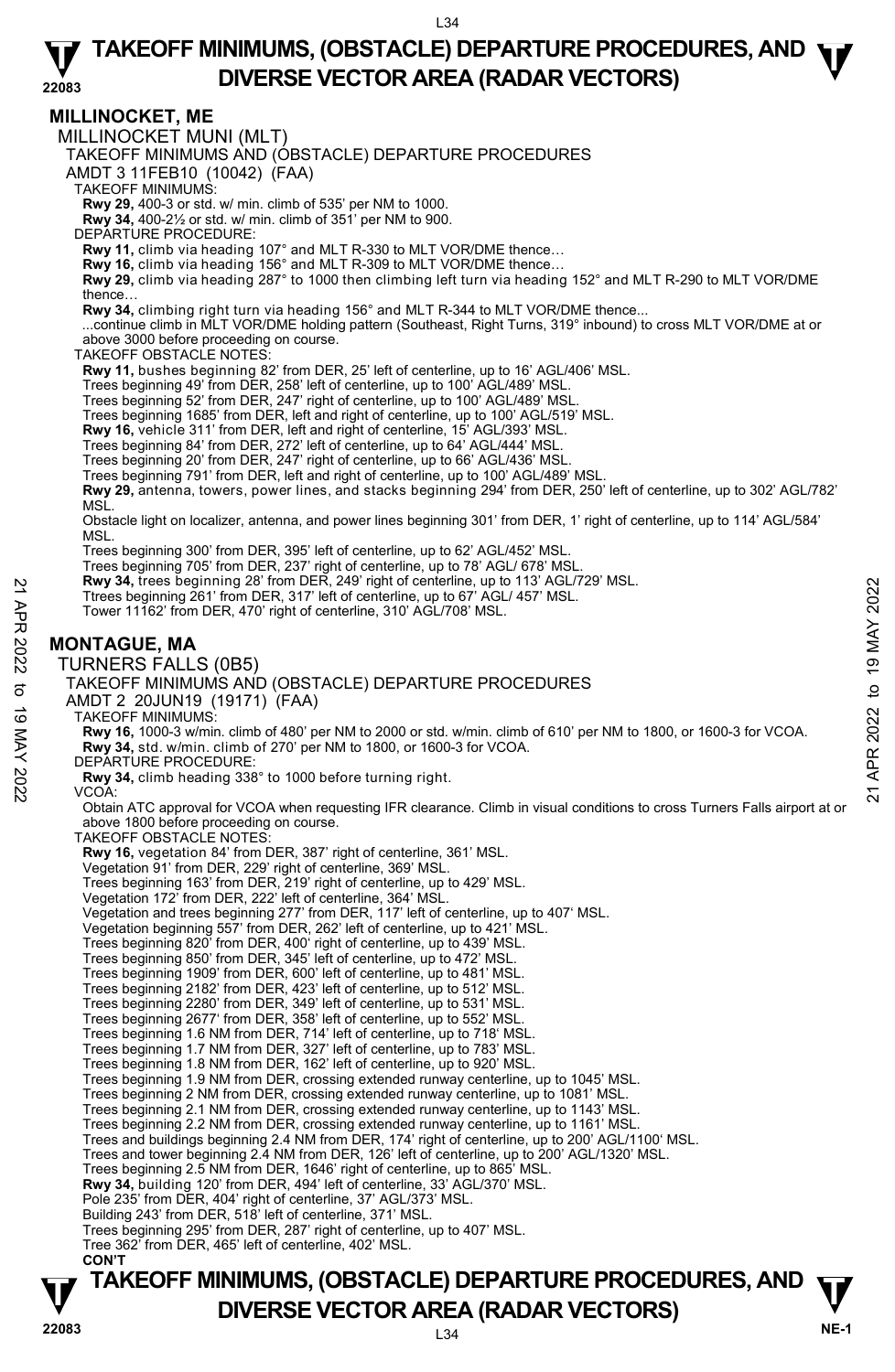## **MONTAGUE, MA (CON'T)**

TURNERS FALLS (0B5) (CONT)

**Rwy 34 (CON'T),** trees beginning 426' from DER, 162' left of centerline, up to 412' MSL. Tower 2.3 NM from DER, 881' right of centerline, 199' AGL/736' MSL.

### **MORRISVILLE, VT**

MORRISVILLE-STOWE STATE (MVL)

TAKEOFF MINIMUMS AND (OBSTACLE) DEPARTURE PROCEDURES

AMDT 3 07MAR13 (13066) (FAA)

TAKEOFF MINIMUMS:

**Rwy 1,** std. w/min. climb of 358' per NM to 4300 or 3500-3 for climb in visual conditions.

**Rwy 19,** 900-3 w/min. climb of 500' per NM to 5000 or 3500-3 for climb in visual conditions.

DEPARTURE PROCEDURE

**Rwy 1,** climb heading 029° to 4300 before proceeding on course. For climb in visual conditions: cross Morrisville-Stowe State airport at or above 4100' MSL before proceeding on course. When executing VCOA, notify ATC prior to departure.

**Rwy 19,** climbing right turn heading 040° to 5000 before proceeding on course. For climb in visual conditions: cross Morrisville-Stowe State airport at or above 4100' MSL before proceeding on course. When executing VCOA, notify ATC prior to departure.

TAKEOFF OBSTACLE NOTES:

**Rwy 1,** multiple trees beginning 79' from DER, 40' right of centerline, up to 38' AGL/746' MSL.

Numerous trees beginning 1331' from DER, 160' right of centerline, up to 74' AGL/812' MSL.

Multiple buildings, trees, pole, and silo beginning 413' from DER, 595' left of centerline, up to 91' AGL/819' MSL.<br>Numerous trees beginning 1829' from DER, 257' left of centerline, up to 96' AGL/824' MSL.

**Rwy 19,** numerous trees beginning 11' from DER, 364' right of centerline, up to 80' AGL/794' MSL.

Multiple buildings beginning 210' from DER, 469' right of centerline, up to 84' AGL/792' MSL. Numerous trees and buildings beginning 677' from DER, 19' right of centerline, up to 89' AGL/817' MSL.

Numerous trees and poles beginning 1309' from DER, 73' right of centerline, up to 98' AGL/846' MSL.

Numerous trees beginning 5890' from DER, 1940' right of centerline, up to 113' AGL/900' MSL.

- Multiple trees 187' from DER, 144' left of centerline, up to 54' AGL/762' MSL. Numerous trees, poles, and building beginning 1218' from DER, 5' left of centerline, up to 102' AGL/850' MSL. Numerous trees, poles, and building beginning 1218' from DER, 5' left of centerline, up to 102' AGL/850' MSL.<br>
Numerous trees beginning 1.5 NM from DER, 1979' left of centerline, up to 95' AGL/1175' MSL.<br>
Numerous trees be
	- Numerous trees beginning 1.5 NM from DER, 1979' left of centerline, up to 95' AGL/1175' MSL.

## **NANTUCKET, MA**

#### NANTUCKET MEML (ACK)

TAKEOFF MINIMUMS AND (OBSTACLE) DEPARTURE PROCEDURES

AMDT 3 08OCT98 (21112) (FAA)

TAKEOFF MINIMUMS:

**Rwy 12,** 700-1 or std. w/min. climb of 330' per NM to 800.

DEPARTURE PROCEDURE:

**Rwys 6, 12, 15, 24, 30, 33,** climb runway heading to 800 before proceeding on course.

TAKEOFF OBSTACLE NOTES:

**Rwy 33,** 70' AGL ant. on building 954' from DER, 585' right of centerline.

### **NASHUA, NH**

BOIRE FLD (ASH) TAKEOFF MINIMUMS AND (OBSTACLE) DEPARTURE PROCEDURES AMDT 4 27JUN13 (21112) (FAA) DEPARTURE PROCEDURE: **Rwy 32,** climb heading 319° to 900 before turning left. TAKEOFF OBSTACLE NOTES: **Rwy 14,** trees beginning 47' from DER, left and right of centerline, up to 80' AGL/262' MSL. Pole 707' from DER, 673' right of centerline, up to 37' AGL/221' MSL. Poles beginning 853' from DER, 170' left of centerline, up to 28' AGL/217' MSL. Pole 989' from DER, 560' right of centerline, up to 53' AGL/240' MSL. Trees beginning 1030' from DER, 62' right of centerline, up to 80' AGL/270' MSL. Trees beginning 1057' from DER, 6' left of centerline, up to 112' AGL/283' MSL. Pole 1465' from DER, 656' right of centerline, up to 68' AGL/253' MSL. Trees beginning 2253' from DER, 143' left of centerline, up to 82' AGL/287' MSL. Trees beginning 2405' from DER, 205' right of centerline, up to 113' AGL/289' MSL. **Rwy 32,** trees beginning 20' from DER, 99' right of centerline, up to 96' AGL/295' MSL. Trees beginning 882' from DER, on centerline, up to 80' AGL/259' MSL. Trees beginning 2333' from DER, 107' left of centerline, up to 97' AGL/300' MSL. Tree 3562' from DER, 1324' right of centerline, up to 80' AGL/312' MSL.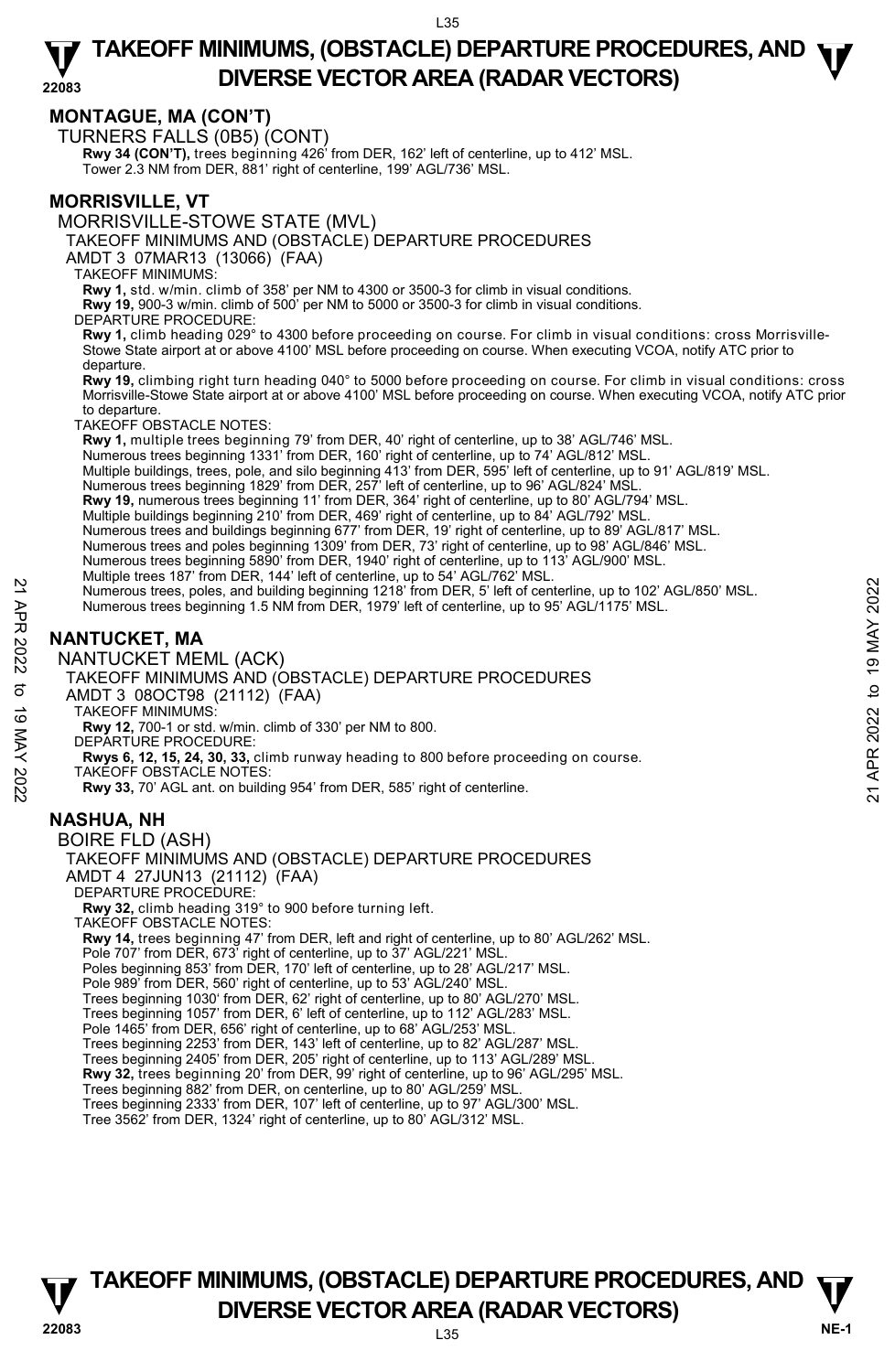### **NEW BEDFORD, MA**

NEW BEDFORD RGNL (EWB) TAKEOFF MINIMUMS AND (OBSTACLE) DEPARTURE PROCEDURES AMDT 8 20AUG15 (15232) (FAA) TAKEOFF MINIMUMS: **Rwy 14,** 300-1½ or std. w/min. climb of 280' per NM to 400.<br>**Rwy 32,** 300-2 or std. w/min. climb of 240' per NM to 400 or alternatively, with std. takeoff minimums and a normal 200' per NM climb gradient, takeoff must occur no later than 1900' prior to DER. DEPARTURE PROCEDURE: **Rwy 14,** climb on heading 144° to 700 before turning right. TAKEOFF OBSTACLE NOTES: **Rwy 5,** poles 37' from DER, 1' left of centerline, up to 13' AGL/87' MSL. Vehicle on roadway 198' from DER, across centerline, up to 15' AGL/120' MSL. Trees beginning 227' from DER, 452' right of centerline, up to 9' AGL/111' MSL. Poles 257' from DER, along centerline, up to 14' AGL/91' MSL. Poles beginning 478' from DER, 22' right of centerline, up to 16' AGL/101' MSL NAVAID/DME antenna 524' from DER, 237' left of centerline, 30' AGL/103' MSL. Bush beginning 646' from DER, 21' left of centerline, up to 108' MSL. Trees beginning 718' from DER, 382' left of centerline, up to 31' AGL/126' MSL. Vehicle on roadway beginning 728' from DER, across centerline, up to 15' AGL/118' MSL.<br>Trees beginning 825' from DER, 436' right of centerline, up to 8' AGL/134' MSL. Trees beginning 1198' from DER, left and right of centerline, up to 82' AGL/185' MSL. **Rwy 14,** trees beginning 21' from DER, 360' left of centerline, up to 27' AGL/138' MSL. Trees beginning 647' from DER, 272' right of centerline, up to 27' AGL/126' MSL. Buildings 699' from DER, 650' left of centerline, up to 29' AGL/113' MSL. Trees beginning 712' from DER, 391' left of centerline, up to 27' AGL/142' MSL. Trees beginning 741' from DER, 314' right of centerline, up to 100' AGL/142' MSL. Buildings beginning 806' from DER, 585' left of centerline, up to 25' AGL/120' MSL. Tower and antenna 832' from DER, 616' left of centerline, up to 26' AGL/114' MSL. Trees beginning 1017' from DER, left and right of centerline, up to 27' AGL/134' MSL. Poles 1122' from DER, 735' left of centerline, up to 29' AGL/126' MSL. Monuments beginning 1181' from DER, 528' left of centerline, 2' AGL/99' MSL. Poles beginning 1259' from DER, 524' left of centerline, up to 42' AGL/139' MSI Vehicle on roadway 1272' from DER, 742' left of centerline, up to 15' AGL/113' MSL. Fence and wall 1282' from DER, 675' left of centerline, up to 5' AGL/103' MSL. Poles beginning 1398' from DER, 590' right of centerline, up to 37' AGL/104' MSL. Buildings and signs 1602' from DER, 497' left of centerline, up to 37' AGL/125' MSL. Trees beginning 1982' from DER, left and right of centerline, up to 27' AGL/158' MSL. Signs 2916' from DER, 827' right of centerline, up to 70' AGL/171' MSL. Trees beginning 2921' from DER, 37' right of centerline, up to 57' AGL/158' MSL. Trees beginning 2971' from DER, 86' left of centerline, up to 57' AGL/151' MSL. Buildings 3335' from DER, 1140' left of centerline, up to 84' AGL/160' MSL. Chimney and stack 4102' from DER, 1391' left of centerline, up to 129' AGL/213' MSL. Building 4900' from DER, 1374' right of centerline, 143' AGL/235' MSL.<br>Building, steeple and spire 1.1 NM from DER, 422' left of centerline, up to 233' AGL/281' MSL. **Rwy 23,** bush 5' from DER, 492' left of centerline, 65' MSL. NAVAIDs 7' from DER, along centerline, 1' AGL/65' MSL. Vehicle on roadway 29' from DER, 258' left of centerline, up to 15' AGL/90' MSL. Vehicle on roadway 99' from DER, 203' right of centerline, up to 15' AGL/89' MSL. Trees beginning 2171' from DER, 902' right of centerline, up to 54' AGL/146' MSL. Trees beginning 2543' from DER, 1166' left of centerline, up to 54' AGL/137' MSL. **Rwy 32,** bush beginning 39' from DER, 113' right of centerline, up to 95' MSL. Trees beginning 294' from DER, 115' right of centerline, up to 45' AGL/140' MSL. Poles beginning 540' from DER, 349' left of centerline, up to 30' AGL/107' MSL. Trees beginning 687' from DER, 10' left of centerline, up to 45' AGL/135' MSL. Buildings 930' from DER, 677' left of centerline, up to 38' AGL/109' MSL. Trees beginning 1035' from DER, left and right of centerline, up to 32' AGL/142' MSL. Trees beginning 2062' from DER, 513' left of centerline, up to 32' AGL/236' MSL. Trees beginning 1 NM from DER, left and right of centerline, up to 48' AGL/288' MSL. Trees beginning 1.3 NM from DER, 1802' right of centerline, up to 48' AGL/298' MSL. Trees beginning 1.4 NM from DER, 1679' left of centerline, up to 48' AGL/288' MSL. Nonuments beginning 1981' from DER, 528' left of centerline, up to 29 AGL/139' MSL.<br>
Monuments beginning 1259' from DER, 528' left of centerline, up to 42' AGL/139' MSL.<br>
Yelicle on roadway 1272' from DER, 142' left of ce

## **NEW HAVEN, CT**

TWEED/NEW HAVEN (HVN) TAKEOFF MINIMUMS AND (OBSTACLE) DEPARTURE PROCEDURES AMDT 6 12JAN12 (21336) (FAA) TAKEOFF MINIMUMS: **Rwy 2,** 300-1 w/min. climb of 340' per NM to 400. **Rwy 32,** 400-1½ or std. w/min. climb of 465' per NM to 600. DEPARTURE PROCEDURE: **Rwy 2,** climb heading 016° to 1900 before turning left. **Rwy 32,** climb heading 324° to 1500 before turning right. **CON'T**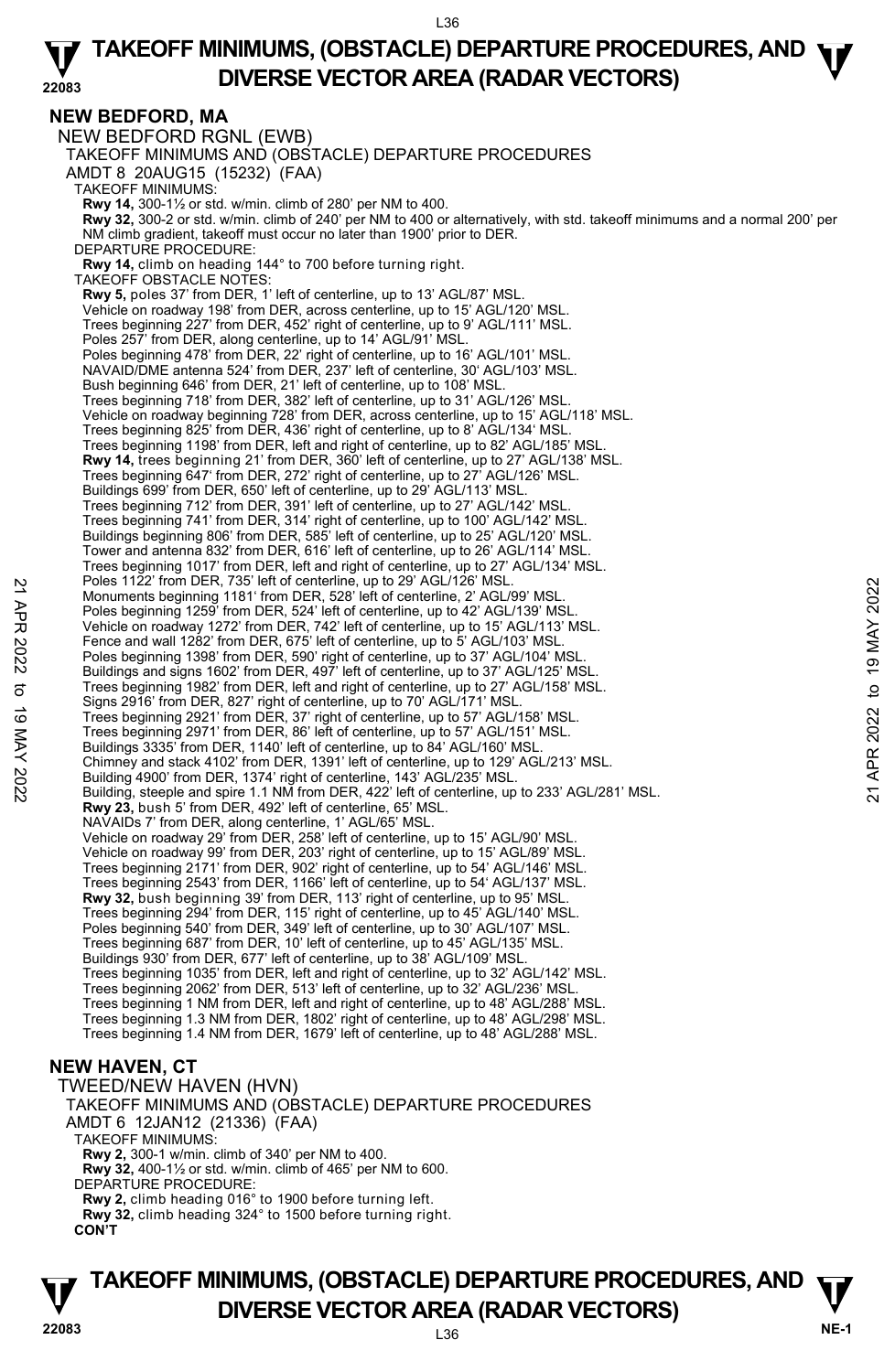#### **NEW HAVEN, CT (CON'T)**

TWEED/NEW HAVEN (HVN) (CON'T) TAKEOFF OBSTACLE NOTES:

**Rwy 2,** transmission line towers beginning 846' from DER, 356' left of centerline, up to 35' AGL/65' MSL. Building 124' from DER, 525' right of centerline, 53' AGL/64' MSL.

Trees 1276' from DER, 817' left of centerline, up to 80' AGL/239' MSL.

Trees 3755' from DER, 1494' left of centerline, up to 80' AGL/289' MSL.

**Rwy 14,** terrain, buildings, and poles beginning 777' from DER, 5' left of centerline, up to 31' AGL/69' MSL.

Terrain, vehicles on road, tower, buildings, and poles beginning 429' from DER, 143' right of centerline, up to 58' AGL/94' MSL.

**Rwy 20,** pole 68' from DER, 498' right of centerline, 16' AGL/42' MSL.

**Rwy 32,** pole and trees beginning 1121' from DER, 55' left of centerline, up to 80' AGL/149' MSL.

Control tower, poles, and trees beginning 617' from DER, 139' right of centerline, up to 80' AGL/149' MSL.<br>Trees 2777' from DER, 1143' right of centerline, up to 80' AGL/169' MSL.

Stack 1.1 NM from DER, 2227' right of centerline, 394' AGL/404' MSL.

#### **NEWPORT, NH**

PARLIN FLD (2B3)

TAKEOFF MINIMUMS AND (OBSTACLE) DEPARTURE PROCEDURES ORIG 26MAY16 (22083) (FAA) TAKEOFF MINIMUMS: **Rwy 12, 30,** NA-Environmental. **Rwy 18,** 600-2½ w/min. climb of 365' per NM to 3400 or 2300-3 for climb in visual conditions. **Rwy 36,** 700-1¾ w/min. climb of 487' per NM to 3700 or 2300-3 for climb in visual conditions. NOTE: Procedure NA at night. DEPARTURE PROCEDURE **Rwy 18,** climb heading 182° to 3200 before proceeding on course. **Rwy 36,** climb heading 002° to 2100 before proceeding on course. VCOA: Obtain ATC approval for climb in visual conditions when requesting IFR clearance. Climb in visual conditions to cross Parlin Fld at or above 2900 before proceeding on course. TAKEOFF OBSTACLE NOTES: **Rwy 18,** row of trees beginning 7' from DER, from 131' left to 460' right of centerline, and continuing 2715' south along<br>both banks of the river, up to 100' AGL/887' MSL. Trees beginning 8' from DER, 460' right of centerline, up to 100' AGL/907' MSL. Trees beginning 439' from DER, 594' right of centerline, up to 100' AGL/926' MSL.<br>Buildings and trees beginning 2654' from DER, 677' left of centerline, up to 100' AGL/926' MSL. Buildings and trees beginning 3117' from DER, 983' left of centerline, up to 100' AGL/946' MSL. Trees beginning 3626' from DER, 502' right of centerline, up to 100' AGL/946' MSL. Trees beginning 3812' from DER, 640' right of centerline, up to 100' AGL/966' MSL. Buildings and trees beginning 4084' from DER, 1528' left of centerline, up to 100' AGL/966' MSL. Buildings, vehicles, and trees beginning 4085' from DER, 974' right of centerline, up to 100' AGL/985' MSL. Trees beginning 4273' from DER, 1161' right of centerline, up to 100' AGL/998' MSL. Trees beginning 4559' from DER, 1340' right of centerline, up to 100' AGL/1018' MSL. Buildings and trees beginning 4630' from DER, 1577' right of centerline, up to 100' AGL/1037' MSL. Buildings, trees beginning 4826' from DER, 1559' right of centerline, up to 100' AGL/1064' MSL. Buildings, vehicles, and trees beginning 5046' from DER, 1757' right of centerline, up to 100' AGL/1084' MSL.<br>Buildings, vehicles, and trees beginning 5503' from DER, 1946' right of centerline, up to 100' AGL/1103' MSL. Tower 1.0 NM from DER, 155' right of centerline, 206' AGL/990' MSL. Buildings, vehicles, and trees beginning 1.4 NM from DER, 2233' right of centerline, up to 100' AGL/1123' MSL.<br>Trees beginning 1.4 NM from DER, 2374' left of centerline, up to 100' AGL/1103' MSL. Trees beginning 1.6 NM from DER, 2567' left of centerline, up to 100' AGL/1222' MSL. Trees beginning 1.7 NM from DER, 2804' left of centerline, up to 100' AGL/1281' MSL. Trees beginning 1.9 NM from DER, 2480' left of centerline, up to 100' AGL/1300' MSL. Trees beginning 2.0 NM from DER, 3003' left of centerline, up to 100' AGL/1359' MSL. **Rwy 36,** vehicles on road beginning from DER, from 130' left to 380' right of centerline, up to 15' AGL/802' MSL. Trees beginning 61' from DER, from 264' left to 393' right of centerline, up to 100' AGL/887' MSL.<br>Trees beginning 67' from DER, 192' left of centerline, up to 100' AGL/907' MSL. Trees beginning 101' from DER, 408' right of centerline, up to 100' AGL/907' MSL. Trees beginning 112' from DER, 453' right of centerline, up to 100' AGL/926 MSL. Trees beginning 181' from DER, 330' right of centerline, up to 100' MSL/946' MSL. Trees beginning 1056' from DER, from 25' right to 854' left of centerline, up to 100' AGL/966' MSL. Trees beginning 1485' from DER, from 37' right to 937' left of centerline, up to 100' AGL/985' MSL. Trees beginning 1587' from DER, 381' left of centerline, up to 100' AGL/1005' MSL. Trees beginning 1634' from DER, 455' left of centerline, up to 100' AGL/1024' MSL. Trees beginning 1703' from DER, 429' left of centerline, up to 100' AGL/1044' MSL. Trees beginning 1796' from DER, 292' left of centerline, up to 100' AGL/1064' MSL. Trees beginning 1880' from DER, 352' left of centerline, up to 100' AGL/1084' MSL. Trees beginning 4213' from DER, from 313' left to 1324' right of centerline, up to 100' AGL/1005' MSL. Trees continuing from 5591' from DER, on rising hillside, 826' left of centerline, up to 100' AGL/1103' MSL. Trees continuing from 5936' from DER, on rising hillside, 913' left of centerline, up to 100' AGL/1123' MSL. Trees continuing from 1.0 NM from DER, on rising hillside, 992' left of centerline, up to 100' AGL/1162' MSL. Trees continuing from 1.1 NM from DER, on rising hillside, 1158' left of centerline, up to 100' AGL/1202' MSL. Trees continuing from 1.2 NM from DER, on rising hillside, 1335' left of centerline, up to 100' AGL/1241' MSL. **CON'T**  21<br>
Eld at or above 2900 before proceeding on course.<br>
TAKEOFF OBSTACLE NOTES:<br>
THE AT A TOWER TO BE A 460 ingline of course.<br>
TAKEOFF OBSTACLE NOTES:<br>
Noth banks of the river, up to 100' AGL/887' MSL.<br>
Trees beginning 43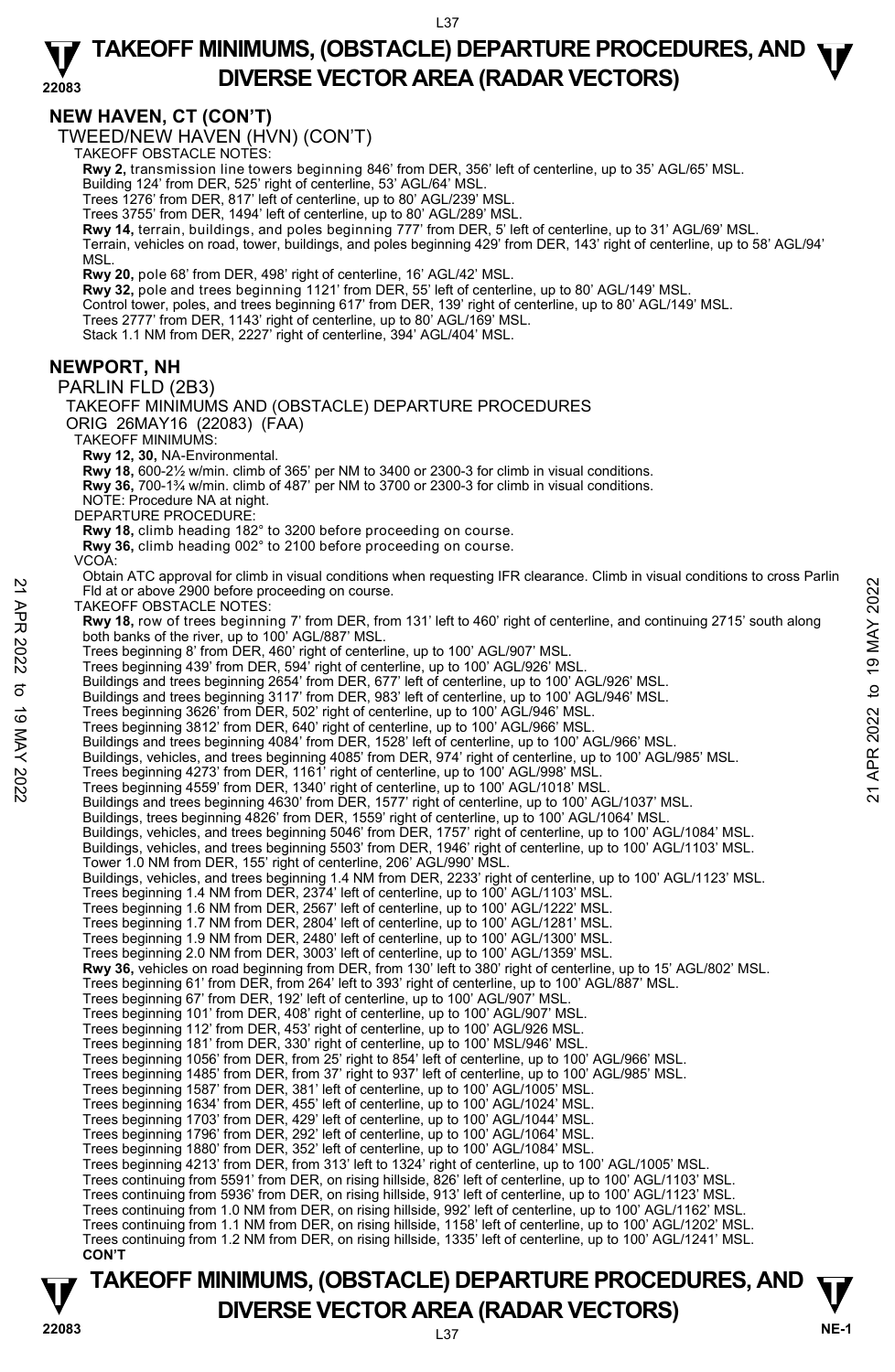## **NEWPORT, NH (CON'T)**

PARLIN FLD (2B3) (CON'T)

 **Rwy 36 (CON'T),** trees beginning 1.2 NM from DER, 2305' right of centerline, up to 100' AGL/1064' MSL. Trees continuing from 1.3 NM from DER, on rising hillside, 1486' left of centerline, up to 100' AGL/1340' MSL. Trees continuing from 1.4 NM from DER, on rising hillside, 2436' left of centerline, up to 100' AGL/1399' MSL. Trees 1.5 NM from DER, on hilltop, 2732' left of centerline, up to 100' AGL/1418' MSL.

#### **NEWPORT, RI**

NEWPORT STATE (UUU)

TAKEOFF MINIMUMS AND (OBSTACLE) DEPARTURE PROCEDURES

AMDT 3A 20DEC07 (07354) (FAA)

TAKEOFF MINIMUMS:

**Rwy 4,** 300-2¼ or std. with a min. climb of 230' per NM to 600, or alternatively, with standard takeoff minimums and a normal 200'/NM climb gradient, takeoff must occur no later than 2100' prior to DER.

**Rwy 16,** 200-1 or std. w/ min. climb of 430' per NM to 400.

DEPARTURE PROCEDURE:

**Rwy 4,** climb heading 039° to 1200 before proceeding on course.

TAKEOFF OBSTACLE NOTES:

**Rwy 4,** trees beginning 1.7 NM from DER, 916' right of centerline, up to 100' AGL/459' MSL. **Rwy 16,** tower 3782' from DER, 666' right of centerline, 100' AGL/285' MSL, tower 4203' from DER, 1100' right of centerline, 132' AGL/310' MSL. **Rwy 34,** terrain 102' from DER, 424' right of centerline, 159' MSL.

Vehicle on road 726' from DER, 602' right of centerline

#### **NEWPORT, VT**

#### NORTHEAST KINGDOM INTL (EFK)

TAKEOFF MINIMUMS AND (OBSTACLE) DEPARTURE PROCEDURES

AMDT 3A 12OCT17 (17285) (FAA)

TAKEOFF MINIMUMS:

**Rwy 18,** std. w/min. climb of 470' per NM to 2500 or 300-1 w/min. climb of 350' per NM to 3000 or 2300-3 for climb in visual conditions.

- 
- **Rwy 23,** std. w/min. climb of 320' per NM to 3200 or 2300-3 for climb in visual conditions. **Rwy 36,** std. w/min. climb of 320' per NM to 3300 or 2300-3 for climb in visual conditions.
- DEPARTURE PROCEDURE:
- 
- **Rwy 5,** climb heading 047° to 2200 before proceeding on course. **Rwy 18,** climb heading 177° to 3000 before proceeding on course.
- **Rwy 23,** climb heading 227° to 3000 before proceeding on course.
- **Rwy 36,** climb heading 357° to 3300 before proceeding on course.
- VCOA:

**Rwy 18, 23, 36,** obtain ATC approval for VCOA when requesting IFR clearance. Climb in visual conditions to cross Northeast Kingdom Intl airport at or above 3100 before proceeding on course. **EVALUAT ANTION COLLUMATE:**<br> **EVALUAT AND AND CONDUCT AND AND CONDUCT AND CONDUCT AND CONDUCT AND CONDUCT AND CONDUCT AND CONDUCT AND COLLUMATE PROCEDURE:<br>
<b>EVALUAT APP**<br> **EVALUAT AND SERVE 3.5 SOMETHAT AND AND CONDUCT AN** 

- TAKEOFF OBSTACLE NOTES:
- **Rwy 5,** vehicles on access road beginning 188' from DER, 232' left of centerline, up to 10' AGL/954' MSL.
- Vehicles on road beginning 216' from DER, 530' right of centerline, up to 15' AGL/940' MSL.

Poles beginning 249' from DER, 85' right of centerline, up to 43' AGL/952' MSL.

**Rwy 18,** trees beginning at DER, left and right of centerline, up to 100' AGL/1103' MSL.<br>Trees beginning 1.4 NM from DER, 2704' right of centerline, up to 100' AGL/1142' MSL.

**Rwy 23,** trees beginning at DER, left and right of centerline, up to 100' AGL/1024' MSL.

Rising terrain beginning 6.3 NM from DER, 1.8 NM right of centerline, up to 2381' MSL.<br>**Rwy 36,** trees beginning 1897' from DER, 613' left of centerline, up to 100' AGL/1044' MSL.

Trees beginning 2962' from DER, 377' right of centerline, up to 100' AGL/1044' MSL.

Trees beginning 5850' from DER, 2049' left of centerline. Up to 100' AGL/1123' MSL.

Ridgeline beginning 3.3 NM from DER, 3031' left of centerline, up to 1515' MSL.

## **NORRIDGEWOCK, ME**

### CENTRAL MAINE/NORRIDGEWOCK (OWK)

TAKEOFF MINIMUMS AND (OBSTACLE) DEPARTURE PROCEDURES

AMDT 4 29MAY14 (21224) (FAA)

TAKEOFF MINIMUMS:

**Rwy 3,** 300-1½ or std. w/min. climb of 210' per NM to 500, or alternatively, with std. takeoff minimums and a normal 200' per NM climb gradient, takeoff must occur no later than 1300' prior to DER.

**Rwy 15,** std. w/min. climb of 235' per NM to 1100, or 1400-2½ for climb in visual conditions. **Rwy 21,** std. w/min. climb of 285' per NM to 1000, or 1400-2½ for climb in visual conditions.

DEPARTURE PROCEDURE:

**Rwy 3,** climb heading 028° to 1200 before turning left.

**Rwy 15,** climb heading 148° to 1100 before proceeding on course or for climb in visual conditions: cross Central Maine/Norridgewock at or above 1500 before proceeding on course. When executing VCOA, notify ATC prior to departure. **Rwy 21,** climb heading 208° to 1000 before proceeding on course or for climb in visual conditions: cross Central Maine/Norridgewock at or above 1500 before proceeding on course. When executing VCOA, notify ATC prior to departure. **Rwy 33,** climbing right turn to 1900 direct AUG VOR/DME before proceeding on course.

**CON'T** 



L38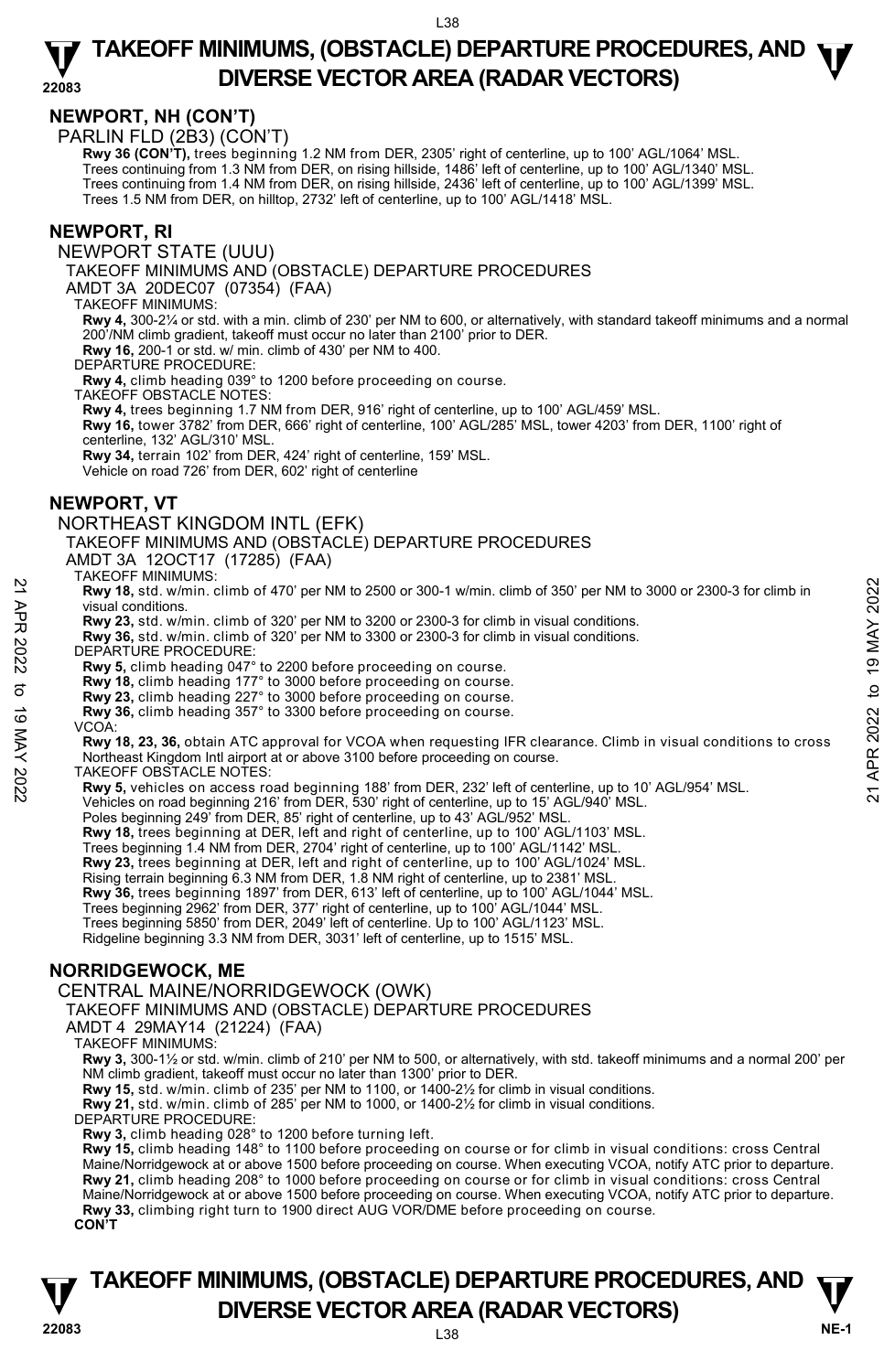#### **22083 TAKEOFF MINIMUMS, (OBSTACLE) DEPARTURE PROCEDURES, AND <b>W**<br>DIVERSE VECTOR AREA (BADAR VECTORS) **DIVERSE VECTOR AREA (RADAR VECTORS)**

### **NORRIDGEWOCK, ME (CON'T)**

CENTRAL MAINE/NORRIDGEWOCK (OWK) (CON'T) TAKEOFF OBSTACLE NOTES:

**Rwy 3,** trees beginning 3' from DER, 196' right of centerline, up to 100' AGL/439' MSL.

Trees beginning 139' from DER, 487' left of centerline, up to 100' AGL/367' MSL.

**Rwy 15,** trees beginning 248' from DER, 559' right of centerline, up to 100' AGL/349' MSL.

Trees beginning 477' from DER. 295' left of centerline, up to 100' AGL/369' MSL. **Rwy 21,** trees beginning 15' from DER, 108' right of centerline, up to 100' AGL/399' MSL.

Trees beginning 523' from DER, 608' left of centerline, up to 100' AGL/409' MSL.

**Rwy 33,** trees beginning 4' from DER, 21' left of centerline, up to 100' AGL/359' MSL.

Trees beginning 264' from DER, 4' right of centerline, up to 100' AGL/379' MSL.

### **NORTH ADAMS, MA**

#### HARRIMAN-AND-WEST (AQW)

TAKEOFF MINIMUMS AND (OBSTACLE) DEPARTURE PROCEDURES

ORIG 12NOV15 (15316) (FAA)

TAKEOFF MINIMUMS:

**Rwy 11,** 1100-2¼ w/min. climb of 558' per NM to 4200 or std. w/min. climb of 830' per NM to 3600 or 3500-3 for climb in visual conditions.

**Rwy 29,** 900-3 w/min. climb of 660' per NM to 3800 or std. w/min. climb of 843' per NM to 3500 or 3500-3 for climb in visual conditions.

DEPARTURE PROCEDURE:

**Rwy 11,** climb heading 111° to 4000 before proceeding on course. **Rwy 29,** climb heading 291° to 3800 before proceeding on course.

VCOA:

**Rwys 11, 29,** obtain ATC approval for climb in visual conditions when requesting IFR clearance. Climb in visual conditions to cross Harriman-and-West airport at or above 4000 before proceeding on course.

TAKEOFF OBSTACLE NOTES:

**Rwy 11,** building 3' from DER, 420' left of centerline, 15' AGL/664' MSL.

Pole and trees beginning 33' from DER, 360' right of centerline, up to 22' AGL/692' MSL. Vehicles on road 49' from DER, crossing centerline, 15' AGL/661' MSL.

Multiple trees and building continuing from 149' from DER, left and right of centerline, up to 85' AGL/730' MSL. Multiple trees, poles and buildings continuing from 198' from DER, left and right of centerline, up to 57' AGL/746' MSL.<br>Trees and poles continuing from 546' from DER, right and left of centerline, up to 71' AGL/760' MSL. Multiple trees and buildings continuing from 607' from DER, right and left of centerline, up to 79' AGL/768' MSL. Multiple trees and poles continuing from 794' from DER, from 708' right and across centerline, up to 92' AGL/781' MSL. Multiple trees and building on rising hillside continuing from 1459' from DER from 843' right and across centerline, up to 64' AGL/793' MSL. Trees on rising hillside continuing from 1625' from DER, from 880' right and across centerline, up to 79' AGL/827' MSL. Trees on rising hillside continuing from 2010' from DER, from 1009' right and across centerline, up to 107' AGL/856' MSL. Vehicles on road 49 from DER, crossing centerline, 15' AGL/661' MSL.<br>
Multiple trees and building continuing from 149 from DER, left and right of centerline, up to 85' AGL/730' MSL.<br>
Multiple trees, poles and building cont Trees on rising hillside continuing from 4975' from DER, 330' right of centerline, up to 74' AGL/1000' MSL. Trees on rising hillside continuing from 5081' from DER, 408' right of centerline, up to 84' AGL/1009' MSL. Trees on rising hillside continuing from 5178' from DER, 146' right of centerline, up to 79' AGL/1024' MSL. Trees on rising hillside continuing from 5315' from DER, 114' right of centerline, up to 100' AGL/1065' MSL. Trees on rising hillside continuing from 5443' from DER, 270' right of centerline, up to 108' AGL/1112' MSL. Trees on rising hillside continuing from 5610' from DER, 10' right of centerline, up to 105' AGL/1129' MSL. Trees on rising hillside continuing from 5767' from DER, crossing centerline, up to 80' AGL/1163' MSL. Trees on rising hillside continuing from 5889' from DER, crossing centerline, up to 105' AGL/1188' MSL. Trees near hilltop continuing from 1 NM from DER, crossing centerline, up to 90' AGL/1232' MSL. Trees near hilltop continuing from 1.1 NM from DER, crossing centerline, up to 86' AGL/1287' MSL. Trees on rising hillside and along hilltop continuing from 1.2 NM from DER, 3' right of centerline, up to 65' AGL/1306' MSL. Trees on rising hillside continuing from 1.2 NM from DER, 7' left of centerline, up to 91' AGL/1294' MSL.<br>Trees on hilltop 1.9 NM from DER, 3504' right of centerline, up to 111' AGL/1705' MSL. Transmission tower and transmission line 2 NM from DER, crossing centerline, 50' AGL/1527' MSL.  **Rwy 29,** pole 9' from DER, 49' right of centerline, 4' AGL/653' MSL. Trees beginning 60' from DER, 314' left of centerline, up to 65' AGL/707' MSL. Trees continuing from 143' from DER, left and right of centerline, up to 75' AGL/745' MSL. Trees continuing from 427' from DER, left and right of centerline, up to 96' AGL/765' MSL. Multiple buildings 827' from DER, 501' left of centerline, up to 28' AGL/717' MSL.<br>Trees and buildings continuing from 1061' from DER, 26' left of centerline, up to 94' AGL/782' MSL. Trees and buildings continuing from 1487' from DER, 56' right of centerline, up to 76' AGL/726' MSL. Trees and buildings continuing from 1667' from DER, left and right of centerline, up to 60' AGL/828' MSL.<br>Trees continuing from 1975' from DER, 18' left of centerline, up to 77' AGL/865' MSL. Multiple trees, buildings, and vehicles, continuing from 2172' from DER, up to 99' AGL/886' MSL. Trees on rising hillside continuing from 1.1 NM from DER, left and right of centerline, up to 80' AGL/966' MSL.<br>Trees on rising hillside continuing from 1.4 NM from DER, left and right of centerline, up to 93' AGL/1038' MS Trees on rising hillside continuing from 1.5 NM from DER, left and right of centerline, up to 99' AGL/1043' MSL. Trees on rising hillside continuing from 1.6 NM from DER, left and right of centerline, up to 112' AGL/1116' MSL.

Trees on rising hillside continuing from 1.6 NM from DER, left and right of centerline, up to 74' AGL/1197' MSL.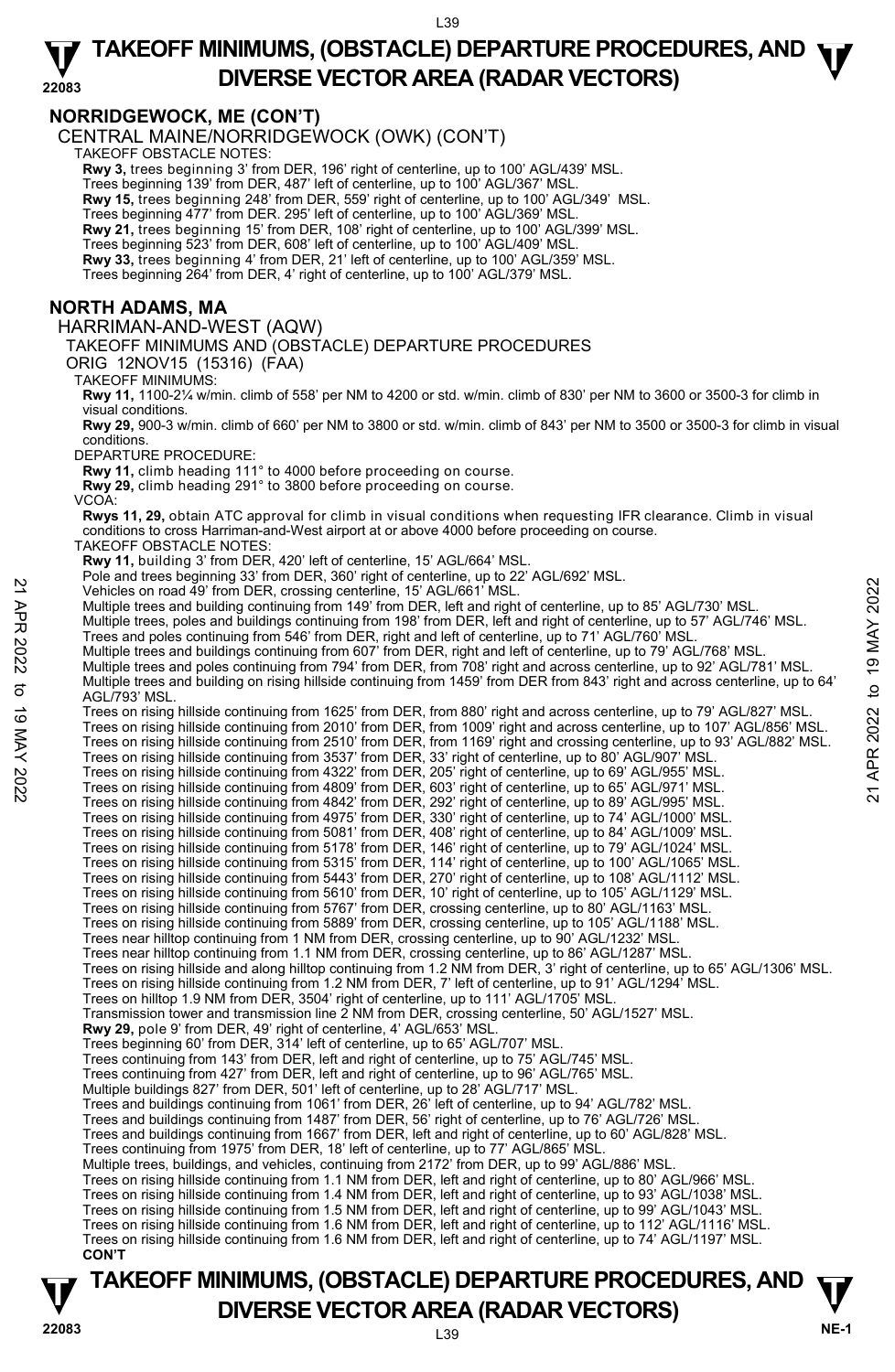## **NORTH ADAMS, MA (CON'T)**

HARRIMAN-AND-WEST (AQW) (CON'T)

**Rwy 29 (CON'T),** trees on hilltop continuing from 1.7 NM from DER, left and right of centerline, up to 119' AGL/1215' MSL.

Trees on rising hillside continuing from 2.3 NM from DER, left and right of centerline, up to 75' AGL/1295' MSL. Trees on rising hillside to hilltop continuing from 2.4 NM from DER, left and right of centerline, up to 51' AGL/1479' MSL.

## **NORTH KINGSTOWN, RI**

QUONSET STATE (OQU)

TAKEOFF MINIMUMS AND (OBSTACLE) DEPARTURE PROCEDURES

AMDT 1 10JAN13 (13010) (FAA)

TAKEOFF MINIMUMS:

**Rwy 5,** 300-1 or std w/min. climb of 402' per NM to 300.

**Rwy 16,** 300-1 or std w/min. climb of 281' per NM to 300.

TAKEOFF OBSTACLE NOTES:

**Rwy 5,** rising terrain 63' from DER, left to right of centerline, up to 33' MSL.

Ships beginning at DER, 220' right of centerline, up to 185' MSL.

**Rwy 16,** rising terrain 22' from DER, left to right of centerline, up to 27' MSL.

Ships beginning 71' from DER, 543' left of centerline, up to 185' MSL.

**Rwy 23,** rising terrain 101' from DER, left to right of centerline, up to 33' MSL.

Vehicles beginning 393' from DER, 4' left of centerline, 15' AGL/24' MSL.

Trains beginning 398' from DER, 138' left of centerline, 23' AGL/31' MSL.

Crane 1826' from DER, 924' right of centerline, 106' AGL/112' MSL.

Ships beginning 415' from DER, 521' left of centerline, up to 185' MSL.

**Rwy 34,** trees beginning 1073' from DER, 697' left of centerline, up to 80' AGL/112' MSL.

## **NORTHAMPTON, MA**

NORTHAMPTON (7B2)

TAKEOFF MINIMUMS AND (OBSTACLE) DEPARTURE PROCEDURES

AMDT 4 13JAN11 (11013) (FAA)

TAKEOFF MINIMUMS:

**Rwy 14,** 1500-2½ for climb in visual conditions.

**Rwy 32,** std. w/ min. climb of 286' per NM to 2000.

DEPARTURE PROCEDURE:

**Rwy 14,** for climb in visual conditions: cross Northampton Airport at or above 1500 before proceeding on course. Rwy 32, climb heading 323° to 2000 before proceeding on course.

TAKEOFF OBSTACLE NOTES:

**Rwy 14,** vehicle on road 5' from DER, 178' right of centerline, up to 17' AGL/136' MSL.

Vehicle on road 35' from DER, 143' left of centerline, up to 17' AGL/136' MSL.

Trees beginning 984' from DER, 476' left of centerline, up to 100' AGL/219' MSL.

Numerous trees beginning 1.2 NM from DER, 1556' left and right of centerline, up sloping on Holyoke range, up to 100' AGL/909' MSL. AMDT 4 13JAN11 (11013) (FAA)<br>
TAKEOFF MINIMUMS:<br>
TRAVIS TO 1900-2/2 for climb in visual conditions.<br>
Rwy 32, std. w/ min. climb of 286' per NM to 2000.<br>
DEPARTURE PROCEDURE:<br>
Rwy 14, for climb in visual conditions: cross

**Rwy 32,** vehicle on road 256' from DER, up to 17' AGL/136' MSL.

Building 176' from DER, 169' right of centerline 25' AGL/144' MSL.

Trees beginning 85' from DER, 462' left of centerline, up to 100' AGL/219' MSL.

Vehicle on road 1638' from DER, 116' left of centerline, 17' AGL/176' MSL.

## **NORWOOD, MA**

NORWOOD MEML (OWD)

TAKEOFF MINIMUMS AND (OBSTACLE) DEPARTURE PROCEDURES

AMDT 8 12AUG21 (21224) (FAA)

TAKEOFF MINIMUMS:

**Rwy 10,** 400-2½ or std. w/min. climb of 335' per NM to 300.

**Rwy 28,** 400-2 or std. w/min. climb of 385' per NM to 400.

 **Rwy 35,** 300-1¾ or std. w/min. climb of 230' per NM to 400, or alternatively, with std. takeoff minimums and a normal 200' per NM climb gradient, takeoff must occur no later than 1900' prior to DER.

DEPARTURE PROCEDURE:

**Rwy 10,** climb on heading 104° to 1100 before turning north. **Rwy 28,** climb on heading 275° to 700 before turning north.

**Rwy 35,** climb on heading 320° to 1800 before turning east.

**CON'T**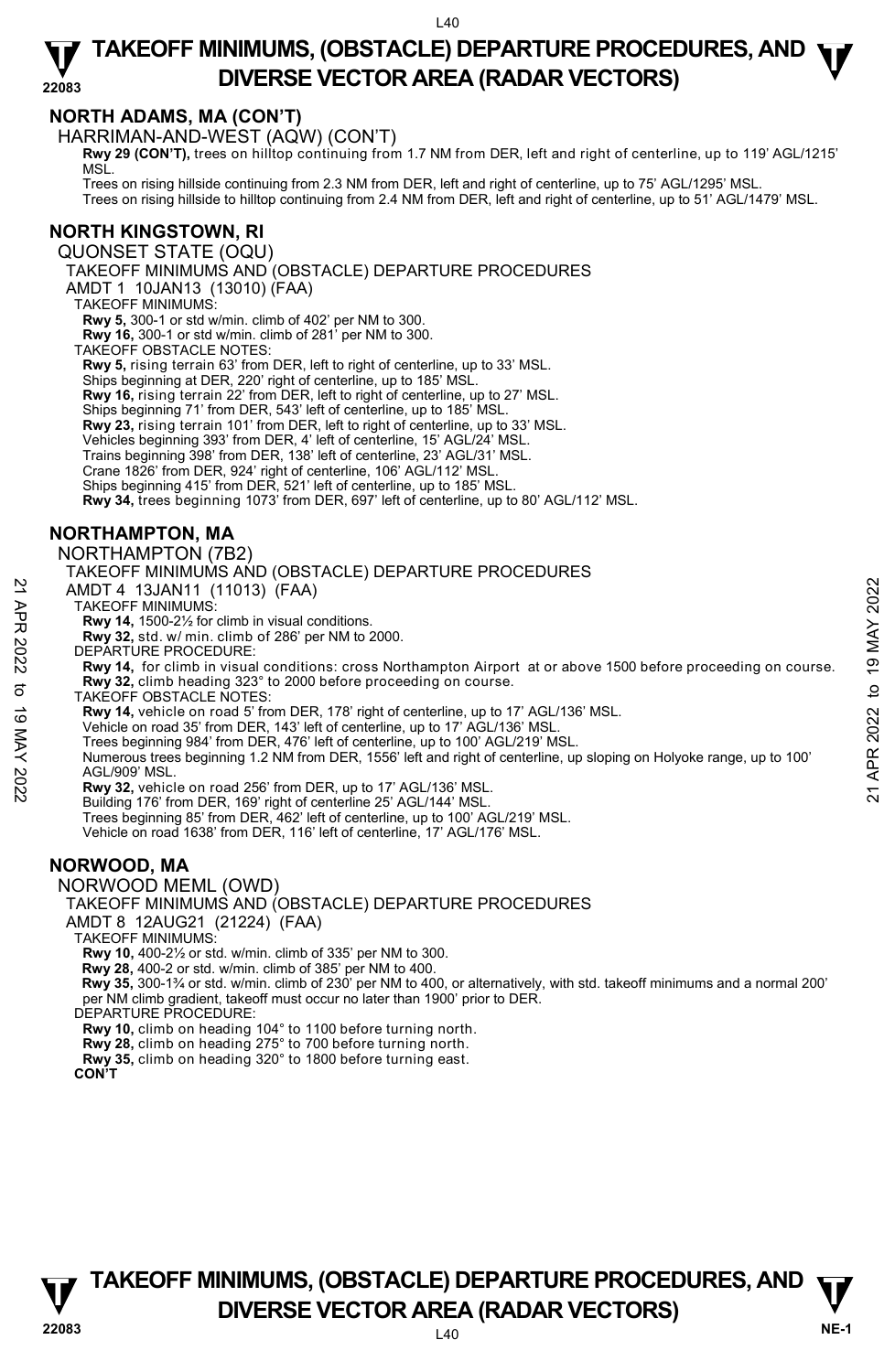#### **22083 TAKEOFF MINIMUMS, (OBSTACLE) DEPARTURE PROCEDURES, AND <b>W**<br>DIVERSE VECTOR AREA (BADAR VECTORS) **DIVERSE VECTOR AREA (RADAR VECTORS)**

## **NORWOOD, MA (CON'T)**

NORWOOD MEML (OWD) (CON'T) TAKEOFF OBSTACLE NOTES: **Rwy 10,** vegetation beginning 13' from DER, 302' right of centerline, up to 12' AGL/52' MSL. Trees beginning 89' from DER, 115' left of centerline, up to 69' AGL/110' MSL.<br>Tree, vegetation beginning 130' from DER, 135' right of centerline, up to 20' AGL/60' MSL. Trees beginning 662' from DER, 530' right of centerline, up to 59' AGL/101' MSL. Trees beginning 701' from DER, 132' left of centerline, up to 76' AGL/116' MSL. Trees beginning 1062' from DER, 15' right of centerline, up to 109' MSL. Trees beginning 1092' from DER, 65' left of centerline, up to 120' MSL. Trees beginning 1192' from DER, 79' right of centerline, up to 112' MSL. Trees beginning 1262' from DER, 14' right of centerline, up to 123' MSL. Trees beginning 1496' from DER, 70' left of centerline, up to 123' MSL. Trees beginning 1631' from DER, 26' left of centerline, up to 126' MSL. Trees beginning 2150' from DER, 32' left of centerline, up to 138' MSL. Trees beginning 2431' from DER, 57' right of centerline, up to 124' MSL. Trees beginning 2530' from DER, 50' right of centerline, up to 137' MSL. Trees beginning 2724' from DER, 47' left of centerline, up to 139' MSL. Tree 3125' from DER, 1332' left of centerline, 146' MSL. Tree 3320' from DER, 443' right of centerline, 140' MSL. Trees beginning 3539' from DER, 115' right of centerline, up to 173' MSL. Trees beginning 3786' from DER, 687' right of centerline, up to 176' MSL. Tree 3792' from DER, 252' left of centerline, 147' MSL. Trees beginning 3881' from DER, 918' right of centerline, up to 177' MSL. Trees beginning 3961' from DER, 63' left of centerline, up to 159' MSL. Trees beginning 4011' from DER, 599' right of centerline, up to 186' MSL. Trees beginning 4117' from DER, 22' right of centerline, up to 209' MSL. Trees beginning 4122' from DER, 171' left of centerline, up to 173' MSL. Trees beginning 4198' from DER, 4' left of centerline, up to 182' MSL. Trees beginning 4239' from DER, 286' right of centerline, up to 222' MSL. Trees beginning 4288' from DER, 295' left of centerline, up to 190' MSL. Trees beginning 4623' from DER, 432' right of centerline, up to 223' MSL. Trees beginning 4676' from DER, 9' right of centerline, up to 229' MSL. Trees beginning 5471' from DER, 780' left of centerline, up to 193' MSL. Tree 5557' from DER, 1163' left of centerline, 202' MSL. Trees beginning 5634' from DER, 708' left of centerline, up to 203' MSL. Tree 5754' from DER, 1124' left of centerline, 204' MSL. Trees beginning 5788' from DER, 84' left of centerline, up to 208' MSL. Trees beginning 5882' from DER, 107' left of centerline, up to 213' MSL. Tree 5932' from DER, 658' left of centerline, 217' MSL. Trees beginning 5940' from DER, 12' left of centerline, up to 218' MSL. Trees beginning 6075' from DER, 19' left of centerline, up to 219' MSL. Trees beginning 1 NM from DER, 130' left of centerline, up to 223' MSL. Trees beginning 1 NM from DER, 33' left of centerline, up to 227' MSL. Trees beginning 1 NM from DER, 172' right of centerline, up to 230' MSL. Trees beginning 1.1 NM from DER, 147' left of centerline, up to 235' MSL. Trees beginning 1.1 NM from DER, 261' left of centerline, up to 237' MSL. Trees beginning 1.1 NM from DER, 42' right of centerline, up to 239' MSL. Trees beginning 1.1 NM from DER, 198' right of centerline, up to 246' MSL. Trees beginning 1.1 NM from DER, 442' left of centerline, up to 239' MSL. Trees beginning 1.1 nm from DER, 358' right of centerline, up to 250' MSL. Trees beginning 1.1 NM from DER, 34' left of centerline, up to 240' MSL. Trees beginning 1.1 NM from DER, 130' right of centerline, up to 253' MSL. Trees beginning 1.1 NM from DER, 237' left of centerline, up to 243' MSL. Trees beginning 1.1 NM from DER, 11' left of centerline, up to 248' MSL. Trees beginning 1.1 NM from DER, 31' right of centerline, up to 107' AGL/257' MSL. Trees beginning 1.1 NM from DER, 99' left of centerline, up to 254' MSL. Pole 1.9 NM from DER, 2146' left of centerline, 115' AGL/355' MSL. **Rwy 17,** tree 42' from DER, 506' left of centerline, 33' AGL/76' MSL. Vegetation 60' from DER, 306' right of centerline, 5' AGL/50' MSL. Tree 69' from DER, 363' left of centerline, 34' AGL/83' MSL. Vegetation beginning 85' from DER, 434' right of centerline, up to 12' AGL/54' MSL. Trees beginning 88' from DER, 319' left of centerline, up to 42' AGL/92' MSL. Tree 452' from DER, 439' right of centerline, 25' AGL/66' MSL. Trees beginning 595' from DER, 509' right of centerline, up to 62' AGL/103' MSL. Trees beginning 928' from DER, 627' left of centerline, up to 51' AGL/93' MSL. Trees beginning 1033' from DER, 450' left of centerline, up to 57' AGL/98' MSL. Tree 1309' from DER, 697' left of centerline, 61' AGL/102' MSL. Trees beginning 1327' from DER, 276' left of centerline, up to 71' AGL/113' MSL. Tree 1363' from DER, 645' right of centerline, 62' AGL/104' MSL. Tree 1592' from DER, 745' right of centerline, 67' AGL/110' MSL. Trees beginning 1720' from DER, 775' right of centerline, up to 73' AGL/117' MSL. Trees beginning 1823' from DER, 244' left of centerline, up to 75' AGL/117' MSL. Tree 1968' from DER, 796' right of centerline, 77' AGL/121' MSL. Trees beginning 2044' from DER, 299' right of centerline, up to 82' AGL/127' MSL.  **CON'T** 22 Trees beginning 4623' from DER, 432' right of centerline, up to 223' MSL.<br>
Trees beginning 4623' from DER, 432' right of centerline, up to 229' MSL.<br>
Trees beginning 5476' from DER, 780' left of centerline, up to 193' M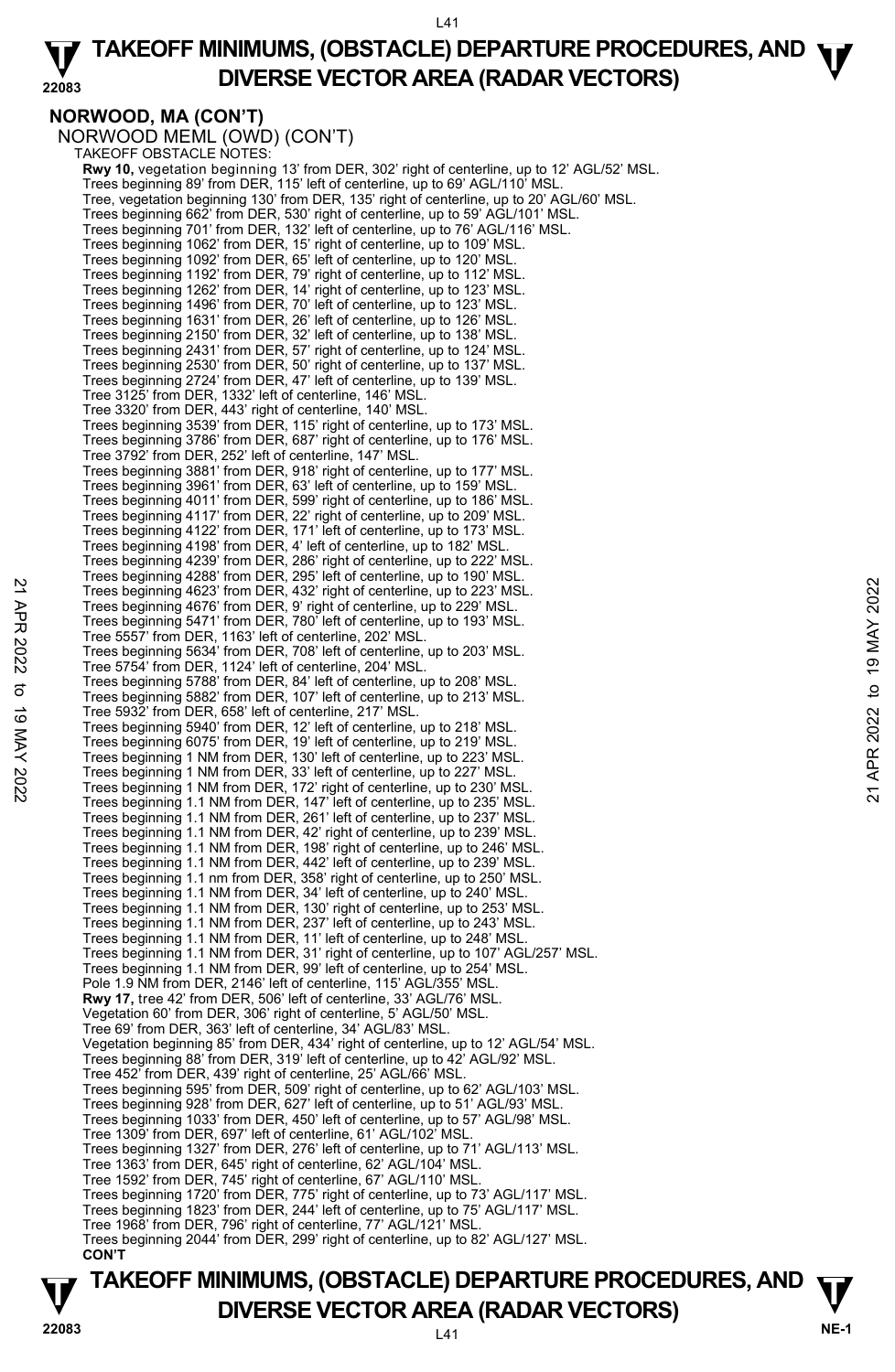#### **22083 TAKEOFF MINIMUMS, (OBSTACLE) DEPARTURE PROCEDURES, AND <b>W**<br>DIVERSE VECTOR AREA (BADAR VECTORS) **DIVERSE VECTOR AREA (RADAR VECTORS)**

**NORWOOD, MA (CON'T)**  NORWOOD MEML (OWD) (CON'T) **Rwy 17 (CON'T),** trees beginning 2564' from DER, 479' right of centerline, up to 97' AGL/143' MSL. Tree 2627' from DER, 352' left of centerline, 77' AGL/119' MSL. Trees beginning 2716' from DER, 292' left of centerline, up to 81' AGL/124' MSL.<br>Trees beginning 2723' from DER, 141' right of centerline, up to 104' AGL/151' MSL.<br>Trees beginning 2787' from DER, 179' left of centerline, u Trees beginning 2815' from DER, 877' right of centerline, up to 110' AGL/155' MSL. Trees beginning 2939' from DER, 657' right of centerline, up to 157' MSL. Trees beginning 3153' from DER, 996' right of centerline, up to161' MSL. Trees beginning 3297' from DER, 999' right of centerline, up to 180' MSL. **Rwy 28,** vegetation 15' from DER, 147' left of centerline, 4' AGL/51' MSL. Vegetation beginning 98' from DER, 14' right of centerline, up to 7' AGL/54' MSL. Vegetation 109' from DER, 301' left of centerline, 7' AGL/53' MSL. Tree 114' from DER, 196' left of centerline, 17' AGL/62' MSL. Building, vegetation beginning 162' from DER, 116' left of centerline, up to 23' AGL/71' MSL. Building, vegetation, pole beginning 222' from DER, 198' left of centerline, up to 30' AGL/78' MSL.<br>Vegetation 258' from DER, 375' right of centerline, 12' AGL/56' MSL. Tree 356' from DER, 170' right of centerline, 18' AGL/62' MSL. Tree 361' from DER, 238' left of centerline, 33' AGL/81' MSL. Trees, poles, building, vehicles on road beginning 376' from DER, 5' left of centerline, up to 40' AGL/86' MSL. Vegetation 487' from DER, 612' right of centerline, 22' AGL/67' MSL. Pole 511' from DER, 2' right of centerline, 23' AGL/73' MSL. Trees, vehicles on road, pole beginning 532' from DER, 61' left of centerline, up to 39' AGL/89' MSL.<br>Trees, poles, vehicles on road beginning 544' from DER, 18' right of centerline, up to 38' AGL/87' MSL.<br>Trees, poles, ve Trees, vehicles on road beginning 609' from DER, 121' right of centerline, up to 67' AGL/111' MSL. Trees, poles, vehicles on road beginning 628' from DER, 32' right of centerline, up to 74' AGL/119' MSL. Trees, vehicles on road, pole beginning 691' from DER, 23' right of centerline, up to 77' AGL/122' MSL. Trees, vehicles on road beginning 753' from DER, 71' right of centerline, up to 84' AGL/129' MSL. Tree, pole, vehicles on road beginning 810' from DER, 54' right of centerline, up to 86' AGL/131' MSL.<br>Trees, poles, stacks, buildings, vehicles on road beginning 834' from DER, 7' right of centerline, up to 86' AGL/132' Tree, pole, stack, vehicles on road beginning 886' from DER, 100' left of centerline, up to 116' MSL Trees, vehicles on roads, stacks, poles beginning 948' from DER, 6' left of centerline, up to 136' MSL.<br>Trees beginning 1634' from DER, 234' left of centerline, up to 138' MSL. Trees, vehicles on road, stack, poles, terrain beginning 1662' from DER, 51' left of centerline, up to 142' MSL. Trees, poles, vehicles on road, building beginning 1793' from DER, 53' left of centerline, up to 50' AGL/148' MSL.<br>Tree 1870' from DER, 341' right of centerline, 161' MSL. Trees, vehicles on road, pole beginning 1884' from DER, 13' right of centerline, up to 172' MSL. Trees, pole, vehicles on roads, building beginning 1957' from DER, 11' left of centerline, up to 156' MSL. Trees, vehicles on road, stacks, building beginning 2008' from DER, 19' left of centerline, up to 157' MSL.<br>Trees, poles, vehicles on road beginning 2022' from DER, 30' right of centerline, up to 176' MSL.<br>Tree, stacks, ve Trees, stack beginning 2220' from DER, 181' right of centerline, up to 184' MSL. Trees, vehicles on road, poles, stacks beginning 2237' from DER, 6' right of centerline, up to 186' MSL. Tree 2323' from DER, 101' left of centerline, 172' MSL. Tree 2330' from DER, 38' left of centerline, 173' MSL. Trees, stack, tank, buildings, poles, vehicles on road beginning 2348' from DER, 38' left of centerline, up to 175' MSL.<br>Trees, poles, stacks, vehicles on roads beginning 2654' from DER, 44' left of centerline, up to 180' Trees, vehicles on road, poles beginning 2795' from DER, 30' right of centerline, up to 188' MSL. Trees, pole, vehicles on road beginning 2868' from DER, 41' left of centerline, up to 81 ' AGL/188' MSL.<br>Vehicles on road beginning 2928' from DER, 1' left of centerline, up to 90' AGL/198' MSL. Trees, buildings, poles, stacks beginning 2990' from DER, 6' right of centerline, up to 198' MSL. Trees, poles, stack, buildings beginning 3646' from DER, 21' right of centerline, up to 213' MSL.<br>Trees beginning 4151' from DER, 72' right of centerline, up to 218' MSL. Trees beginning 4166' from DER, 154' right of centerline, up to 223' MSL. Trees beginning 4314' from DER, 130' right of centerline, up to 224' MSL. Trees, pole beginning 4363' from DER, 486' right of centerline, up to 232' MSL. Tower, poles, trees, stacks, buildings beginning 4465' from DER, 72' right of centerline, up to 157' AGL/261' MSL. Pole 5446' from DER, 631' left of centerline, 225' MSL. Stacks, trees beginning 5558' from DER, 33' left of centerline, up to 117' AGL/234' MSL. Spires, trees, building beginning 5780' from DER, 773' right of centerline, up to 262' MSL. Spire, trees beginning 6044' from DER, 2' right of centerline, up to 143' AGL/284' MSL Spire, trees beginning 1.2 NM from DER, 298' left of centerline, up to 115' AGL/268' MSL. Trees beginning 1.2 NM from DER, 150' right of centerline, up to 287' MSL. Spire, trees beginning 1.2 NM from DER, 36' left of centerline, up to 283' MSL. Trees beginning 1.2 NM from DER, 38' right of centerline, up to 300' MSL. Trees beginning 1.3 NM from DER, 611' right of centerline, up to 302' MSL. Trees beginning 1.3 NM from DER, 27' right of centerline, up to 307' MSL. Trees beginning 1.4 NM from DER, 7' left of centerline, up to 291' MSL. Trees beginning 1.4 NM from DER, 142' right of centerline, up to 318' MSL. Trees beginning 1.5 NM from DER, 46' right of centerline, up to 319' MSL. Tree 1.5 NM from DER, 186' left of centerline, 294' MSL. Trees beginning 1.5 NM from DER, 78' left of centerline, up to 296' MSL. Trees beginning 1.5 nm from DER, 417' left of centerline, up to 100' AGL/297' MSL. **CON'T**  22 Free, pole, stacks, building, whicles on road beginning 834 from DER, 7' right of centerline, up to 86' AGL/132' MSL.<br>
Tree, pole, stack, vehicles on road beginning 886' from DER, 100' left of centerline, up to 116' MSL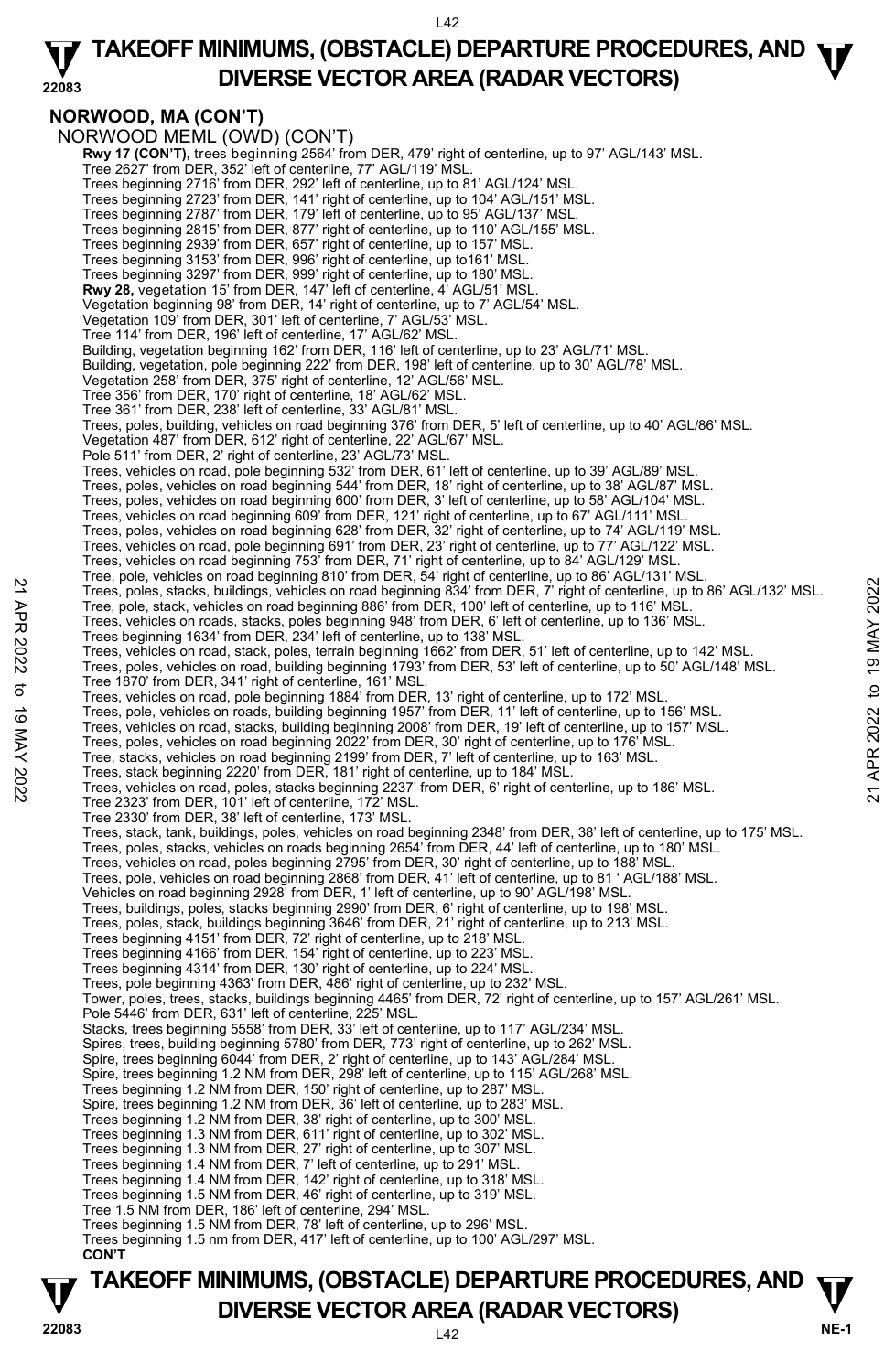#### **22083 TAKEOFF MINIMUMS, (OBSTACLE) DEPARTURE PROCEDURES, AND <b>W**<br>DIVERSE VECTOR AREA (BADAR VECTORS) **DIVERSE VECTOR AREA (RADAR VECTORS)**

## **NORWOOD, MA (CON'T)**

NORWOOD MEML (OWD) (CON'T) **Rwy 28 (CON'T),** trees, building beginning 1.5 NM from DER, 3' right of centerline, up to 324' MSL. Tree 1.6 NM from DER, 1242' left of centerline, 88' AGL/301' MSL. Trees, stack beginning 1.6 nm from DER, 134' right of centerline, up to 82' AGL/325' MSL. Building, trees, stack beginning 1.6 NM from DER, 78' left of centerline, up to 71' AGL/315' MSL. Tree 1.6 NM from DER, 381' right of centerline, 326' MSL. Trees, building, tank beginning 1.6 NM from DER, 117' right of centerline, up to 88' AGL/335' MSL. Tower, antennas, tree beginning 1.6 nm from DER, 720' right of centerline, up to 132' AGL/386' MSL. Tree 1.7 NM from DER, 1255' left of centerline, 314' MSL. **Rwy 35,** sign beginning 20' from DER, 198' left of centerline, up to 3' AGL/50' MSL. Tree, vegetation beginning 23' from DER, 276' right of centerline, up to 25' AGL/71' MSL. Vegetation 118' from DER, 468' left of centerline, 9' AGL/54' MSL. Trees beginning 278' from DER, 559' right of centerline, up to 49' AGL/92' MSL. Tree 382' from DER, 580' left of centerline, 26' AGL/70' MSL. Tree 599' from DER, 588' right of centerline, 58' AGL/101' MSL. Tree 601' from DER, 478' left of centerline, 34' AGL/78' MSL. Trees beginning 636' from DER, 17' left of centerline, up to 78' AGL/123' MSL. Trees beginning 683' from DER, 68' right of centerline, up to 78' AGL/121' MSL. Trees beginning 1494' from DER, 1' right of centerline, up to 128' MSL. Trees beginning 2285' from DER, 148' right of centerline, up to 132' MSL. Trees beginning 2792' from DER, 421' left of centerline, up to 75' AGL/124' MSL. Trees beginning 2876' from DER, 359' left of centerline, up to 125' MSL. Trees beginning 2949' from DER, 516' left of centerline, up to 130' MSL. Trees beginning 3123' from DER, 367' left of centerline, up to 83' AGL/133' MSL. Tree 3392' from DER, 1343' right of centerline, 137' MSL. Tree 3531' from DER, 1392' right of centerline, 144' MSL. Trees beginning 3658' from DER, 1317' right of centerline, up to 154' MSL. Tree 3969' from DER, 1326' right of centerline, 157' MSL. Trees beginning 3997' from DER, 1283' right of centerline, up to 173' MSL. Pole 5686' from DER, 769' right of centerline, 150' AGL/211' MSL. Pole 5857' from DER, 936' right of centerline, 155' AGL/216' MSL. Tree 1 NM from DER, 2250' left of centerline, 219' MSL. Tree 1.1 NM from DER, 2230' left of centerline, 223' MSL. Tree 1.1 NM from DER, 2126' left of centerline, 227' MSL. Trees beginning 1.1 NM from DER, 1973' left of centerline, up to 234' MSL. Tree 1.1 NM from DER, 1878' left of centerline, 244' MSL. Trees beginning 1.1 NM from DER, 1473' left of centerline, up to 246' MSL. Tree 1.2 NM from DER, 2017' left of centerline, 248' MSL. Trees beginning 1.2 NM from DER, 1377' left of centerline, up to 257' MSL. Trees, stack beginning 1.2 NM from DER, 1245' left of centerline, up to 262' MSL. Trees beginning 1.2 NM from DER, 1239' left of centerline, up to 265' MSL. Trees beginning 1.3 NM from DER, 2600' left of centerline, up to 282' MSL. Pole 5857 from DER, 336 right of centerline, 155 AGL/216' MSL.<br>
Tree 1.NM from DER, 2250' left of centerline, 219' MSL.<br>
Tree 1.1 NM from DER, 2220' left of centerline, 227 MSL.<br>
Tree 1.1 NM from DER, 2126' left of center

## **OLD TOWN, ME**

#### DEWITT FLD/OLD TOWN MUNI (OLD)

TAKEOFF MINIMUMS AND (OBSTACLE) DEPARTURE PROCEDURES ORIG 27SEP07 (21112) (FAA)

TAKEOFF OBSTACLE NOTES:

**Rwy 4,** trees beginning 61' from DER, 337' right of centerline, up to 80' AGL/239' MSL. Trees beginning 281' from DER 363' left of centerline, up to 80' AGL/199' MSL. **Rwy 12,** trees beginning 338' from DER, 33' right of centerline, up to 80' AGL/259' MSL. **Rwy 22,** trees beginning 223' from DER, 296' left of centerline, up to 80' AGL/239' MSL. Trees beginning 514' from DER, 184' right of centerline, up to 80' AGL/209' MSL. **Rwy 30,** trees beginning 952' from DER, 55' left of centerline, up to 80' AGL/199' MSL.

## **ORANGE, MA**

ORANGE MUNI (ORE)

TAKEOFF MINIMUMS AND (OBSTACLE) DEPARTURE PROCEDURES

AMDT 1 31MAY12 (12152) (FAA)

TAKEOFF MINIMUMS:

**Rwy 1,** std. w/min. climb of 325' per NM to 1800 or 1300-2½ for climb in visual conditions.

**Rwy 14,** 400-1½ w/ min. climb of 270' per NM to 1800 or std. w/min. climb of 500' per NM to 1200 or 1300-2 ½ for climb in visual conditions.

**Rwy 19,** 300-1 ¾ or std. w/min. climb of 240' per NM to 900.

**Rwy 32,** 400-2 ¼ w/ min. climb of 265' per NM to 1700 or std. w/min. climb of 340' per NM to 1700 or 1300-2 ½ for climb in visual conditions.

DEPARTURE PROCEDURE:

**Rwy 1,**climb heading 016° to 1800 before proceeding on course. For climb in visual conditions: cross Orange Muni Airport at or above 1700 MSL before proceeding on course. When executing VCOA, notify ATC prior to departure. **Rwy 14,** climb heading 142° to 2000 before proceeding on course. For climb in visual conditions: cross Orange Muni Airport at or above 1700 MSL before proceeding on course. When executing VCOA, notify ATC prior to departure.

**Rwy 19,** climb heading 196° to 1500 before proceeding on course.  **CON'T**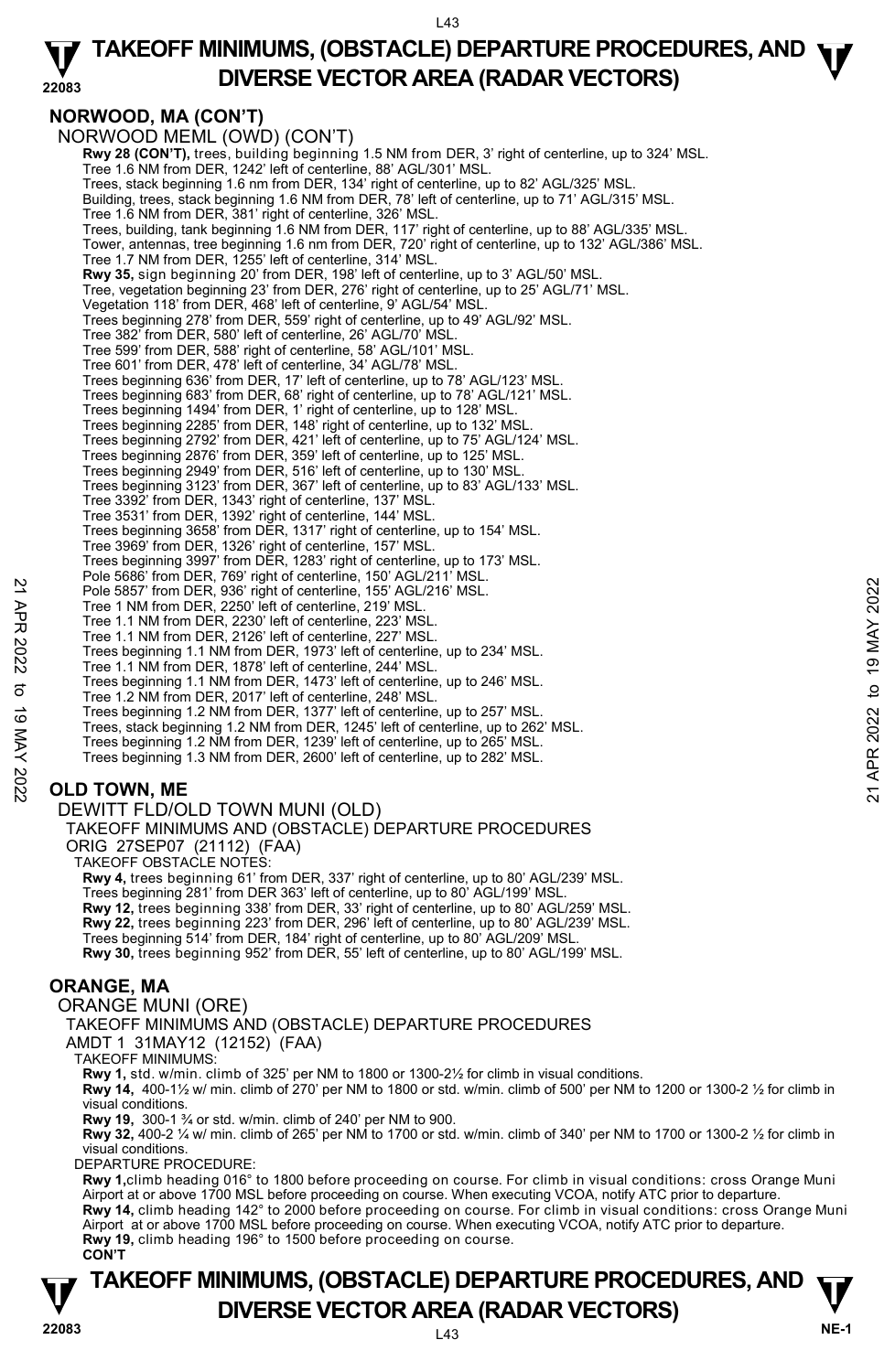## **TAKEOFF MINIMUMS, (OBSTACLE) DEPARTURE PROCEDURES, AND <b>W**<br>DIVERSE VECTOR AREA (BADAR VECTORS) **DIVERSE VECTOR AREA (RADAR VECTORS)**

**22083** 

## **ORANGE, MA (CON'T)**

ORANGE MUNI (ORE) (CON'T)

**TAKEOFF MINIMUMS, (OBSTACLE) DEPARTURE PROCEDURES, AND**  $\Psi$ **<br>DIVERSE VECTOR AREA (RADAR VECTORS) V** DIVERSE VECTOR AREA (RADAR VECTORS) V<br>22083 Rwy 32, climb heading 322° to 1700 before proceeding on course. For climb in visual conditions: cross Orange Muni<br>airport at or above 1700 MSL before proceeding on course. When executing VCOA, notify ATC prior to departure TAKEOFF OBSTACLE NOTES: **Rwy 1,** pole and trees beginning 272' from DER, 6' left of centerline, up to 92' AGL/624' MSL. Terrain and trees beginning 5' from DER, 23' right of centerline, up to 100' AGL/632' MSL. **Rwy 14,** trees beginning 186' from DER, 15' left of centerline, up to 90' AGL/699' MSL. Buildings and trees beginning 48' from DER, 23' right of centerline, up to 94' AGL/703' MSL. Tower 5889' from DER, 1606' left of centerline, 88' AGL/926' MSL. Trees 1.1 NM from DER, 2138' left of centerline, up to 70' AGL/817' MSL. **Rwy 19,** trees beginning 164' from DER, 28' left of centerline, up to 94' AGL/667' MSL. Trees beginning 1130' from DER, 23' right of centerline, up to 96' AGL/705' MSL.<br>Trees 1.1 NM from DER, 1931' right of centerline, up to 83' AGL/751' MSL.<br>Trees 1.2 NM from DER, 2125' right of centerline, up to 112' AGL/78 Trees 1.4 NM from DER, 1927' right of centerline, up to 84' AGL/772' MSL. **Rwy 32,** trees beginning 14' from DER, 87' left of centerline, up to 91' AGL/680' MSL. Trees beginning 521' from DER, 13' right of centerline, up to 95' AGL/618' MSL. Trees 1.2 NM from DER, 2366' left of centerline, up to 94' AGL/841' MSL. Trees 1.7 NM from DER, 3315' right of centerline, up to 61' AGL/906' MSL. **OXFORD, CT**  WATERBURY-OXFORD (OXC) TAKEOFF MINIMUMS AND (OBSTACLE) DEPARTURE PROCEDURES AMDT 6 03JAN19 (19003) (FAA) TAKEOFF MINIMUMS: **Rwy 36,** 300-1⅛ or std. w/min. climb of 340' per NM to 1000. TAKEOFF OBSTACLE NOTES: **Rwy 18,** trees beginning 29' from DER, 384' right of centerline, up to 699' MSL. Trees beginning 151' from DER, 120' left of centerline, up to 703' MSL. Trees beginning 264' from DER, 12' right of centerline, up to 703' MSL. Trees beginning 281' from DER, 87' left of centerline, up to 707' MSL. Trees beginning 288' from DER, 8' right of centerline, up to 704' MSL. Trees beginning 290' from DER, 19' left of centerline, up to 712' MSL. Tree 341' from DER, 303' left of centerline, 714' MSL. Trees beginning 342' from DER, 16' left of centerline, up to 73' AGL/718' MSL. Tower, tree beginning 509' from DER, 213' left of centerline, up to 82' AGL/733' MSL. Transmission line, trees beginning 513' from DER, 4' left of centerline, up to 81' AGL/734' MSL. Trees beginning 659' from DER, 28' right of centerline, up to 706' MSL. Trees beginning 686' from DER, 20' right of centerline, up to 708' MSL. Trees beginning 780' from DER, 48' right of centerline, up to 709' MSL. Trees beginning 862' from DER, 12' right of centerline, up to 712' MSL. Trees beginning 957' from DER, 151' left of centerline, up to 746' MSL. Trees beginning 963' from DER, 25' left of centerline, up to 762' MSL. Trees, tower, transmission line beginning 1026' from DER, 158' left of centerline, up to 765' MSL. Tree 1273' from DER, 254' right of centerline, 715' MSL. Tree 1351' from DER, 198' right of centerline, 718' MSL. Trees beginning 1373' from DER, 174' right of centerline, up to 720' MSL. Trees beginning 1606' from DER, 245' left of centerline, up to 768' MSL. Trees beginning 1648' from DER, 400' left of centerline, up to 76' AGL/776' MSL. Trees beginning 1806' from DER, 74' left of centerline, up to 777' MSL. Tree 2151' from DER, 35' right of centerline, 736' MSL. Trees beginning 2156' from DER, 6' right of centerline, up to 742' MSL. Trees beginning 2191' from DER, 323' left of centerline, up to 95' AGL/780' MSL. Trees beginning 2378' from DER, 349' left of centerline, up to 783' MSL. Trees beginning 2604' from DER, 377' left of centerline, up to 786' MSL. Tree 3396' from DER, 666' left of centerline, 788' MSL. Trees beginning 3537' from DER, 731' left of centerline, up to 798' MSL. **Rwy 36,** tree 55' from DER, 451' left of centerline, 55' AGL/736' MSL. Trees beginning 126' from DER, 381' left of centerline, up to 750' MSL. Trees beginning 403' from DER, 228' left of centerline, up to 751' MSL. Tree 465' from DER, 534' right of centerline, 65' AGL/748' MSL. Trees beginning 479' from DER, 346' right of centerline, up to 761' MSL. Tree 625' from DER, 371' left of centerline, 754' MSL. Trees beginning 768' from DER, 185' right of centerline, up to 94' AGL/765' MSL. Tree 3334' from DER, 1392' right of centerline, 849' MSL. Trees beginning 3572' from DER, 1165' right of centerline, up to 868' MSL. Trees beginning 3739' from DER, 1195' right of centerline, up to 80' AGL/888' MSL. Trees beginning 3866' from DER, 0' of centerline, up to 85' AGL/891' MSL. Tree 5049' from DER, 53' left of centerline, 858' MSL. Tree 5051' from DER, 13' left of centerline, 860' MSL. Tree 5087' from DER, 48' left of centerline, 865' MSL. Trees beginning 5109' from DER, 32' left of centerline, up to 867' MSL. Trees beginning 5142' from DER, 14' left of centerline, up to 873' MSL. **CON'T** 22 Trees beginning 264' from DER, 12' right of centerline, up to 703' MSL.<br>
Trees beginning 284' from DER, 87' left of centerline, up to 703' MSL.<br>
Trees beginning 289' from DER, 8' right of centerline, up to 704' MSL.<br>
T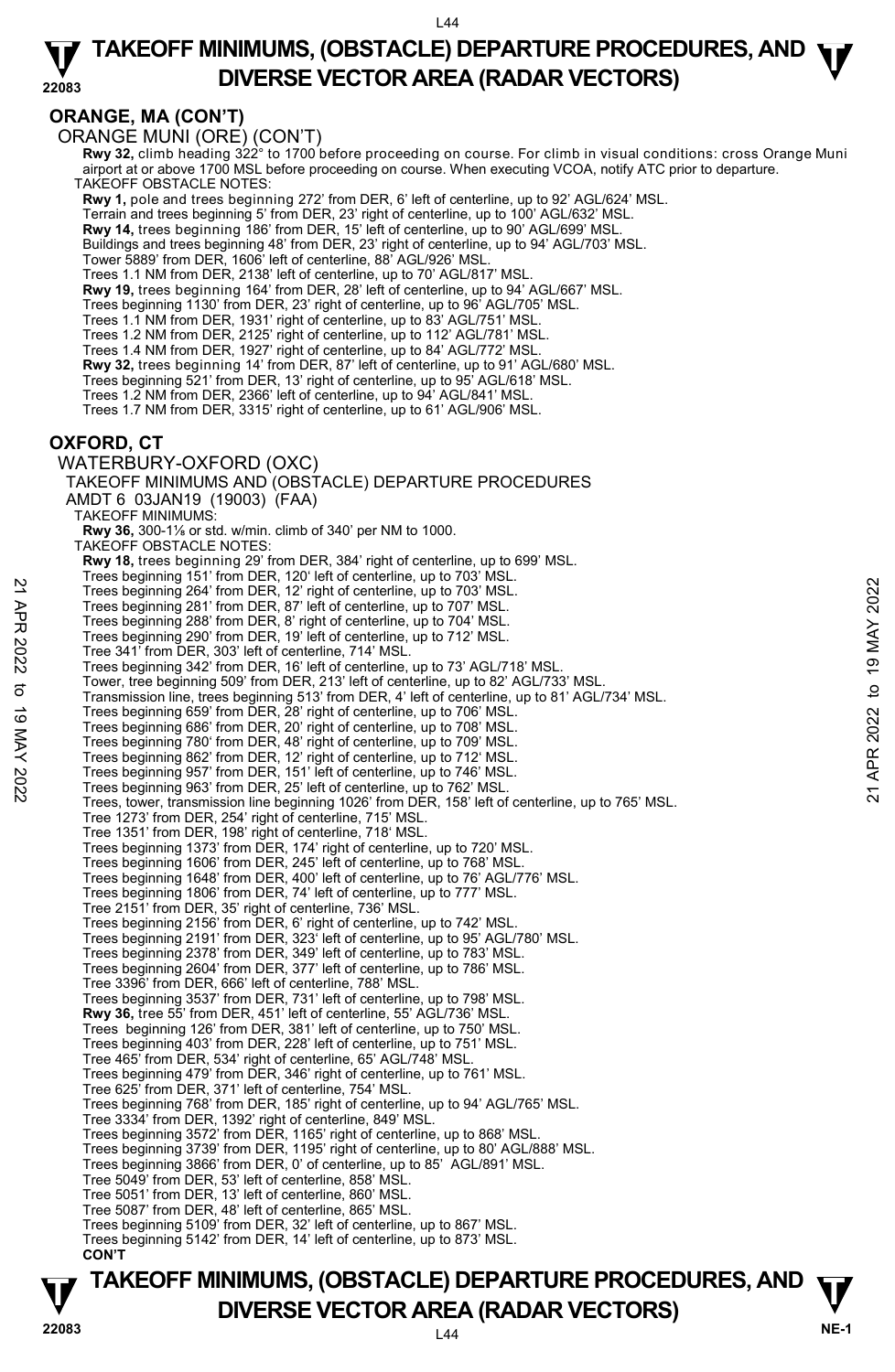#### **OXFORD, CT (CON'T)**

WATERBURY-OXFORD (OXC) (CON'T)

**Rwy 36 (CON'T),** trees beginning 5200' from DER, 50' left of centerline, up to 874' MSL. Tree 5245' from DER, 52' left of centerline, 877' MSL.

Trees beginning 5274' from DER, 3' left of centerline, up to 880' MSL.<br>Trees beginning 5303' from DER, 25' left of centerline, up to 884' MSL.<br>Trees beginning 5326' from DER, 0' left of centerline, up to 884' MSL.

Trees beginning 5480' from DER, 16' right of centerline, up to 883' MSL.

### **OXFORD, ME**

OXFORD COUNTY RGNL (81B)

TAKEOFF MINIMUMS AND (OBSTACLE) DEPARTURE PROCEDURES

AMDT 1 05JUL07 (07186) (FAA)

TAKEOFF MINIMUMS:

**Rwy 15,** 600-3 or 1800-2½ for climb in visual conditions.

**Rwy 33,** std. w/ min. climb of 475' per NM to 2000, or 1800-2½ for climb in visual conditions. DEPARTURE PROCEDURE:

**Rwy 15,** climb heading 149° to 1300 before proceeding on course or for climb in visual conditions cross Oxford County Rgnl Airport at or above 2000 before proceeding on course.

**Rwy 33,** climb heading 329° to 2000 before proceeding on course or for climb in visual conditions cross Oxford County Rgnl Airport at or above 2000 before proceeding on course.

TAKEOFF OBSTACLE NOTES:

**Rwy 15,** multiple trees beginning 3607' from DER, 572' left of centerline, up to 100' AGL/679' MSL.<br>Multiple assumed obstacles beginning 1.7 NM from DER, 1478' left of centerline, up to 200' AGL/849' MSL.<br>**Rwy 33,** multip Multiple trees beginning 5446' from DER, 239' right of centerline, up to 100' AGL/719' MSL Multiple assumed obstacles beginning 1.6 NM from DER, 393' right of centerline, up to 200' AGL/1079' MSL.

### **PAWTUCKET, RI**

#### NORTH CENTRAL STATE (SFZ)

TAKEOFF MINIMUMS AND (OBSTACLE) DEPARTURE PROCEDURES AMDT 4 07MAR13 (13066) (FAA) TAKEOFF OBSTACLE NOTES: **Rwy 5,** tree 103' from DER, 233' right of centerline, 34' AGL/434' MSL. Windsock abeam DER, 233' right of centerline, 16' AGL/426' MSL. Bush 40' from DER, 249' left of centerline, 28' AGL/428' MSL. Pole 25' from DER, 505' left of centerline, 78' AGL/439' MSL. Tree 346' from DER, 569' left of centerline, 87' AGL/438' MSL. **Rwy 15,** trees beginning 148' from DER, 32' left of centerline, up to 74' AGL/523' MSL.<br>Trees beginning 119' from DER, 417' right of centerline, up to 93' AGL/552' MSL. Pole 200' from DER, 286' right of centerline, 74' AGL/504' MSL. NORTH CENTRAL STATE (SFZ)<br>
TAKEOFF MINIMUMS AND (OBSTACLE) DEPARTURE PROCEDURES<br>
AMDT 4 07MAR13 (13066) (FAA)<br>
22 TAKEOFF OBSTACLE NOTES:<br>
Rwy 5, tree 103' from DER, 233' right of centerline, 34' AGL/434' MSL.<br>
23 TAKEOFF

Tree 2569' from DER, on centerline, 67' AGL/516' MSL.

**Rwy 23,** trees beginning 144' from DER, 278' left of centerline, up to 90' AGL/480' MSL.<br>Pole 171' from DER, 511' left of centerline, 85' AGL/475' MSL.

Trees beginning 916' from DER, 602' right of centerline, 87' AGL/456' MSL.

Pole 176' from DER, 507' right of centerline, 65' AGL/446' MSL. **Rwy 33,** trees beginning 58' from DER, 80' left of centerline, up to 45' AGL/554' MSL.

Poles beginning 291' from DER, 207' left of centerline, up to 80' AGL/490' MSL.

Trees beginning 23' from DER, 504' right of centerline, up to 75' AGL/494' MSL.

Trees beginning 819' from DER, 415' right of centerline, up to 94' AGL/504' MSL.

Poles beginning 827' from DER, 523' right of centerline, up to 44' AGL/464' MSL.

### **PLAINVILLE CT**

#### ROBERTSON FLD (4B8)

TAKEOFF MINIMUMS AND (OBSTACLE) DEPARTURE PROCEDURES

ORIG 30APR15 (22083) (FAA)

TAKEOFF MINIMUMS:

**Rwy 2,** std. w/min. climb of 220' per NM to 2400, or 2200-3 for climb in visual conditions. DEPARTURE PROCEDURE:

**Rwy 2,** climb heading 019° to 2400 before turning right.

**Rwy 20,** climb heading 199° to 1800 before proceeding on course.

VCOA:

**Rwy 2,** obtain ATC approval for climb in visual conditions when requesting IFR clearance. Climb in visual conditions to cross Robertson Fld at or above 2300 before proceeding on course.

TAKEOFF OBSTACLE NOTES:

**Rwy 2,** trees beginning 6' from DER, 143' left of centerline, up to 96' AGL/267' MSL.

Poles and trees beginning 128' from DER, 143' right of centerline, up to 102' AGL/273' MSL.

Trees beginning 2018' from DER, 128' right of centerline, up to 118' AGL/329' MSL. Trees beginning 2038' from DER, 786' left of centerline, up to 128' AGL/349' MSL.

**Rwy 20,** trees, poles and buildings beginning 46' from DER, 23' left of centerline, up to 71' AGL/262' MSL.

Trees beginning 356' from DER, 99' right of centerline, up to 61' AGL/252' MSL.

Trees beginning 2020' from DER, 10' right of centerline, up to 71' AGL/262' MSL.

Trees and poles beginning 2025' from DER, 247' left of centerline, up to 98' AGL/289' MSL.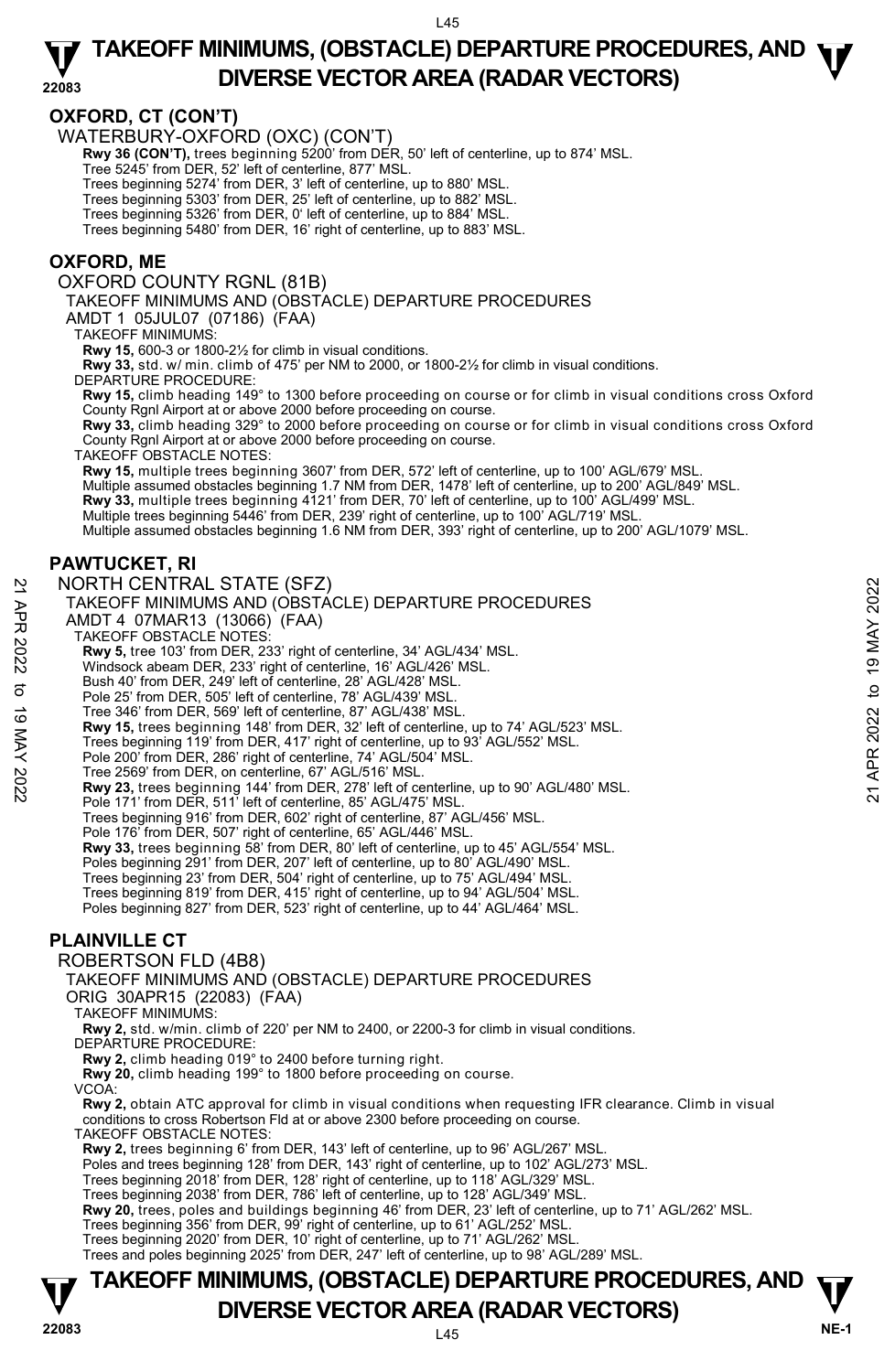**PITTSFIELD, MA**  PITTSFIELD MUNI (PSF) TAKEOFF MINIMUMS AND (OBSTACLE) DEPARTURE PROCEDURES AMDT 2A 28FEB19 (19059) (FAA) TAKEOFF MINIMUMS: **Rwys 14, 32,** NA.  **Rwy 8,** 1100-2 or std. w/min. climb of 270' per NM to 2500. **Rwy 26,** 800-2 or std. w/min. climb of 360' per NM to 2100. DEPARTURE PROCEDURE: **Rwy 8,** climb runway heading to 2000, then climbing right turn via CTR R-331 to 3000 before proceeding on course. **Rwy 26,** climb runway heading to 2400 before proceeding on course. TAKEOFF OBSTACLE NOTES: **Rwy 8,** pole 75' from DER, 35' right of centerline, 17' AGL/1136' MSL. Pole 164' from DER, 107' right of centerline, 30' AGL/1146' MSL. Trees beginning 310' from DER, 457' right of centerline, up to 64' AGL/1185' MSL. **PITTSFIELD, ME**  PITTSFIELD MUNI (2B7) TAKEOFF MINIMUMS AND (OBSTACLE) DEPARTURE PROCEDURES AMDT 2A 09FEB12 (12040) (FAA) DEPARTURE PROCEDURE: **Rwy 36,** 300-1¼ or std w/min. climb of 220' per NM to 500. TAKEOFF OBSTACLE NOTES: **Rwy 18,** trees beginning 86' from DER, left and right of centerline, up to 80' AGL/259' MSL. **Rwy 36,** aircraft 49' from DER, 156' left of centerline, 17' AGL/216' MSL.<br>Vehicle 139' from DER, 452' left of centerline, 15' AGL/214' MSL. Building, trees and poles beginning 63' from DER, 15' right of centerline, up to 77' AGL/357' MSL. Trees, poles and buildings beginning 106' from DER, 39' left of centerline, up to 82' AGL/312' MSL. **PLYMOUTH, MA**  PLYMOUTH MUNI (PYM) TAKEOFF MINIMUMS AND (OBSTACLE) DEPARTURE PROCEDURES AMDT 3 19JUL18 (18200) (FAA) DEPARTURE PROCEDURE **Rwy 6,** climb heading 056° to 800 before turning left. TAKEOFF OBSTACLE NOTES: **Rwy 6,** sign at DER, 248' right of centerline, 7' AGL/149' MSL. Tree 5' from DER, 443' right of centerline, 167' MSL. Trees, buildings, pole beginning 32' from DER, 215' left of centerline, up to 22' AGL/173' MSL. Trees beginning 141' from DER, 379' right of centerline, up to 171' MSL. PLYMOUTH, MA<br>
PLYMOUTH MUNI (PYM)<br>
TAKEOFF MINIMUMS AND (OBSTACLE) DEPARTURE PROCEDURES<br>
AMDT 3 19JUL18 (18200) (FAA)<br>
DEPARTURE PROCEDURES<br>
AMDT 3 19JUL18 (18200) (FAA)<br> **EVARTURE PROCEDURES**<br> **RWY 6**, eilmb heading 056° Trees beginning 722' from DER, 322' right of centerline, up to 225' MSL. Building 779' from DER, 643' left of centerline, 23' AGL/175' MSL. Trees, building beginning 781' from DER, 324' left of centerline, up to 41' AGL/190' MSL. Tree 1163' from DER, 584' left of centerline, 209' MSL. Trees beginning 1166' from DER, 342' left of centerline, up to 229' MSL. Trees beginning 1173' from DER, right of centerline, up to 83' AGL/233' MSL. Trees beginning 1345' from DER, 5' left of centerline, up to 233' MSL. Trees beginning 3043' from DER, 295' left of centerline, up to 238' MSL. Trees beginning 3251' from DER, 223' left of centerline, up to 240' MSL. Tree 3363' from DER, 708' right of centerline, 238' MSL. Tree 3556' from DER, 590' right of centerline, 241' MSL. **Rwy 15,** terrain 14' from DER, 480' left of centerline, 134' MSL. Traverse way beginning 25' from DER, 410' right of centerline, up to 145' MSL. Pole, traverse way beginning 209' from DER, 323' right of centerline, up to 164' MSL. Tree 260' from DER, 283' left of centerline, 177' MSL. Trees beginning 265' from DER, 459' right of centerline, up to 170' MSL. Tree 382' from DER, 529' left of centerline, 198' MSL. Trees, electrical system beginning 412' from DER, 359' right of centerline, up to 192' MSL. Trees, electrical system beginning 540' from DER, 328' right of centerline, up to 197' MSL. Trees beginning 550' from DER, 291' left of centerline, up to 208' MSL. Trees beginning 607' from DER, 327' left of centerline, up to 210' MSL. Tree, electrical system beginning 641' from DER, 637' right of centerline, up to 199' MSL. Trees beginning 769' from DER, 440' right of centerline, up to 203' MSL. Tree 884' from DER, 408' right of centerline, 204' MSL. Tree 936' from DER, 565' right of centerline, 211' MSL. Trees, poles beginning 977' from DER, 4' right of centerline, up to 222' MSL.<br>Trees beginning 1165' from DER, 3' left of centerline, up to 86' AGL/217' MSL.<br>Trees beginning 2064' from DER, 59' right of centerline, up to 79 Trees beginning 2221' from DER, 625' left of centerline, up to 223' MSL. Trees beginning 2463' from DER, 738' left of centerline, up to 103' AGL/228' MSL. **CON'T**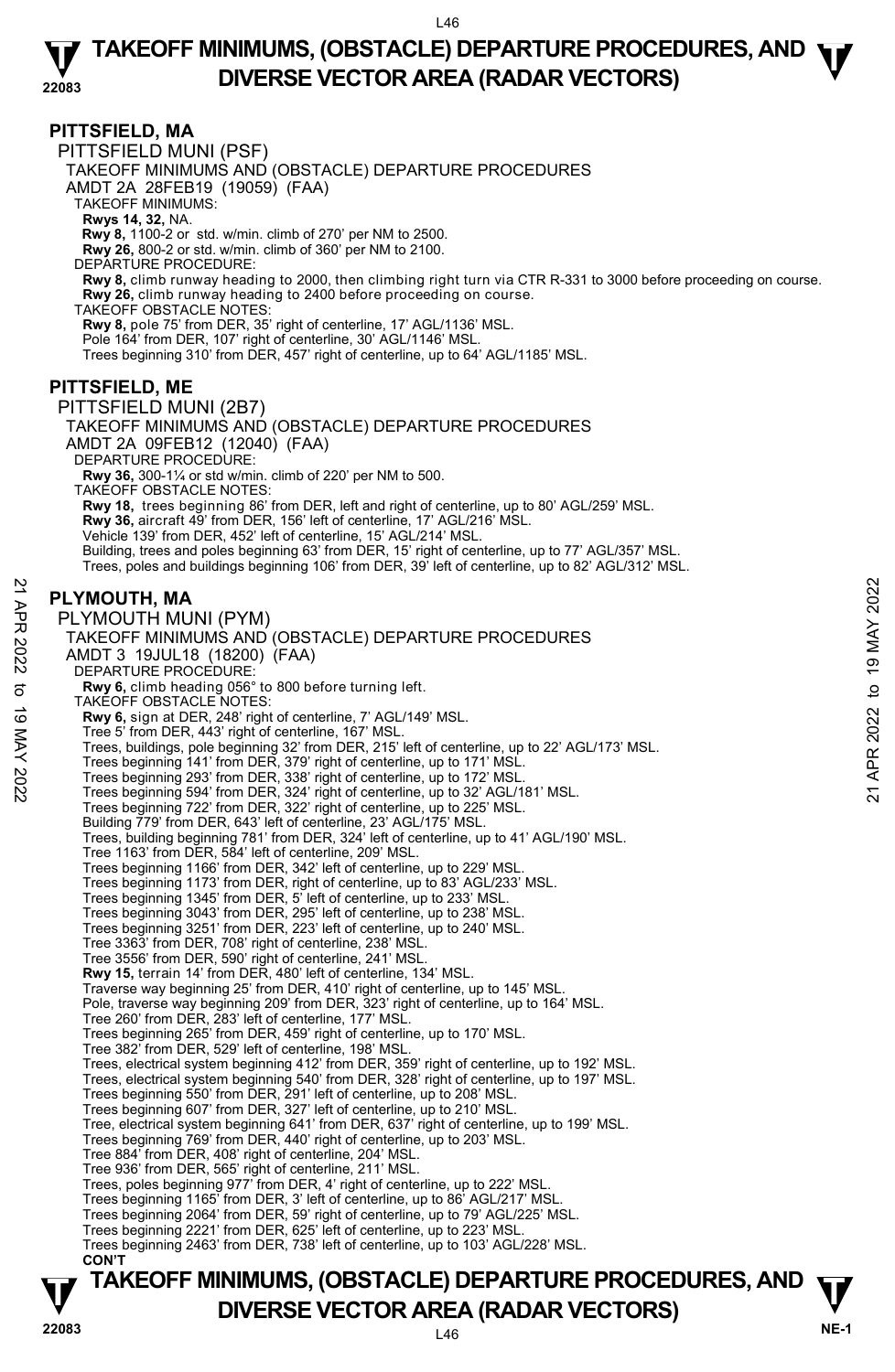#### **22083 TAKEOFF MINIMUMS, (OBSTACLE) DEPARTURE PROCEDURES, AND <b>W**<br>DIVERSE VECTOR AREA (BADAR VECTORS) **DIVERSE VECTOR AREA (RADAR VECTORS)**

## **PLYMOUTH, MA (CON'T)**

PLYMOUTH MUNI (PYM) (CON'T) **Rwy 15 (CON'T),** trees beginning 2520' from DER, 758' left of centerline, up to 95' AGL/230' MSL.<br>Tree 3780' from DER, 1160' left of centerline, 71' AGL/232' MSL. Tree 3860' from DER, 1237' left of centerline, 76' AGL/235' MSL. Tree 4028' from DER, 1048' left of centerline, 68' AGL/239' MSL. Trees beginning 4039' from DER, 1146' left of centerline, up to 75' AGL/242' MSL. Trees beginning 4187' from DER, 1294' left of centerline, up to 83' AGL/245' MSL. Tree 4283' from DER, 1572' left of centerline, 86' AGL/246' MSL. Trees beginning 4557' from DER, 737' right of centerline, up to 74' AGL/252' MSL. Tree 4558' from DER, 117' left of centerline, 71' AGL/249' MSL. Trees beginning 4594' from DER, 12' left of centerline, up to 72' AGL/257' MSL. Tree 4631' from DER, 180' right of centerline, 84' AGL/253' MSL. Trees beginning 4655' from DER, 78' right of centerline, up to 83' AGL/256' MSL. Tree 4689' from DER, 96' left of centerline, 75' AGL/261' MSL. Trees beginning 4708' from DER, 83' left of centerline, up to 79' AGL/266' MSL. Tree 4741' from DER, 519' right of centerline, 82' AGL/259' MSL. Tree 4777' from DER, 430' right of centerline, 85' AGL/260' MSL. Trees beginning 4786' from DER, 17' right of centerline, up to 80' AGL/261' MSL. Trees beginning 4790' from DER, 86' right of centerline, up to 89' AGL/263' MSL. **Rwy 24,** electrical system 5' from DER, 10' right of centerline, 1' AGL/136' MSL. Poles, tree beginning 806' from DER, 613' right of centerline, up to 56' AGL/186' MSL. Trees, pole beginning 1432' from DER, 549' right of centerline, up to 201' MSL. Tree 1504' from DER, 887' left of centerline, 190' MSL. Tree 1835' from DER, 917' left of centerline, 194' MSL. Tree 1879' from DER, 897' right of centerline, 204' MSL. Trees beginning 1903' from DER, 489' right of centerline, up to 207' MSL. Trees beginning 1941' from DER, 910' left of centerline, up to 197' MSL. Tree 2202' from DER, 994' left of centerline, 207' MSL. Trees beginning 2226' from DER, 523' left of centerline, up to 208' MSL. Tree 2298' from DER, 588' right of centerline, 208' MSL. Trees beginning 2299' from DER, 478' right of centerline, up to 209' MSL. Trees beginning 2500' from DER, 402' right of centerline, up to 211' MSL. Tree 2594' from DER, 597' left of centerline, 212' MSL. Trees beginning 2649' from DER, 572' left of centerline, up to 213' MSL. Trees beginning 2940' from DER, 606' right of centerline, up to 213' MSL. Tree 3057' from DER, 476' right of centerline, 217' MSL. **Rwy 33,** pole, traverse way beginning 1' from DER, 254' left of centerline, up to 20' AGL/162' MSL. Terrain 22' from DER, 238' right of centerline, 146' MSL. Pole, traverse way, trees beginning 72' from DER, 267' left of centerline, up to 38' AGL/180' MSL. Stacks, buildings beginning 123' from DER, 337' right of centerline, up to 20' AGL/167' MSL.<br>Buildings, stack beginning 267' from DER, 301' right of centerline, up to 168' MSL.<br>Poles, electrical system beginning 595' from Trees, electrical system, pole beginning 699' from DER, 68' left of centerline, up to 47' AGL/189' MSL. Trees, electrical system, buildings, poles beginning 699' from DER, 56' right of centerline, up to 72' AGL/211' MSL. Tree 785' from DER, 576' left of centerline, 202' MSL. Trees beginning 797' from DER, 133' left of centerline, up to 67' AGL/210' MSL. Trees beginning 828' from DER, 430' left of centerline, up to 70' AGL/215' MSL. Trees, pole beginning 877' from DER, 16' left of centerline, up to 76' AGL/221' MSL. Tree 920' from DER, 525' right of centerline, 74' AGL/218' MSL. Trees, poles beginning 929' from DER, 9' right of centerline, up to 77' AGL/223' MSL. Trees beginning 2182' from DER, 558' right of centerline, up to 73' AGL/234' MSL. Trees beginning 2362' from DER, 153' left of centerline, up to 81' AGL/223' MSL. Trees beginning 2375' from DER, 106' left of centerline, up to 76' AGL/227' MSL. Trees, electrical system beginning 2378' from DER, 11' right of centerline, up to 82' AGL/240' MSL. Trees, pole beginning 2491' from DER, 23' right of centerline, up to 77' AGL/242' MSL. Trees beginning 2508' from DER, 25' left of centerline, up to 85' AGL/238' MSL. Trees beginning 3543' from DER, 38' left of centerline, up to 106' AGL/242' MSL. **PORTLAND, ME**  PORTLAND INTL JETPORT (PWM) TAKEOFF MINIMUMS AND (OBSTACLE) DEPARTURE PROCEDURES AMDT 7 10DEC15 (15344) (FAA) TAKEOFF MINIMUMS: **Rwy 11,** 300-1¼ or std. w/min. climb of 272' per NM to 400. **Rwy 36,** 400-2¾ or std. w/min. climb of 235' per NM to 600. TAKEOFF OBSTACLE NOTES: **Rwy 11**, tree 481' from DER, 563' right of centerline, 32' AGL/69' MSL. Tree 650' from DER, 551' left of centerline, 25' AGL/67' MSL. 22 Trees beginning 2299 'from DER, 402' right of centerline, up to 209 MSL.<br>
Trees beginning 2590 'from DER, 402' right of centerline, up to 211' MSL.<br>
Trees Deginning 2600' from DER, 402' right of centerline, up to 211' M

Trees beginning 1 NM from DER, 1660' left of centerline, up to 209' AGL/251' MSL.

- **Rwy 18**, tree 107' from DER, 522' right of centerline, 33' AGL/77' MSL.
- Tree 178' from DER, 481' right of centerline, 38' AGL/82' MSL.  **CON'T**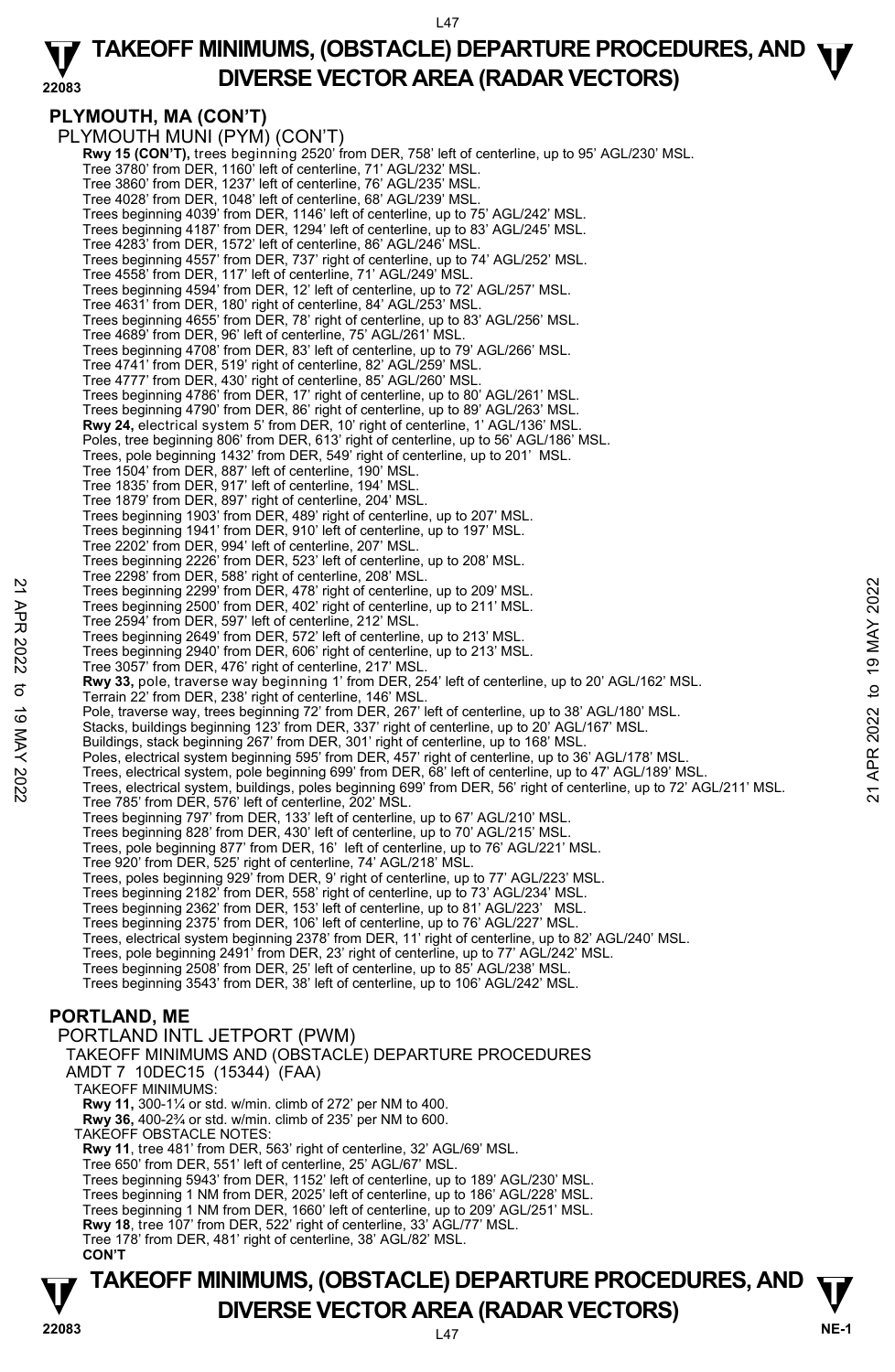#### **22083 TAKEOFF MINIMUMS, (OBSTACLE) DEPARTURE PROCEDURES, AND <b>W**<br>DIVERSE VECTOR AREA (BADAR VECTORS) **DIVERSE VECTOR AREA (RADAR VECTORS)**

## **PORTLAND, ME (CON'T)**

PORTLAND INTL JETPORT (PWM) (CON'T)

**Rwy 18 (CON'T),** trees beginning 207' from DER, left and right of centerline, up to 57' AGL/78' MSL.

Trees beginning 403' from DER, 503' right of centerline, up to 66' AGL/110' MSL.

Trees beginning 1038' from DER, left and right of centerline, up to 65' AGL/109' MSL.<br>Trees beginning 1257' from DER, left and right of centerline, up to 83' AGL/127' MSL.<br>Trees beginning 1676' from DER, 217' right of cent

Trees beginning 4242' from DER, 1132' right of centerline, up to 124' AGL/168' MSL. **Rwy 29,** trees beginning 1301' from DER, 789' left of centerline, up to 47' AGL/122' MSL.

- Trees 2185' from DER, 830' left of centerline, up to 74' AGL/149' MSL.
- Trees beginning 2742' from DER, 811' right of centerline, up to 83' AGL/180' MSL.

Trees beginning 3103' from DER, 1245' left of centerline, up to 114' AGL/189' MSL.

Trees beginning 4218' from DER, 1382' left of centerline, up to 129' AGL/204' MSL.

**Rwy 36,** building 11' from DER, 149' left of centerline, 2' AGL/46' MSL.

Fence 23' from DER, 495' left of centerline, 21' AGL/68' MSL.

Vehicles on road, beginning 196' from DER, 251' left of centerline, up to 17' AGL/56' MSL.

Trees beginning 364' from DER, 87' left of centerline, up to 60' AGL/73' MSL. Trees beginning 21' from DER, 252' left of centerline, up to 56' AGL/101' MSL.

Trees beginning 238' from DER, 515' left of centerline, up to 68' AGL/112' MSL.

Trees beginning 1281' from DER, 832' right of centerline, up to 85' AGL/129' MSL. Trees beginning 1699' from DER, 450' right of centerline, up to 76' AGL/121' MSL.

Trees beginning 2298 from DER, 848' left of centerline, up to 81' AGL/125' MSL.

Tree 3545' from DER, 1437' left of centerline, 93' AGL/138' MSL.

## **PORTSMOUTH, NH**

PORTSMOUTH INTL AT PEASE (PSM) TAKEOFF MINIMUMS AND (OBSTACLE) DEPARTURE PROCEDURES ORIG-A 05APR12 (12096) (FAA)

DEPARTURE PROCEDURE:

**Rwy 16,** climb heading 165° to 600 before turning left. TAKEOFF OBSTACLE NOTES:

**Rwy 34,** building 519' from DER, 439' right of centerline, 16' AGL/115' MSL.

Trees beginning 2752' from DER, 1090' right of centerline,90' AGL/170' MSL.

## **PRESQUE ISLE, ME**

PRESQUE ISLE INTL (PQI)

TAKEOFF MINIMUMS AND (OBSTACLE) DEPARTURE PROCEDURES

AMDT 7 02DEC21 (21336) (FAA)

TAKEOFF MINIMUMS:

**Rwy 1,** 300-1½ w/min. climb of 230' per NM to 1200, or std. w/min. climb of 465' per NM to 800, or 1100-3 for VCOA.

 **Rwy 10,** 300-1⅞ or std. w/ min. climb of 280' per NM to 900.

TAKEOFF OBSTACLE NOTES:<br>
TAKEOFF OBSTACLE NOTES:<br>
Rwy 34, building 519' from DER, 439' right of centerline, 90' AGL/115' MSL.<br>
Trees beginning 2752' from DER, 439' right of centerline, 90' AGL/170' MSL.<br>
The SQUE ISLE, ME<br> DEPARTURE PROCEDURE:

**Rwy 10,** climb heading 093° to 1600 before proceeding on course.

VCOA:

**Rwys 1, 19, 28,** obtain ATC approval for VCOA when requesting IFR clearance. Climb in visual conditions to cross Presque Isle Intl at or above 1500 before proceeding on course.

TAKEOFF OBSTACLE NOTES:

**Rwy 1,** terrain beginning 8' from DER, 372' left of centerline, up to 541' MSL, terrain 164' from DER, 470' left of centerline, 545' MSL.

Sign 174' from DER, 289' right of centerline, 3' AGL/540' MSL.

Terrain, lighting beginning 180' from DER, 149' left of centerline, up to 546' MSL.

Lighting 201' from DER, 150' right of centerline, 3' AGL/541' MSL.

Sign 220' from DER, 320' right of centerline, 3' AGL/542' MSL.

Terrain beginning 296' from DER, 559' right of centerline, up to 553' MSL. Terrain beginning 580' from DER, 97' left of centerline, up to 565' MSL.

Terrain 891' from DER, 48' right of centerline, 557' MSL.

Fence 896' from DER, 601' right of centerline, 5' AGL/559' MSL.

Building 934' from DER, 258' right of centerline, 12' AGL/567' MSL.

Vehicles on road, tree, NAVAID, fence, terrain beginning 945' from DER, 0' of centerline, up to 574' MSL.

Terrain beginning 1003' from DER, 523' left of centerline, up to 570' MSL.

Tree, terrain, fence, vehicles on road beginning 1082' from DER, 13' left of centerline, up to 59' AGL/613' MSL. Tree 1344' from DER, 199' right of centerline, 8' AGL/575' MSL.

Vehicles on road, fence, terrain, tree beginning 1346' from DER, 32' right of centerline, up to 620' MSL.

Tree 2365' from DER, 470' left of centerline, 68' AGL/620' MSL. Trees beginning 2397' from DER, 409' right of centerline, up to 30' AGL/646' MSL.

Tree, terrain, vehicles on road beginning 2490' from DER, 331' right of centerline, up to 36' AGL/659' MSL.

Pole, terrain beginning 2584' from DER, 139' right of centerline, up to 38' AGL/662' MSL. Tree 2617' from DER, 181' left of centerline, 39' AGL/622' MSL.

Tree, terrain, building beginning 2635' from DER, 236' right of centerline, up to 47' AGL/672' MSL.

Tree, vehicles on road, poles, terrain beginning 2685' from DER, 272' right of centerline, up to 49' AGL/699' MSL.

Trees beginning 3390' from DER, 240' left of centerline, up to 67' AGL/644' MSL.  **CON'T**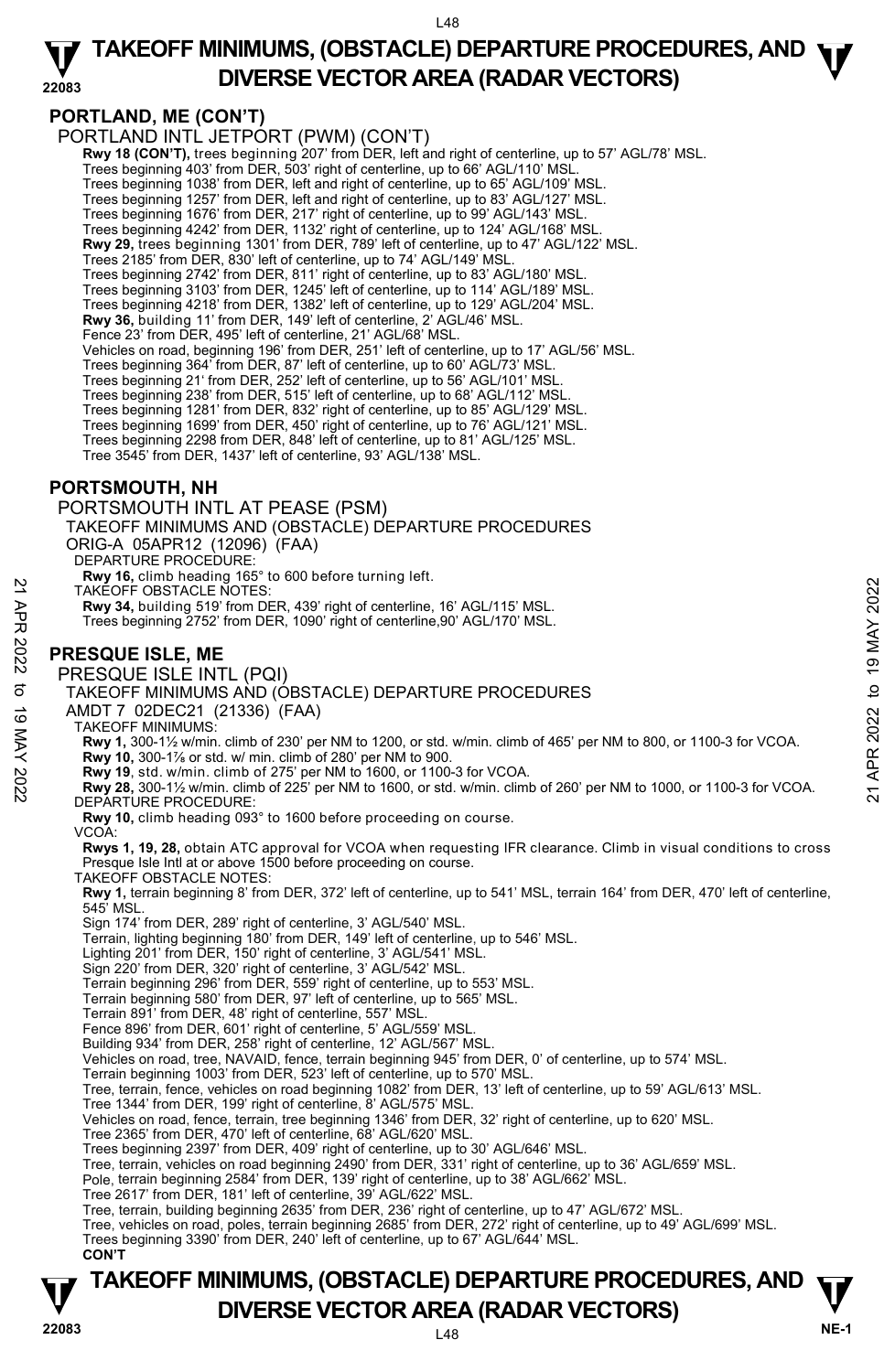#### **22083 TAKEOFF MINIMUMS, (OBSTACLE) DEPARTURE PROCEDURES, AND <b>W**<br>DIVERSE VECTOR AREA (BADAR VECTORS) **DIVERSE VECTOR AREA (RADAR VECTORS)**

## **PRESQUE ISLE, ME (CON'T)**

PRESQUE ISLE INTL (PQI) (CON'T) **Rwy 1 (CON'T),** vehicles on road, terrain, pole beginning 3550' from DER, 175' right of centerline, up to 718' MSL. Tree, terrain, electrical system, building, pole beginning 4350' from DER, 325' right of centerline, up to 45' AGL/722' MSL. Trees beginning 5771' from DER, 1618' left of centerline, up to 75' AGL/707' MSL. Trees beginning 1. 1 NM from DER, 1458' right of centerline, up to 59' AGL/755' MSL. **Rwy 10,** lighting 9' from DER, 29' left of centerline, 1' AGL/474' MSL. Fence, electrical system beginning 22' from DER, 440' left of centerline, up to 8' AGL/486' MSL. Tree, vehicles on road beginning 36' from DER, 424' right of centerline, up to 38' AGL/508' MSL. Pole 448' from DER, 611' right of centerline, 43' AGL/519' MSL Tree, vehicles on road, electrical system beginning 520' from DER, 428' right of centerline, up to 58' AGL/535' MSL. Tree, vehicles on road, pole, electrical system beginning 650' from DER, 234' right of centerline, up to 77' AGL/553' MSL. Vehicles on road 900' from DER, 678' left of centerline, 496' MSL. Tree 1314' from DER, 850' left of centerline, 49' AGL/521' MSL. Tree 2377' from DER, 131' left of centerline, 69' AGL/534' MSL. Tree 2517' from DER, 136' left of centerline, 74' AGL/543' MSL. Tree 2579' from DER, 93' left of centerline, 75' AGL/544' MSL. Tree 2614' from DER, 130' left of centerline, 80' AGL/550' MSL. Trees beginning 1.1 NM from DER, 1918' right of centerline, up to 58' AGL/664' MSL. Tree, pole beginning 1.2 NM from DER, 1629' right of centerline, up to 66' AGL/673' MSL. Tree 1.2 NM from DER, 2282' right of centerline, 36' AGL/675' MSL. Tree 1.2 NM from DER, 2398' right of centerline, 38' AGL/679' MSL. Trees beginning 1.2 nm from DER, 1688' right of centerline, up to 61' AGL/693' MSL. Tree, building beginning 1.2 NM from DER, 1372' right of centerline, up to 64' AGL/709' MSL.<br>Trees beginning 1.2 NM from DER, 1312' right of centerline, up to 60' AGL/711' MSL. Trees beginning 1.3 NM from DER, 1158' right of centerline, up to 58' AGL/714' MSL. Tree, electrical system beginning 1.3 nm from DER, 1478' right of centerline, up to 70' AGL/721' MSL.<br>Trees beginning 1.3 NM from DER, 1147' right of centerline, up to 53' AGL/722' MSL. Tree 1.3 NM from DER, 1622' right of centerline, 70' AGL/729' MSL. Trees beginning 1.3 NM from DER, 1196' right of centerline, up to 72' AGL/761' MSL. Tree, terrain, building, fence beginning 1.3 NM from DER, 952' right of centerline, up to 65' AGL/763' MSL.<br>Tree, terrain beginning 1.4 NM from DER, 1005' right of centerline, up to 69' AGL/767' MSL. **Rwy 19,** trees beginning 619' from DER, 590' right of centerline, up to 50' AGL/490' MSL. Tree 1362' from DER, 797' left of centerline, 58' AGL/509' MSL. Trees beginning 1542' from DER, 779' left of centerline, up to 64' AGL/515' MSL. Tree 1610' from DER, 902' right of centerline, 69' AGL/502' MSL. Trees beginning 1871' from DER, 921' right of centerline, up to 79' AGL/513' MSL. Tree 2060' from DER, 1028' right of centerline, 89' AGL/524' MSL. Tree 2831' from DER, 1161' right of centerline, 92' AGL/526' MSL. **Rwy 28,** lighting 9' from DER, 30' right of centerline, 2' AGL/474' MSL. Trees beginning 51' from DER, 264' right of centerline, up to 18' AGL/487' MSL. Tree, vegetation beginning 134' from DER, 255' right of centerline, up to 53' AGL/510' MSL. Tree 160' from DER, 464' left of centerline, 55' AGL/508' MSL. Tree 162' from DER, 508' left of centerline, 60' AGL/512' MSL. Trees beginning 174' from DER, 410' left of centerline, up to 60' AGL/513' MSL. Trees beginning 301' from DER, 445' left of centerline, up to 68' AGL/524' MSL. Trees beginning 574' from DER, 434' left of centerline, up to 60' AGL/533' MSL. Trees beginning 585' from DER, 225' right of centerline, up to 55' AGL/541' MSL. Trees beginning 676' from DER, 9' left of centerline, up to 62' AGL/540' MSL. Trees beginning 1175' from DER, 2' right of centerline, up to 70' AGL/610' MSL. Tree 5109' from DER, 1814' right of centerline, 81' AGL/629' MSL. Tree 5184' from DER, 1739' right of centerline, 83' AGL/637' MSL. Trees beginning 5258' from DER, 1131' right of centerline, up to 76' AGL/638' MSL. Trees beginning 5989' from DER, 1896' right of centerline, up to 47' AGL/639' MSL. Tree 1 NM from DER, 1933' right of centerline, 50' AGL/645' MSL. Trees beginning 1 NM from DER, 1694' right of centerline, up to 83' AGL/679' MSL. **PRINCETON, ME**  PRINCETON MUNI (PNN) TAKEOFF MINIMUMS AND (OBSTACLE) DEPARTURE PROCEDURES AMDT 1 29MAY14 (14149) (FAA) TAKEOFF MINIMUMS: **Rwys 6, 24,** NA-Runway closed. TAKEOFF OBSTACLE NOTES: 22 Tree, terrain beginning 1.4 NM from DER, 1005 right of centerline, up to 69 AGL/767 MSL.<br> **21 APR 19, tree beginning 1.4 NM from DER**, 1005 right of centerline, up to 69 AGL/767 MSL.<br> **22 Tree 1862** from the R, 797 lef

**Rwy 15,** bushes beginning 42' from DER, left and right of centerline, up to 18' AGL/247' MSL.

Trees beginning 104' from DER, 227' left of centerline, up to 69' AGL/288' MSL.

Trees beginning 154' from DER, 287' right of centerline, up to 79' AGL/298' MSL. Trees beginning 900' from DER, left and right of centerline, up to 100' AGL/298' MSL.

**Rwy 33,** bushes beginning 33' from DER, 194' left of centerline, up to 16' AGL/275' MSL.

Poles beginning 70' from DER, 495' left of centerline, up to 29' AGL/298' MSL Trees beginning 248' from DER, left and right of centerline, up to 100' AGL/344' MSL.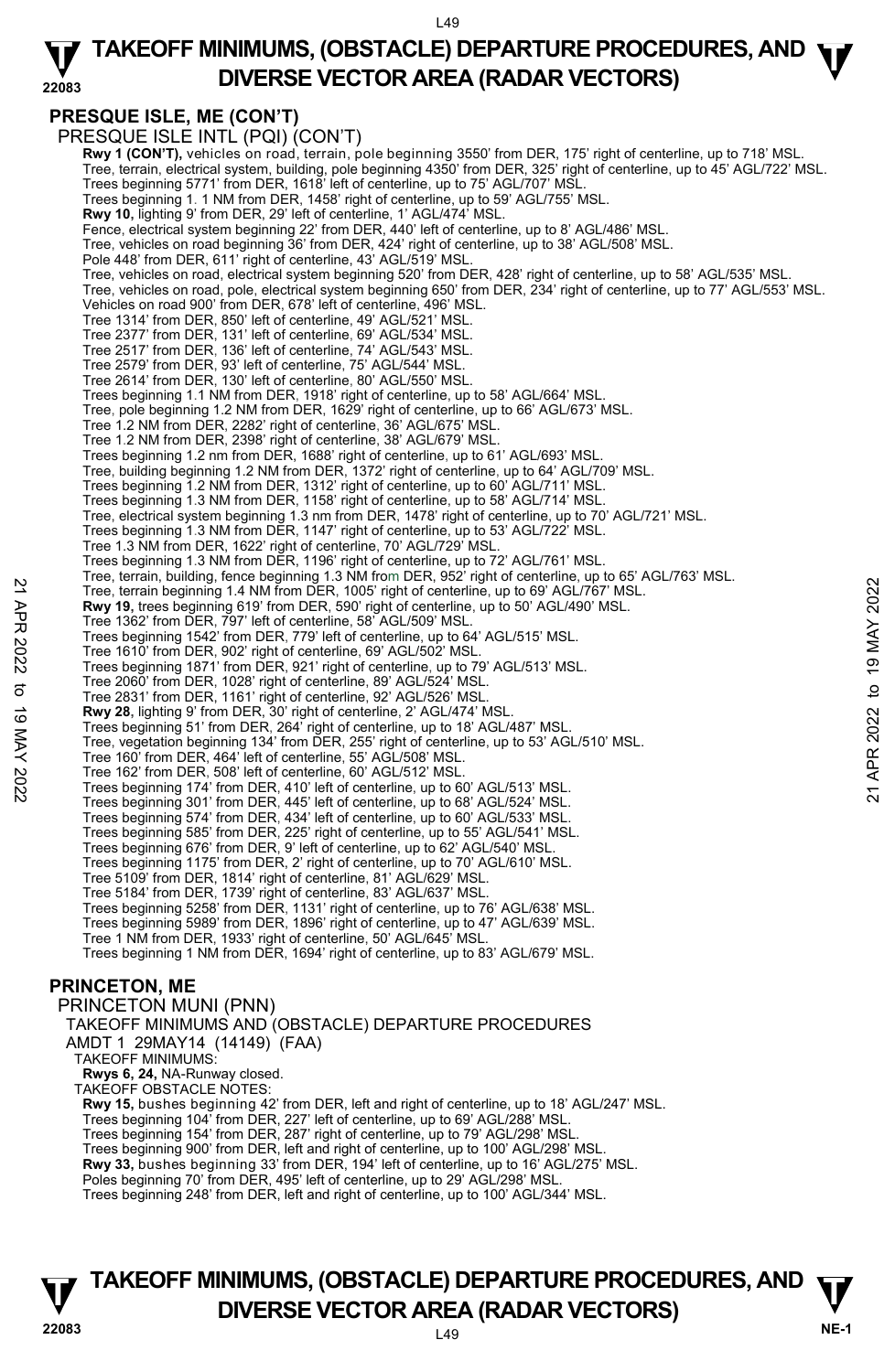#### **PROVIDENCE, RI**  RHODE ISLAND TF GREEN INTL (PVD) TAKEOFF MINIMUMS AND (OBSTACLE) DEPARTURE PROCEDURES AMDT 13 07DEC17 (21280) (FAA) TAKEOFF MINIMUMS: **Rwy 34,** 300-2 w/min. climb of 220' per NM to 1100 or std. w/ min. climb of 250' per NM to 500 or 1000-2½ for VCOA. DEPARTURE PROCEDURE: **Rwy 23,** climb on heading 227° to 700 before turning right. VCOA: **Rwy 34,** obtain ATC approval for VCOA when requesting IFR clearance. Climb in visual conditions to cross Rhode Island TF Green Intl at or above 900 before proceeding on course. TAKEOFF OBSTACLE NOTES: **Rwy 5,** terrain 22' from DER, 437' left of centerline, 45' MSL. Lighting 675' from DER, 598' left of centerline, 68' MSL. Tree 794' from DER, 614' left of centerline, 74' MSL. Tree 880' from DER, 722' right of centerline, 78' MSL. Trees beginning 1215' from DER, 497' left of centerline, up to 107' MSL. Tree 1303' from DER, 849' right of centerline, 88' MSL. Trees beginning 1464' from DER, 733' right of centerline, up to 105' MSL. Trees beginning 2080' from DER, 454' left of centerline, up to 115' MSL. Trees beginning 2205' from DER, 783' right of centerline, up to 120' MSL. **Rwy 16,** terrain 32' from DER, 221' right of centerline, 34' MSL. Tree, building, terrain beginning 82' from DER, 136' right of centerline, up to 71' MSL. Tree 406' from DER, 579' left of centerline, 49' MSL. Trees beginning 1172' from DER, 792' left of centerline, up to 72' MSL. Trees beginning 1468' from DER, 407' left of centerline, up to 87' MSL. Tree 1570' from DER, 827' right of centerline, 85' MSL. Tree, pole beginning 1585' from DER, 490' left of centerline, up to 110' MSL. Tree 1659' from DER, 911' right of centerline, 92' MSL. Tree 2014' from DER, 907' left of centerline, 113' MSL. Trees beginning 2015' from DER, 759' left of centerline, up to 119' MSL. Pole, tree beginning 2534' from DER, 22' right of centerline, up to 118' MSL. Trees beginning 2563' from DER, 9' left of centerline, up to 90' AGL/123' MSL. Tree, pole beginning 2932' from DER, 28' right of centerline, up to 82' AGL/119' MSL. Tank, tree, pole beginning 2957' from DER, 2' right of centerline, up to 121' MSL. Tree, pole beginning 3146' from DER, 9' right of centerline, up to 87' AGL/123' MSL. Tower 3891' from DER, 1346' right of centerline, 94' AGL/131' MSL. **Rwy 23,** traverse way 206' from DER, 554' left of centerline, 61' MSL. Pole 331' from DER, 588' left of centerline, 86' MSL. Terrain 530' from DER, 613' right of centerline, 67' MSL. Tree, pole beginning 661' from DER, 485' right of centerline, up to 85' MSL. Tree 1004' from DER, 585' right of centerline, 101' MSL. Tree 1007' from DER, 723' left of centerline, 116' MSL. Trees beginning 1099' from DER, 494' right of centerline, up to 114' MSL. Trees beginning 1181' from DER, 720' left of centerline, up to 117' MSL. Trees beginning 1512' from DER, 591' left of centerline, up to 124' MSL. Tree 1583' from DER, 908' right of centerline, 119' MSL. Trees beginning 1697' from DER, 497' right of centerline, up to 123' MSL. Trees beginning 1917' from DER, 494' left of centerline, up to 125' MSL. Trees beginning 2066' from DER, 531' right of centerline, up to 87' AGL/137' MSL. **Rwy 34,** fence beginning 71' from DER, 313' left of centerline, up to 59' MSL. Building, sign, fence beginning 105' from DER, 288' right of centerline, up to 23' AGL/76' MSL. Fence 210' from DER, 209' left of centerline, 8' AGL/61' MSL. Tree, traverse way, pole beginning 296' from DER, 9' right of centerline, up to 110' MSL. Pole beginning 309' from DER, 22' left of centerline, up to 73' MSL. NAVAID 400' from DER, 189' left of centerline, 20' AGL/74' MSL. Tank, tree, pole, traverse way, building beginning 414' from DER, 8' right of centerline, up to 120' MSL.<br>Building, pole beginning 437' from DER, 94' left of centerline, up to 77' MSL.<br>Building 519' from DER, 495' left of Building, traverse way beginning 546' from DER, 276' left of centerline, up to 27' AGL/85' MSL. Pole, lighting, building beginning 588' from DER, 53' left of centerline, up to 88' MSL.<br>Tree, lighting, building, pole, electrical system beginning 643' from DER, 29' left of centerline, up to 39' AGL/94' MSL. Pole, building beginning 828' from DER, 162' left of centerline, up to 100' MSL. Pole, tree, building beginning 960' from DER, 146' left of centerline, up to 101' MSL. Pole, tree beginning 1091' from DER, 45' left of centerline, up to 103' MSL. Tree, pole beginning 1255' from DER, 188' left of centerline, up to 140' MSL. Tree, pole beginning 1407' from DER, 27' left of centerline, up to 145' MSL. Tree 1492' from DER, 793' right of centerline, 121' MSL. Trees beginning 1568' from DER, 172' right of centerline, up to 127' MSL. Trees beginning 2306' from DER, 421' right of centerline, up to 129' MSL. Trees beginning 2407' from DER, 154' right of centerline, up to 131' MSL. Tree 2524' from DER, 388' right of centerline, 132' MSL. Trees beginning 2589' from DER, 435' right of centerline, up to 133' MSL. Trees beginning 2953' from DER, 155' right of centerline, up to 138' MSL. **CON'T**  Free seginning 2015 'from DER, 159' left of centerline, up to 119' MSL.<br>
The etc. pole beginning 2534' from DER, 9' left of centerline, up to 90' AGL/123' MSL.<br>
Tree, pole beginning 2932' from DER, 2' right of centerline,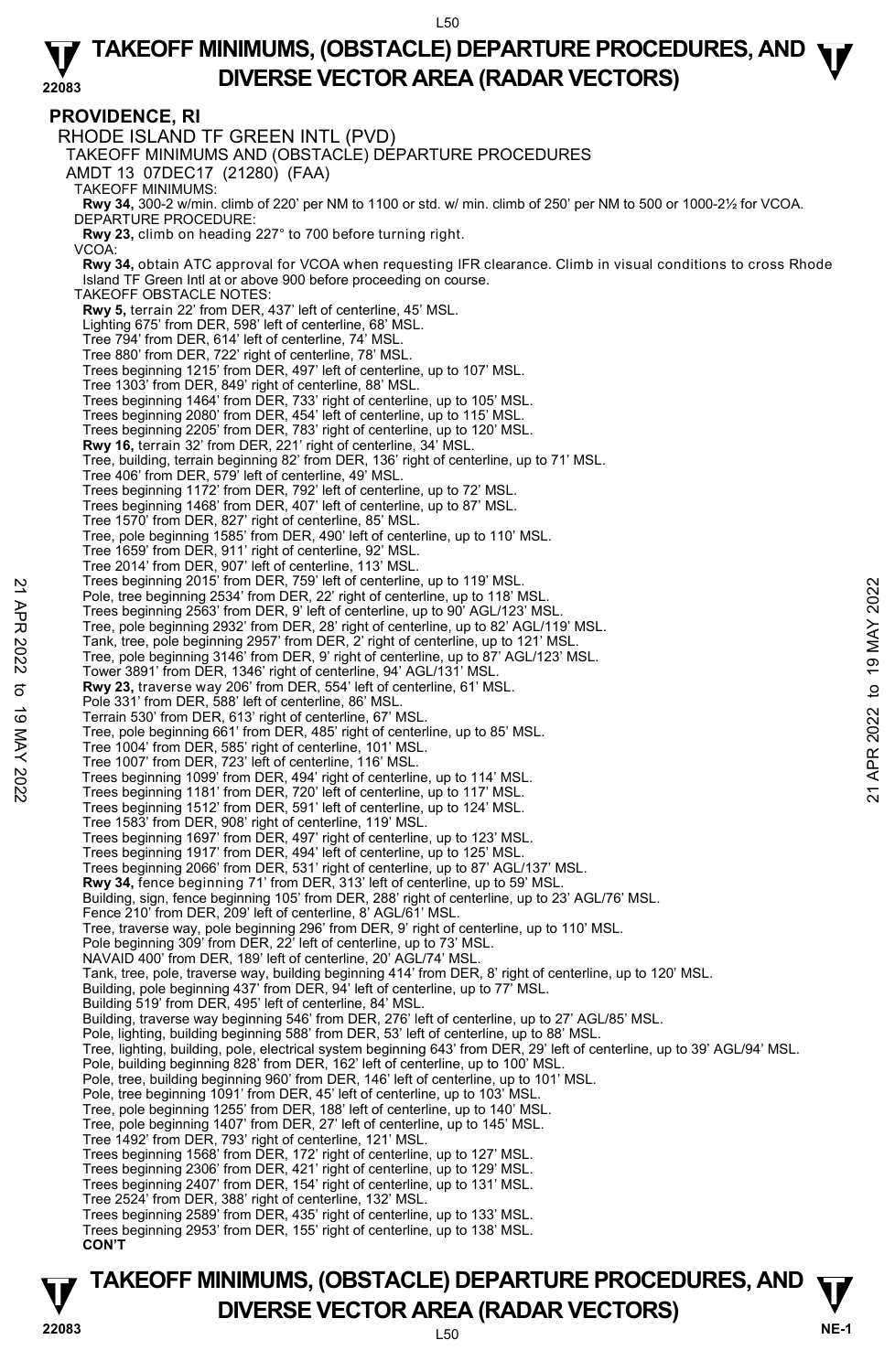## **PROVIDENCE, RI (CON'T)**

RHODE ISLAND TF GREEN INTL (PVD) (CON'T)

**Rwy 34 (CON'T),** tree 3262' from DER, 1065' right of centerline, 93' AGL/143' MSL.

Tower 1.4 NM from DER, 2915' right of centerline, 255' AGL/310' MSL.

Tower 1.5 NM from DER, 2927' right of centerline, 282' AGL/334' MSL.

#### **PROVINCETOWN, MA**

PROVINCETOWN MUNI (PVC) TAKEOFF MINIMUMS AND (OBSTACLE) DEPARTURE PROCEDURES ORIG 02AUG07 (07214) (FAA) TAKEOFF OBSTACLE NOTES: **Rwy 7,** trees beginning 133' from DER, 118' right of centerline up to 33' AGL/37' MSL. Trees beginning 165' from DER, 89' left of centerline up to 33' AGL/47' MSL. **Rwy 25,** bush 376' from DER, 575' right of centerline, 12' AGL/21' MSL.

### **RANGELEY, ME**

RANGELEY LAKE SEAPLANE BASE (M57) TAKEOFF MINIMUMS AND (OBSTACLE) DEPARTURE PROCEDURES

AMDT 1 29MAY14 (14149) (FAA)

TAKEOFF MINIMUMS:

**Rwy 6,** std. w/min. climb of 442' per NM to 4700 or 2600- 2½ for climb in visual conditions.

**Rwy 24,** std. w/min. climb of 300' per NM to 3900 or 2600-2½ for climb in visual conditions.

DEPARTURE PROCEDURE:

**Rwy 6,** climb heading 075° to 4700 before proceeding on course. For climb in visual conditions, cross Rangeley Lake airport at or above 4000 before proceeding on course, do not exceed 210 KIAS until leaving 4000. When executing VCOA, notify ATC prior to departure.

**Rwy 24,** climb heading 255° to 3900 before proceeding on course. For climb in visual conditions, cross Rangeley Lake airport at or above 4000 before proceeding on course, do not exceed 210 KIAS until leaving 4000. When executing VCOA, notify ATC prior to departure. TAKEOFF OBSTACLE NOTES:

**Rwy 6,** trees and buildings beginning 1374' from DER, 446' right of centerline, up to 80' AGL/1620' MSL. Vehicles on roadway beginning 3200' from DER, 957' right of centerline, up to 15' AGL/1614' MSL. Boats on the water, up to 1553' MSL. TAKEOFF OBSTACLE NOTES:<br>
TAKEOFF OBSTACLE NOTES:<br>
Rwy 6, trees and buildings beginning 1374' from DER, 446' right of centerline, up to 80' AGL/1620' MSL.<br>
Vehicles on roadway beginning 3200' from DER, 957' right of centerl

**Rwy 24,** boats on the water, up to 1553' MSL.

#### STEPHEN A BEAN MUNI (8B0)

TAKEOFF MINIMUMS AND (OBSTACLE) DEPARTURE PROCEDURES

AMDT 2 24MAR22 (22083) (FAA)

#### TAKEOFF MINIMUMS:

**Rwy 14,** std. w/min. climb of 335' per NM to 3900 or 2300 and 3 for VCOA.

**Rwy 32,** std. w/min. climb of 380' per NM to 3900 or 2300 and 3 for VCOA.

#### DEPARTURE PROCEDURE:

**Rwy 14**, climbing right turn direct RQM NDB to cross at or above 3900' before proceeding on course.

**Rwy 32,** climbing left turn direct RQM NDB to cross at or above 3900' before proceeding on course.

#### VCOA:

**All runways,** obtain ATC approval for VCOA when requesting IFR clearance. Climb in visual conditions to cross Steven A Bean Muni at or above 4000 before proceeding on course.

TAKEOFF OBSTACLE NOTES:

**Rwy 14,** trees beginning 11' from DER, 200' right of centerline, up to 67' AGL/1853' MSL.

Tree 129' from DER, 465' left of centerline, 58' AGL/1839' MSL.

Tree 302' from DER, 480' left of centerline, 70' AGL/1843' MSL.

Trees beginning 415' from DER, 82' left of centerline, up to 93' AGL/1859' MSL.

## **ROCHESTER, NH**

#### SKYHAVEN (DAW)

TAKEOFF MINIMUMS AND (OBSTACLE) DEPARTURE PROCEDURES

AMDT 6A 05JAN17 (17005) (FAA)

DEPARTURE PROCEDURE:

**Rwy 33,** climb heading 327° to 800, then climbing left turn heading 250° to intercept CON VOR/DME R-095 to 3000 before proceeding on course.

TAKEOFF OBSTACLE NOTES:

**Rwy 15,** trees beginning 450' from DER, 295' left of centerline, up to 110' AGL/400' MSL.

Trees and poles beginning 111' from DER, 389' right of centerline, up to 57' AGL/367' MSL.

**Rwy 33,** trees beginning 200' from DER, 154' right of centerline, up to 120' AGL/443' MSL. <br>Trees beginning 106' from DER, 160' left of centerline, up to 103' AGL/406' MSL.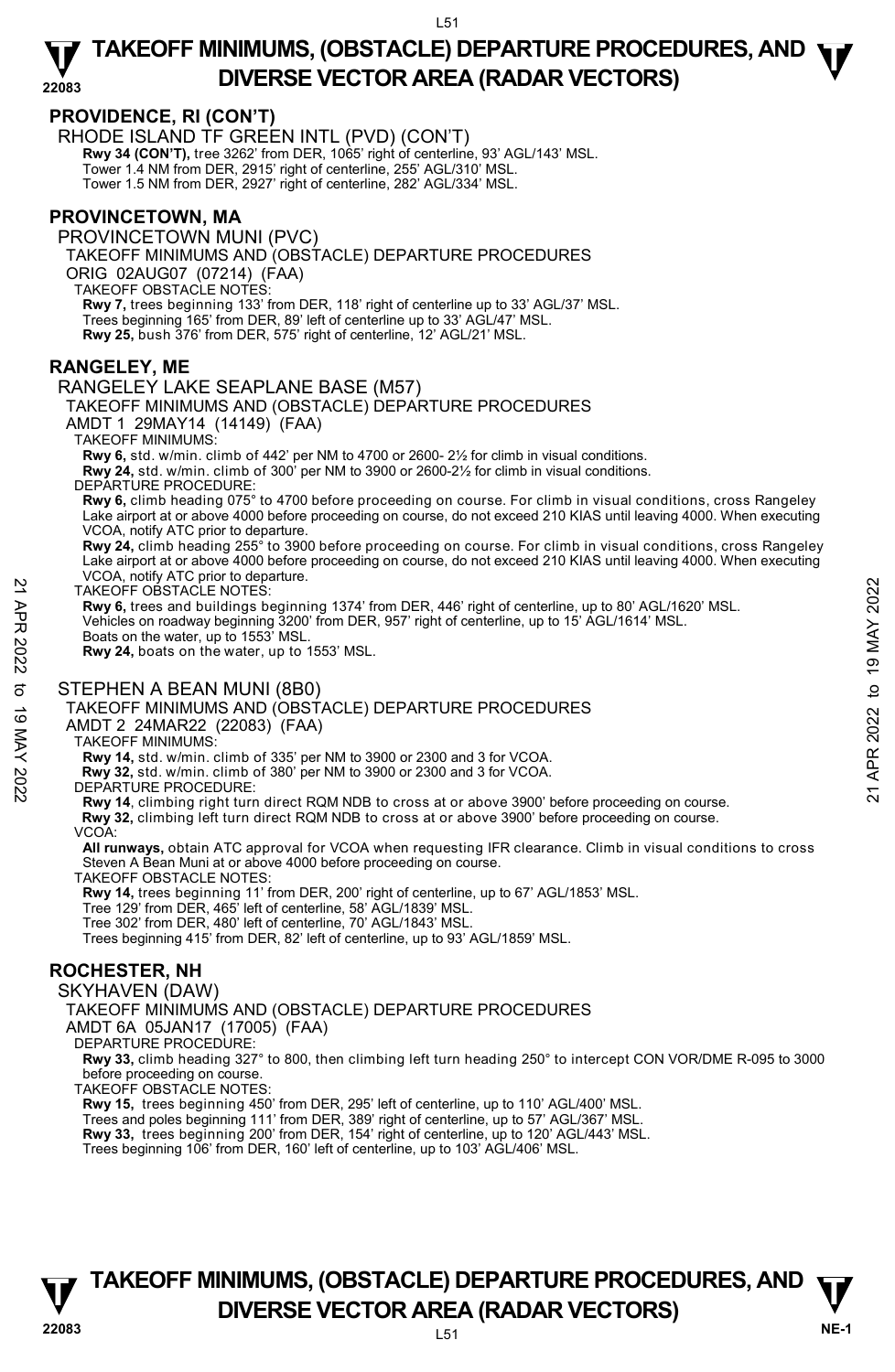### **ROCKLAND, ME**

KNOX COUNTY RGNL (RKD)

TAKEOFF MINIMUMS AND (OBSTACLE) DEPARTURE PROCEDURES

AMDT 4 05AUG04 (04218) (FAA)

TAKEOFF MINIMUMS:

**Rwy 3,** 300-1 or std. with a min. climb of 270' per NM to 2000, or 1100-2½ for climb in visual conditions.

**Rwy 31,** std. with a min. climb of 300' per NM to 1300, or 1100-2½ for climb in visual conditions.

DEPARTURE PROCEDURE:

**Rwys 3, 31,** for climb in visual conditions: cross Knox County Rgnl at or above 1000' MSL before proceeding on course.

TAKEOFF OBSTACLE NOTES:

**Rwy 3,** multiple trees, bushes, obstruction lights and towers beginning 108' from DER, 433' left of centerline, up to 146' AGL/206' MSL.

**Rwy 13,** multiple trees, antennas, and light poles beginning 475' from DER, 548' left of centerline, up to 80' AGL/155' **MSL** 

**Rwy 21,** multiple trees beginning 284' from DER, 255' left of centerline, up to 65' AGL/110' MSL.

**Rwy 31,** multiple trees beginning 2025' from DER, 895' right of centerline, up to 74' AGL/115' MSL.

#### **RUTLAND, VT**

SOUTHERN VERMONT RGNL (RUT)

TAKEOFF MINIMUMS AND (OBSTACLE) DEPARTURE PROCEDURES

AMDT 4A 07FEB13 (13038) (FAA)

TAKEOFF MINIMUMS:

**Rwy 1,** std. w/ min. climb of 439' per NM to 3000, or 3600-3 for climb in visual conditions.

**Rwy 13,** NA-obstacles.

**Rwy 19,** std. w/ min. climb of 470' per NM to 3300, or 3600-3 for climb in visual conditions.

**Rwy 31,** std. w/ min. climb of 500' per NM to 4500, or 3600-3 for climb in visual conditions.

DEPARTURE PROCEDURE:

**Rwy 1,** climb on 013°course to DYO NDB, cross DYO NDB at or above 6000, if not at 6000, depart DYO NDB on bearing 325° to 6000 before proceeding on course. For climb in visual condition: cross Rutland-Southern Vermont RGNL airport at or above 4300 before proceeding on course. When executing VCOA, notify ATC prior to departure. **Rwy 19,** climb heading 194° to 1400, then climbing right turn on 025° course to DYO NDB, cross DYO NDB at or above 6000, if not at 6000, depart DYO NDB on bearing 325° to 6000 before proceeding on course. For climb in visual condition: cross Rutland-Southern Vermont RGNL airport at or above 4300 before proceeding on course. When executing VCOA, notify ATC prior to departure. Rearing 325° to 6000 before proceeding on course. The initial condition: cross Rutland-Southern Vermont RGNL<br> **21** airport at or above 4300 before proceeding on course. When executing VCOA, notify ATC prior to departure.

**Rwy 31,** climb heading 329° to 1600, then climbing right turn on 025° course to DYO NDB, cross DYO NDB at or above 6000, if not at 6000, depart DYO NDB on bearing 325° to 6000 before proceeding on course. For climb in visual condition: cross Rutland-Southern Vermont RGNL airport at or above 4300 before proceeding on course. When executing VCOA, notify ATC prior to departure.

TAKEOFF OBSTACLE NOTES:

**Rwy 1,** tree 79' from DER, 424' right of centerline, 80' AGL/805' MSL.

**Rwy 19,** trees beginning 167' from DER, 305' right of centerline, up to 42' AGL/843' MSL.

Trees beginning 393' from DER, 175' left of centerline, up to 100' AGL/967' MSL.

**Rwy 31,** trees beginning 334' from DER, 94' left of centerline, up to 100' AGL/1319' MSL.

Trees beginning 885' from DER, 201' right of centerline, up to 85' AGL/827' MSL.

## **SANFORD, ME**

#### SANFORD SEACOAST RGNL (SFM)

TAKEOFF MINIMUMS AND (OBSTACLE) DEPARTURE PROCEDURES

AMDT 3A 07MAR13 (13066) (FAA)

TAKEOFF MINIMUMS:

**Rwy 32,** 300-1¼ or std. w/min. climb of 375' per NM to 500. DEPARTURE PROCEDURE:

**Rwy 25,** climb heading 255° to 1100 before turning right.

**Rwy 32,** climb heading 331° to 1600 before turning left. TAKEOFF OBSTACLE NOTES:

**Rwy 7,** vehicles on road, antenna, light support structure, transmission tower, and trees beginning 62' from DER, 4' left of centerline, up to 69' AGL/309' MSL.

Trees beginning 220' from DER, 19' right of centerline, up to 72' AGL/311' MSL.<br>**Rwy 14,** trees beginning 149' from DER, 320' left of centerline, up to 55' AGL/294' MSL.

Bushes and trees beginning 93' from DER, 260' right of centerline, up to 81' AGL/320' MSL.

**Rwy 25,** trees beginning 118' from DER, 511' left of centerline, up to 60' AGL/379' MSL.<br>Trees beginning 245' from DER, 476' right of centerline, up to 82' AGL/321' MSL.

**Rwy 32,** trees beginning 763' from DER, 58' left of centerline, up to 77' AGL/396' MSL.

Pole and trees beginning 332' from DER, 59' right of centerline, up to 92' AGL/381' MSL.

Trees 3269' from DER, 1226' left of centerline, up to 72' AGL/401' MSL. Trees 4667' from DER, 1225' left of centerline, up to 82' AGL/431' MSL.

Trees 5473' from DER, 1013' left of centerline, up to 67' AGL/416' MSL.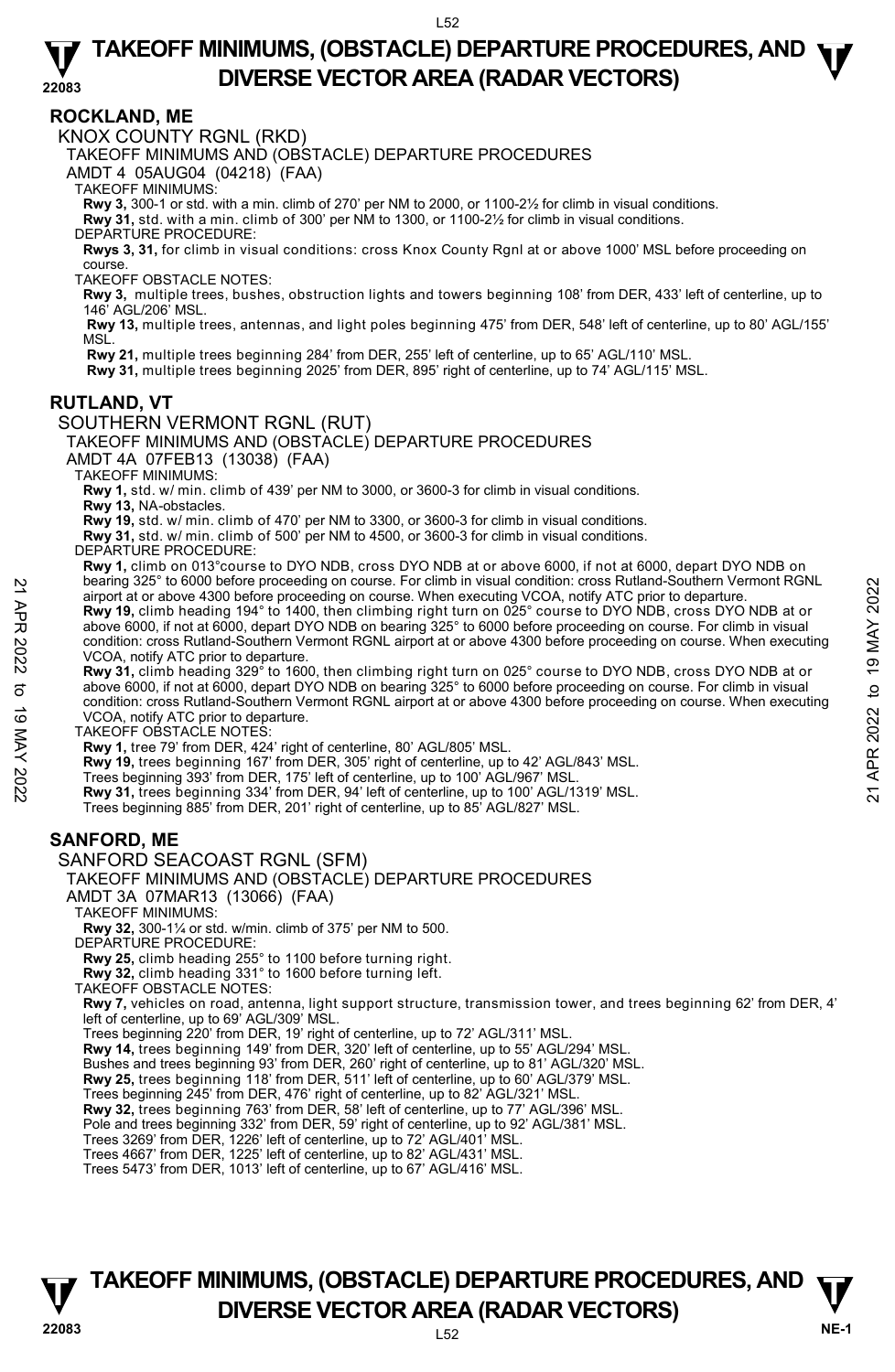#### **SOUTHBRIDGE, MA**

SOUTHBRIDGE MUNI (3B0)

TAKEOFF MINIMUMS AND (OBSTACLE) DEPARTURE PROCEDURES

AMDT 3 11MAR10 (10070) (FAA)

TAKEOFF MINIMUMS:

**Rwy 2,** 300-1½ or std. with a min. climb of 370' per NM to 1000. DEPARTURE PROCEDURE:

**Rwy 2,** climb heading 022° to 1800 before turning right.

TAKEOFF OBSTACLE NOTES:

**Rwy 2,** trees beginning 597' from DER, 58' left of centerline, up to 100' AGL/913' MSL. <br>Tree 812' from DER, 197' right of centerline, 100' AGL/791' MSL.

**Rwy 20,** trees beginning 70' from DER, 309' right of centerline, up to 78' AGL/740' MSL.

Tree 1044' from DER, 395' left of centerline, 43' AGL/732' MSL.

### **SPRINGFIELD, VT**

HARTNESS STATE (SPRINGFIELD) (VSF) TAKEOFF MINIMUMS AND (OBSTACLE) DEPARTURE PROCEDURES AMDT 3A 10SEP20 (20254) (FAA) TAKEOFF MINIMUMS: **Rwys 5, 11, 23, 29,** 3000-3 for VCOA VCOA: **All Rwys,** obtain ATC approval for VCOA when requesting IFR clearance. Climb in visual conditions to cross Hartness State (Springfield) airport at or above 3400 before proceeding on course. TAKEOFF OBSTACLE NOTES: **Rwy 5**, tree, transmission line, pole beginning 3' from DER, 295' left of centerline, up to 688' MSL. Tree 47' from DER, 218' right of centerline, 571' MSL. Trees beginning 95' from DER, 178' right of centerline, up to 598' MSL. Trees, transmission line, pole beginning 189' from DER, 2' left of centerline, up to 704' MSL. Trees, poles, transmission line beginning 558' from DER, 94' left of centerline, up to 713' MSL. Trees beginning 1013' from DER, 25' left of centerline, up to 721' MSL. Tree 1294' from DER, 112' right of centerline, 616' MSL. Trees beginning 1297' from DER, 24' right of centerline, up to 633' MSL. Tree 3402' from DER, 22' right of centerline, 650' MSL. Tree 3699' from DER, 77' right of centerline, 660' MSL. Tree 5131' from DER, 1824' right of centerline, 773' MSL. Trees beginning 5509' from DER, 1579' right of centerline, up to 799' MSL. Trees beginning 5989' from DER, 1426' right of centerline, up to 829' MSL. Tree 1 NM from DER, 1709' right of centerline, 945' MSL. Trees beginning 1 NM from DER, 1346' right of centerline, up to 1054' MSL. Tower, antenna, trees beginning 1.1 NM from DER, 302' right of centerline, up to 76' AGL/1161' MSL. Trees beginning 1.6 NM from DER, 685' right of centerline, up to 1166' MSL. Trees beginning 1.6 NM from DER, 279' right of centerline, up to 1233' MSL. Trees, buildings, pole beginning 1.7 NM from DER, 103' right of centerline, up to 1237' MSL. Tree 2 NM from DER, 390' left of centerline, 881' MSL. Tree 2.1 NM from DER, 809' left of centerline, 887' MSL. Tree 2.1 NM from DER, 304' left of centerline, 899' MSL. Trees beginning 2.1 NM from DER, 478' left of centerline, up to 953' MSL. Trees beginning 2.2 NM from DER, 43' left of centerline, up to 1025' MSL. Tree 2.2 NM from DER, 401' left of centerline, 1057' MSL. Trees beginning 2.2 NM from DER, 1574' right of centerline, up to 1271' MSL. Trees beginning 2.2 NM from DER, 37' left of centerline, up to 1093' MSL. Trees beginning 2.3 NM from DER, 307' right of centerline, up to 1280' MSL. Tree 2.3 NM from DER, 557' left of centerline, 1122' MSL. Trees beginning 2.3 NM from DER, 841' right of centerline, up to 1294' MSL. Trees beginning 2.3 NM from DER, 63' left of centerline, up to 1126' MSL. Building, poles, transmission line, trees beginning 2.3 NM from DER, 104' right of centerline, up to 102' AGL/1314' MSL. Trees beginning 2.3 NM from DER, 390' left of centerline, up to 1189' MSL. Trees beginning 2.4 NM from DER, 1091' left of centerline, up to 1208' MSL. Trees beginning 2.4 NM from DER, 647' left of centerline, up to 1217' MSL. Trees beginning 2.5 NM from DER, 29' left of centerline, up to 1266' MSL. Building, trees beginning 2.5 NM from DER, 589' right of centerline, up to 26' AGL/1173' MSL. **Rwy 11,** trees beginning 35' from DER, 302' right of centerline, up to 648' MSL. Trees beginning 56' from DER, 225' left of centerline, up to 584' MSL. Tree 2988' from DER, 831' left of centerline, 693' MSL. Tree 3096' from DER, 386' left of centerline, 716' MSL. Tree 3318' from DER, 953' right of centerline, 754' MSL. Tree 3361' from DER, 1185' left of centerline, 721' MSL. Tree 3419' from DER, 671' left of centerline, 792' MSL. Tree 3495' from DER, 57' right of centerline, 770' MSL. Tree 3580' from DER, 511' right of centerline, 787' MSL. Trees beginning 3672' from DER, 321' left of centerline, up to 845' MSL. Tree 3698' from DER, 1067' right of centerline, 830' MSL. Tree 3975' from DER, 650' right of centerline, 846' MSL. Tree 4022' from DER, 121' right of centerline, 852' MSL. **CON'T**  Tree beginning 1013 Trom DER, 22° ierd of centerline, up to 121° MSL.<br>
Tree 1294' from DER, 112' right of centerline, 616' MSL.<br>
Tree 3699' from DER, 22' right of centerline, 660' MSL.<br>
Tree 3699' from DER, 77' right of c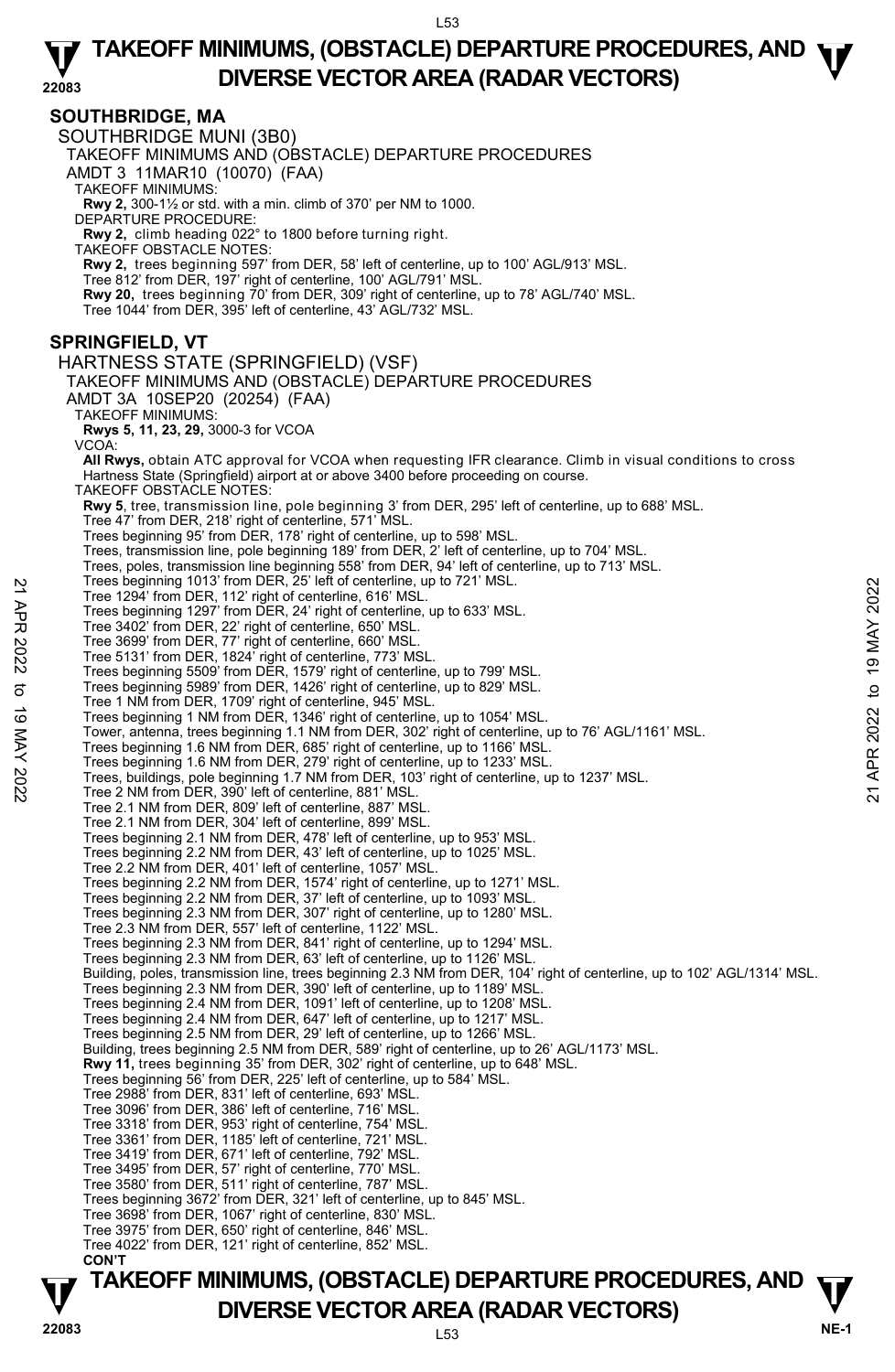#### **22083 TAKEOFF MINIMUMS, (OBSTACLE) DEPARTURE PROCEDURES, AND <b>W**<br>DIVERSE VECTOR AREA (BADAR VECTORS) **DIVERSE VECTOR AREA (RADAR VECTORS)**

## **SPRINGFIELD, VT (CON'T)**

HARTNESS STATE (SPRINGFIELD) (VSF) (CON'T) **Rwy 11(CON'T),** trees beginning 4153' from DER, 331' left of centerline, up to 870' MSL. Trees, transmission line, pole beginning 4154' from DER, 373' right of centerline, up to 903' MSL. Trees, tower, poles, transmission line beginning 4465' from DER, 81' right of centerline, up to 938' MSL. Trees beginning 4544' from DER, 149' left of centerline, up to 873' MSL. Trees beginning 5381' from DER, 131' left of centerline, up to 901' MSL. Trees, transmission line, poles beginning 5678' from DER, 198' left of centerline, up to 907' MSL. Tree 1.1 NM from DER, 1851' left of centerline, 947' MSL. Tree 1.1 NM from DER, 2298' left of centerline, 955' MSL. Tree 1.1 NM from DER, 1111' left of centerline, 976' MSL. Trees beginning 1.2 NM from DER, 366' left of centerline, up to 1027' MSL. Trees beginning 1.2 NM from DER, 266' right of centerline, up to 947' MSL. Trees beginning 1.2 NM from DER, 784' left of centerline, up to 1029' MSL. Tree 1.2 NM from DER, 1813' right of centerline, 973' MSL. Tree 1.2 NM from DER, 1378' right of centerline, 984' MSL. Trees beginning 1.2 NM from DER, 153' left of centerline, up to 1054' MSL. Trees beginning 1.2 NM from DER, 449' right of centerline, up to 1120' MSL. Trees beginning 1.2 NM from DER, 571' left of centerline, up to 1075' MSL. Trees beginning 1.3 NM from DER, 101' right of centerline, up to 1237' MSL. Trees beginning 1.3 NM from DER, 319' left of centerline, up to 1097' MSL. Trees beginning 1.3 NM from DER, 592' right of centerline, up to 1269' MSL. Trees beginning 1.4 NM from DER, 766' left of centerline, up to 1101' MSL. Tower, trees beginning 1.4 NM from DER, 11' right of centerline, up to 74' AGL/1408' MSL. Trees beginning 1.4 NM from DER, 1219' left of centerline, up to 1106' MSL. Trees beginning 1.4 NM from DER, 175' left of centerline, up to 1172' MSL. Trees beginning 1.5 NM from DER, 19' left of centerline, up to 1192' MSL. Trees beginning 1.8 NM from DER, 97' left of centerline, up to 1208' MSL. Trees beginning 2.2 NM from DER, 245' left of centerline, up to 1210' MSL. Tree 2.2 NM from DER, 3069' left of centerline, 1242' MSL. Tree 2.2 NM from DER, 2553' left of centerline, 1261' MSL. Trees beginning 2.2 NM from DER, 306' left of centerline, up to 1289' MSL. Trees beginning 2.3 NM from DER, 208' left of centerline, up to 1326' MSL. Tree 2.4 NM from DER, 3985' left of centerline, 1336' MSL. Trees beginning 2.4 NM from DER, 876' left of centerline, up to 1368' MSL. Trees beginning 2.4 NM from DER, 447' left of centerline, up to 1420' MSL. Tree 2.4 NM from DER, 4186' left of centerline, 1437' MSL. Trees beginning 2.5 NM from DER, 116' left of centerline, up to 1445' MSL. Trees beginning 2.5 NM from DER, 610' left of centerline, up to 1479' MSL. Trees beginning 2.5 NM from DER, 62' right of centerline, up to 1123' MSL. **Rwy 23**, trees beginning 28' from DER, 315' left of centerline, up to 591' MSL. Tree 96' from DER, 181' right of centerline, 596' MSL. Tree 157' from DER, 426' right of centerline, 619' MSL. Tree 285' from DER, 530' right of centerline, 631' MSL. Trees, pole, transmission line beginning 492' from DER, 2' right of centerline, up to 640' MSL. Tree 1019' from DER, 584' left of centerline, 606' MSL. Trees beginning 1107' from DER, 187' left of centerline, up to 613' MSL. Tree 1.2 NM from DER, 1610' left of centerline, 759' MSL. Trees beginning 1.2 NM from DER, 1702' left of centerline, up to 776' MSL. Tree 1.3 NM from DER, 2175' right of centerline, 772' MSL. Trees beginning 1.3 NM from DER, 1810' right of centerline, up to 816' MSL. Trees beginning 1.3 NM from DER, 1418' right of centerline, up to 823' MSL. Tree 1.4 NM from DER, 1910' right of centerline, 842' MSL. Transmission line, pole beginning 1.4 NM from DER, 2700' right of centerline, up to 28' agl/875' MSL.<br>Building 1.4 NM from DER, 2655' right of centerline, 35' agl/877' MSL. Tree 1.4 NM from DER, 2301' right of centerline, 890' MSL. Trees, building, transmission line, poles beginning 1.5 NM from DER, 1793' right of centerline, up to 929' MSL. Tree 1.5 NM from DER, 376' left of centerline, 829' MSL. Tree 1.6 NM from DER, 668' left of centerline, 845' MSL. Tree 1.8 NM from DER, 2654' left of centerline, 862' MSL. Tree 1.8 NM from DER, 3071' left of centerline, 887' MSL. Trees beginning 1.8 NM from DER, 774' right of centerline, up to 976' MSL. Trees beginning 1.8 NM from DER, 1457' left of centerline, up to 957' MSL. Trees, buildings beginning 1.9 NM from DER, 381' right of centerline, up to 996' MSL. Trees beginning 1.9 NM from DER, 2230' left of centerline, up to 972' MSL. Trees beginning 2 NM from DER, 1561' left of centerline, up to 978' MSL. Tree 2 NM from DER, 2823' left of centerline, 997' MSL. Trees beginning 2 NM from DER, 1976' left of centerline, up to 1011' MSL. Trees, building beginning 2.1 NM from DER, 95' left of centerline, up to 1012' MSL. Trees beginning 2.2 NM from DER, 224' right of centerline, up to 1148' MSL. Tree 2.3 NM from DER, 3227' right of centerline, 1201' MSL. Trees beginning 2.3 NM from DER, 1895' right of centerline, up to 1239' MSL. Trees beginning 2.3 NM from DER, 0' of centerline, up to 1273' MSL. Trees, tower beginning 2.3 NM from DER, 3304' right of centerline, up to 1282' MSL. **CON'T**  22 Trees beginning 2.2 NM from DER, 306' left of centerline, up to 1289' MSL.<br>
Trees beginning 2.2 NM from DER, 306' left of centerline, up to 1326' MSL.<br>
Trees APR 10 M from DER, 1985' left of centerline, up to 1326' MSL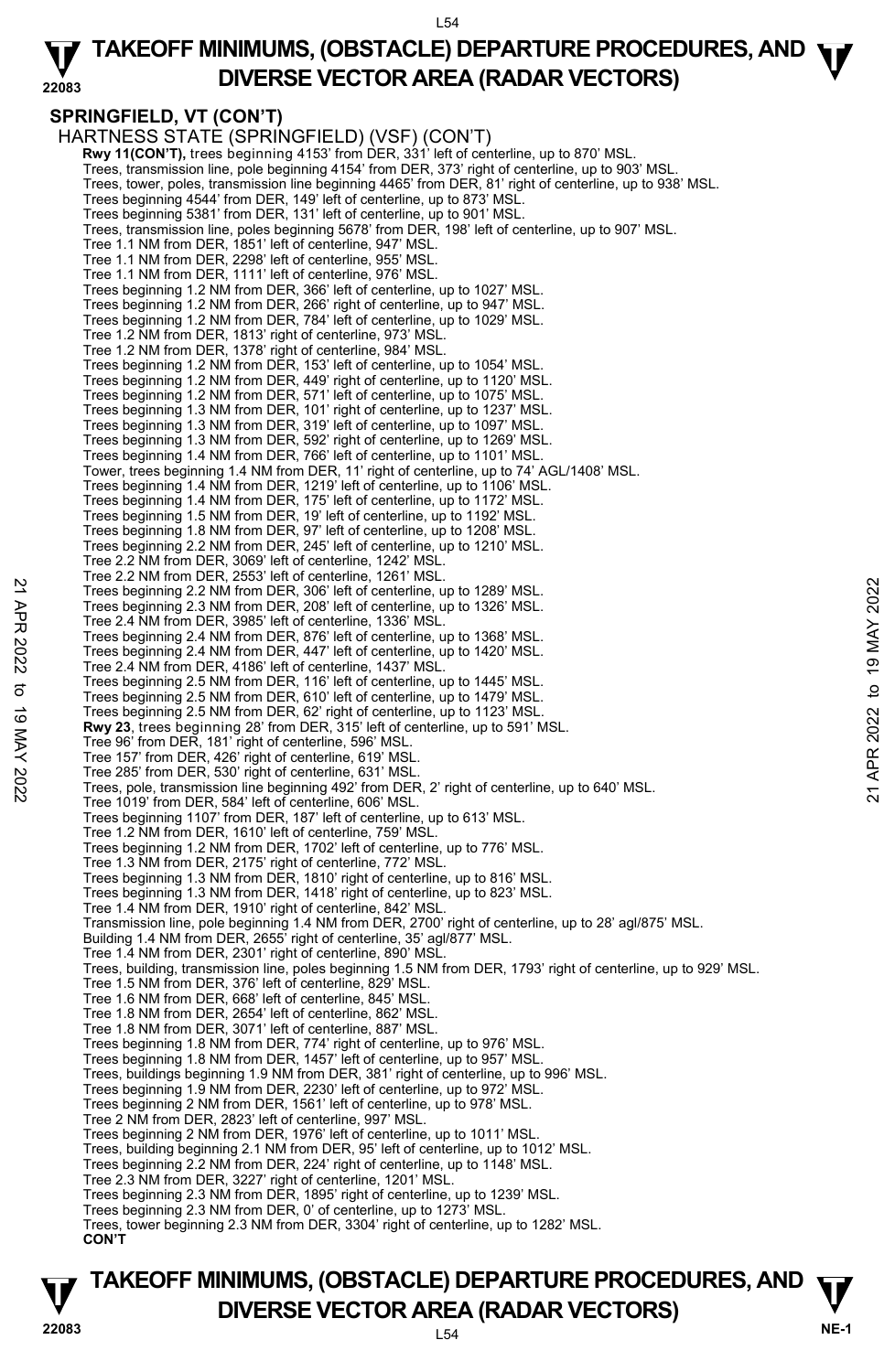#### **22083 TAKEOFF MINIMUMS, (OBSTACLE) DEPARTURE PROCEDURES, AND <b>W**<br>DIVERSE VECTOR AREA (BADAR VECTORS) **DIVERSE VECTOR AREA (RADAR VECTORS)**

## **SPRINGFIELD, VT (CON'T)**

HARTNESS STATE (SPRINGFIELD) (VSF) (CON'T) **Rwy 23 (CON'T),** trees beginning 2.4 NM from DER, 33' right of centerline, up to 1290' MSL.<br>Trees beginning 2.5 NM from DER, 1932' left of centerline, up to 1013' MSL. Tree 2.5 NM from DER, 312' left of centerline, 1022' MSL. Trees beginning 2.5 NM from DER, 661' left of centerline, up to 1023' MSL. **Rwy 29,** tree 48' from DER, 472' left of centerline, 623' MSL. Trees beginning 227' from DER, 331' left of centerline, up to 625' MSL. Trees beginning 372' from DER, 389' right of centerline, up to 649' MSL. Trees beginning 428' from DER, 177' left of centerline, up to 648' MSL. Tree 1534' from DER, 833' left of centerline, 678' MSL. Trees beginning 1997' from DER, 315' left of centerline, up to 726' MSL. Tree 2377' from DER, 760' left of centerline, 745' MSL. Trees beginning 2610' from DER, 300' left of centerline, up to 758' MSL. Tree, transmission line, pole beginning 2779' from DER, 662' left of centerline, up to 784' MSL. Tree 2907' from DER, 1075' right of centerline, 737' MSL. Tree 3004' from DER, 39' right of centerline, 743' MSL. Tree 3133' from DER, 496' right of centerline, 746' MSL. Tree, building, transmission line, pole beginning 3172' from DER, 387' left of centerline, up to 786' MSL. Tree 3225' from DER, 789' left of centerline, 798' MSL. Tree 3331' from DER, 890' right of centerline, 757' MSL. Trees, transmission line, poles, building beginning 3351' from DER, 148' left of centerline, up to 805' MSL. Trees beginning 3371' from DER, 166' right of centerline, up to 769' MSL. Trees beginning 3898' from DER, 148' right of centerline, up to 797' MSL.<br>Trees, poles, transmission line, buildings beginning 3941' from DER, 71' left of centerline, up to 806' MSL. Transmission line, pole, tree beginning 4726' from DER, 0' left of centerline, up to 72' AGL/834' MSL. Trees, transmission line, pole beginning 4728' from DER, 333' right of centerline, up to 804' MSL. Trees beginning 4939' from DER, 73' left of centerline, up to 837' MSL. Transmission line, pole beginning 5000' from DER, 123' right of centerline, up to 46' AGL/820' MSL. Transmission line, pole beginning 5255' from DER, 270' right of centerline, up to 39' AGL/824' MSL. Trees, pole, transmission line beginning 5271' from DER, 446' right of centerline, up to 828' MSL. Tree 5864' from DER, 168' right of centerline, 830' MSL. Trees, transmission line, pole beginning 5897' from DER, 55' right of centerline, up to 836' MSL. Tree, transmission line, pole beginning 1 NM from DER, 1125' right of centerline, up to 880' MSL.<br>Trees beginning 1 NM from DER, 274' right of centerline, up to 881' MSL. Trees beginning 1.1 NM from DER, 91' right of centerline, up to 889' MSL. Trees, buildings beginning 1.1 NM from DER, 43' right of centerline, up to 919' MSL. Trees, transmission line, poles beginning 1.2 NM from DER, 250' right of centerline, up to 963' MSL. Trees, pole, transmission line beginning 1.3 NM from DER, 628' right of centerline, up to 971' MSL. Trees beginning 1.3 NM from DER, 119' left of centerline, up to 841' MSL. Trees beginning 1.3 NM from DER, 82' right of centerline, up to 1013' MSL. Trees beginning 1.4 NM from DER, 148' left of centerline, up to 848' MSL. Trees beginning 1.5 NM from DER, 347' left of centerline, up to 860' MSL. Tree 5804 from DER, 168 right of centerline, 830 MSL.<br>Tree 5804 from DER, 168 right of centerline, 830 MSL.<br>Trees, transmission line, pole beginning 1897 from DER, 1725 right of centerline, up to 836' MSL.<br>Trees beginning Tree 1.6 NM from DER, 1188' left of centerline, 876' MSL. Trees beginning 1.6 NM from DER, 19' left of centerline, up to 900' MSL. Trees beginning 1.6 NM from DER, 101' right of centerline, up to 1047' MSL. Trees beginning 1.7 NM from DER, 562' left of centerline, up to 932' MSL. Trees beginning 1.7 NM from DER, 404' left of centerline, up to 991' MSL. Trees beginning 1.8 NM from DER, 171' left of centerline, up to 1022' MSL. Trees beginning 1.8 NM from DER, 525' left of centerline, up to 1069' MSL. Trees beginning 1.9 NM from DER, 30' left of centerline, up to 1122' MSL. Tree 1.9 NM from DER, 2455' right of centerline, 1050' MSL. Trees beginning 1.9 NM from DER, 950' right of centerline, up to 1083' MSL. Trees beginning 2 NM from DER, 486' right of centerline, up to 1100' MSL. Tower 2 NM from DER, 1210' right of centerline, 64' AGL/1103' MSL. Trees beginning 2 NM from DER, 1155' right of centerline, up to 1130' MSL. Trees beginning 2 NM from DER, 2169' right of centerline, up to 1155' MSL. Trees beginning 2 NM from DER, 295' right of centerline, up to 1196' MSL. Trees beginning 2.1 NM from DER, 190' right of centerline, up to 1251' MSL. Trees beginning 2.2 NM from DER, 681' right of centerline, up to 1252' MSL. Trees beginning 2.3 NM from DER, 1442' left of centerline, up to 1148' MSL.

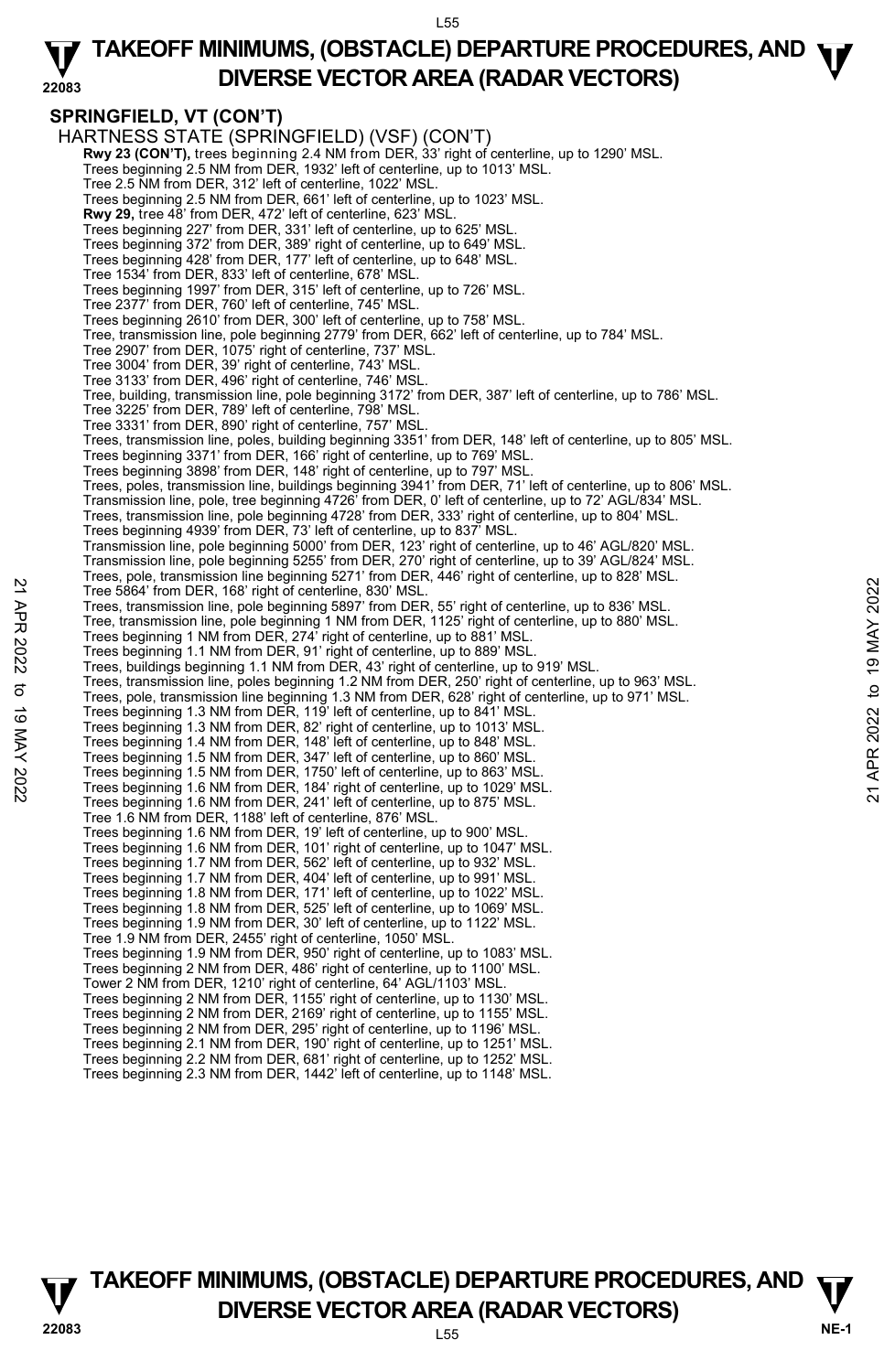**22083 STOW, MA**  MINUTE MAN AIR FLD (6B6) TAKEOFF MINIMUMS AND (OBSTACLE) DEPARTURE PROCEDURES AMDT 3 23SEP10 (21168) (FAA) TAKEOFF MINIMUMS: **Rwy 3,** 400-2¾ or std. w/min. climb of 420' per NM to 700. **Rwys 12, 30,** NA-Environmental. **Rwy 21,** 400-2¾ or std. w/min. climb of 600' per NM to 600. DEPARTURE PROCEDURE: **Rwy 3,** climb heading 032° to 800 before proceeding on course. **Rwy 21,** climb heading 212° to 1600 before proceeding on course. TAKEOFF OBSTACLE NOTES: **Rwy 3,** trees beginning 9' from DER, 244' right of centerline, up to 80' AGL/434' MSL. Trees beginning 246' from DER, 168' left of centerline, up to 80' AGL/652' MSL. **Rwy 21,** trees beginning 11' from DER, 188' right of centerline, up to 80' AGL/385' MSL. Trees beginning 11' from DER, 198' left of centerline, up to 80' AGL/365' MSL. Trees beginning 529' from DER, left and right of centerline, up to 80' AGL/574' MSL. Tower 1.6 NM from DER, 2483' left of centerline, 118' AGL/511' MSL. **TAUNTON, MA**  TAUNTON MUNI - KING FLD (TAN) TAKEOFF MINIMUMS AND (OBSTACLE) DEPARTURE PROCEDURES AMDT 2 14FEB08 (21224) (FAA) TAKEOFF MINIMUMS: **Rwys 4, 22,** NA-Turf runway. **Rwy 12,** 200-1½ or std. w/min. climb of 362' per NM to 300. **Rwy 30,** 200-1 or std. w/min climb of 291' per NM to 300. TAKEOFF OBSTACLE NOTES: **Rwy 12,** trees and terrain beginning 61' from DER, 128' right of centerline, up to 80' AGL/229' MSL.<br>Trees and terrain beginning 93' from DER, 204' left of centerline, up to 80' AGL/159' MSL. **Rwy 30, t**errain beginning 147' from DER, 284' right of centerline, 43' MSL. Trees and terrain beginning 1044' from DER, 320' left of centerline, up to 80' AGL/199' MSL. **VINEYARD HAVEN, MA**  MARTHAS VINEYARD (MVY) TAKEOFF MINIMUMS AND (OBSTACLE) DEPARTURE PROCEDURES AMDT 1 13JAN11 (11013) (FAA) Press and terrain beginning 93 Trom DER, 284' right of centerline, 43' MSL.<br>
Trees and terrain beginning 147' from DER, 320' left of centerline, 43' MSL.<br>
Trees and terrain beginning 1044' from DER, 320' left of centerlin

TAKEOFF OBSTACLE NOTES:

**Rwy 6,** trees beginning 585' from DER, 492' left of centerline, up to 100' AGL/159' MSL.

Trees beginning 707' from DER, 543' right of centerline, up to 100' AGL/159' MSL.

**Rwy 15,** trees beginning 276' from DER, 156' left of centerline, up to 100' AGL/159' MSL. Pole 411' from DER, 475' right of centerline, 45' AGL/97' MSL. Trees beginning 430' from DER, 79' right of centerline, up to 100' AGL/159' MSL.

**Rwy 24,** trees beginning 594' from DER, 201' left of centerline, up to 100' AGL/149' MSL.

Trees beginning 606' from DER, 442' right of centerline, up to 100' AGL/159' MSL. Building 791' from DER, 266' left of centerline, 25' AGL/75' MSL.

**Rwy 33,** trees beginning 36' from DER, 120' left of centerline, up to 100' AGL/179' MSL.

Trees beginning 67' from DER, 75' right of centerline, up to 100' AGL/169' MSL.

## **WATERVILLE, ME**

#### WATERVILLE ROBERT LAFLEUR (WVL)

TAKEOFF MINIMUMS AND (OBSTACLE) DEPARTURE PROCEDURES

AMDT 1 08NOV18 (18312) (FAA)

TAKEOFF MINIMUMS:

**Rwy 32,** std. w/min. climb of 375' to 700, or 1000-2½ for VCOA.

VCOA:

**Rwy 32,** obtain ATC approval for VCOA when requesting IFR clearance. Climb in visual conditions to cross Waterville Robert Lafleur Airport at or above 1100 before proceeding on course. TAKEOFF OBSTACLE NOTES:

**Rwy 5,** tree 615' from DER, 572' right of centerline, 66' AGL/358' MSL.

Tree 1201' from DER, 616' left of centerline, 57' AGL/366' MSL.

**Rwy 14,** tree 215' from DER, 292' right of centerline, 41' AGL/333' MSL.

Tree 238' from DER, 296' left of centerline, 42' AGL/333' MSL. Tree 249' from DER, 509' left of centerline, 77' AGL/371' MSL.

Trees beginning 264' from DER, 257' right of centerline, up to 63' AGL/351' MSL. **Rwy 32,** tree 590' from DER, 234' right of centerline, 67' AGL/334' MSL.

Tree 634' from DER, 134' left of centerline, 73' AGL/340' MSL.

Tree, building beginning 2121' from DER, 144' left of centerline, up to 82' AGL/419' MSL. Building 3054' from DER, 585' left of centerline, 30' AGL/430' MSL.

Tank 3618' from DER, 656' right of centerline, 67' AGL/477' MSL.

Tree 5420' from DER, 1044' left of centerline, 90' AGL/549' MSL.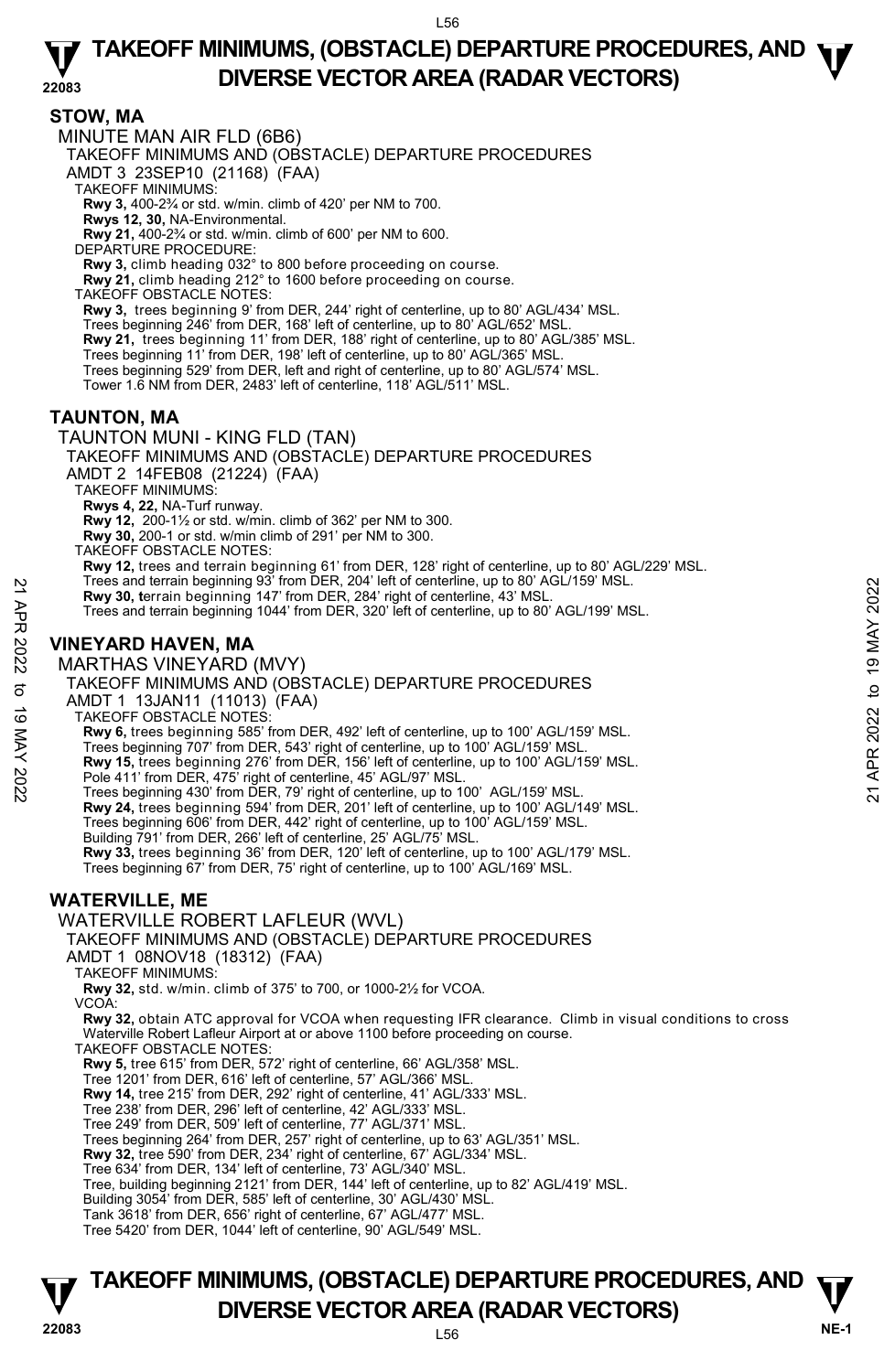## **WEST DOVER, VT**

**TAKEOFF MINIMUMS, (OBSTACLE) DEPARTURE PROCEDURES, AND**  $\Psi$ **<br>DIVERSE VECTOR AREA (RADAR VECTORS)** DEERFIELD VALLEY RGNL (4V8) TAKEOFF MINIMUMS AND (OBSTACLE) DEPARTURE PROCEDURES AMDT 2 30JUN11 (11181) (FAA) TAKEOFF MINIMUMS: **Rwy 1,** 700-3 w/min. climb of 430' per NM to 4400. **Rwy 19,** std. w/min. climb of 300' per NM to 3900. DEPARTURE PROCEDURE: **Rwy 1,** climb heading 005° to 4400 before turning west. **Rwy 19,** climb heading 185° to 3900 before turning west. TAKEOFF OBSTACLE NOTES: **Rwy 1,** trees beginning 31' from DER, left and right of centerline, up to 90' AGL/2640' MSL. Rising terrain beginning 1.2 NM from DER, left and right of centerline, up to 4140' MSL. **Rwy 19,** trees beginning 16' from DER, left and right of centerline, up to 90' AGL/2078' MSL. **WESTERLY, RI**  WESTERLY STATE (WST) TAKEOFF MINIMUMS AND (OBSTACLE) DEPARTURE PROCEDURES AMDT 3 02JUN11 (11153) (FAA) TAKEOFF MINIMUMS: **Rwy 25,** 300-1 TAKEOFF OBSTACLE NOTES: **Rwy 7,** trees beginning 36' from DER 57' right of centerline, up to 70' AGL/120' MSL. Tree 789' from DER, 332' left of centerline, 41' AGL/100' MSL. **Rwy 14,** trees beginning 124' from DER, 31' right of centerline, up to 61' AGL/173' MSL. Trees beginning 443' from DER, 73' left of centerline, up to 54' AGL/163' MSL. Bush 327' from DER, 3' left of centerline, 19' AGL/98' MSL. **Rwy 25,** trees beginning 171' from DER, 119' right of centerline, up to 62' AGL/121' MSL. Tank 2957' from DER, 1038' left of centerline, 126' AGL/250' MSL. Obstruction light on pole 50' from DER, 496' left of centerline, 13' AGL/ 92' MSL. Trees beginning 439' from DER, 93' left of centerline, up to 61' AGL/184' MSL. **Rwy32,** trees beginning 32' from DER, 46' right of centerline, up to 84' AGL/173' MSL. Trees beginning 152' from DER, 41' left of centerline, up to 85' AGL/174' MSL. **WESTFIELD/SPRINGFIELD, MA**  WESTFIELD-BARNES RGNL (BAF) TAKEOFF MINIMUMS AND (OBSTACLE) DEPARTURE PROCEDURES AMDT 5 20JUN19 (19171) (FAA) TAKEOFF MINIMUMS: **Rwy 2,** 200-1½ or std. w/min. climb of 210' per NM to 600, or alternatively, with std. takeoff minimums and a normal 200' per NM climb gradient, takeoff must occur no later than 1200' prior to DER. **Rwy 15,** 400-1⅞ or std. w/min. climb of 460' per NM to 800. **Rwy 33,** std. w/min. climb of 340' per NM to 1800 or 1500-3 for VCOA. DEPARTURE PROCEDURE: **Rwy 2,** climb heading 024° to 1700 before proceeding on course. **Rwy 15,** climb heading 154° to 1300 before proceeding on course. **Rwy 20,** climb heading 204° to 1400 before proceeding on course. **Rwy 33,** climb heading 334° to 1500 before proceeding on course. VCOA: **Rwy 33,** obtain ATC approval for VCOA when requesting IFR clearance. Climb in visual conditions to cross Westfield-Barnes Rgnl airport at or above 1600 before proceeding on course. TAKEOFF OBSTACLE NOTES: **Rwy 2,** tree 3074' from DER, 658' left of centerline, 77' AGL/352' MSL. Tree 3231' from DER, 747' right of centerline, 72' AGL/350' MSL. Tree 3377' from DER, 867' left of centerline, 75' AGL/354' MSL. Tree 4381' from DER, 144' left of centerline, 92' AGL/385' MSL. Tree 1.2 NM from DER, 878' right of centerline, 99' AGL/465' MSL. **Rwy 15,** tree 67' from DER, 449' left of centerline, 38' AGL/251' MSL. Trees beginning 209' from DER, 74' left of centerline, up to 265' MSL. Trees beginning 517' from DER, 40' right of centerline, up to 269' MSL. Trees beginning 558' from DER, 532' left of centerline, up to 282' MSL. Trees beginning 691' from DER, 420' left of centerline, up to 66' AGL/289' MSL. Trees beginning 791' from DER, 534' left of centerline, up to 309' MSL. Tree 936' from DER, 612' right of centerline, 280' MSL. Tree 1034' from DER, 646' right of centerline, 295' MSL. Trees beginning 1036' from DER, 384' right of centerline, up to 312' MSL. Tree 1231' from DER, 719' left of centerline, 317' MSL. Trees beginning 1285' from DER, 404' right of centerline, up to 313' MSL. Trees beginning 1304' from DER, 438' left of centerline, up to 330' MSL. Trees beginning 1399' from DER, 555' right of centerline, up to 321' MSL. Trees beginning 1414' from DER, 90' left of centerline, up to 334' MSL. Trees beginning 1458' from DER, 51' right of centerline, up to 85' AGL/324' MSL. Trees beginning 1496' from DER, 9' left of centerline, up to 335' MSL.  **CON'T**  Trees beginning 439' from DER, 93' left of centerline, up to 61' AGU/94' MSL.<br>
Trees beginning 439' from DER, 93' left of centerline, up to 61' AGU/184' MSL.<br> **Rwy32**, trees beginning 152' from DER, 41' left of centerline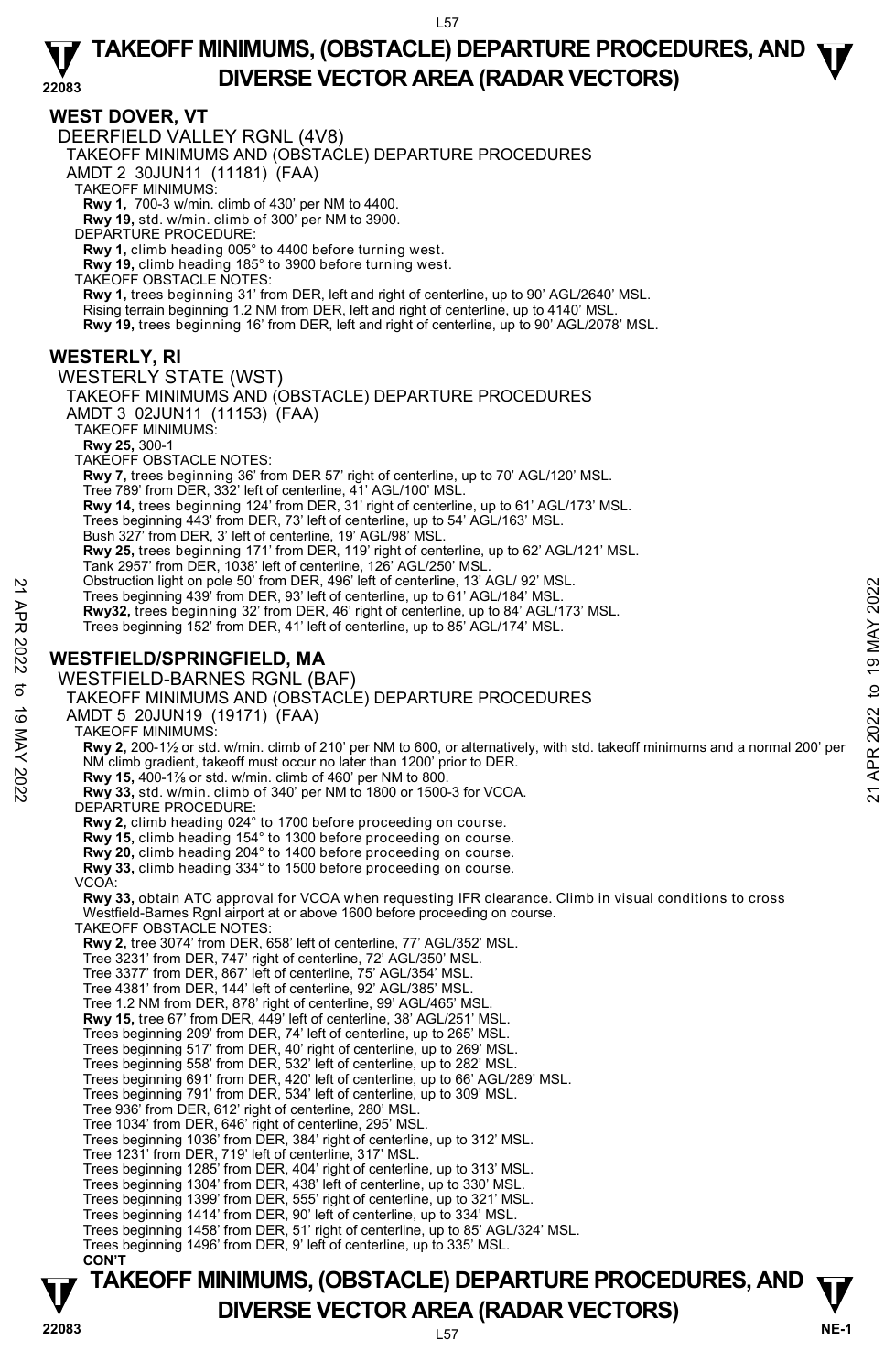#### **22083 TAKEOFF MINIMUMS, (OBSTACLE) DEPARTURE PROCEDURES, AND <b>W**<br>DIVERSE VECTOR AREA (BADAR VECTORS) **DIVERSE VECTOR AREA (RADAR VECTORS)**

**WESTFIELD/SPRINGFIELD, MA (CON'T)**  WESTFIELD-BARNES RGNL (BAF) (CON'T)  **Rwy 15 (CON'T),** trees beginning 1685' from DER, 9' right of centerline, up to 326' MSL. Trees beginning 1691' from DER, 103' left of centerline, up to 345' MSL. Trees beginning 1915' from DER, 5' left of centerline, up to 354' MSL. Trees beginning 2541' from DER, 85' right of centerline, up to 327' MSL. Trees beginning 3032' from DER, 697' right of centerline, up to 329' MSL. Trees beginning 3255' from DER, 1123' left of centerline, up to 368' MSL. Tree 3261' from DER, 1270' right of centerline, 331' MSL. Tree 3390' from DER, 1231' left of centerline, 370' MSL. Trees beginning 3394' from DER, 1011' left of centerline, up to 389' MSL. Tree 3526' from DER, 1298' left of centerline, 402' MSL. Trees beginning 3538' from DER, 987' left of centerline, up to 408' MSL. Trees beginning 3652' from DER, 892' left of centerline, up to 410' MSL. Trees beginning 3715' from DER, 734' left of centerline, up to 413' MSL. Trees beginning 3787' from DER, 888' left of centerline, up to 416' MSL. Trees beginning 3932' from DER, 642' left of centerline, up to 418' MSL. Trees beginning 4020' from DER, 610' left of centerline, up to 424' MSL. Trees beginning 4081' from DER, 581' left of centerline, up to 428' MSL. Trees beginning 4332' from DER, 684' left of centerline, up to 439' MSL. Trees beginning 4518' from DER, 647' left of centerline, up to 449' MSL. Trees beginning 4563' from DER, 529' left of centerline, up to 451' MSL. Tank and trees beginning 4666' from DER, 375' left of centerline, up to 457' MSL. Trees beginning 4784' from DER, 39' left of centerline, up to 465' MSL. Trees beginning 5440' from DER, 39' right of centerline, up to 405' MSL. Tree 5542' from DER, 117' right of centerline, 407' MSL. Trees beginning 5561' from DER, 146' left of centerline, up to 466' MSL. Trees beginning 5581' from DER, 9' right of centerline, up to 412' MSL. Terrain and trees beginning 5700' from DER, 263' left of centerline, up to 471' MSL. Trees beginning 5815' from DER, 151' left of centerline, up to 486' MSL. Trees beginning 5837' from DER, 18' left of centerline, up to 513' MSL. Trees beginning 5935' from DER, 71' left of centerline, up to 530' MSL. Terrain and trees beginning 1 NM from DER, 74' left of centerline, up to 559' MSL. Terrain and trees beginning 1 NM from DER, 12' left of centerline, up to 592' MSL. Trees beginning 1.3 NM from DER, 48' right of centerline, up to 464' MSL. Tree 1.3 NM from DER, 313' right of centerline, 476' MSL. Trees beginning 1.3 NM from DER, 6' right of centerline, up to 484' MSL. Trees beginning 1.3 NM from DER, 212' right of centerline, up to 490' MSL. Trees beginning 1.4 NM from DER, 102' right of centerline, up to 493' MSL. Trees beginning 1.4 NM from DER, 107' right of centerline, up to 500' MSL. Trees beginning 1.4 NM from DER, 392' right of centerline, up to 511' MSL.<br>Vehicles on road and trees beginning 1.4 NM from DER, 11' right of centerline, up to 512' MSL. Vehicles on road and trees beginning 1.4 NM from DER, 292' right of centerline, up to 521' MSL. Vehicles on road and trees beginning 1.4 NM from DER, 9' right of centerline, up to 524' MSL.<br>Trees beginning 1.5 NM from DER, 1005' right of centerline, up to 59' AGL/525' MSL. **Rwy 20,** trees beginning 541' from DER, 482' right of centerline, up to 44' AGL/294' MSL. Tree 1082' from DER, 734' left of centerline, 61' AGL/309' MSL. Trees beginning 1157' from DER, 170' left of centerline, up to 65' AGL/314' MSL. Trees beginning 1219' from DER, 385' right of centerline, up to 70' AGL/311' MSL. Trees beginning 1325' from DER, 430' right of centerline, up to 73' AGL/314' MSL. Trees beginning 1489' from DER, 106' right of centerline, up to 72' AGL/317' MSL. Tree 1594' from DER, 256' right of centerline, 76' AGL/318' MSL. Tree 1597' from DER, 486' right of centerline, 80' AGL/320' MSL. Trees beginning 1622' from DER, 47' left of centerline, up to 75' AGL/321' MSL. Trees beginning 1676' from DER, 38' right of centerline, up to 87' AGL/329' MSL. **Rwy 33,** fence 82' from DER, 419' right of centerline, 5' AGL/268' MSL. Tree 105' from DER, 207' left of centerline, 267' MSL. Poles and buildings beginning 645' from DER, 440' right of centerline, up to 50' AGL/311' MSL. Tree 863' from DER, 723' left of centerline, 329' MSL Tree 956' from DER, 377' left of centerline, 80' AGL/340' MSL. Trees beginning 958' from DER, 429' left of centerline, up to 360' MSL. Pole and trees beginning 1088' from DER, 434' left of centerline, up to 361' MSL. Pole and trees beginning 1566' from DER, 33' left of centerline, up to 362' MSL. Trees beginning 1652' from DER, 30' right of centerline, up to 355' MSL. Trees beginning 1877' from DER, 93' right of centerline, up to 358' MSL. Trees beginning 2091' from DER, 26' left of centerline, up to 367' MSL. Trees beginning 2263' from DER, 70' left of centerline, up to 375' MSL. Trees beginning 2400' from DER, 69' left of centerline, up to 379' MSL. Trees beginning 2604' from DER, 25' right of centerline, up to 364' MSL. Trees beginning 2721' from DER, 13' left of centerline, up to 383' MSL. 22 Trees beginning 5935' from DER, 71' left of centerline, up to 530' MSL.<br>
Terrain and trees beginning 1 NM from DER, 74' left of centerline, up to 559' MSL.<br>
Terrain and trees beginning 1 NM from DER, 48' right of center

Trees beginning 2847' from DER, 107' left of centerline, up to 388' MSL. Buildings and trees beginning 3011' from DER, 3' left of centerline, up to 392' MSL.

Tree 4175' from DER, 331' right of centerline, 370' MSL. Tree 4407' from DER, 168' right of centerline, 375' MSL.

## **TAKEOFF MINIMUMS, (OBSTACLE) DEPARTURE PROCEDURES, AND**  $\Psi$ **<br>DIVERSE VECTOR AREA (RADAR VECTORS) V** DIVERSE VECTOR AREA (RADAR VECTORS) V<br>22083

 **CON'T**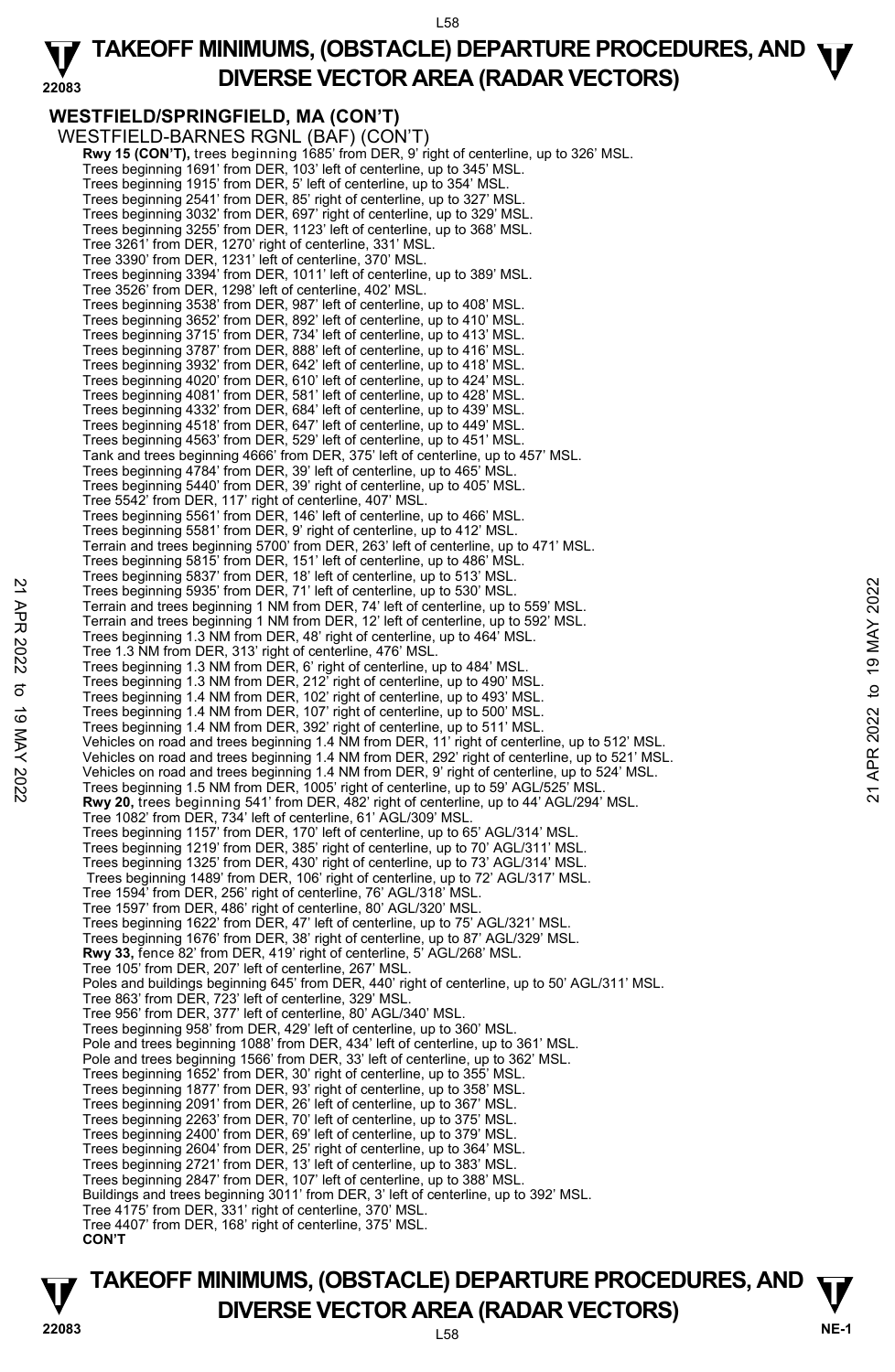## **WESTFIELD/SPRINGFIELD, MA (CON'T)**

WESTFIELD-BARNES RGNL (BAF) (CON'T)

 **Rwy 33 (CON'T),**tree 4503' from DER, 95' right of centerline, 383' MSL.

Trees beginning 1.3 NM from DER, 2512' right of centerline, up to 488' MSL.

Tree 1.4 NM from DER, 2625' right of centerline, 508' MSL.

Trees beginning 1.4 NM from DER, 2530' right of centerline, up to 84' AGL/513' MSL. Towers beginning 1.5 NM from DER, 2439' left of centerline, up to 307' AGL/545' MSL.

### **WESTOVER ARB/METROPOLITAN (KCEF)**

SPRINGFIELD/CHICOPEE, MA

TAKEOFF MINIMUMS AND (OBSTACLE) DEPARTURE PROCEDURES

AMDT 3 02JAN20 (20002)

TAKEOFF MINIMUMS:

**Rwy 5**, std. w/min climb of 247' per NM to 1600.

**Rwy 15,** std. w/min climb of 264' per NM to 1800 or 300-1¼ w/min. climb of 203' per NM to 1800.

**Rwy 33,** std. w/min climb of 296' per NM to 1800. TAKEOFF OBSTACLE NOTES:

**Rwy 15,** multiple tree beginning 1374' from DER, extending from 891' right to 1395' left of cntrln, up to 125' AGL/357' MSL. Pylon 6019' from DER, 2141' left of cntrln, 127' AGL/409' MSI

**Rwy 23,** taxiing aircraft 87' from DER, 466' right of cntrln, 32' AGL/267' MSL.

Multiple trees beginning 1194' from DER, extending from 199' right to 729' left of cntrln, up to 125' AGL/ 371' MSL.

Pylon 4564' from DER, 1555' left of cntrln, 125' AGL/371' MSL.

**Rwy 33,** multiple trees beginning 2830' from DER, extending from 456' right to 1230' left of cntrln, up to 125' AGL/ 330' MSL.

#### **WHITEFIELD, NH**

MOUNT WASHINGTON RGNL (HIE)

TAKEOFF MINIMUMS AND (OBSTACLE) DEPARTURE PROCEDURES

AMDT 5 07APR11 (11097) (FAA)

#### TAKEOFF MINIMUMS:

**Rwy 10,** std. w/ min. climb of 670' per NM to 5100 or 3100-3 for climb in visual conditions.

**Rwy 28,** std. w/ min. climb of 540' per NM to 2300, or 400-2½ with minimum climb of 340' per NM to 2800, or 3100-3 for climb in visual conditions.

DEPARTURE PROCEDURE:

**Rwy 10,** climbing left turn direct GMA NDB thence ...

 or for climb in visual conditions, cross Mount Washington RGNL Airport at or above 4000' MSL, then on course 250° to GMA NDB, thence ...

 **Rwy 28,** climb direct GMA NDB thence ... or for climb in visual conditions, cross Mount Washington RGNL Airport at or above 4000' MSL, then on course 250° to GMA NDB, thence

 ... climb in GMA NDB holding pattern (hold West, left turns, 104° bearing inbound) to cross GMA NDB at or above 5500' MSL before proceeding on course. TAKE OFF MINIMUMS:<br>
TAKE OFF MINIMUMS:<br> **Rwy 10,** std. w/ min. climb of 670' per NM to 5100 or 3100-3 for climb in visual conditions.<br> **Rwy 10,** std. w/ min. climb of 540' per NM to 2300, or 400-2½ with minimum climb of 3

TAKEOFF OBSTACLE NOTES:

**Rwy 10,** train beginning 7' from DER, 467' left of centerline, up to 23' AGL/1125' MSL.

Bush 52' from DER, 373' right of centerline, 10' AGL/1082' MSL.

Trees beginning 61' from DER, left and right of centerline, up to 100' AGL/1418' MSL.

Rising terrain beginning 153' from DER, left and right of centerline, up to 1185' MSL.

Poles beginning 686' from DER, 379' left of centerline, 45' AGL/1128' MSL.

 **Rwy 28,** train beginning 7' from DER, 469' right of centerline, up to 23' AGL/1085' MSL.

Vehicles on road beginning 8' from DER, left and right of centerline, up to 15' AGL/1097' MSL.<br>Rising terrain beginning 213' from DER, 485' left of centerline, up to 1303' MSL.

Trees beginning 269' from DER, left and right of centerline, up to 100' AGL/1438' MSL.

## **WILLIMANTIC, CT**

WINDHAM (IJD)

TAKEOFF MINIMUMS AND (OBSTACLE) DEPARTURE PROCEDURES

AMDT 6 29MAY14 (14149) (FAA)

TAKEOFF MINIMUMS:

**Rwy 9,** std. w/ min. climb of 411' per NM to 900, or 1100-2½ for climb in visual conditions.

**Rwy 18,** 300-2 or std. w/ min. climb of 434' per NM to 700.

**Rwy 27,** 300-2 or std. w/ min. climb of 270' per NM to 800.

**Rwy 36,** std. w/ min. climb of 405' per NM to 700, or 1100-2½ for climb in visual conditions.

DEPARTURE PROCEDURE:

**Rwy 9,** climb heading 089° to 900 before proceeding on course, or for climb in visual conditions cross Windham Airport at or above 1200 before proceeding on course. When executing VCOA, notify ATC prior to departure.

**Rwy 18,** climb heading 170° to 1000 before turning right. **Rwy 27,** climb heading 269° to 800 before proceeding on course.

**Rwy 36,** climb heading 358° to 700 before proceeding on course, or for climb in visual conditions cross Windham Airport at or above 1200 before proceeding on course. When executing VCOA, notify ATC prior to departure.

**CON'T**

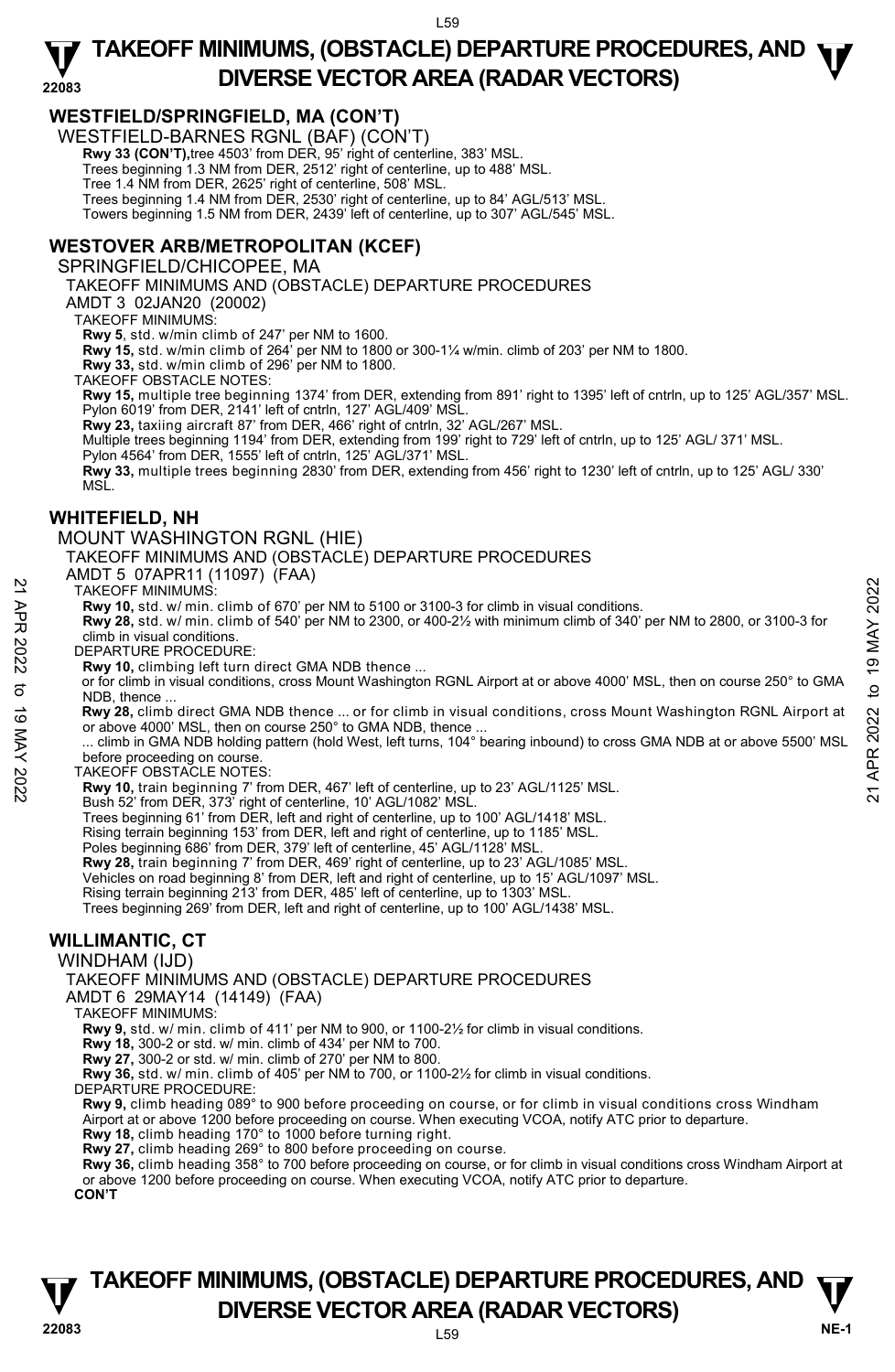#### **22083 TAKEOFF MINIMUMS, (OBSTACLE) DEPARTURE PROCEDURES, AND <b>W**<br>DIVERSE VECTOR AREA (BADAR VECTORS) **DIVERSE VECTOR AREA (RADAR VECTORS)**

## **WILLIMANTIC, CT (CON'T)**

WINDHAM (IJD) (CON'T) TAKEOFF OBSTACLE NOTES:

**Rwy 9,** vehicle on road beginning 22' from DER, 461' right of centerline, up to 15' AGL/292' MSL. Trees beginning 29' from DER, 92' right of centerline, up to 52' AGL/301' MSL. Vehicle on road beginning 66' from DER, 188' left of centerline, up to 15' AGL/292' MSL. Fence 75' from DER, 196' right of centerline, 6' AGL/277' MSL Poles beginning 284' from DER, left and right of centerline, up to 51' AGL/322' MSL. Trees beginning 466' from DER, 229' right of centerline, up to 88' AGL/349' MSL. Vehicle on road beginning 1110' from DER, left and right of centerline, up to 15' AGL/299' MSL. Trees beginning 1147' from DER, left and right of centerline, up to 80' AGL/376' MSL. Catenary beginning 1305' from DER, 126' right of centerline, up to 41' AGL/310' MSL. Trees beginning 4005' from DER, left and right of centerline, up to 80' AGL/587' MSL. Trees beginning 1.1 NM from DER, left and right of centerline, up to 80' AGL/668' MSL. **Rwy 18,** vehicle in parking lot 17' from DER, 264' left of centerline, 15' AGL/264' MSL. Trees beginning 47' from DER, 66' right of centerline, up to 80' AGL/315' MSL. Trees beginning 123' from DER, 45' left of centerline, up to 80' AGL/326' MSL. Pole 413' from DER, 147' left of centerline, 30' AGL/279' MSL. Trees beginning 2097' from DER, 19' right of centerline, up to 80' AGL/412' MSL. Trees beginning 2901' from MSL, 81' left of centerline, up to 80' AGL/418' MSL. Trees beginning 1.6 NM from DER, 2908' left of centerline, up to 80' AGL/516' MSL. **Rwy 27,** trees beginning 122' from DER, 117' left of centerline, up to 63' AGL/272' MSL. Trees beginning 134' from DER, 126' right of centerline, up to 55' AGL/264' MSL. Trees beginning 193' from DER, left and right of centerline, up to 82' AGL/317' MSL. Trees beginning 2981' from DER, 442' right of centerline, up to 83' AGL/539' MSL. **Rwy 36,** tree 31' from DER, 502' left of centerline, 93' AGL/312' MSL. Trees beginning 130' from DER, 157' right of centerline, up to 99' AGL/329' MSL. Trees beginning 195' from DER, 22' left of centerline, up to 103' AGL/316' MSL. Trees beginning 4742' from DER, 1397' left of centerline, up to 80' AGL/546' MSL. **WINDSOR LOCKS, CT**  BRADLEY INTL (BDL) TAKEOFF MINIMUMS AND (OBSTACLE) DEPARTURE PROCEDURES AMDT 5 12AUG21 (21224) (FAA) TAKEOFF MINIMUMS: **Rwy 33,** std. w/min. climb of 340' per NM to 1000 or 1200-3 for VCOA. VCOA: **Rwy 33,** obtain ATC approval for VCOA when requesting IFR clearance. Climb in visual conditions to cross Bradley Intl airport at or above 1200 before proceeding on course. TAKEOFF OBSTACLE NOTES: **Rwy 6,** lighting 9' from DER, 9' right of centerline, 2' AGL/163' MSL. Tree 20' from DER, 464' left of centerline, 27' AGL/184' MSL. Trees beginning 70' from DER, 494' left of centerline, up to 198' MSL. Trees beginning 1227' from DER, 730' left of centerline, up to 230' MSL. Tree 1956' from DER, 920' right of centerline, 78' AGL/231' MSL. Trees beginning 1969' from DER, 30' right of centerline, up to 245' MSL. **Rwy 15,** lighting 3' from DER, 5' left of centerline, 2' AGL/170' MSL.<br>Terrain 7' from DER, 7' right of centerline, 169' MSL. Building 1413' from DER, 740' right of centerline, 38' AGL/204' MSL. Tree 1520' from DER, 897' right of centerline, 49' AGL/219' MSL. Trees beginning 2336' from DER, 743' left of centerline, up to 49' AGL/246' MSL. Trees beginning 2864' from DER, 884' left of centerline, up to 251' MSL. **Rwy 24,** lighting 2' from DER, 4' left of centerline, 2' AGL/174' MSL.<br>Fence and pole beginning 1239' from DER, 773' left of centerline, up to 36' AGL/215' MSL. Tree 1945' from DER, 978' right of centerline, 237' MSL. Trees beginning 2024' from DER, 912' right of centerline, up to 244' MSL. Tree 3389' from DER, 598' left of centerline, 70' AGL/258' MSL. Tree 3456' from DER, 1085' left of centerline, 276' MSL. Trees beginning 3542' from DER, 619' left of centerline, up to 277' MSL. Tree 3705' from DER, 490' right of centerline, 71' AGL/270' MSL. Trees beginning 3751' from DER, 380' right of centerline, up to 83' AGL/285' MSL. Trees beginning 4014' from DER, 441' right of centerline, up to 286' MSL. Tree 4161' from DER, 894' right of centerline, 288' MSL. Tree 4223' from DER, 335' left of centerline, 282' MSL. Trees beginning 4251' from DER, 196' right of centerline, up to 290' MSL. Tree 4308' from DER, 491' left of centerline, 291' MSL. Tree 4804' from DER, 75' left of centerline, 295' MSL. **Rwy 33,** lighting 3' from DER, 55' right of centerline, 2' AGL/170' MSL. Lighting 4' from DER, 54' left of centerline, 2' AGL/170' MSL. Trees beginning 1098' from DER, 581' right of centerline, up to 231' MSL. Tree 1271' from DER, 651' left of centerline, 219' MSL. Tree 1403' from DER, 783' right of centerline, 235' MSL. Trees beginning 1404' from DER, 546' left of centerline, up to 229' MSL. Trees beginning 1583' from DER, 34' left of centerline, up to 240' MSL. **CON'T EXECUTE SET ANTIMICALLY INTEREFORM**<br>
21 **BRADLEY INTL** (BDL)<br>
TAKEOFF MINIMUMS AND (OBSTACLE) DEPARTURE PROCEDURES<br>
22 AMDT 5 12AUG21 (21224) (FAA)<br>
TAKEOFF MINIMUMS:<br>
22 TAKEOFF MINIMUMS:<br>
23 RW 33, std. w/min. climb of